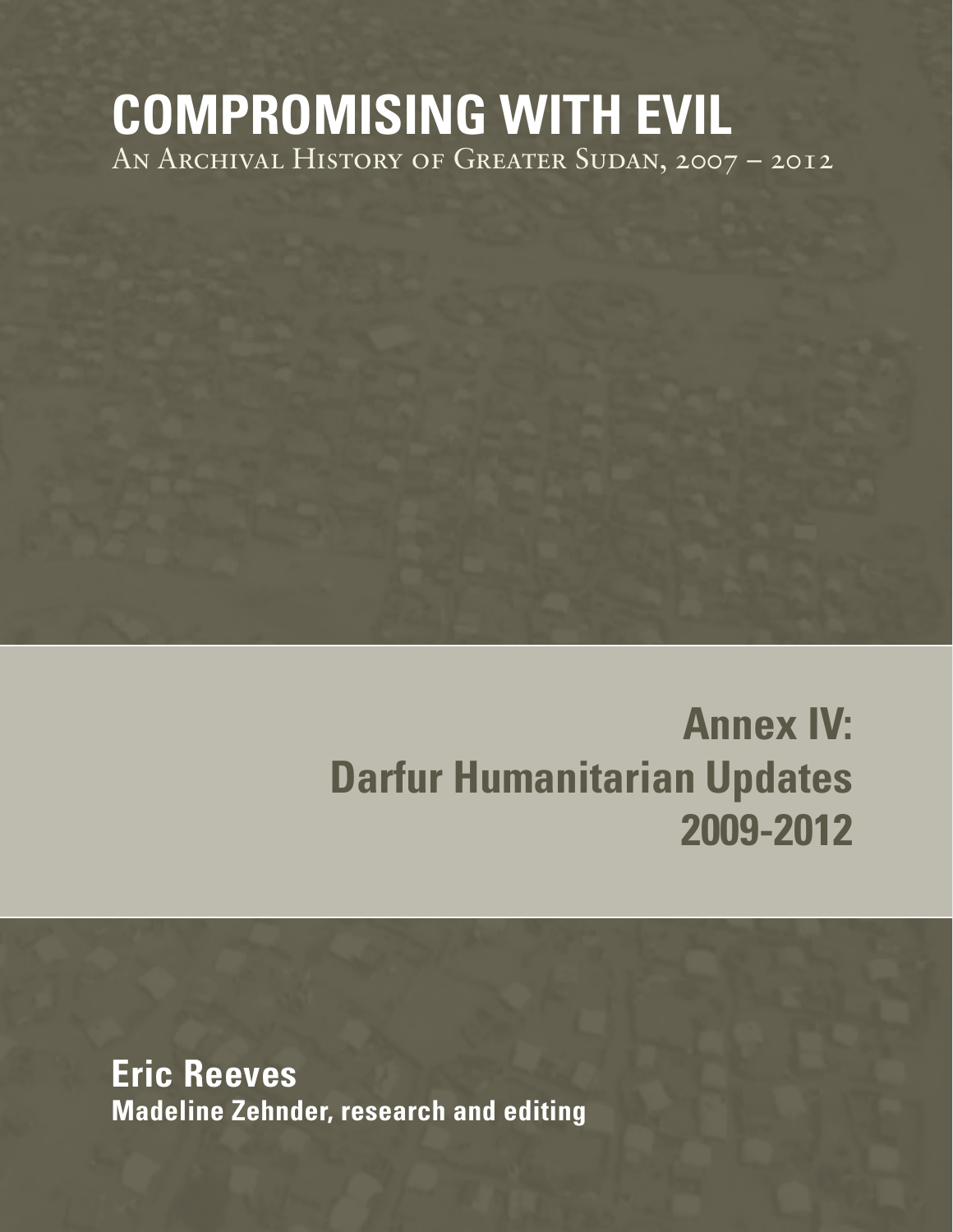## Preface

Among the many disgraceful features of the international response to Darfur is the refusal to push for greater transparency in reporting on the humanitarian conditions that prevail in the region in the wake of widespread genocidal violence. Following the March 2009 expulsion of thirteen international nongovernmental humanitarian organizations (INGOs), Khartoum succeeded in intimidating the UN—particularly its recent head of mission in Sudan, Georg Charpentier—to the point that mendacity and expediency have proved the defining features of all reporting. For the INGOs that remain dare not be more forthright in their rendering of data, reports, and analyses of humanitarian conditions than the UN: they know that such forthrightness will bring about certain expulsion.

Charpentier claimed in late 2010 that "UN humanitarian agencies are not confronted by pressure or interference from the Government of Sudan." The claim is so patently false that I find myself at a loss to account for such moral failure, given the human consequences of the regime's relentless obstruction, impeding, harassment (often violent), and explicit denial of humanitarian assistance. Many in the UN are also shocked at Charpentier's mendacity and have said as much to investigators, as I indicate in the analyses below. Some, such as head of UNICEF in Sudan Nils Kastberg, have publicly declared findings that stand in stark contrast to Charpentier's claims:

Part of the problem has been when we conduct surveys to help us address issues, in collaboration with the ministry of health, very often other parts of the government such as the humanitarian affairs commission [HAC] interferes and delays in the release of reports, making it difficult for us to respond [in a] timely [manner].

Despite UN efforts to comply with Khartoum's demand that Darfur be turned into a "black box" for data and reports on humanitarian conditions, a good deal has come emerged even since March 2009. The analyses below are all efforts to collect, collate, and analyze all available data and reporting for a particular moment in Darfur's recent history; they are snapshots of a continuous and evolving catastrophe. Accounts that have come to me from relief workers on the ground, as well as the organizations they work for, have been treated with the highest degree of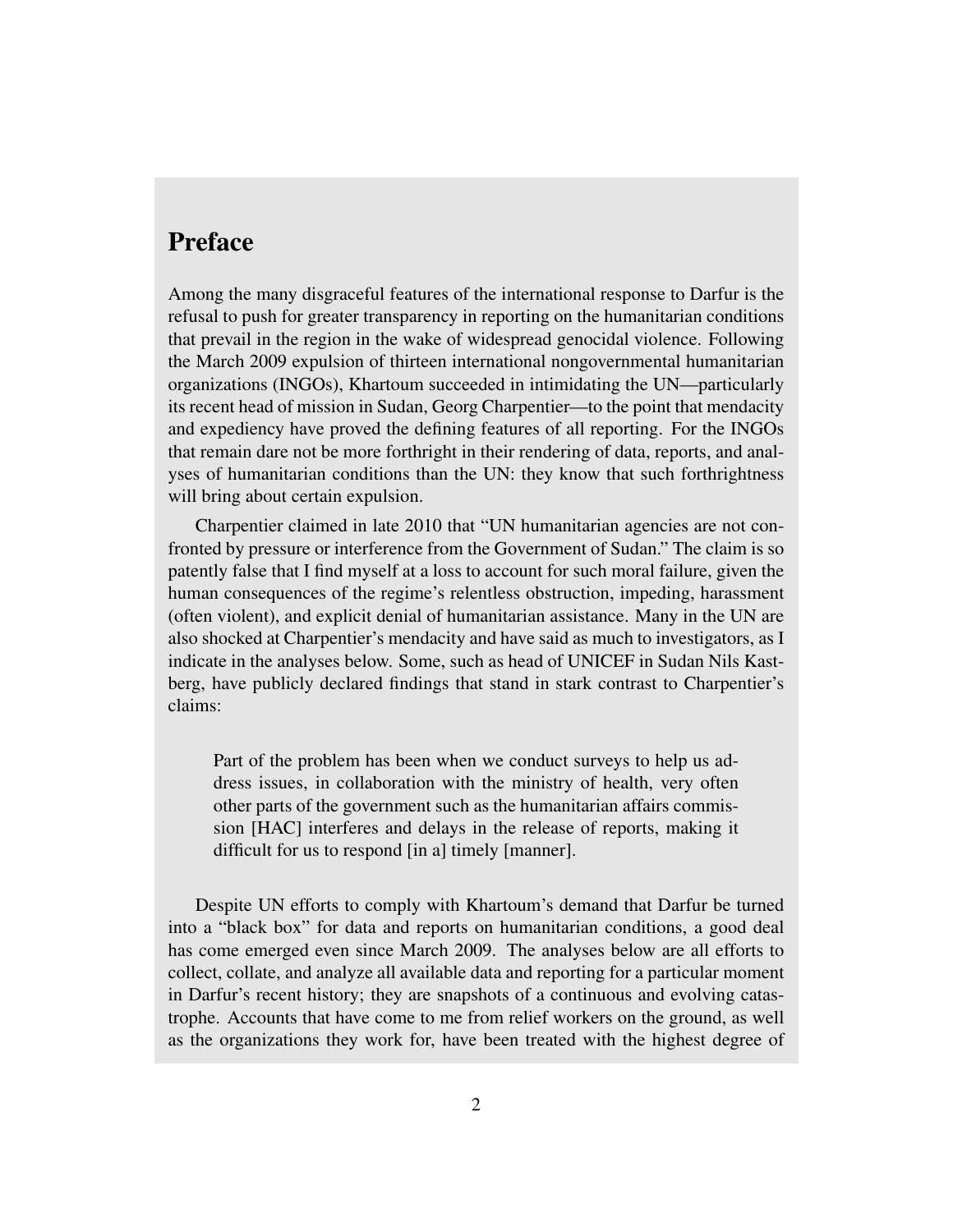confidentiality, and I have attempted to efface all self-identifying features of these accounts.

I have also attempted to give sharp focus to the larger issue posed by Khartoum's deliberate denial of humanitarian relief to desperately needy populations. The last text here is an academic article arguing that such denials—in the circumstances that have prevailed throughout greater Sudan—amount to crimes against humanity under the Rome Statute that is the treaty basis for the International Criminal Court ("On the Obstruction of Humanitarian Aid: Humanitarian Obstruction as a Crime Against Humanity," *African Studies Review*, Volume 54, Number 3, December 2011).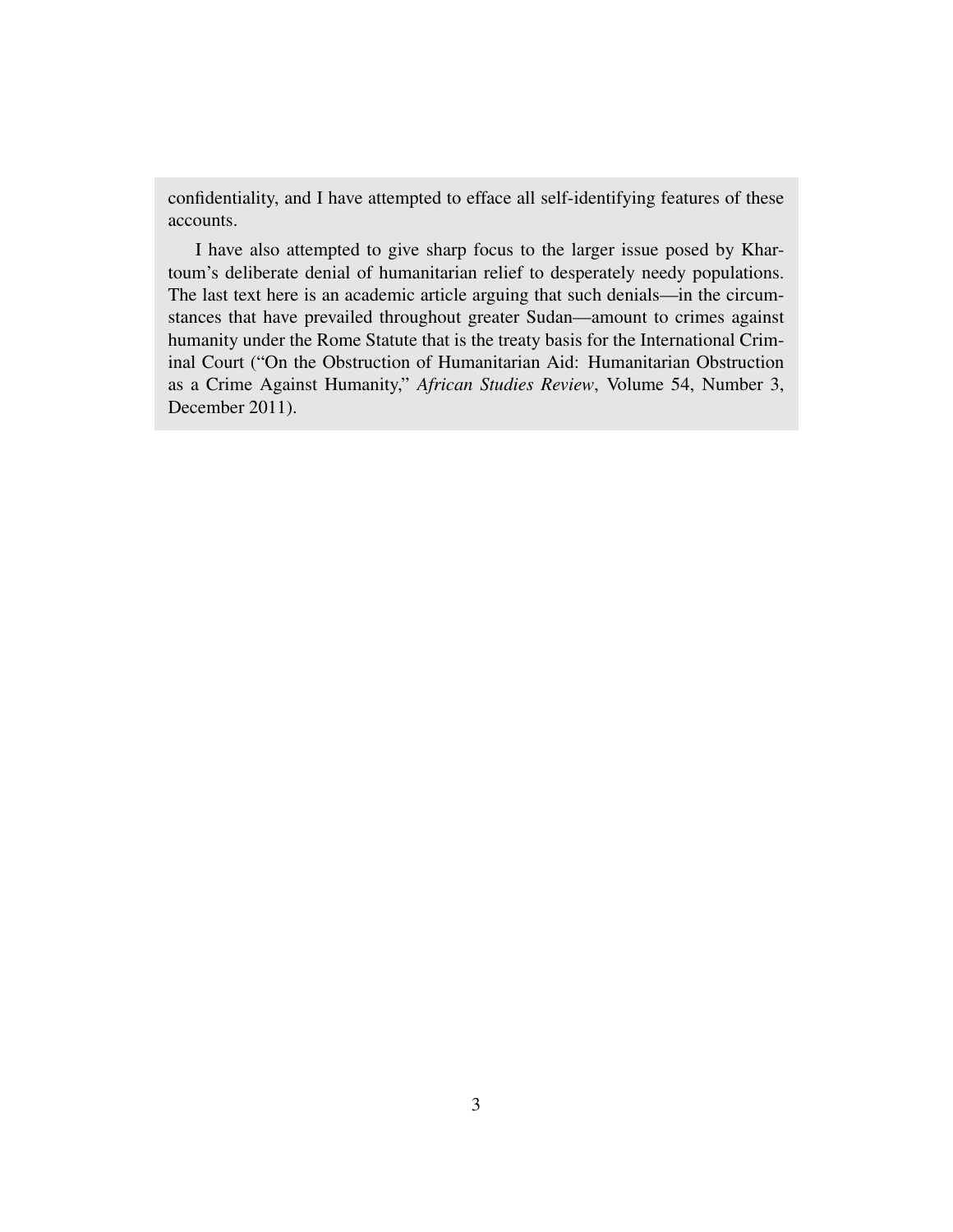## **Contents**

| August 15, 2012—a view from the present moment $\dots \dots$<br>5                                                                                   |
|-----------------------------------------------------------------------------------------------------------------------------------------------------|
| Darfur in the Still Deepening Shadow of Lies (May 25, 2012)<br>12                                                                                   |
| The Seen and the Unseen in Darfur: Recent Reporting on<br>Violence, Insecurity, and Resettlement (February 29, 2012).<br>15                         |
| Darfur: No Way Forward from a Dangerous and Unsustainable                                                                                           |
| Darfur Humanitarian Overview: The Consequences of International<br>Silence (January 23, 2011) $\ldots \ldots \ldots \ldots \ldots \ldots \ldots 27$ |
| Darfur Humanitarian Update (August 31, 2010)<br>34                                                                                                  |
| Humanitarian Conditions in Darfur: An Overview<br>$(Part 1) (June 18, 2010)      $<br>40                                                            |
| Humanitarian Conditions in Darfur: An Overview<br>$(Part 2)$ (July 3, 2010) $\ldots \ldots \ldots \ldots \ldots \ldots \ldots 47$                   |
| Civilians at Risk: Human Security and Humanitarian Aid                                                                                              |
| Darfur Humanitarian Expulsions, Two Months On (May 14, 2009) . 61                                                                                   |
| Humanitarian Obstruction as a Crime Against Humanity:<br>The Example of Sudan (December 2011) 67                                                    |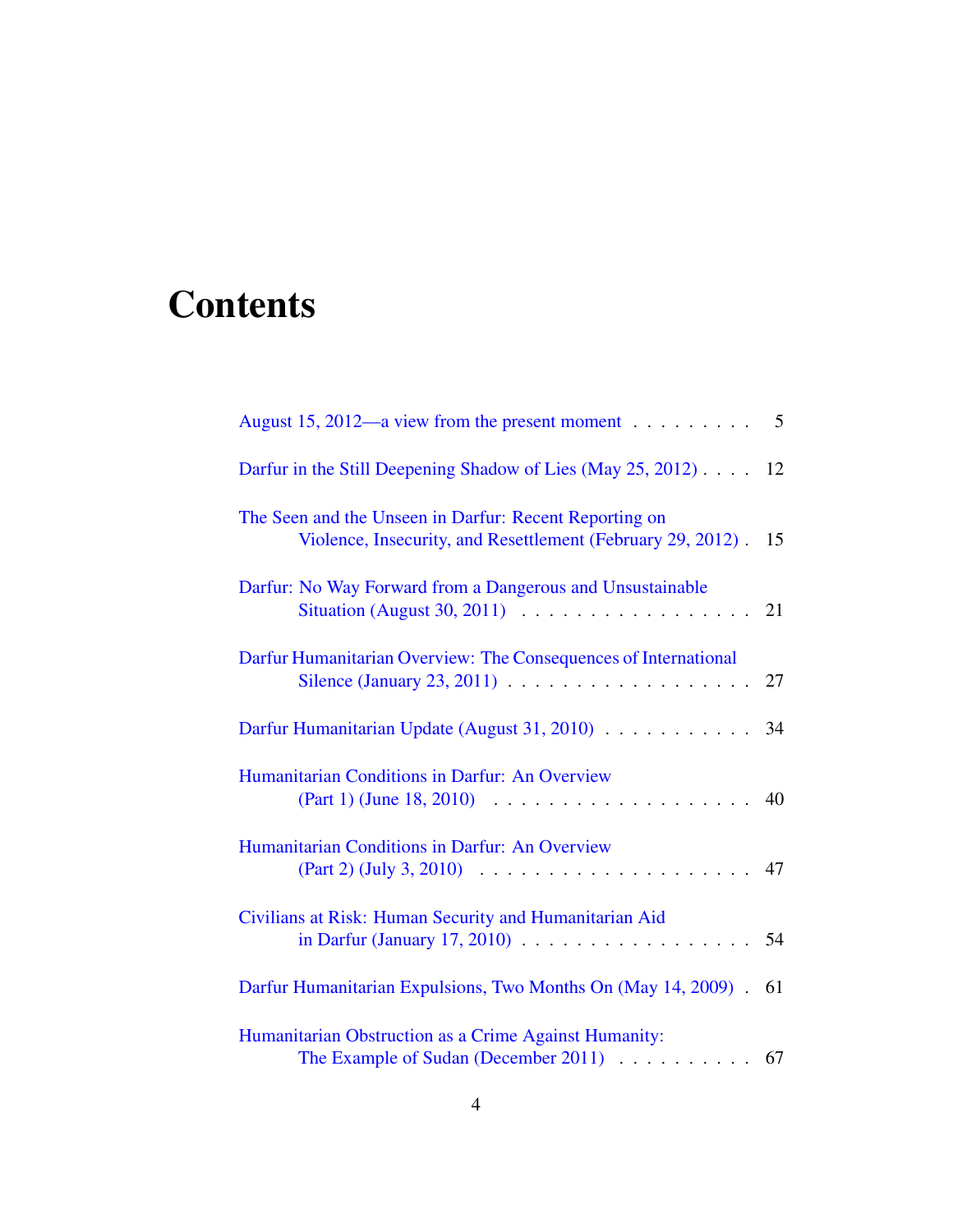#### <span id="page-4-0"></span>August 15, 2012—a view from the present moment

For the past three years the leadership of the UN and UNAMID (the UN/African Union "Hybrid" Mission in Darfur) have tried to obscure the acute threats to hu-man security in Darfur.<sup>[1](#page-74-0)</sup> They have done so at a time when a great deal of evidence already indicated that violence was increasing significantly and security for humanitarians and civilians was rapidly deteriorating. Even so, the UN and UNAMID have also recently been busy arguing for a reduction in the size of UNAMID, this because "security has improved in much of Darfur" and the force should reflect the "reality on the ground" (in the words of UN head of peacekeeping operations, Herve Lad- ´ sous). The scale of this cynical mendacity, preeminently on the part of UNAMID head Ibrahim Gambari, has been especially conspicuous throughout summer 2012.

Certainly these newer large-scale episodes of violence have proved a good deal more challenging to UNAMID's disingenuous narrative about human security in Darfur. Violence has exploded throughout the region: in the displaced persons camps and in the towns, even in the major town of Kutum. In the city of Nyala, capital of South Darfur, scores of student demonstrators were gunned on July 31 down by Khartoum's security forces using automatic rifles. Elsewhere intense fighting between rebel groups and Khartoum's Sudan Armed Forces (SAF) has been reported as well, especially in eastern  $\text{Darfur}^2$  $\text{Darfur}^2$  And various paramilitary elements, including the *Abu Tira* (Central Reserve Police, CRP), and Border Intelligence Guards—often divided along Arab tribal lines—are engaged in increasingly violent killings and looting. A well-placed, exceptionally well-informed humanitarian source on the ground reported on events of early August, and in the process highlights yet again the inextricable relationship between humanitarian operations in Darfur and security issues—and the extraordinarily vulnerability of displaced persons to violence and its consequences:

Kutum town has been overrun by Arab militia since last Thursday [August 3, 2012]...all of the INGOs [International Nongovernmental Humanitarian Organizations] and UN offices in the area have been thoroughly looted and their staff relocated to el-Fasher. All of the IDPs from Kassab IDP camp have been displaced. The markets in Kutum and in Kassab have booth been thoroughly looted.<sup>[3](#page-74-2)</sup>

This source goes on to note that in the case of the fighting in and around Kutum, while beginning in a personal dispute between individual members of two Arab tribal groups: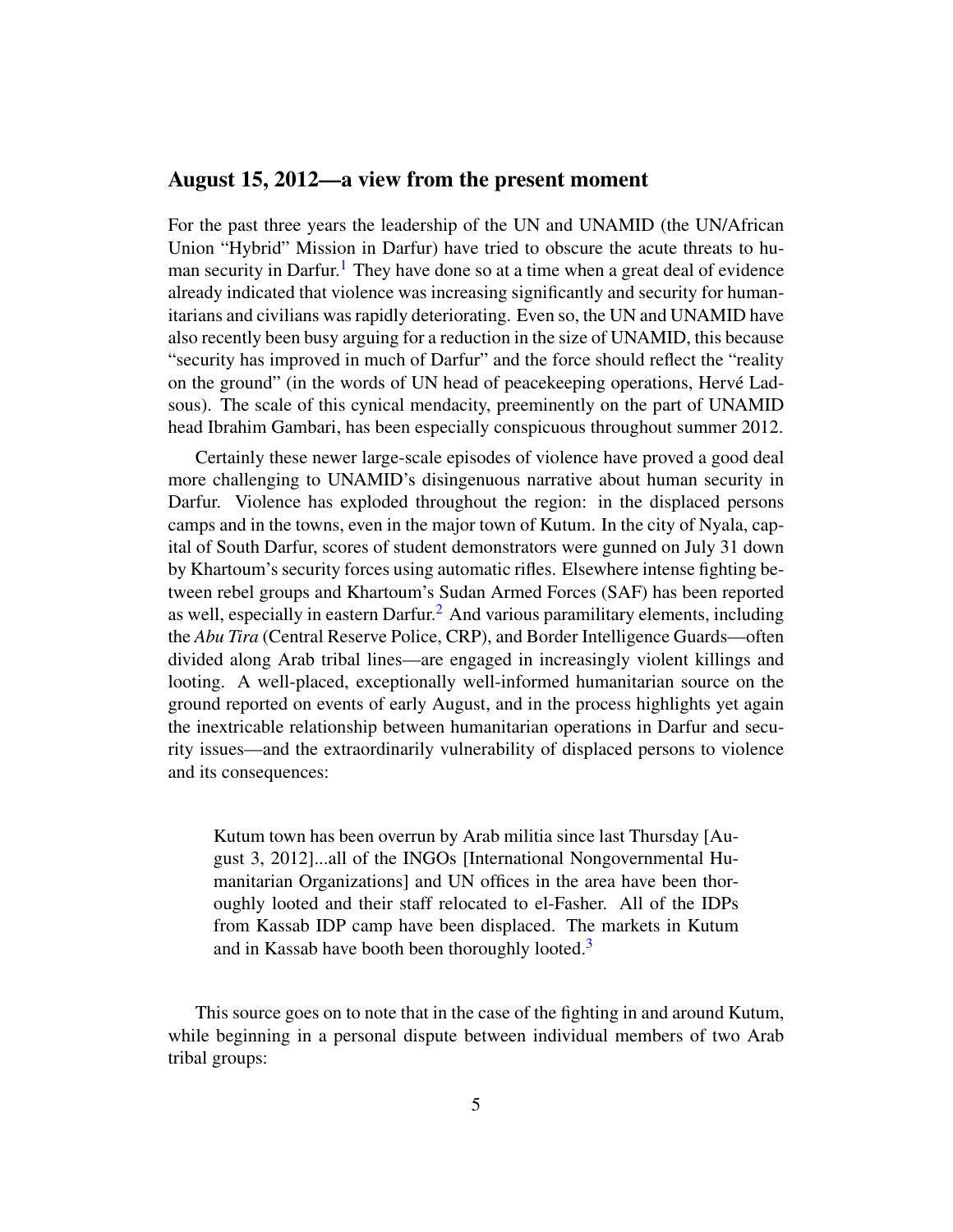The fighting, however, has not been between the two tribes but focused on looting the IDP camps and the INGOs and the markets in the town.

The implications of this violence have not been reported anywhere—by the UN, UNAMID, or even Radio Dabanga. But they are enormous:

*Most of the north part of North Darfur (all the way to Chad) is served from Kutum and now all [humanitarian] organizations have lost all capacity because of the looting, and I do not see the humanitarian community reinvesting in the basic infrastructure because of what has happened. This is going to cause huge humanitarian issues in Kutum and the IDP camps there.* All the fuel at the INGOs was looted. This fuel is for vehicles but also for the generators to run water pumps in town and outside of town. This could turn bad, as it is the rainy seasons right now.

Radio Dabanga also reports eyewitness accounts of the destruction of compounds belonging to (among others) the UN World Food Program and (Irish) GOAL, as well as Kutum's market areas:

Eyewitnesses from Kutum, North Darfur, told radio Dabanga that progovernment militias stormed the Al Gusr, Al Dababeen and Al Salam areas and the entrance of a large market. They added that the progovernment militias attacked humanitarian organizations' compounds in Kutum town.[4](#page-74-3)

Agence France-Presse reported on UN OCHA's finding that "'during the violence, the premises of five humanitarian organisations were looted. Humanitarian staff have been evacuated to El Fasher town.' The World Food Programme previously announced that its Kutum compound was looted for about 12 hours from around midday on August 2."[5](#page-74-4)

These developments may prove catastrophic for hundreds of thousands of people; and yet UNAMID is largely silent or perfunctory in its comments in the wake of its own painfully weak response to events in and around Kutum. These events include violence against IDPs, overwhelmingly from non-Arab or African tribal groups.

Radio Dabanga was informed that another four displaced persons were killed and seven were wounded at the Internally Displaced Person (IDP)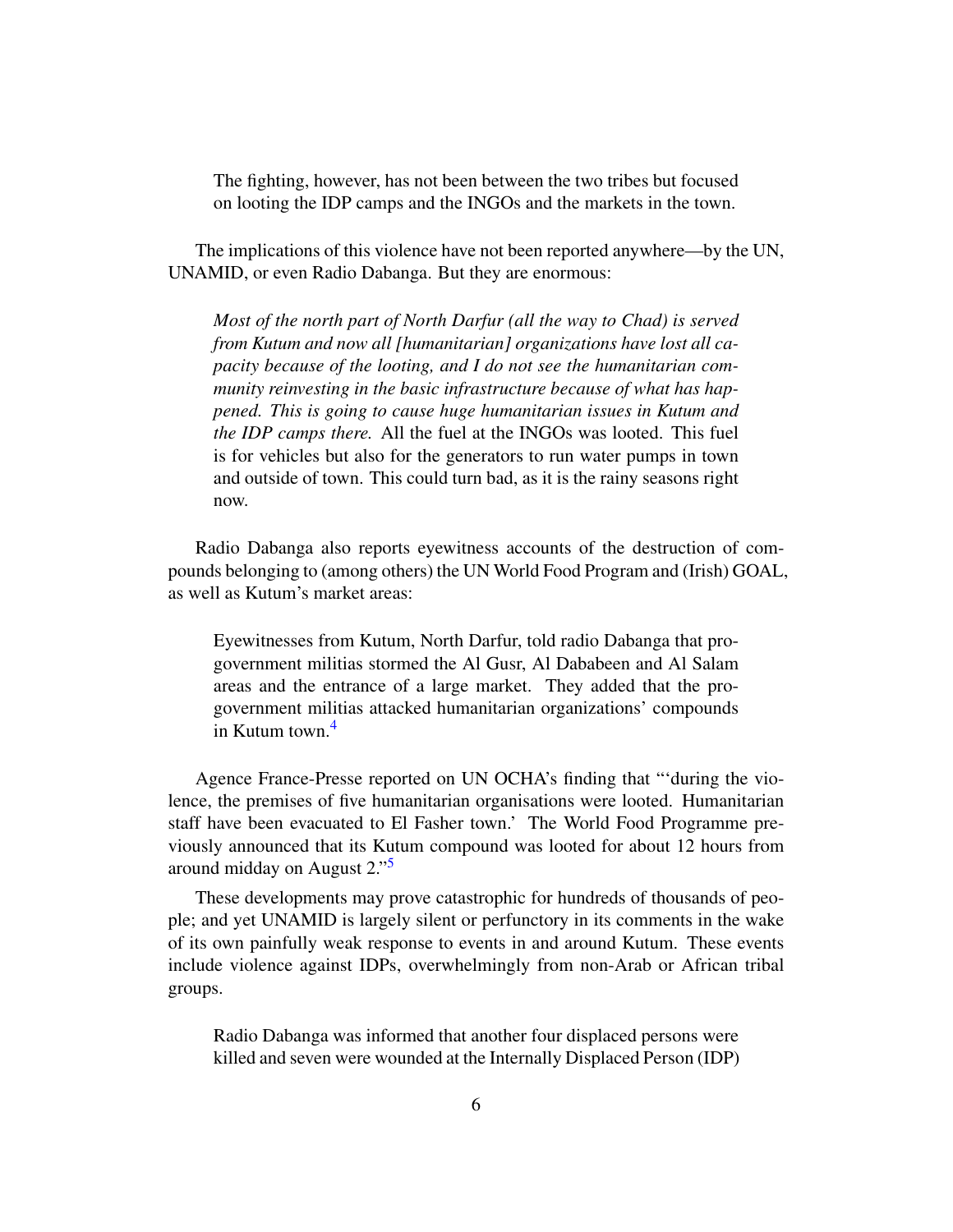Kassab camp near Kutum town, North Darfur. Since the outbreak of this conflict, in the beginning of August, a total of seven people were killed and seven were wounded. A relative of one of the victims told Radio Dabanga that three of them were shot dead by border guards inside the camp. The victims, who previously fled the camp, were re-turning home to recover the belongings they left behind.<sup>[6](#page-74-5)</sup>

Following this uncontrolled violence, the best that UNAMID chief Ibrahim Gambari could offer was the "hope that the government will restore law and order in the area, fulfilling its responsibility to protect civilians and allow those recently displaced to return to their homes."<sup>[7](#page-74-6)</sup> This impotent plea for protection of newly displaced persons is directed at an obdurate regime in Khartoum that has heeded no previous plea for civilian protection—in Darfur or anywhere else in Sudan.

We must wonder how well all this comports with Gambari's recent crowing about the (highly suspicious) number of those who have returned to their homes, mainly in West Darfur. Radio Dabanga and other sources are reporting that the entire population of Kassab camp—more than 30,000 people—fled in the wake of the violence: "The witnesses added that more than 32,000 IDPs scattered and fled towards Kutum from Kassab camp. Others fled towards the areas of Ain Seerou, west of Kutum.<sup>3[8](#page-74-7)</sup> The same dispatch reports "pro-government militias arrested more than 300 IDPs [following three consecutive days of violence].... A number of IDPs expressed their anger and condemnation of the alleged failure of UNAMID troops to protect those subjected to raids, murders, torture and plundering for three consecutive days by pro-government militias."

Nearby Fata Borno IDP camp was also assaulted:

Refugees from Fata Borno camp claim that pro-government militias stormed the homes of the remaining IDPs in the areas of Misri, Amrallah and Nando by night, looting properties and assaulting people. Some of the IDPs who fled the camp towards the city of Kutum were also subjected to looting and plundering by pro-government gunmen, near to the area of Mourgy on the road between Fata Borno and Kutum. The gunmen stripped the IDPs from all their belongings and their cattle after beating them severely.

In another August 9 dispatch on these developments, Radio Dabanga reports:

Representatives of the Kassab and Fata Borno camps in North Darfur, revealed on Wednesday [August 8] that the situation in both camps remains critical and over *70,000 IDPs fled so far*. UNAMID promised to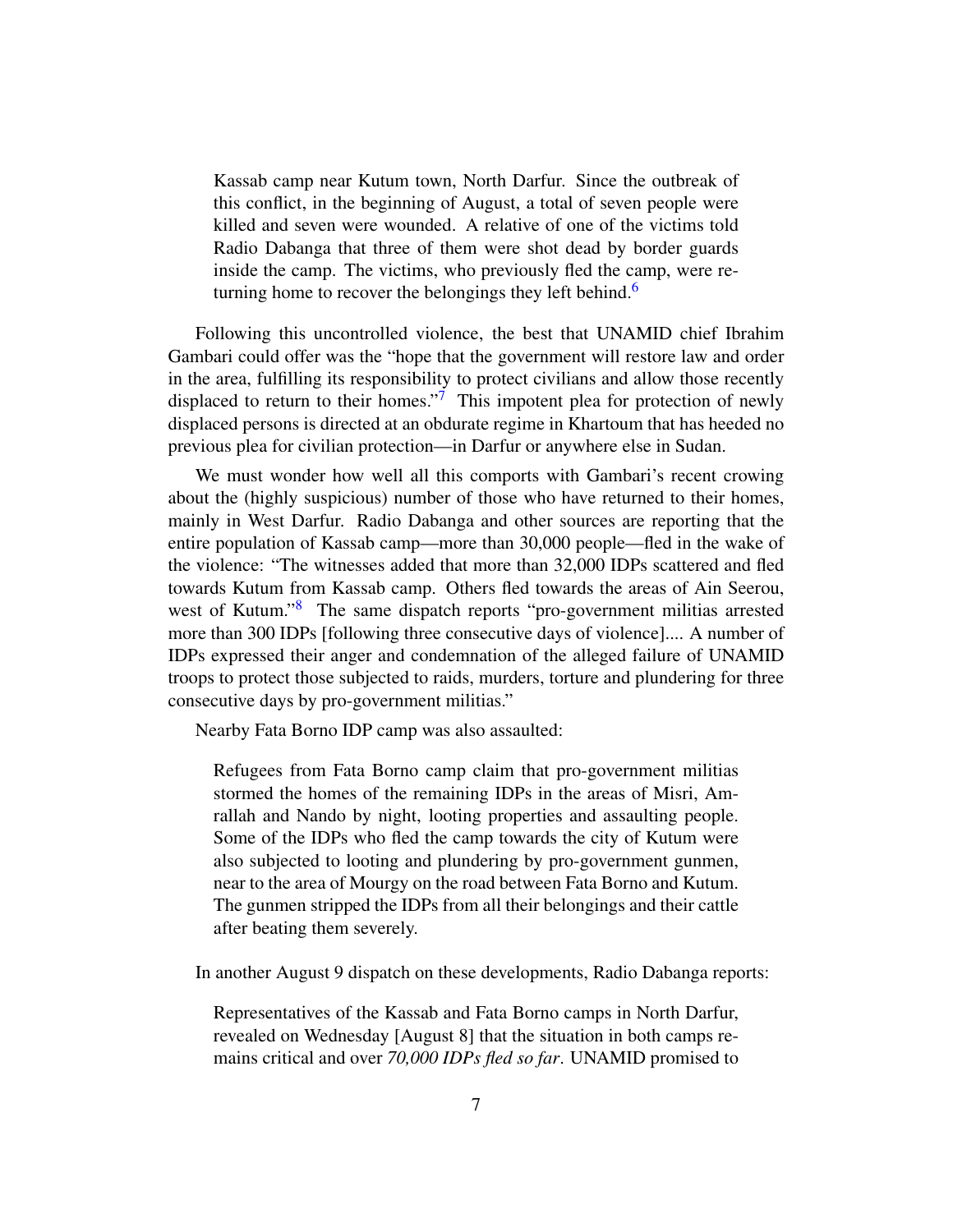provide support to both camps within 24 hours. The head of the camps' representatives, Ahmed Bishara, demands that Tijani Sese, President of Darfur Regional Authority in Khartoum, provides immediate assistance to the Internally Displaced Persons (IDP). Bishara especially requests food and blankets. He describes the IDPs' food security as critical as humanitarian organizations' shops were looted and IDPs lost everything. Sese demands that camps' leaders work to secure the camps and that they participate in resolving the conflict.

Of course it is Sese himself—who committed to representing all Darfuris in signing the "Doha Document for Peace in Darfur" (July 2011), with its absurdly inadequate provisions for human security—who bears greatest responsibility for "resolving conflict." Camp leaders are not the ones responsible for this avalanche of violence and its aftermath:

Witnesses from Kutum town informed Radio Dabanga that schools and government institutions remain closed. And although some shops and markets are partially open, basic commodities are scarce or lacking and the prices of basic goods rose sharply. (August 9, 2012)

If 70,000 people have indeed been newly displaced—and there is corroborating evidence for the figures cited by Radio Dabanga—this rather overshadows the optimistic UN assessment that some 38,000 people have safely and voluntarily returned to West Darfur (with some to North Darfur). About the 1,145 refugees the UN claims have returned from eastern Chad, there is particular skepticism among Darfuris on the ground and in the diaspora: where precisely are these re-settled people? The [representative for the UN High Commission for Refugees in Chad has](http://www.sudanreeves.org/2012/04/15/obduracy-at-the-new-york-times-refusal-to-acknowledge-errors-or-problems-in-the-representation-of-realities-in-west-darfur/) [adamantly denied any such returns](http://www.sudanreeves.org/2012/04/15/obduracy-at-the-new-york-times-refusal-to-acknowledge-errors-or-problems-in-the-representation-of-realities-in-west-darfur/) since March 2012.

#### Compromised Travel Security Affects Humanitarian Aid

Again, it must be insisted, there is a direct link between an inability to travel securely and the rapidly declining humanitarian conditions reported in camps by Radio Dabanga, especially away from the major hubs of el-Fasher and Nyala; again the problems are worst in the more remote region of West Darfur:

#### Abu Suruj camp: no food aid for six months

Residents of Abu Suruj camp for internally displaced people said they have not received food aid for more than six months. Witnesses said the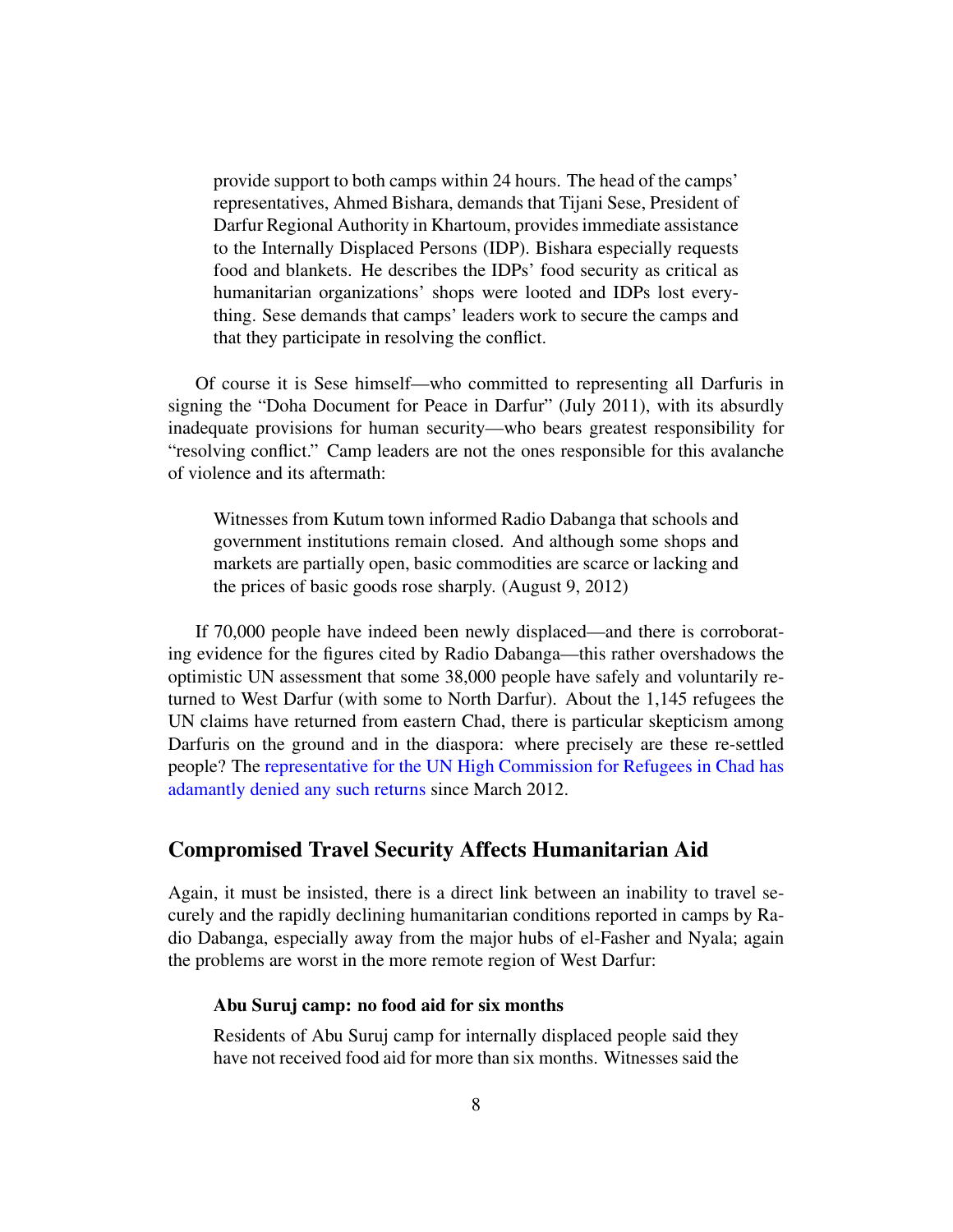camps north of El Geneina are reaching a desperate situation and called for the World Food Programme to immediately intervene and deliver food aid to people in need of urgent assistance. They said the disruption of the planting season has also contributed creating a situation nearing famine, reminiscent of the Darfur famine of 1983. They call for the WFP coordinator to visit the areas to witness it for themselves. (el-Geneina [West Darfur] May 28, 2012)

#### Mornay camp food rations reduced by half

Mornay camp [West Darfur] residents have complained that the World Food Programme have reduced food rations by half. A camp leader told Radio Dabanga that the rations were reduced without any explanation from the WFP. He appealed to the WFP to resume full rations and remember the difficulties facing displaced people in buying food from the market, amid food shortages and high prices. (Mornay camp [West Darfur] May 29, 2012)

#### Camp Mornei plagued by malaria and malnutrition

Residents of camp Mornei in Central [formerly West] Darfur suffer from poor health conditions as diseases like malaria and malnutrition spread rapidly. Especially children, elderly and pregnant women suffer from the diseases. Residents told Radio Dabanga there is no doctor working in the camp and that the hospital in Mornei is not functioning well. One of the elders from camp Mornei said the hospital does not have a general practitioner and there is a lack of beds in the hospital. The farsha of Mornei said another problem is a lack of medicines in the hospitals. (Mornei [West Darfur] June 1, 2012)

Six months with no aid for South Darfur camps Residents of Mershing, Manaoshi and Duma camps for displaced people in South Darfur have received not humanitarian aid or support for over six months. Camp leaders told Radio Dabanga that around 60 percent of camp residents are suffering with continuous hunger, since food rations were stopped forcing some to go for days without having a meal. One leader said they have been complaining for months about the situation with no help coming from the international community, or any serious moves to save displaced people in the South Darfur camps. He said the camp residents have unanimously decided that if they do not get a response from the World Food Programme or the government's humanitarian aid commission within the next few days they will be forced to leave the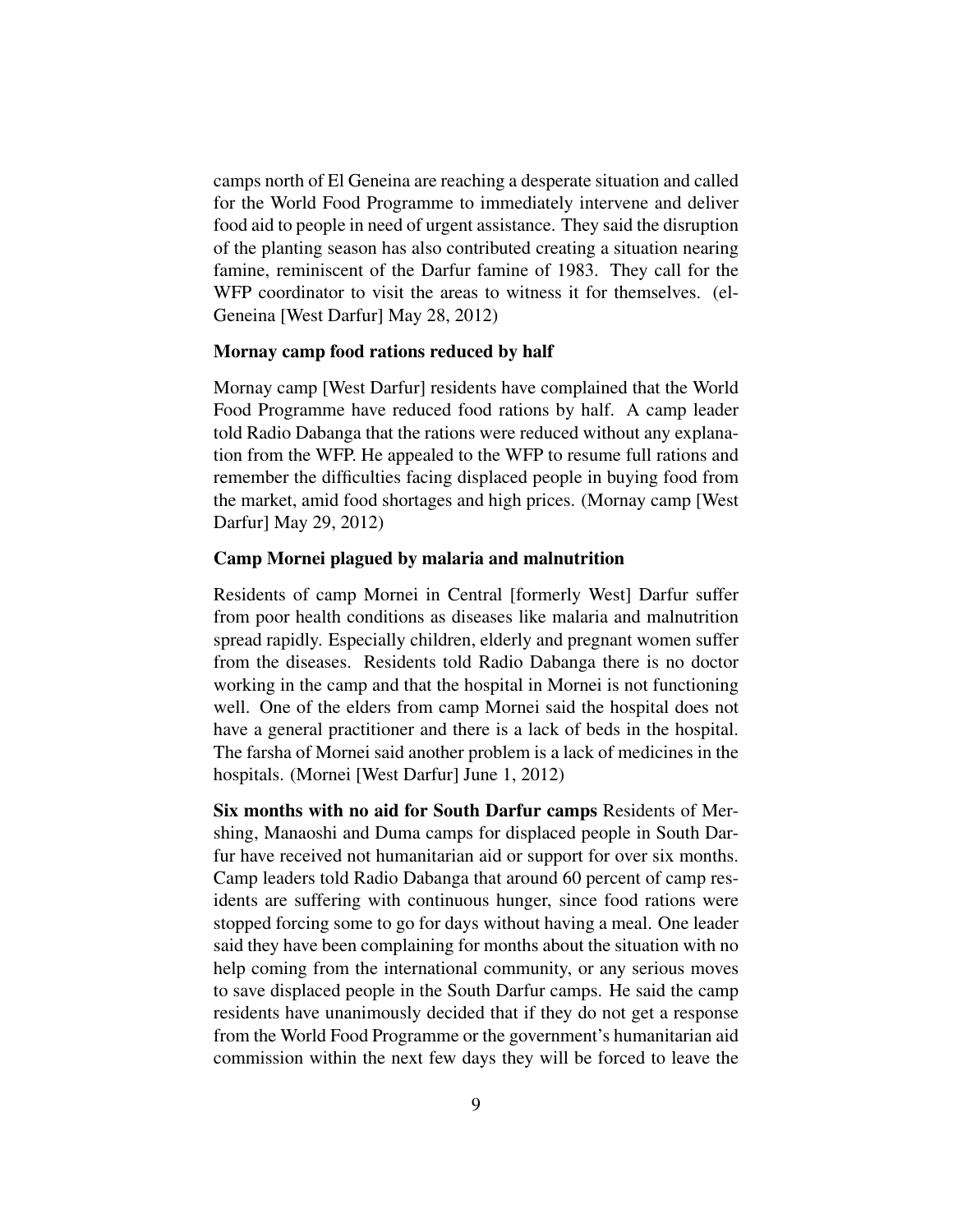camps and move the population to another place where they can access food and avoid starvation. (South Darfur, June 5, 2012)

A virtually complete embargo on humanitarian aid has been imposed throughout the populous Jebel Marra region in the center of Darfur, with predictable consequences:

#### Residents of E. Jebel Marra suffer from deteriorating humanitarian situation

The security and humanitarian situation in the East Jebel Marra area is deteriorating. Thousands of residents are without health care. Those seeking medical treatment are forced to take a seven-day donkey ride to El Fasher. A local administrator and activist described the situation as catastrophic, during an interview with Radio Dabanga. He claims the continuous bombardments since 2003 have destroyed all water sources, forcing citizens to drink water from the craters left by the air strikes. It has been reported that the water is infected by toxic materials that pours out of the bombs. (East Jebel Marra, July 17, 2012)

Starvation in three camps of South Darfur after pull out aid organizations Children have died due to malnutrition after aid organizations pulled out of three camps, 40 kilometers outside the South Darfur capital of Nyala. Community leaders have urged aid organizations to resume health and food support in the displaced camps of Mershing, Manaoshi and Duma in South Darfur. Community leaders gave Radio Dabanga an emotional account of what happened. In the past week tens of children and several elderly people died of to malnutrition. The community leader says that starvation is the result of the aid organizations stopped providing food rations to IDPs for more than eight months. He added that since circumstances are increasingly challenging an insufficient number of health centers near the IDP camps. (Nyala [South Darfur] June 22, 2012)

Several camps Darfur do not receive food aid for four months Several camps in North Darfur have not received food aid for several months. The [tens of] thousands of internally displaced people of Zam Zamcamp in North Darfur and the camps of Jeddah and El Jebelayn close to the town of Garsila in Central [formerly West] Darfur, said the World Food Program does not enter the camps anymore to support the families most in need. Several camps in North Darfur have not received food aid for several months. (June 23, 2012)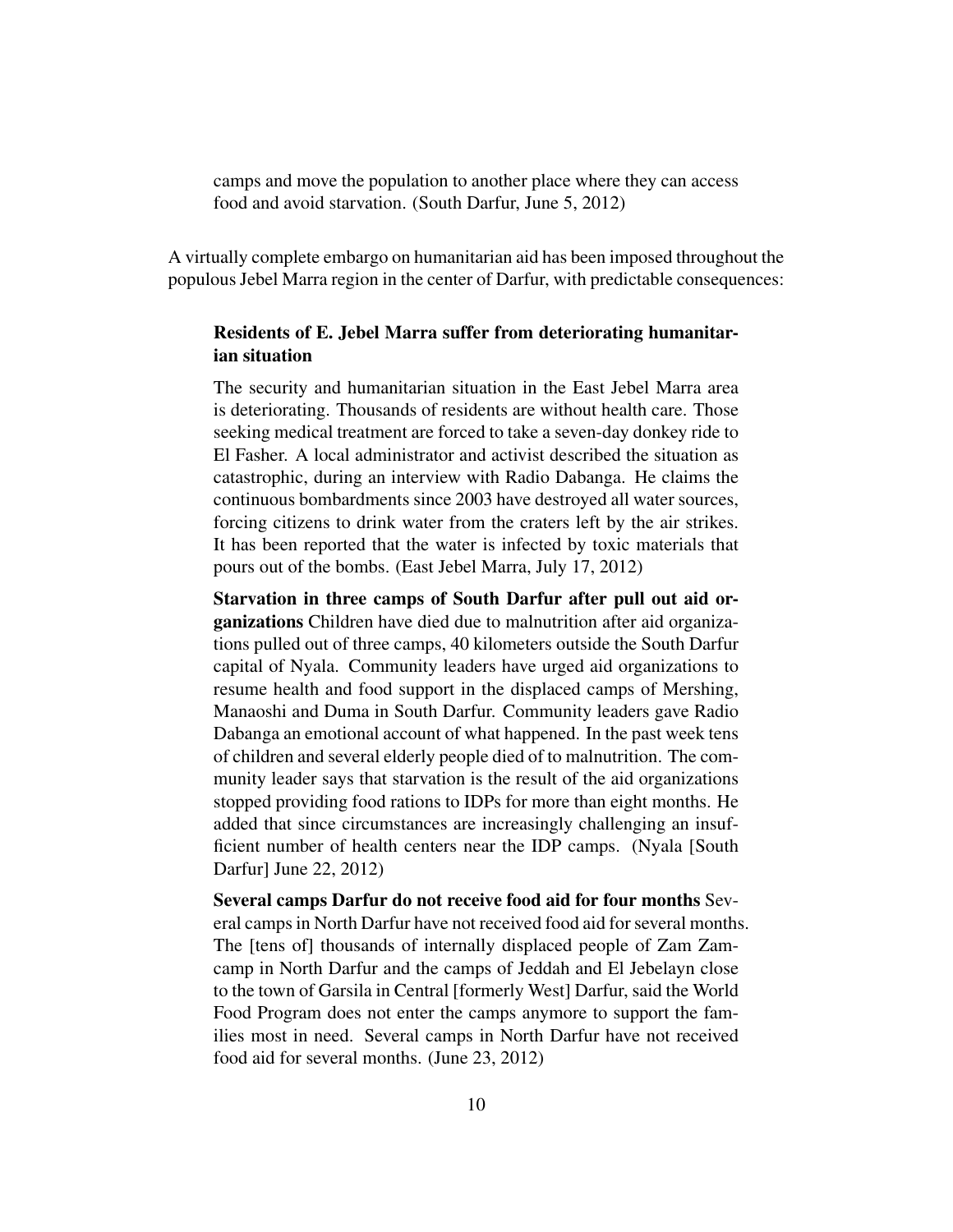Six children die from measles in Seraf Umra camps Six children have died from measles in over past week in Jebel, Dankoj and El Naseem camps in Seraf Umra in North Darfur. Witnesses from the camps told Radio Dabanga that the medical reports in Seraf Umra hospital indicated the cause of death as measles. They expressed deep concern at the quick spread of diseases in the camp *due to the lack of health care* and appealed to local authorities and organisations to immediately intervene to provide desperately needed assistance. (Seraf Umra [North Darfur] June 6, 2012)

Neem camp: no food aid for a year In an interview with Radio Dabanga Sheikh Said AbuBabr said the conditions are catastrophic noting that the camp residents were forced out of their homes as their villages were attacked. He said they had told the World Food Programme and the Humanitarian Aid Commission but neither have moved to take any action. He appealed to the both bodies to act immediately to save these people from hunger before the situation deteriorates further. The Sheikh also said a water crisis is increasing the suffering of camp residents, along with a deterioration in health services after the government suspended Sudan Aid, a body running the health centres across Neem camp. (Neem Camp, East [formerly South] Darfur, June 8, 2012)

Jebel Marra residents stranded with no aid access The coordinator of internally displaced person camps in North Darfur, Ahmed Atim, said the situation of civilians in Jebel Marra is becoming desperate. He said civilians are stranded with no access from humanitarian organisations including the World Food Programme. The coordinator appealed to the WFP to provide aid and relief to those affected north, west, east and south of Jebel Marra. (Jebel Marra, May 27, 2012)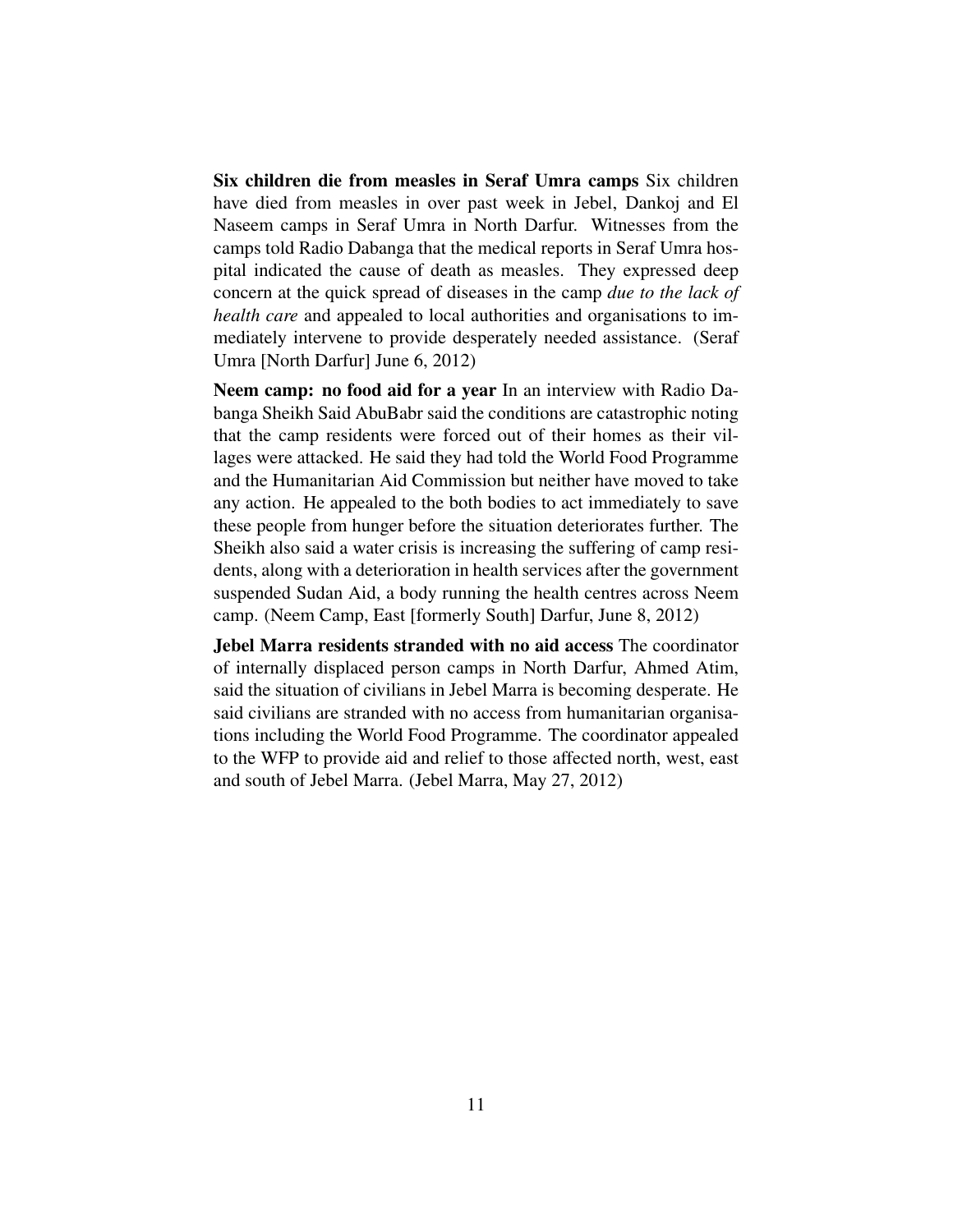#### <span id="page-11-0"></span>Darfur in the Still Deepening Shadow of Lies (May 25, 2012)

In a May 20, 2012 interview with Radio Dabanga, the spokesman for the UN/African Union Mission in Darfur (UNAMID), Christopher Cycmanick, "described the security situation in Darfur as '*relatively calm*."' Let us for the moment take Mr. Cycmanick at his word, and ask just what "normal" means now in Darfur—and how his appraisal of security conditions comports with recent events. Cycmanik surely speaks with the authority of his boss, [UNAMID Joint Special Representative](http://www.sudanreeves.org/2011/09/19/the-uns-man-in-darfur-the-expedient-mendacity-of-ibrahim-gambari/) [Ibrahim Gambari,](http://www.sudanreeves.org/2011/09/19/the-uns-man-in-darfur-the-expedient-mendacity-of-ibrahim-gambari/) and his comment echoes former UN Resident and Humanitarian Coordinator for Sudan Georg Charpentier's January 20, 2011 assessment of Darfur: "We are seeing a '*trend of decreasing overall violent incidents in Darfur*."'

The facts, however, reveal a strikingly different reality. Seven days after Charpentier's comment, Reuters reported the following statement from UNAMID:

UNAMID spokesman Kemal Saiki confirmed the [civilian] bombing [near Shangil Tobay] was by "the Sudanese Armed Forces (SAF) air force." Later on Wednesday [January 26, 2011], "a group of 200 Sudanese government soldiers in 40 vehicles arrived at UNAMID's camp in the nearby settlement of Shangil Tobay," UNAMID said. "[The soldiers] surrounded the team site's exit as well as the adjacent makeshift camp, where thousands of civilians recently displaced by the December 2010 clashes have settled," read the statement. *The Sudanese army detained four displaced people at the camp, said UNAMID. "The SAF commander at the scene ... then threatened to burn down the makeshift camp and UNAMID team site, if the peacekeepers continued to interfere."*[9](#page-74-8)

On the other hand, Charpentier's January 2011 account and Cycmanick's recent comments find support in assertions by [Khartoum's Minister of Defense,](http://www.radiodabanga.org/node/17668) the brutal General Abdel Rahim Mohamed Hussein, who in the past has pushed aggressively for forced returns of IDPs in Darfur: "Hussein...denied on Saturday [August 20, 2011] the presence of any fighting or war in Darfur."  $\frac{10}{2}$  $\frac{10}{2}$  $\frac{10}{2}$ 

Such denials fly in the face of all available evidence from non-UN sources, which supports Human Rights Watch's conclusion—contemporaneous with Charpentier's—that "Sudanese government and rebel attacks on civilians in Darfur have *dramatically increased in recent weeks without signs of abating*...While the international community remains focused on South Sudan, the *situation in Darfur has sharply deteriorated*." <sup>[11](#page-74-10)</sup>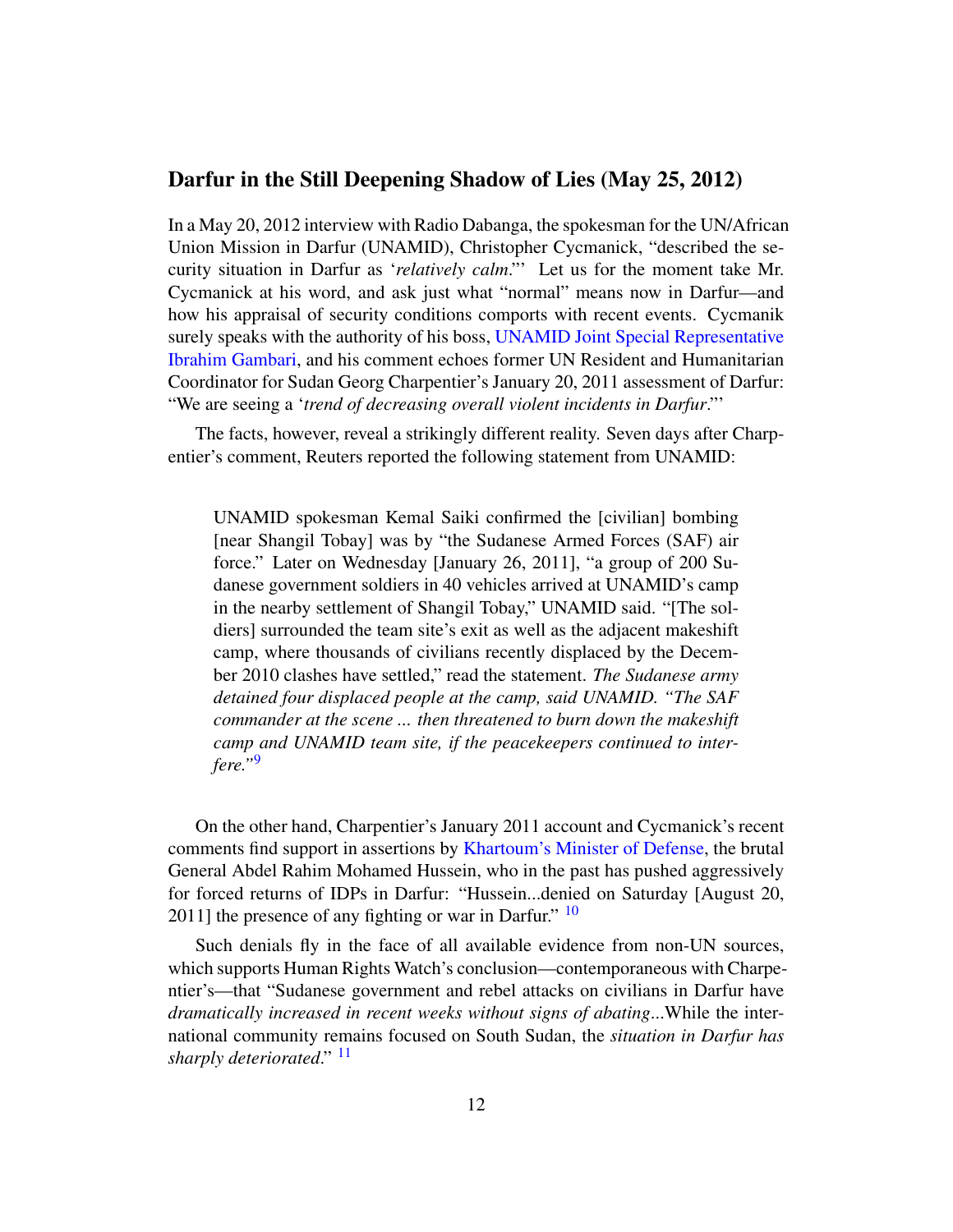A magisterially authoritative report issued by former members of the UN Panel of Experts on Darfur, for one, found *inter alia* that violence against Zaghawa tribal people was so great as to be considered "ethnic cleansing."<sup>[12](#page-74-11)</sup> In its summary of the report, *Africa Confidential* notes that "the Darfur crisis, far from winding down as Khartoum and some press reports suggest, is worsening, with new incidents of ethnic cleansing, arms deliveries and aerial bombing." <sup>[13](#page-74-12)</sup>

Given Charpentier's authoritarian control of UN discourse concerning Darfur, we should recall here his comments about access and security for humanitarian organizations: "'UN humanitarian agencies are not confronted by pressure or interference from the Government of Sudan,' [Charpentier said in a written statement to the Institute for War and Peace Reporting]."[14](#page-74-13) This claim has been widely and decisively rebuked by UN officials, including the head of UNICEF in Darfur, as well as by all humanitarian organizations operating in Darfur.

In light of such mendacity, we must—in asking about security in Darfur broaden the context to include security for humanitarian organizations and personnel as well as food security for the millions of civilians for whom these organizations and the UN World Food Program are overwhelmingly responsible. Consider UNAMID's security provisions in North Darfur in July 2011:<sup>[15](#page-74-14)</sup>

#### Number of roads cleared for UN travel without armed escort  $= 0$

Number of locations outside el-Fasher where international UN staff can stay without armed protection  $= 0$ 

Number of international staff spending the night in deep field positions  $= 5$  or 6

#### Number of locations where international staff spend the night in the deep field  $= 4$

These are the security accomplishments of the force that the UN Department of Peacekeeping Operations now believes is ready to be drawn down. This is the force that the UN and African Union have concluded is doing an adequate job with its mandate of civilian and humanitarian protection.

In fact, this is a force that has failed—and failed badly, if judged by any reasonable benchmarks. The declaration by the UN Department of Peacekeeping Operations that a partial withdrawing of peacekeeping forces from Darfur is appropriate simply reflects an attempt to put a happy face on this failure, even as the department sees no point in funding at current levels a bloated, badly-led, incompetent, disorganized, and poorly equipped force. Such attempts again ignore three crucial concerns regarding the humanitarian situation in Darfur: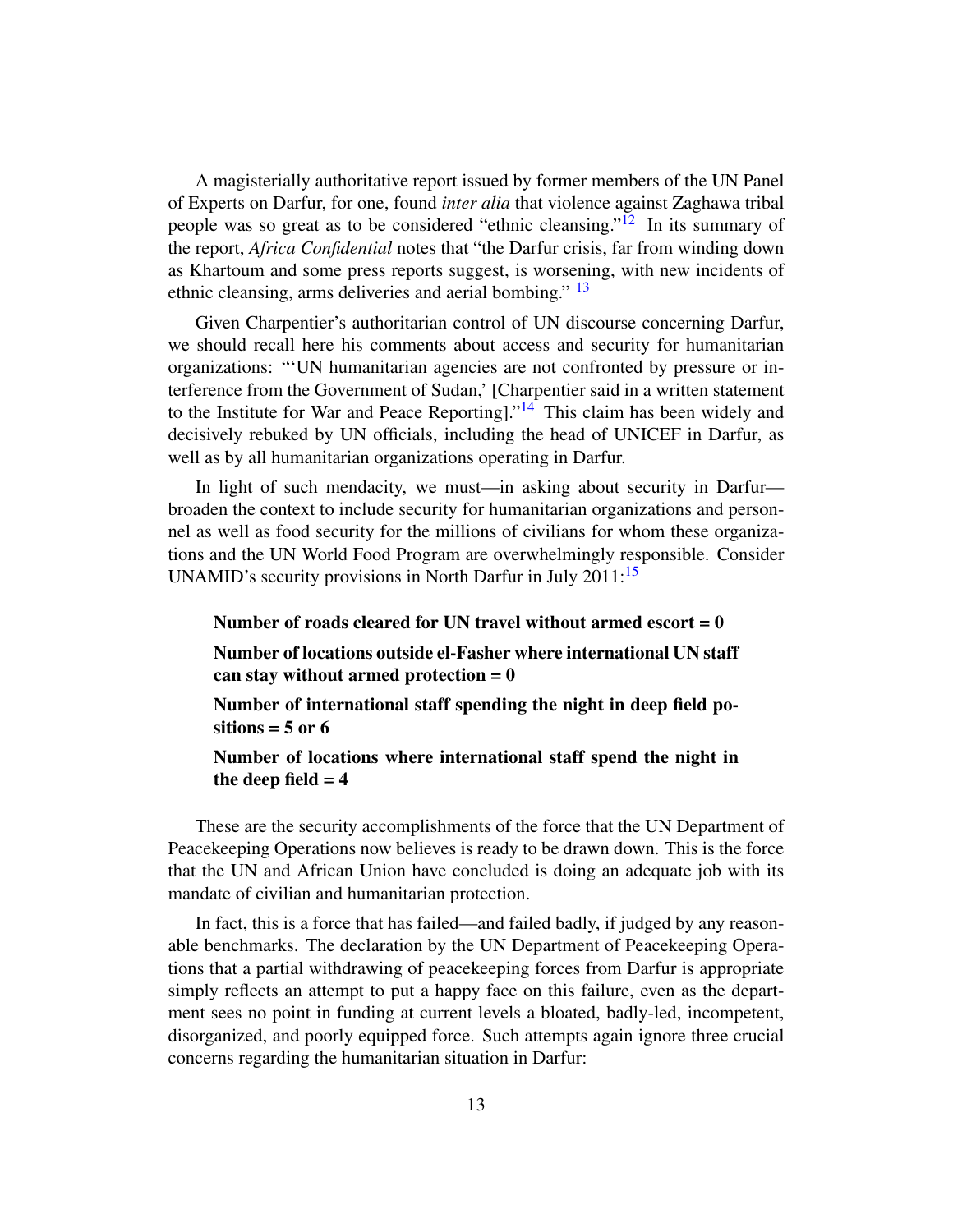#### Recent Humanitarian Developments:

It is important to understand that humanitarian relief in Darfur has been relentlessly obstructed, harassed, and abused by the Khartoum regime and its local offi-cials for more than eight years.<sup>[16](#page-74-15)</sup> One cannot discuss separately the issues of human security, the security of aid organizations, and the impact of Khartoum's relentless war of attrition against the broader humanitarian effort in Darfur. We have only to look at the obstruction of all international humanitarian relief to South Kordofan and Blue Nile to see that aid operations, and their denial, are a key part of Khartoum's military and security strategy. The pressures on humanitarian groups have been detrimental to food security in particular. More generally, incidents of rape and gang-rape have been continuously reported by Radio Dabanga, but go otherwise uninvestigated. Violence continues to surge, with aerial bombings and fighting between rebel forces and Khartoum's SAF precipitating vast civilian displacement; the security situation for the displaced and for those who "return" home—a phrase with considerable ambiguity in the context of Darfur—remains grim.

These central issues are treated in greater detail in the [full report.](http://www.sudanreeves.org/2012/05/25/darfur-in-the-still-deepening-shadow-of-lies/ ) The report also includes a history of UN distortions regarding Darfur as well as an in-depth examination of UNAMID's failure to investigate the September 2010 Tabarat massacre.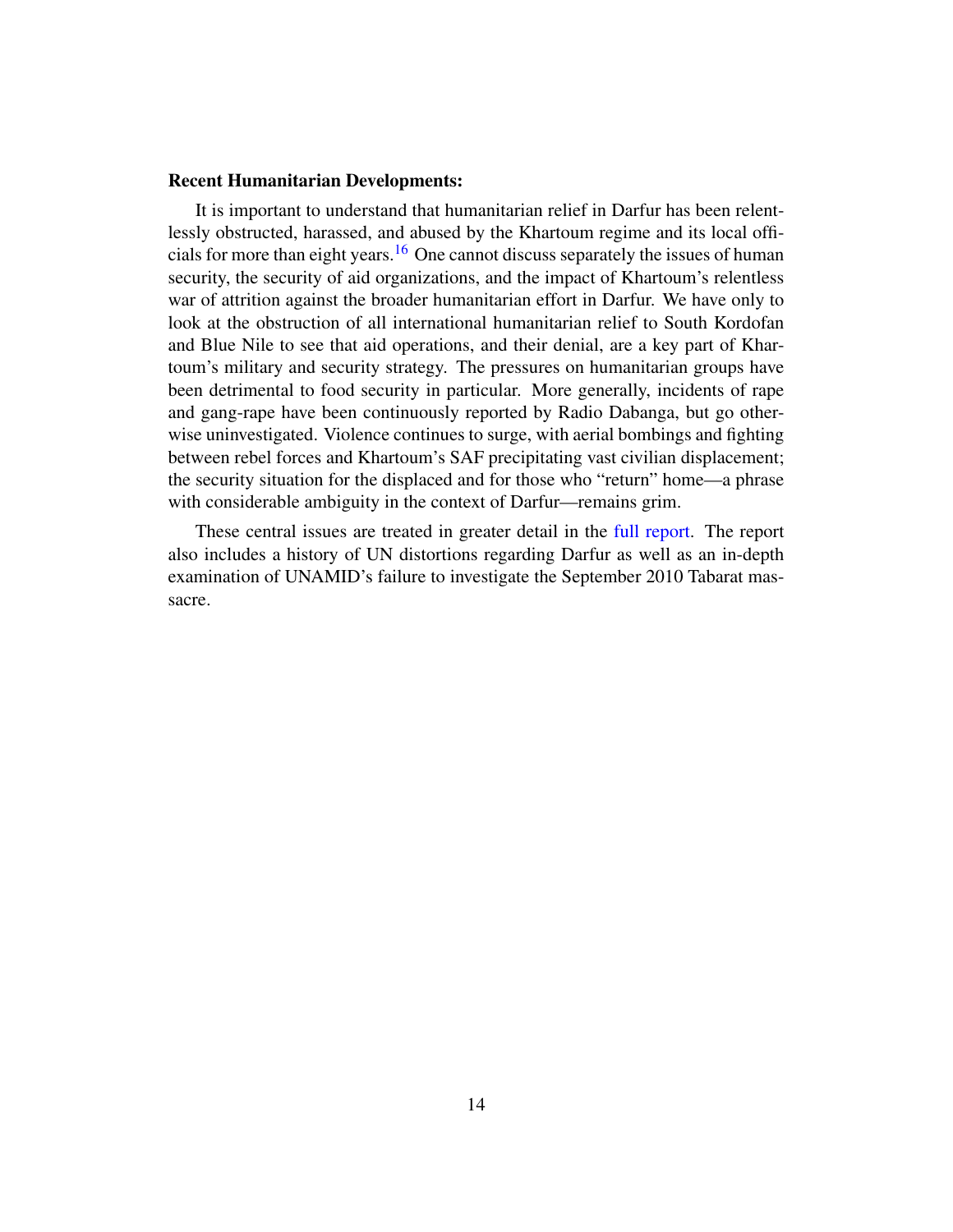## <span id="page-14-0"></span>The Seen and the Unseen in Darfur: Recent Reporting on Violence, Insecurity, and Resettlement (February 29, 2012)

Vast human agony and destruction persists in Darfur, even as it goes largely unreported by conventional news services. Girls and women continue to be raped in epidemic numbers; violent assaults on camps for Internally Displaced Persons (IDPs) are constant, as are murders and robberies by militia forces; civilian targets continue to be bombed and strafed by Khartoum's military aircraft; and humanitarian conditions are appalling in far too many locations. Yet given the determination of the National Islamic Front/National Congress Party regime to deny virtually all reporting presence, it is hardly surprising that we hear nothing of this. There has been no human rights reporting presence in Darfur for a number of years, and the [UN](http://www.dissentmagazine.org/atw.php?id=561) [Panel of Experts on Darfur was eviscerated](http://www.dissentmagazine.org/atw.php?id=561) when the UN acquiesced to Khartoum's demand that the Panel consist of accommodating (if unqualified) members. Khartoum has also expelled many senior Humanitarian officials, including two from the International Organization for Migration (IOM) in summer 2010. The IOM, along with the UN High Commission for Refugees (UNHCR), are the organizations most responsible for ensuring safe and voluntary returns by IDPs—perhaps the most critical issue defining Darfur's future.

The rare journalist who travels to Darfur must confront a hostile bureaucracy that controls all visa and travel permits. Reporters are allowed only where Khartoum's security and intelligence services permit, and they are closely scrutinized by security forces during their entire stay in Darfur. The effects of such restrictions and travel limitations are revealed in *New York Times (NYT)* correspondent Jeffrey Gettleman's dispatch from West Darfur, ["A Taste of Hope Sends Refugees Back to](http://www.nytimes.com/2012/02/27/world/africa/darfur-refugees-returning-home.html?pagewanted=all) [Darfur,"](http://www.nytimes.com/2012/02/27/world/africa/darfur-refugees-returning-home.html?pagewanted=all) February 26, 2012. Gettleman's sources generalize excessively about the highly charged issue of IDPs returning to their lands and villages, and the dispatch as a whole omits mention of many key facts bearing on the sustainability of such returns. Nowhere in the piece, for example, do we hear of an earlier "experiment" with returns that had initially been cited as successful by the UN:

[Seven] families who came back to the Guldo region [West Darfur] in the framework of the Sudanese Government's voluntary repatriation initiative were found in an extremely worrying state. Witnesses told Radio Dabanga that they were part of 25 families who left Kalma Camp (South Darfur) as a part of the Voluntary Return program. However, the journey was too dangerous, and *18 families were forced to travel back to their original camp in South Darfur*. Furthermore, they reported to Radio Dabanga that the remaining families did not receive any support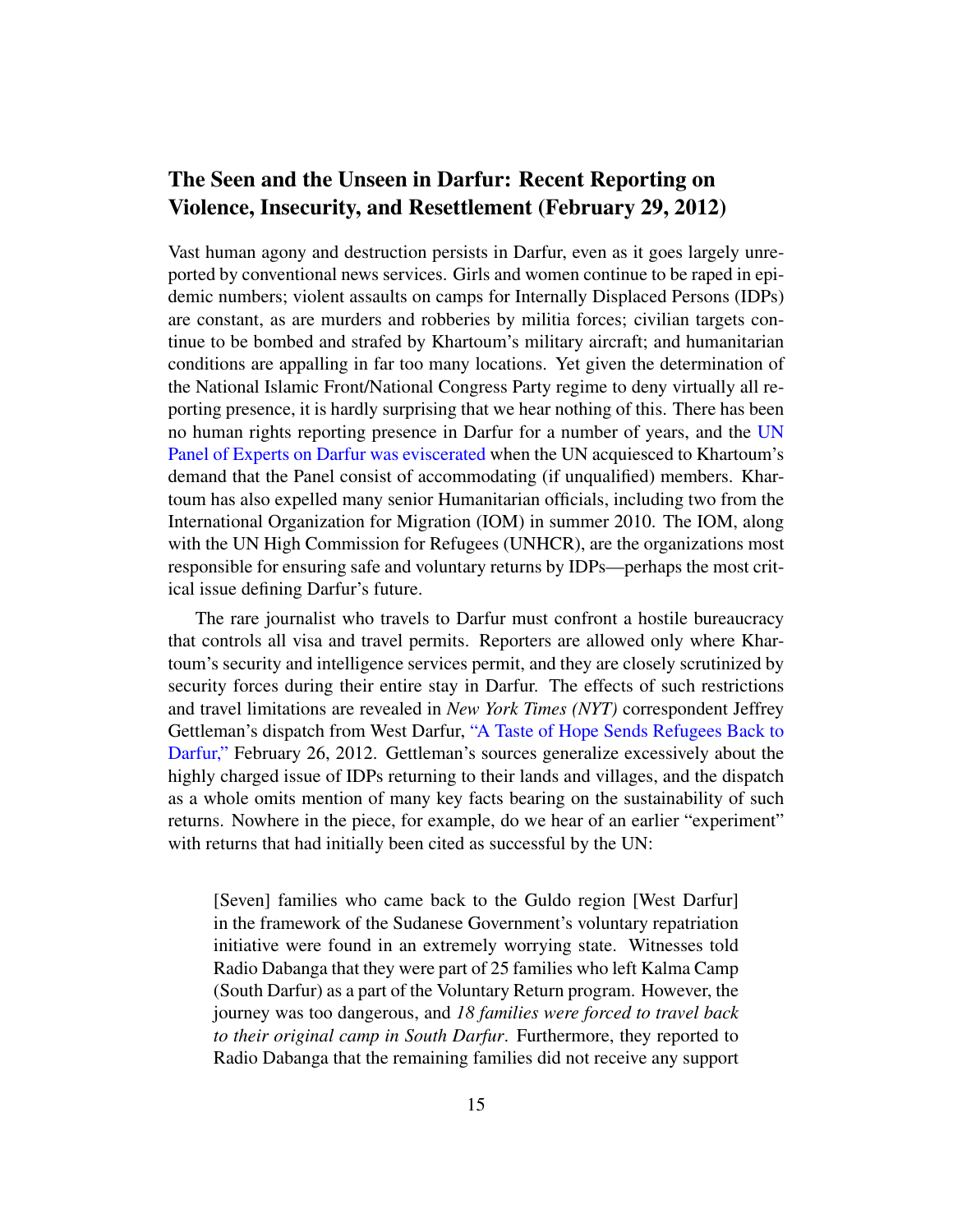from the province of West Darfur, even though it organized the deportation. They now call for international action to save these families, who are currently in a critical state." $17$ 

Gettleman acknowledges neither the possibility of failed returns, nor the insecurity facing displaced persons; indeed, he describes calm and security in Nyuru village. Radio Dabanga, however, finds no such conditions:

Complaining farmers from Guldo Camp (West Darfur) pointed out the deliberate destruction of their farms by shepherds [i.e., nomadic Arab herders]. According to them, the shepherds intentionally set out their cows in the farms, setting chaos and destructing their properties. *Protesters are immediately beaten up, and women are raped, making them reluctant to return to their fields*. Several female farmers reported the incidents to the local authorities, but no action was apparently taken. They now call on UNAMID and the UN to provide them with the nec-essary protection.<sup>[18](#page-74-17)</sup>

Similarly, in January 2012, a month before the publication of Gettleman's article, Radio Dabanga reported that a Khartoum official was selling off farming land belonging to IDPs living in a camp at Mornei in West Darfur.<sup>[19](#page-74-18)</sup> Without land, people will remain displaced. All evidence suggests that the conditions at Guldo and Mornei are far more representative of Darfur than those at Nyuru.

There are other, more consequential omissions in the *NYT* dispatch, but given the importance attached to reporting by the *New York Times*, and the wide recirculation of its dispatches, it is important to assess fully just how misleading a singular view from the village of Nyuru may be in the larger context of Darfur. As a March 2011 dispatch from the UN Integrated Regional Information Networks (IRIN) makes clear, the number of civilians newly displaced in Darfur exceeds the "more than 100,000" that Gettleman claims have returned to their homes.

#### Other gaps in reporting presence in Darfur

Reporting by international nongovernmental humanitarian organizations has also virtually disappeared. INGOs have been almost entirely muzzled by a UN leadership that refuses to acknowledge the reality of conditions in camps and rural areas. These independent organizations understand that if they do speak out, Khartoum will expel them, as it did thirteen of the world's finest relief organizations in March 2009—roughly half the total humanitarian capacity at the time.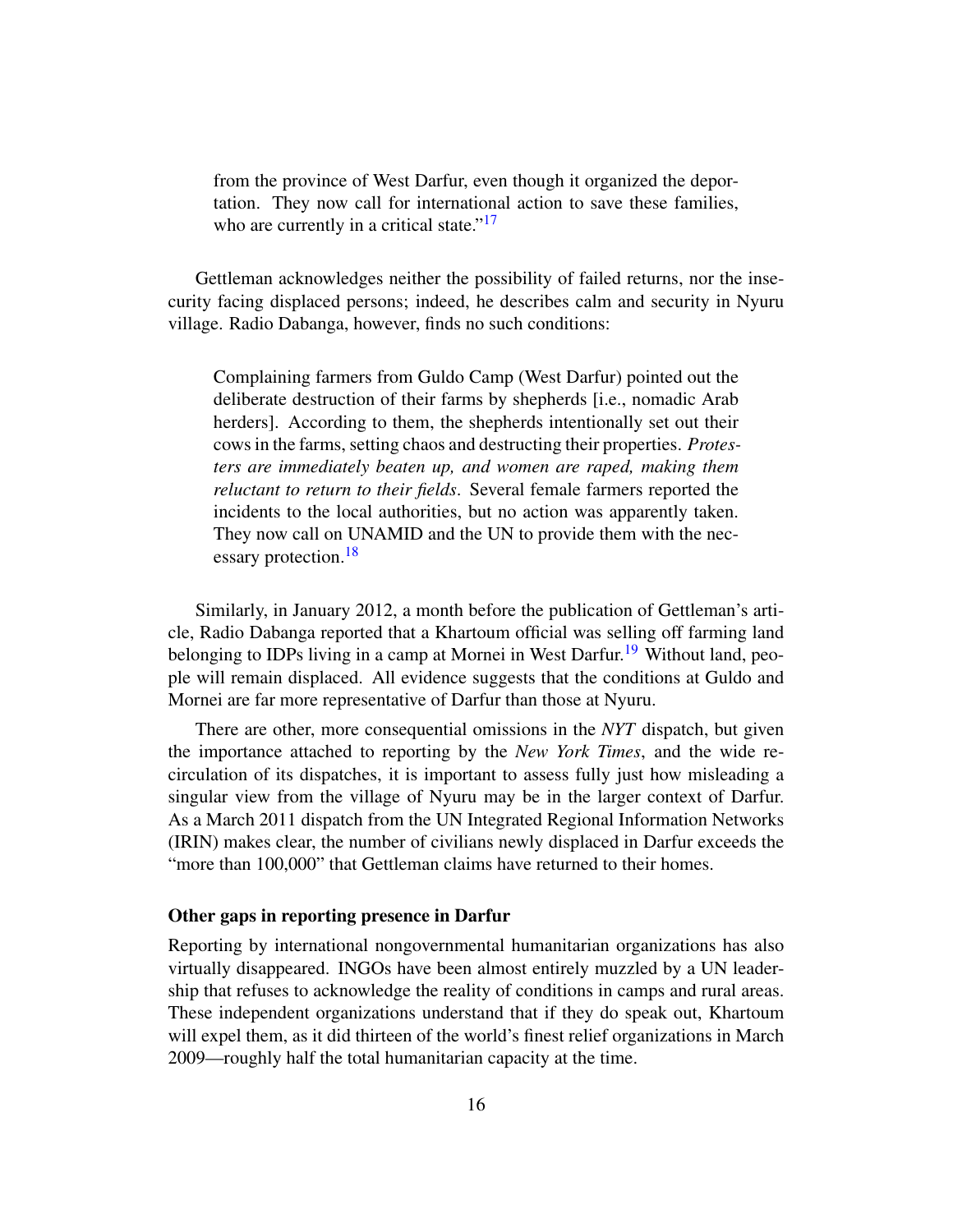Even so, we know a good deal about what is not being reported, and it is deeply disturbing. A study from Tufts University issued a year ago concluded by declaring that "where humanitarian access has been maintained there have been *serious delays and blocking of key information*, for example, the failure to release regular nutrition survey reports, which contain the vital humanitarian indicators that enable the severity of the humanitarian crisis to be judged...without such data neither the government nor the international community can properly understand the severity of the humanitarian situation or the efficacy of the response."  $20$ 

A central problem in reporting on humanitarian conditions over the past several years has been repeated UN acquiescence to various unacceptable demands by Khartoum: that mortality and malnutrition data not be promulgated; that conditions on the ground not be reported except through the UN; and that various obstructive requirements be followed scrupulously. As a result of the suppression of this critical humanitarian data, INGO capacities have been seriously eroded. An investigative report by the Institute for War and Peace Reporting found that "as 21 nutritional surveys were conducted since June 2009, but only seven have been released by [Khartoum's] humanitarian affairs commission [HAC]. Six of those showed [Global Acute] malnutrition rates of between 15 and 29 per cent.<sup>"[21](#page-74-20)</sup>

The emergency threshold for malnutrition is a GAM rate of 15 percent or greater. The same IWPR report cites the head of UNICEF in Darfur, Nils Kastberg, on malnutrition studies of children:

Nils Kastberg [said in October 2010] that Khartoum is preventing his agency from releasing reports about malnutrition in IDP camps. "Part of the problem has been when we conduct surveys to help us address issues, in collaboration with the ministry of health, very often other parts of the government such as the humanitarian affairs commission [HAC] interferes and delays in the release of reports, making it difficult for us to respond [in a] timely [manner]," he said.

And yet Georg Charpentier, the former head of UN humanitarian operations, declared to IWPR in a written statement that "UN humanitarian agencies are not confronted by pressure or interference from the Government of Sudan." This is a shameless lie. Moreover, it is also clear that [Charpentier cynically manipulated](http://www.dissentmagazine.org/atw.php?id=438) [data to suggest a lower number of IDPs in Darfur.](http://www.dissentmagazine.org/atw.php?id=438) Such mendacity only serves Khartoum's purposes and ensures that humanitarian assistance will be yet further compromised and denied.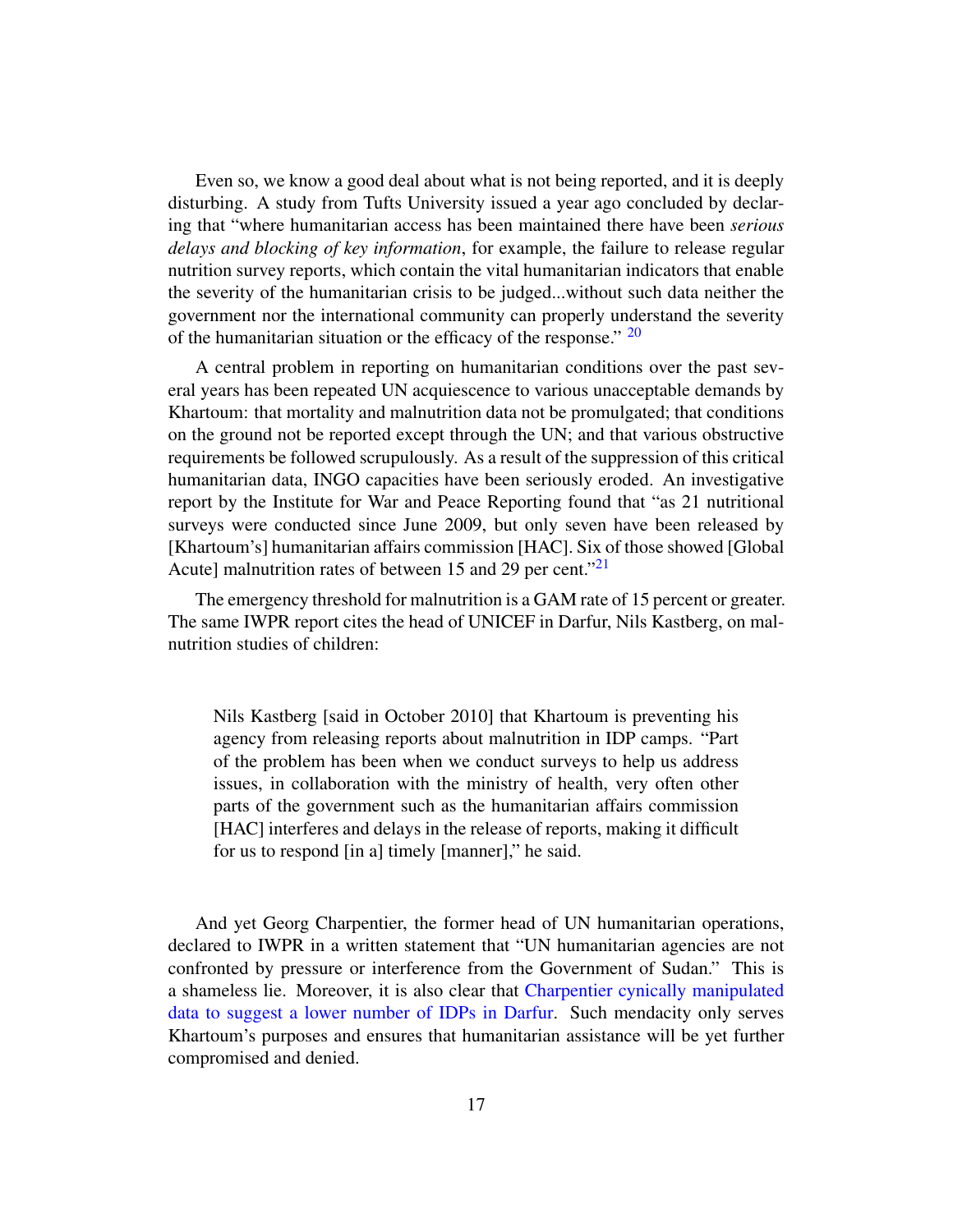#### A continuing war

If reporting on Darfur is challenging, it is not impossible. February 2012 saw the publication of several important reports and updates, including the continuing dispatches of Radio Dabanga, which chronicle the continuing epidemic of rape, the acute deprivation within many Internally Displaced Persons camps, and the increasingly violent predations of the Central Reserve Police (CRP), also known as the *Abu Tira*. [22](#page-74-21) Radio Dabanga, which is continually expanding its already impressive network of sources on the ground in Darfur, is also the most reliable source for reports of aerial bombing and direct-fire attacks on civilians. Working with the Institute for War and Peace Reporting (The Hague), Radio Dabanga is essential reading for understanding Darfur in any broader sense. $^{23}$  $^{23}$  $^{23}$ 

The most important report from the beginning of 2012 comes from Amnesty International.<sup>[24](#page-75-0)</sup> Among other key findings, including confirmations of aerial attacks that [I have reported on,](www.sudanbombing.org) Amnesty notes that:

The supply of various types of weapons, munitions and related equipment to Sudan in recent years, by the governments of Belarus, the People's Republic of China and the Russian Federation, have allowed the Sudanese authorities to use their army, paramilitary forces, and government-backed militias to carry out grave violations of international human rights and humanitarian law in Sudan. This ongoing flow of new arms to Darfur has sustained a brutal nine-year conflict which shows little sign of resolution.

Amnesty goes on to state that "in the last twelve months, as other developments in Sudan overshadowed international attention on Darfur, the region has seen a new wave of fighting between armed opposition groups and government forces, including government-backed militias." This fighting "has included targeted and ethnically motivated attacks on civilian settlements, and indiscriminate and disproportionate aerial bombings that have contributed to the displacement of an estimated 70,000 people from their homes and villages." [25](#page-75-1)

These findings do not inform the *NYT* dispatch, which quotes officials (UN and other) who offer claims that are simply not supported by the evidence. One UN official, for example, declares that "there are still pockets of insecurity" in Darfur. This is an extraordinarily misleading statement, for the extensive compendium of Radio Dabanga reports make clear that insecurity in Darfur is in fact pervasive. Amnesty's report puts much of the responsibility for fueling ongoing conflict where it properly belongs: with China, Russia, and Belarus. The report's conclusion about the violations of the UN arms embargo on Darfur is certainly the right one, even if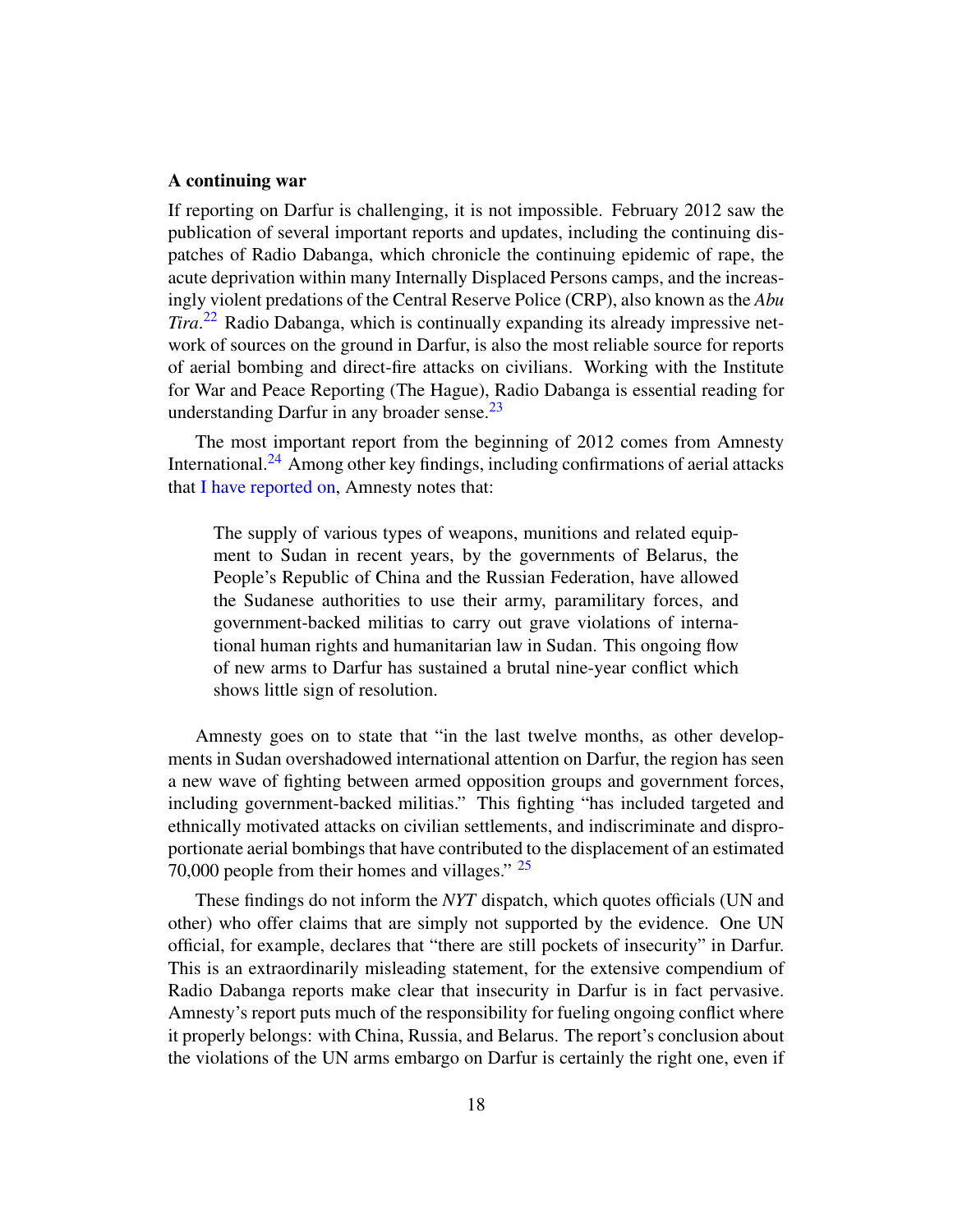predictably and strenuously resisted by Beijing and Moscow Permanent Members of the UN Security Council:

The case of Darfur further demonstrates that it is ineffective to put in place an arms embargo on only part of a country and allow arms to be transferred to one of the parties to the conflict whom it is known will invariably transfer some of those arms to the conflict area under embargo, thereby fuelling further grave violations of international law.

What is also disturbing about this particular report is that Amnesty International (AI) is filling the role originally central to the mandate of the UN Panel of Experts on Darfur as authorized by UN Security Council Resolution 1591 (March 2005). In yet another sign of UN failure in Darfur, the Panel of Experts no longer exists in meaningful form. Former true experts resigned in disgust when it became apparent that there would be no meaningful reporting presence in Darfur by the Panel.

#### "Urbanization" in Darfur

When speaking more broadly about Darfur, Gettleman cites what are finally bizarre comments by US senior advisor for Darfur Dane Smith:

"Darfur is 'a quite different place from 2003,' said Dane Smith, the American senior adviser for Darfur. He cited a telling statistic: In 2003, 18 percent of Darfur's population lived in urban areas. Now it's about 50 percent."

The ironies here evidently escape both Smith and the *NYT* correspondent. If 50 percent of Darfur's population now lives in urban areas, this is a catastrophe on many levels. For the vast populations of displaced persons that account for such a precipitous increase aren't living "urban lives"; indeed, the vast majority are in the environs of towns only because they are desperate for security that UNAMID cannot provide. A great many of the largest IDP camps are on the outskirts of the major cities of Nyala, el-Fasher, and el-Geneina, and they are becoming more permanent by the day. There are no jobs here for most of these people, and wages are such that women must often take on grueling jobs for very low pay.  $26$  It is continuing, powerfully threatening insecurity—not economic incentives or a desire for a different way of life—that accounts for "urbanization."

Moreover, there are many highly destructive consequences of Khartoum's war on civilians, which has produced the mass movements to towns and indeed "changed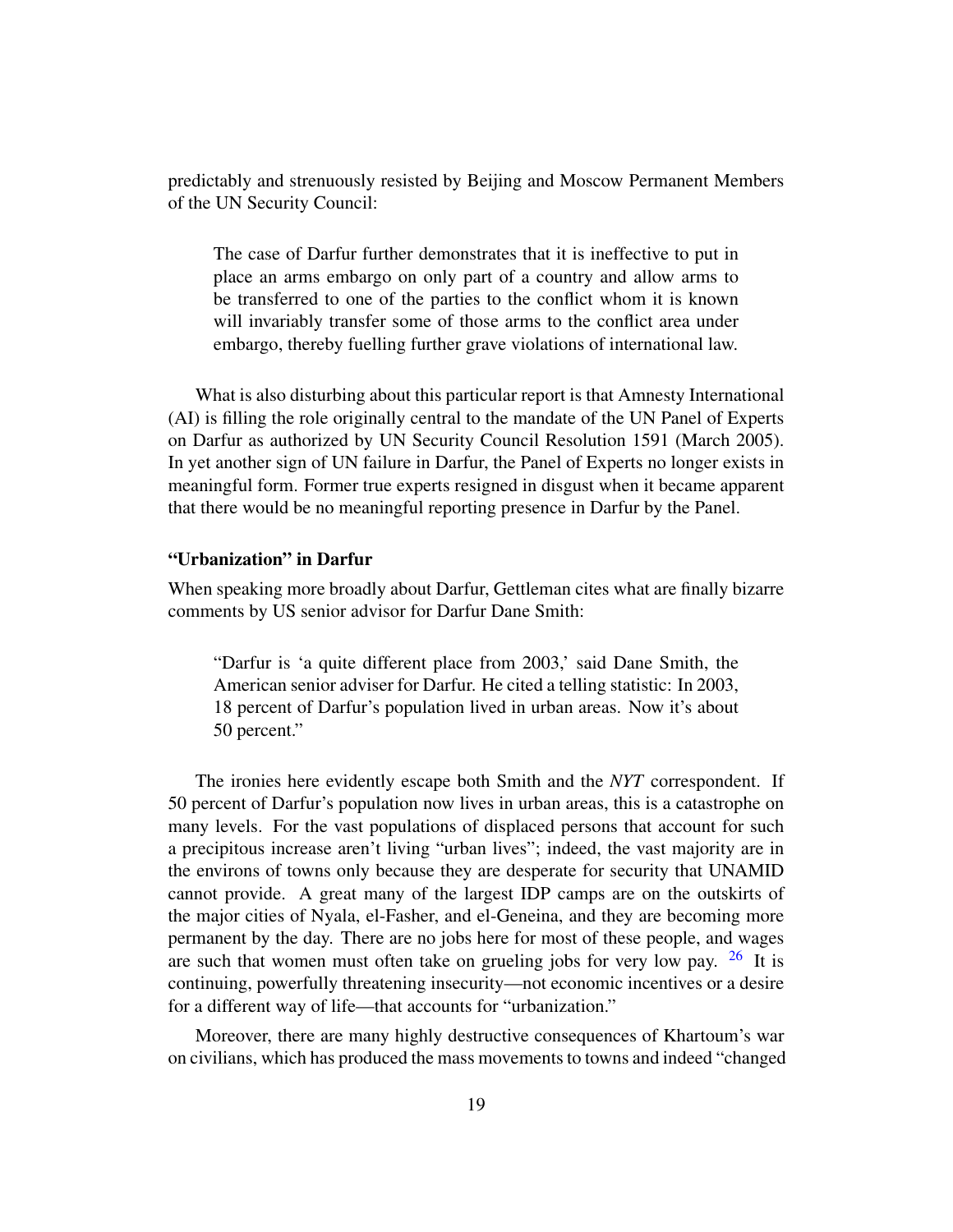the demography of Darfur"—words first used in a directive from notorious *Janjaweed* leader Musa Hilal in the early phase of the Darfur genocide in August 2004.[27](#page-75-3)

The overall cost of the war has been analyzed by Danielle Goldberg of the Peace-building and Rights Program at Columbia University's Institute for the Study of Human Rights, who provides a [useful overview of a study by Dr. Hamid Ali from](http://www.africa.com/blog/blog,measuring_the_cost_of_war_in_darfur,522.html) [American University in Cairo:](http://www.africa.com/blog/blog,measuring_the_cost_of_war_in_darfur,522.html)

[Khartoum spent] US \$35.11 billion ... between 2003–2009 on the war effort in Darfur...[This "staggering cost" is] broken into the following: \$10.08 billion in direct military expenses; \$7.2 billion in productivity lost by internally displaced persons (IDPs), \$2.6 billion in lifetime earnings of the dead, \$4.1 billion in infrastructure damage and \$11.04 billion for military spillover and UNAMID peace keeping operations. This excludes indirect costs such as capital flight, the emigration of skilled labor, and lost educational opportunities for future generations due to insufficient data. While data related to the conflict is limited, as information is censored and classified by the government, Ali's finding offer a valuable baseline for future research.

Ali's extraordinary total has many implications, some of them obvious, others not—none of them considered in the account offered by the *NYT*. Such massive misallocation of national resources has contributed significantly to the current deep economic crisis in (northern) Sudan. The relatively brief economic boom fueled by oil revenues has rapidly collapsed and [the economy is now in desperate shape.](http://www.news24.com/Africa/News/Crisis-looms-in-Sudan-20120226)

This has direct implications for any implementation of the terms of the Doha "Darfur Peace Agreement," which nominally commits the Khartoum regime to a series of financial payments and capital investments in Darfur that have become simply impossible. $28$  Even when Khartoum was still feeling flush following the signing of the Abuja "Darfur Peace Agreement" (May 2006), it made good on none of its financial commitments or reparation payments. Today's shrinking economy will place even more economic distress on urbanized areas: unemployment will skyrocket, and there will be fewer and fewer employment opportunities for those in the camps near Darfur's urban centers, thus breeding further anger, frustration, and despair among populations that have known nothing but "urban life" for as long as nine years in many cases.<sup>[29](#page-75-5)</sup>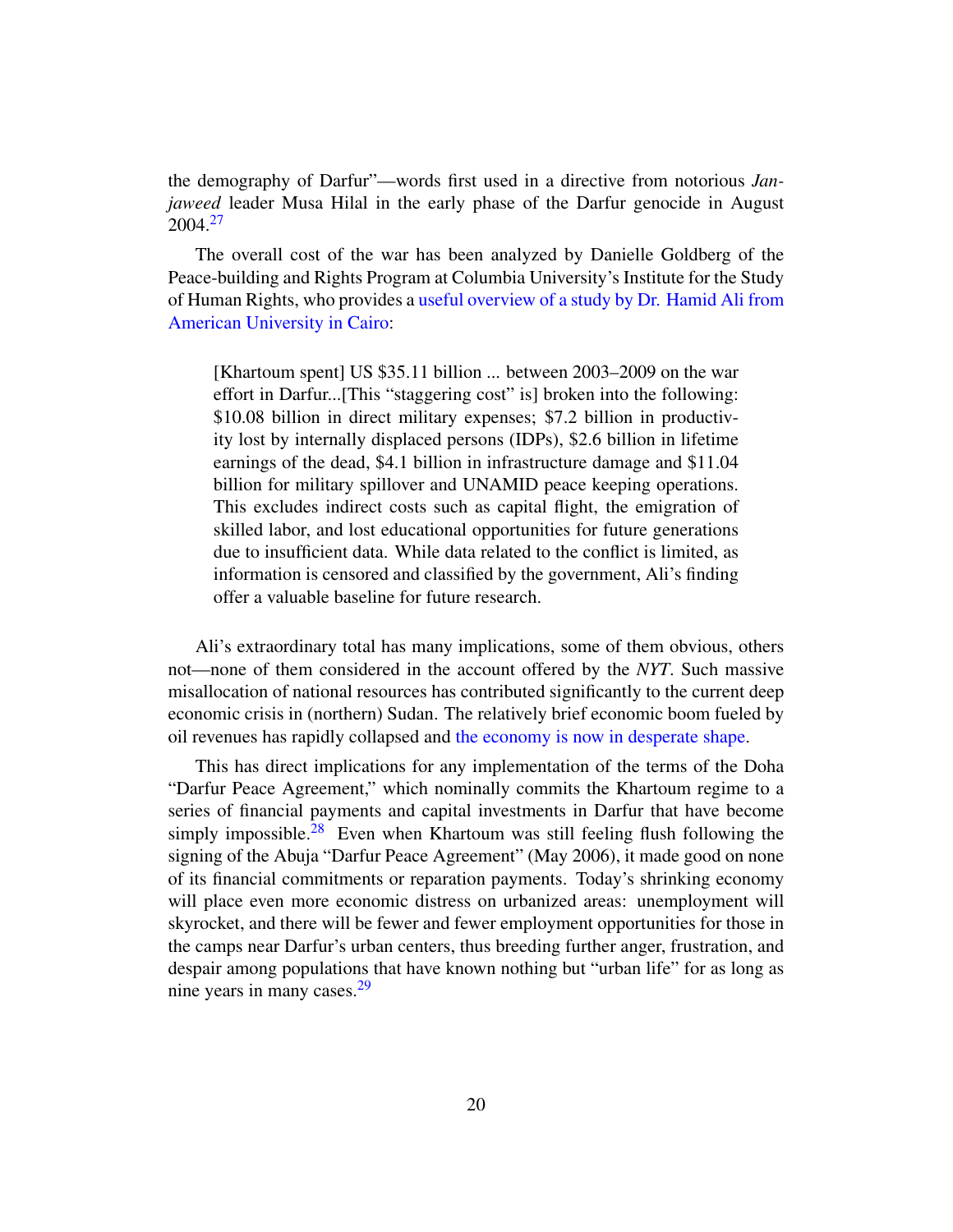## <span id="page-20-0"></span>Darfur: No Way Forward from a Dangerous and Unsustainable Situation (August 30, 2011)

As news coverage of the vast human suffering and destruction in Darfur continues to diminish, the world seems to have lost sight of what only a few years ago were widely perceived as pressing human needs and threats to survival. International reporting remains the province of disingenuous officials of the UN and UN/African Union Mission in Darfur (UNAMID), and Humanitarians on the ground see no real progress—certainly none that can withstand the effects of badly timed rains or this year's anticipated poor harvest. The fighting between the regime's forces, regular and paramilitary, and the rebel groups has diminished again, although a significant flare-up remains a strong possibility. If the rebels in Darfur and the Sudan People's Liberation Army/Movement-North from South Kordofan were to unify, the fighting could quickly become explosive. Meanwhile, Antonov aircraft continue to bomb civilian targets; civilians in camps for the displaced continue to be victims of brutal, ethnically targeted violence, especially in West Darfur. And an epidemic of rape continues to threaten girls and women of non-Arab tribal groups.

#### A Darfur Peace Process?

The so-called "Doha Peace Agreement" of July 14 has—all too predictably—proved essentially worthless, changing neither the political nor the military realities on the ground in Darfur. Nonetheless, Khartoum has used the signing of the agreement as an opportunity to say that there will be no more peace negotiations, no further agreements, and no discussion of Darfur-related issues outside Sudan. An Obama administration "conference" designed to bring to Washington, DC consequential rebel factions, whose participation in any meaningful agreement is essential, was countenanced by Khartoum only after U.S. officials assured the regime that this was not a new diplomatic "initiative," thus preserving the fiction of a completed Darfur peace agreement.<sup>[30](#page-75-6)</sup>

Dismayingly, there is no evidence that the Obama administration has backed away from its decision of last November to "de-couple" Darfur from the major ambitions of U.S. Sudan policy: a "senior administration official" (according to a State Department [transcript of a background briefing\)](http://geneva.usmission.gov/2010/11/09/senior-administration-officials-on-developments-in-sudan/) declared that:

the U.S. was prepared to accelerate the removal of Sudan from the state sponsor of terrorism list if the Government of Sudan did two things. One is to fully implement the Comprehensive Peace Agreement, and two, to live up to all of the legal conditions required under law for Sudan to be taken off the state sponsors list. *By doing this, we would*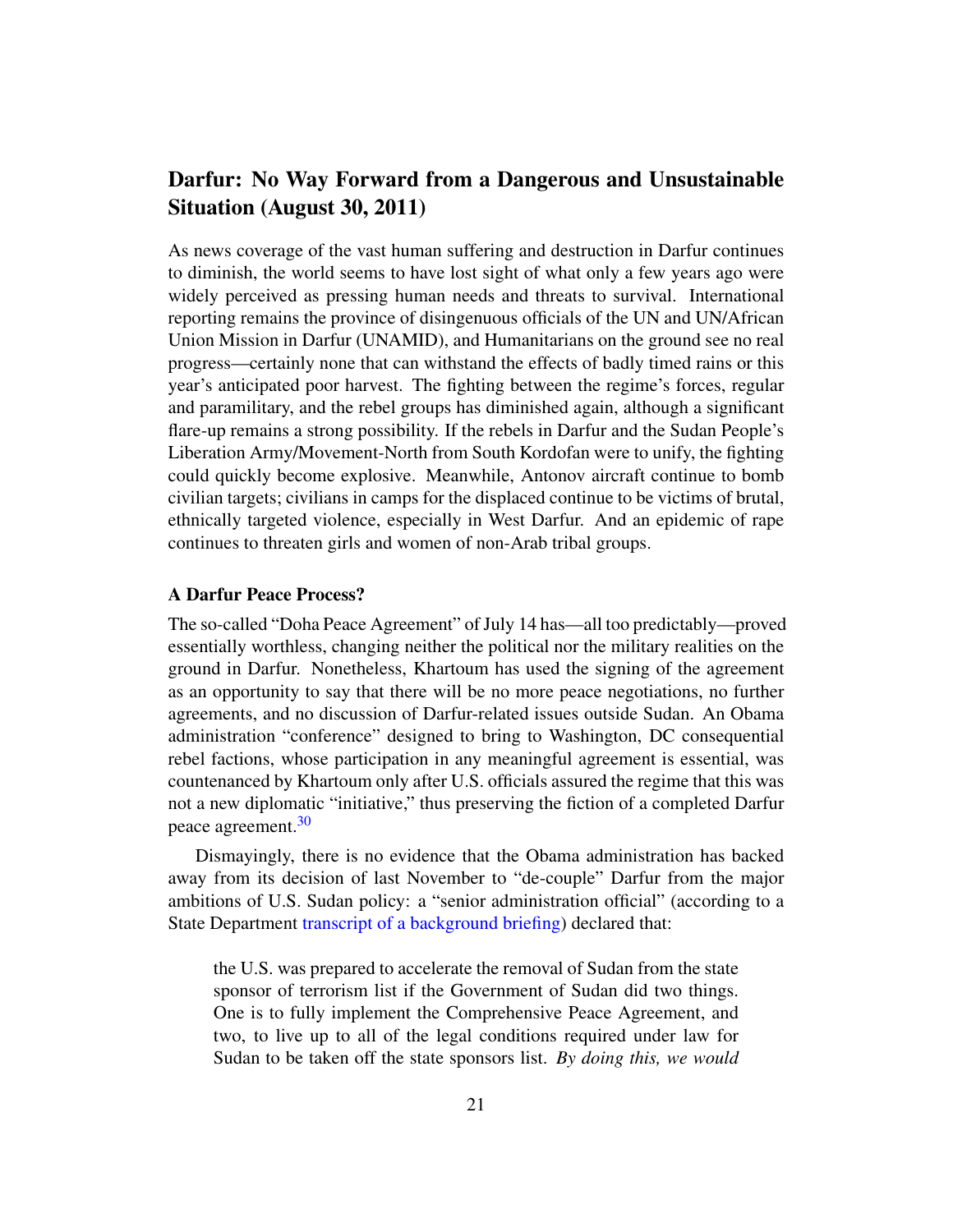*also be de-coupling the state sponsor of terrorism from Darfur and from the Darfur issue.*

The enormous significance of this decision continues to go unappreciated by many, including the editorial board of the *[New York Times](http://www.sudanreeves.org/2011/08/30/2011/08/28/2576/)*. Most consequentially, the "de-coupling" of Darfur from the issue that matters most to Khartoum signaled that the regime could continue to have its genocidal way in the region: U.S. priorities were focused on self-determination referendum in the South. That this redirected focus did not include Abyei or South Kordofan in any meaningful way reveals, yet again, international failure to see that apparently separate conflicts are in fact all part of a larger, immensely destructive center/periphery struggle. Consequentially, the National Islamic Front/National Congress Party regime is able to play one crisis against another in responding to pressure from the international community.

In part because of its excessive focus on the South, the Obama administration has been slow to see the implications of Khartoum's threats both UNAMID and the humanitarian community in Darfur—specifically, the threats of expulsion. In the wake of the UN Security Council's unanimous passage of [Resolution 2003](http://www.un.org/Docs/sc/unsc_resolutions11.htm) (July 29, 2011), which renewed the mandate of UNAMID for another year, an outraged Khartoum released a barrage of extremely heated official pronouncements, focusing on both the preambular language of Resolution 2003 as well as language anchored to Chapter 7 of the UN Charter. [Foreign Minister Ali Karti declared](http://reliefweb.int/node/438605) that any attempt to "impose new commitments" on UNAMID would "free the Sudanese government from its commitment to accepting the [UN/African Union mission] and its deployment." What so irked the regime?

For one thing, the document "reaffirms that there can be no peace without justice" in Darfur, a weak substitute for language reaffirming the Council's 2005 referral of atrocity crimes in Darfur to the International Criminal Court. Even so, the language still serves as a clear reminder that justice has not begun to be rendered, and impunity continues to reign in Darfur.

The document also "expressed deep concern" over "aerial bombardment by the Government of Sudan"—something [established beyond all reasonable doubt](http://www.sudanbombing.org/) that the regime nonetheless refers to as "negative and obsolete references." The resolution also spoke of "the deteriorating security situation in some parts of Darfur," of the need to "lift the state of emergency" in Darfur, of the need for political prisoners to be released, and of the "need to bring to justice the perpetrators of [atrocity] crimes" and for the regime "to comply with its obligations in this respect." As far as Khartoum was concerned, all of this was [evidence that the UN Security Coun](http://reliefweb.int/node/438605)[cil resolution had](http://reliefweb.int/node/438605) "'intentionally infringed' on Sudan's sovereignty." Language in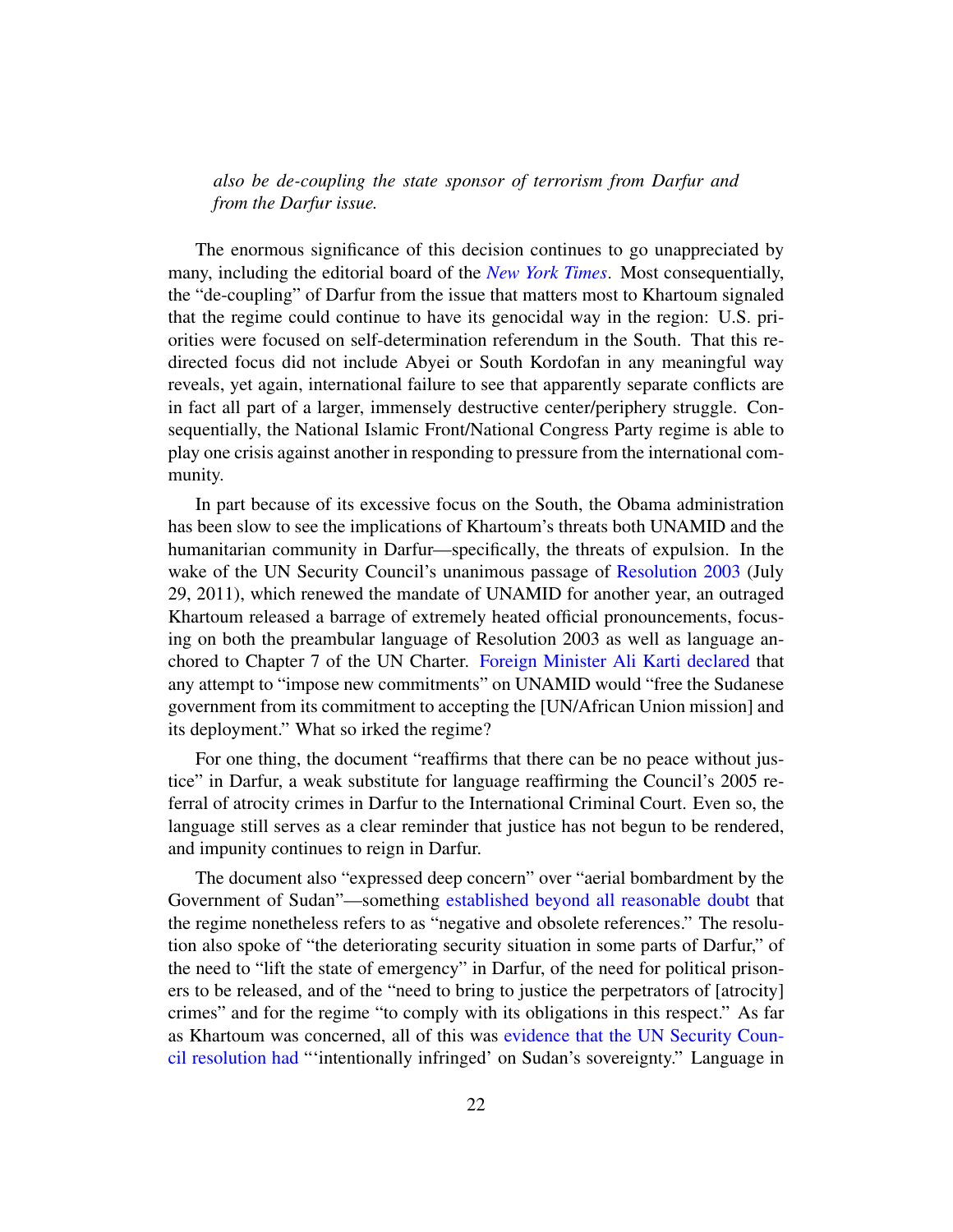the resolution referring to delayed visas for UNAMID staff, the denial of a radio transmitter license for UNAMID, and other logistical problems, and the Council's "demand" that "UNAMID report on sexual and gender based violence," was much more than Khartoum was willing to accept—and Foreign Minister Ali Karti rejected all of it.

Moreover, the Khartoum embassy in Washington, DC—the most prominent venue for press releases aimed at Western audiences—declared that "the resolution embodies troubling signals that the previous commitments are being unilaterally scrapped by the Council and further contains inaccurate and malicious information *that does not in any way reflect the realities on the ground*." The NIF/NCP Political Secretary, al-Hajj Adam Yousif, declared that the "resolution was aimed at providing a cover for supporting Darfur [rebel] movements" (Sudan Vision [Khartoum], August 18, 2011).

No doubt the reference here was to the Security Council's call for "the Government of Sudan and the armed movements to contribute to the creation of the necessary enabling environment for a Darfur Peace Process that allows the systematic and sustained engagement of all Darfurian stakeholders in constructive and open dialogue." Khartoum was outraged at the implicit claim that such an "enabling environment" does not already exist, for this is critical to their propaganda campaign for the Doha Agreement and "domestication" of the peace process. Khartoum also bridled at the idea that it bears substantial responsibility for creating such an environment.

It would be foolish not to heed the threat[—made yet again on August 16 by](http://www.sudantribune.com/spip.php?iframe&page=imprimable&id_article=39871) [Foreign Minister Karti](http://www.sudantribune.com/spip.php?iframe&page=imprimable&id_article=39871) in an interview with the pro-regime *al-Ray al-Amm*—that UNAMID will not be able to remain in Darfur "unless according to the former agreement on its establishment between Sudan, the UN, and the AU." Sensing that the Council may be willing to speak more honestly about Darfur's realities, Khartoum is determined that there will be no further excessive characterizations or stipulations going forward, and that it does not feel itself bound by any number of Council "demands," "urgings," "condemnations," or "requests."

It is impossible to imagine that a regime so adamant, so belligerent, and so deeply imperiled will make anything resembling a just peace for Darfur. Confronting this intransigence, and unwilling to challenge the regime more broadly, the international community has yet again contented itself with rhetorical exhortation, Khartoum's outrage notwithstanding.

#### Humanitarian failures

For its part, the UN humanitarian leadership in Sudan still refuses to provide any-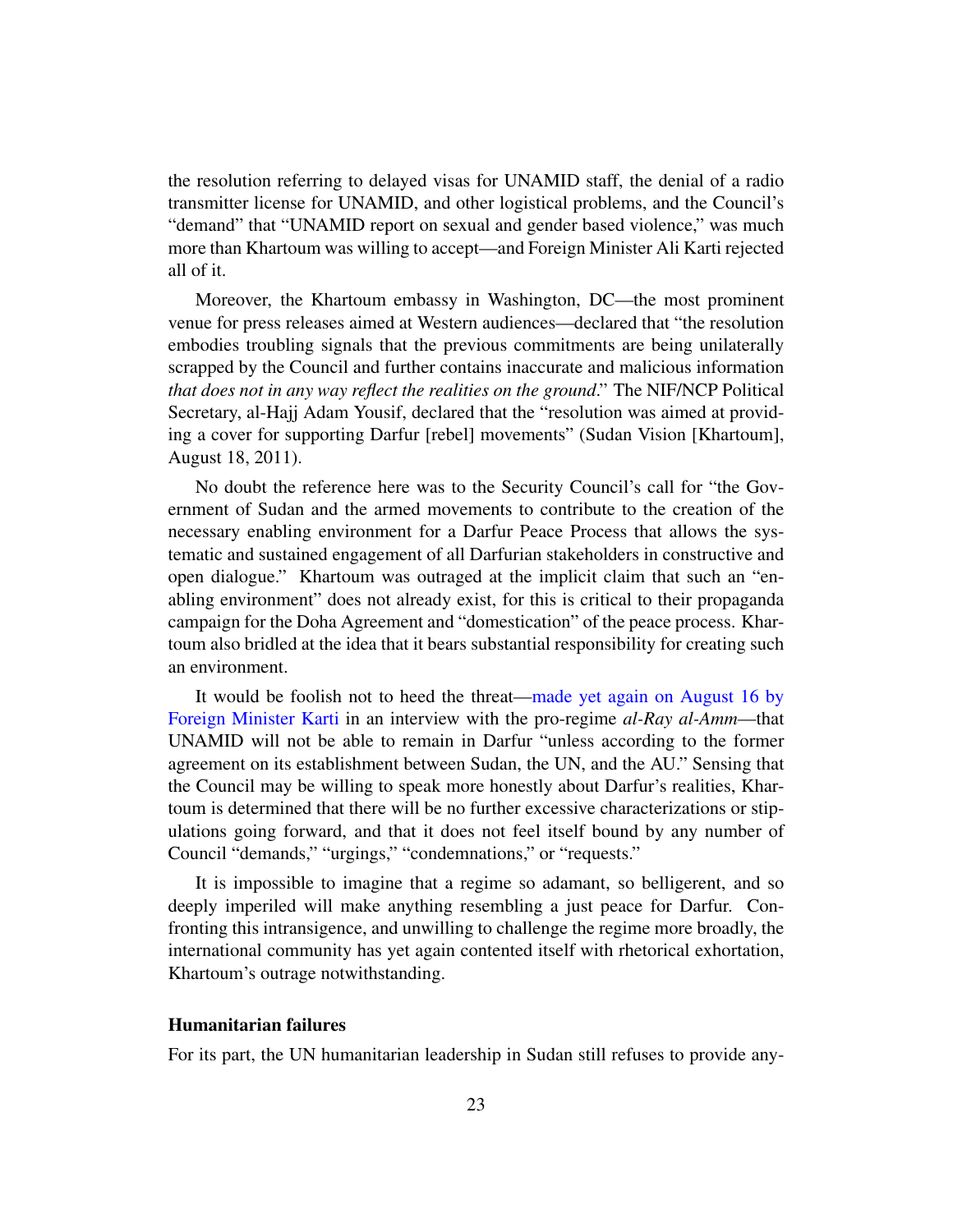thing approaching adequate information about the humanitarian situation in Darfur, even as silence on the part of the UN in turn prevents International Nongovernmental Organizations (INGOs) from releasing data, information, and reports they have assembled. UN officials in New York accept the decisions that prevent dissemination of UN and INGO information about malnutrition, health benchmarks, water supplies, and a host of other critical issues. As a January 2011 Tufts University study makes clear, the suppression of this crucial information has "seriously eroded and impaired" international humanitarian capacities "to a point that leaves Darfuris in a more vulnerable position now than at any other time since the counterinsur-gency operations and forced displacements in 2003 and early 2004.<sup>[31](#page-75-7)</sup>

The few available statistics, such as those recorded in the WFP's [February 2011](http://reliefweb.int/node/401680) [report](http://reliefweb.int/node/401680) suggest areas of particular concern regarding malnutrition, but provide little follow-up information. The report states that "7 percent of resident children are severely malnourished"' Severe Acute Malnutrition (SAM) is an extremely serious and threatening condition of food deprivation, and SAM in children requires urgent medical intervention with therapeutic and supplementary feeding. Did this occur? What do we know about this extremely distressed population of vulnerable children? If there are answers, WFP is making them extremely difficult to find.<sup>[32](#page-75-8)</sup>

#### Forced returns of displaced persons

Given Darfur's invisibility and intractability, there is good reason to believe that Khartoum may be preparing to renew pressure for a campaign of forcibly returning displaced persons—particularly from the camps in which they have sought refuge back to their former villages and lands. Most of these lands are now occupied or controlled by Arab militia forces and their affiliates, including non-Sudanese Arab militias, who were given claim to these lands by Khartoum as payment for "military service." In this context, UNAMID in its present form cannot possibly protect any significant number of civilians returning to areas where conflict over land ownership and usage is intense and likely to remain so for a long time. And yet such returns remain a key part of the near-term ambitions guiding the National Islamic Front/National Congress Party regime.

Notably, last summer [Khartoum expelled a number of senior officials](http://www.sudantribune.com/Sudan-expels-five-aid-workers-from,35973) from both the UN High Commission for Refugees (UNHCR) and the intergovernmental International Organization for Migration (IOM); both organizations are critical to assure the safety and voluntary nature of returns, and yet the expulsions met with no meaningful resistance from the UN.

Also last summer Ghazi Salah al-Din, the current senior regime official responsible for Darfur, declared that, "the current priorities of the government's strategy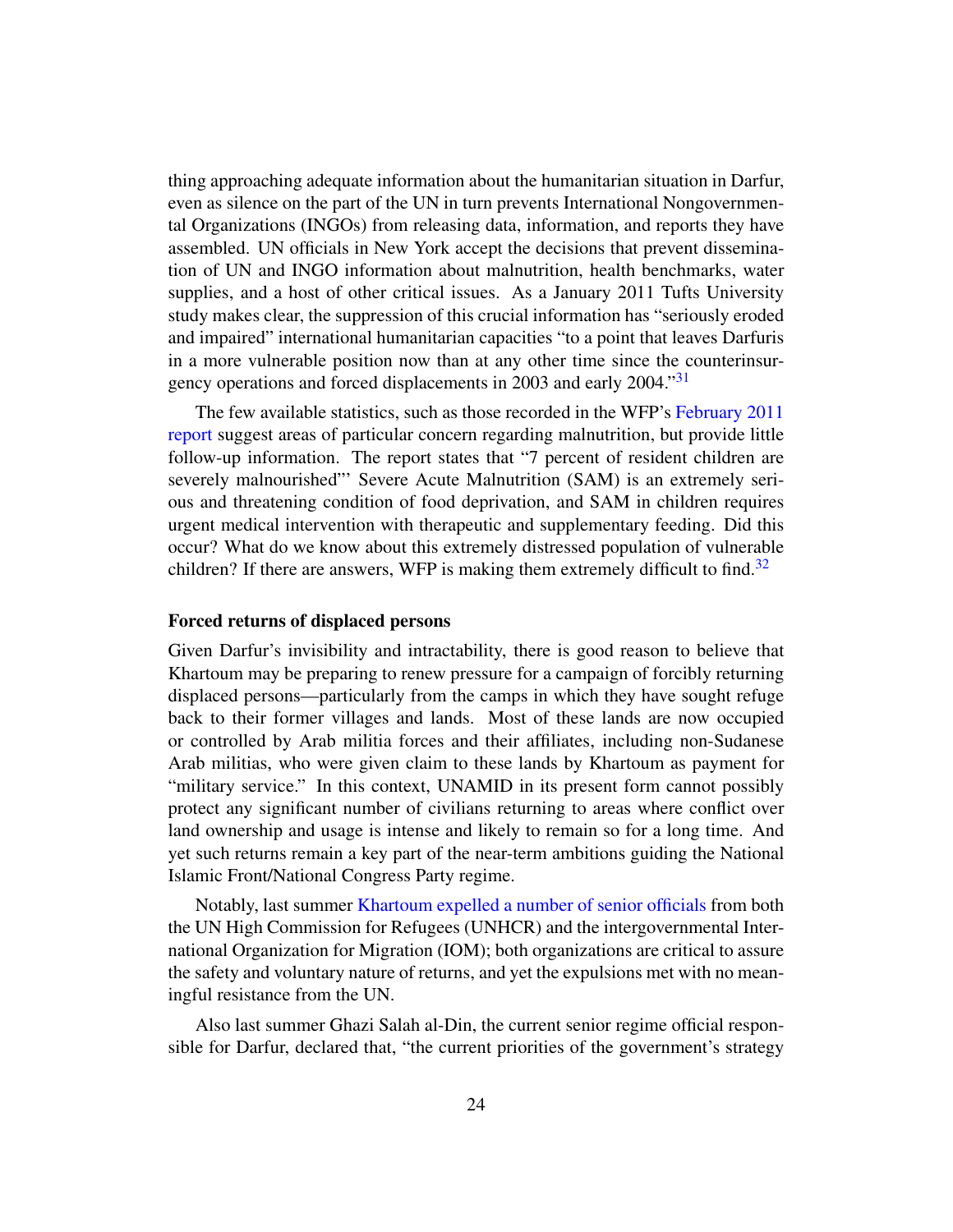to address the Darfur problem are first security to accelerate the voluntary, safe return of the displaced." $33$  But Ghazi was merely paying the necessary lip service in using the criteria "voluntary" and "safe"; the operative word here is "accelerate" and by any means necessary. He was at the time preparing the way for Khartoum's ["New Strategy for Darfur,"](http://www.dissentmagazine.org/online.php?id=394) which emphasizes "development" over "humanitarian assistance." This "strategic shift" is not made on the basis on any needs assessment. Rather, the regime's calculation is bluntly simple: if there is no further "need" for the massive humanitarian operation in Darfur (once the world's largest), then IN-GOs and a number of UN agencies providing relief should leave. Once they do, however, there will be nothing to prevent forced returns, which will in a great many cases amount to death sentences or life in the vast and growing slum areas that have sprung up around the camp areas near el-Fasher and Nyala.

The threats that Khartoum continually issues about expelling humanitarian organizations are not to be taken lightly, especially given the precipitous and massive expulsion of 13 distinguished INGOs on March 4, 2009, which reduced overall humanitarian capacity in Darfur by approximately 50 percent. Subsequent expulsions and evacuations by other organizations have further diminished humanitarian capacity in significant ways. And the threats are continuous, serving various purposes, including warning off excessive international pressure on the regime over its campaign of ethnic destruction against the Nuba in South Kordofan.<sup>[34](#page-75-10)</sup>

#### The realities of returns for displaced persons

There has been a steady and effective push-back against premature returns, by both humanitarian organizations and UN agencies operating in Darfur. But this resistance has atrophied significantly under current UN leadership, which seems increasingly unwilling to forestall returns that will clearly be unsafe and involuntary.

In assessing the UN's current response to the threat of forced returns, we should examine the most recent report on Darfur by UN Secretary-General Ban Ki-moon [\(July 8, 2011; S/2011/422\)](http://www.un.org/Docs/sc/unsc_resolutions11.htm). In 51, Ban refers to the "success" of returns in Darfur by pointing to the approximately 35,000 who have *reportedly* returned since the beginning of the year, although he acknowledges that assessment of "the voluntariness and appropriateness of returns" is incomplete—a considerable understatement.

Indeed, we learn from Radio Dabanga that the character of these returns is often far from successful. In a dispatch of July 26, 2011 ("Voluntary Repatriation: 7 families found in a critical state"), the news source reported that 18 out of 25 families who had left Kalma Camp in South Darfur as part of the Voluntary Return program were forced to travel back to the camp due to extremely dangerous travel conditions.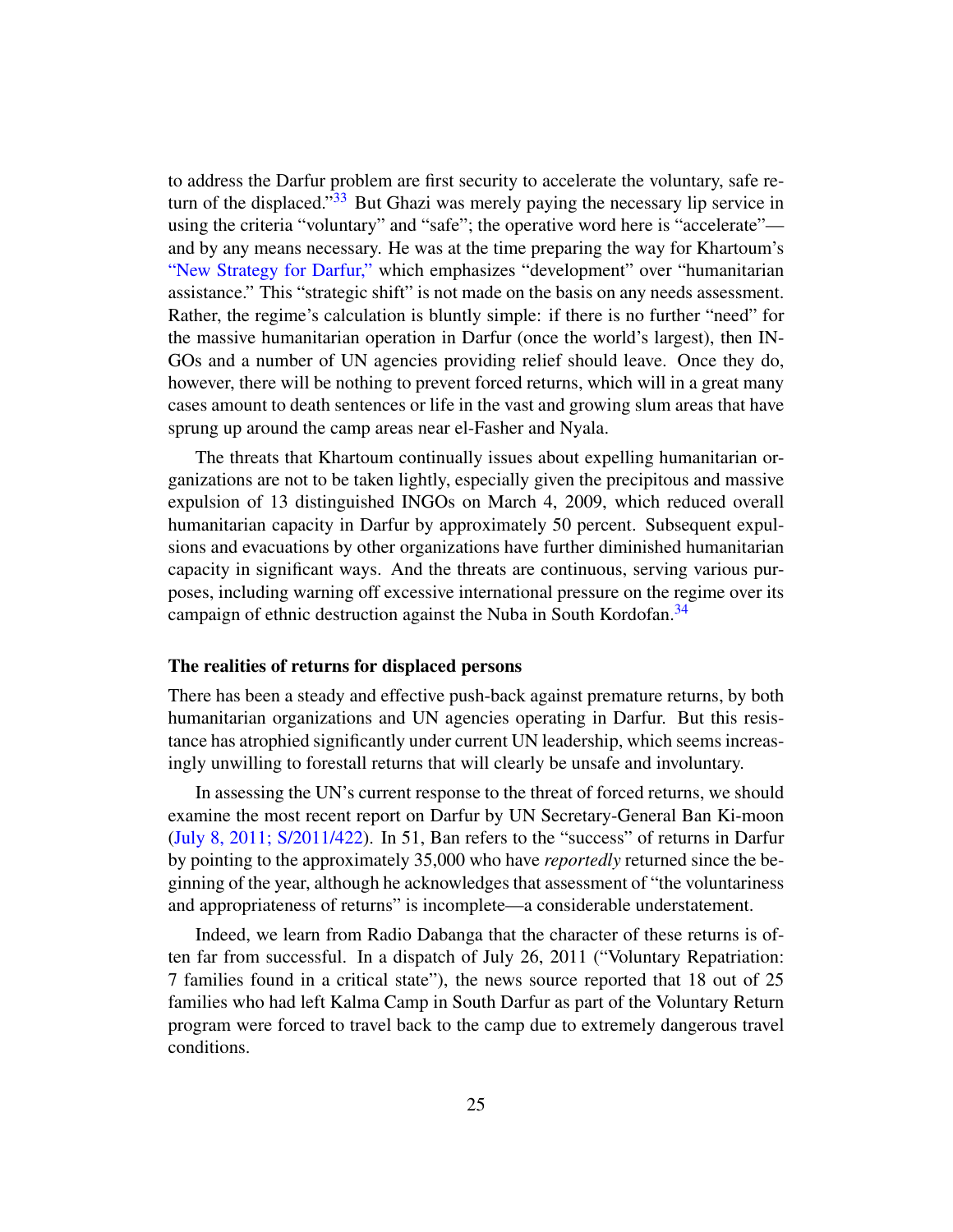It has long been obvious that humanitarian capacity has already been stretched to the breaking point in Darfur, and fewer and fewer locations are accessible, even as UNAMID controls less and less humanitarian space in Darfur. Returns such as those reported by Radio Dabanga have little chance of receiving relief aid. One highly informed regional source has informed me that there are in all of Darfur no roads cleared for UN travel without an armed escort—not one (telephone interview, August 26, 2011). Yet according to UN humanitarian chief in Sudan George Charpentier, "'there are large areas where there are security conditions that can promote a return' of internally displaced persons," suggesting that there were only "pockets of insecurity."<sup>[35](#page-75-11)</sup>

As for Ban's claim of a total of 35,000 returns—during a period in which 70,000 people were also newly displaced—another extremely well-informed source in the region dismisses this figure as an entirely inaccurate census. In fact, not only is it clear from the extreme brevity of Ban's report on returns that the UN has not thought seriously about this critical problem, but it appears that the UN has decided simply to reduce the figure for the number of displaced persons in the camps. Thus in place of the figure of 2.7 million promulgated by the UN Office for Humanitarian Affairs (OCHA) in its last "Darfur Humanitarian Profile" (Number 34, reflecting conditions as of January 1, 2009, and in line with the figures from preceding reports), the figure for the total IDP population figure now promulgated is 1.8 million.

How can this change possibly reflect realities on the ground? Determining a total number of IDPs, disaggregating the numbers of those in camps and those in mixed communities (resident and displaced), ascertaining the number of newly displaced who are actually being displaced for the first time—all of these are enormously difficult statistical challenges in the intensely hostile environment of Darfur, and given the denial of access by Khartoum. But before reducing by almost one million human beings the official figure for the number of displaced in Darfur, a great deal more needs to be done to explain this vast demographic reclassification. None of this has been provided by the UN or anyone else.<sup>[36](#page-75-12)</sup>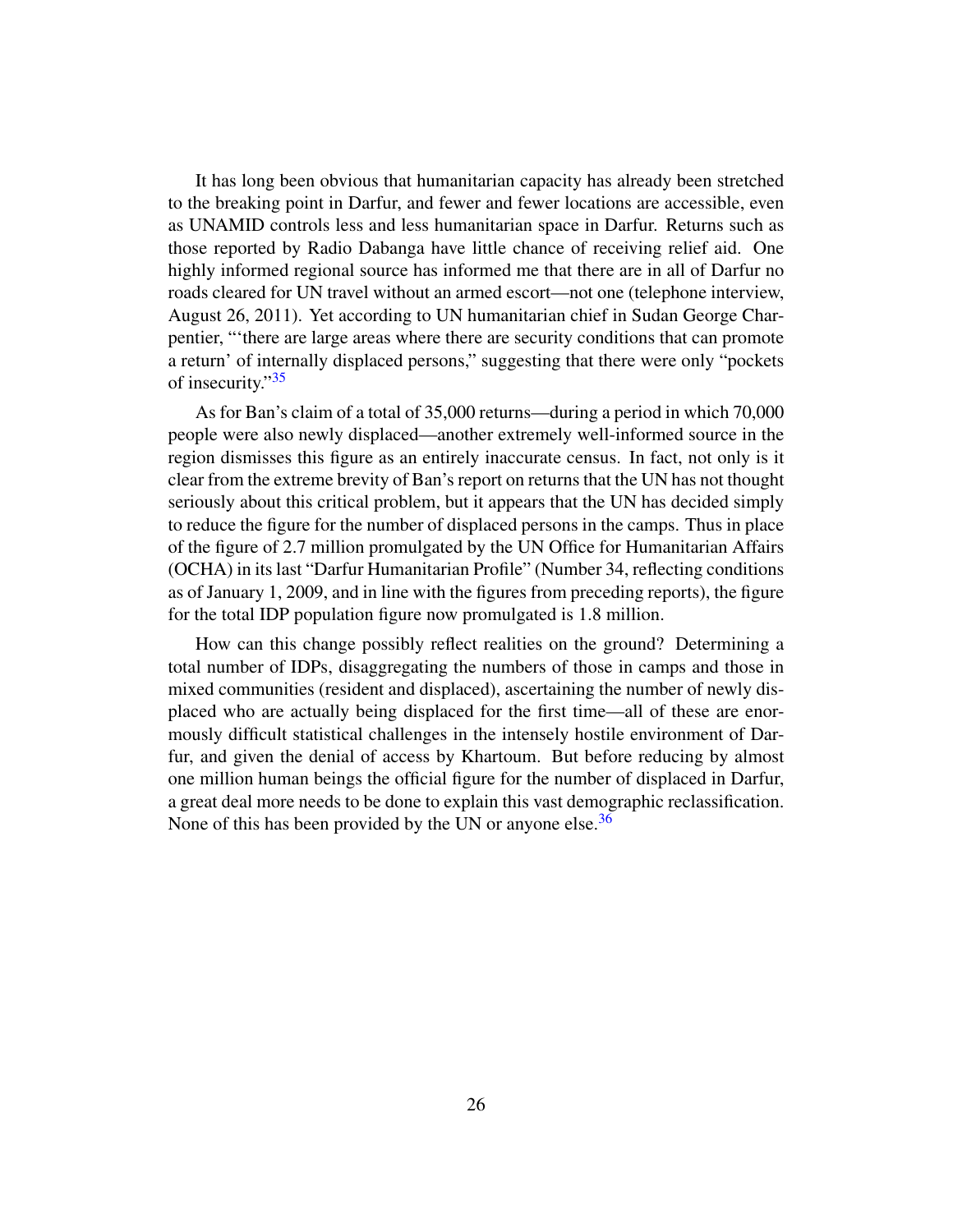## <span id="page-26-0"></span>Darfur Humanitarian Overview: The Consequences of International Silence (January 23, 2011)

What has become most notable about the human catastrophe in Darfur is its invisibility, a direct consequence of the decision by senior UN officials to shut down access to information about human suffering, deprivation, and destruction in this vast region—and to acquiesce before Khartoum's determination to expedite the return of displaced persons, even as this vulnerable population continues to grow at an alarming rate and security conditions simply do not permit safe returns. To be sure, recent international news attention to the Southern referendum has worked to obscure the situation in Darfur. But for more than a year I have [emphasized the](http://www.sudanreeves.org/Article254.html ) [consequences](http://www.sudanreeves.org/Article254.html ) of the UN suppression of humanitarian data and reports, especially those bearing on malnutrition. This information would reveal a great deal about true conditions in Darfur, but Khartoum's actions and threats have succeeded in intimidating the humanitarian community, preeminently the UN.

I have been joined in these concerns by a consortium of seventeen distinguished human rights organizations, finally speaking out forcefully about the implications of this deadly UN silence. The groups have a decisive central claim: "There are clear signs that the situation in Darfur is getting worse. But the international community is failing to monitor and respond properly to what is happening in Darfur."<sup>[37](#page-75-13)</sup>

Even more forceful in its conclusions is an extraordinary study from Tufts University ("Navigating Without a Compass: The Erosion of Humanitarianism in Darfur"), recently cited and analyzed in great detail by the Institute for War and Peace Reporting (IWPR). Since the Tufts report is not yet publicly available, the comprehensive IWPR account is for the present essential in understanding the ways in which both the UN—including the peace keeping force known as UNAMID—and international nongovernmental humanitarian organizations (INGOs) have become complicit in obscuring Darfur's agony.<sup>[38](#page-75-14)</sup> The conclusions of the Tufts study as reported are of the greatest consequence and provide a devastating portrait of callousness, deceit, and cowardice on the part of the UN and those with power to influence UN decisions. In particular, the report focuses on the impaired capacity of international humanitarian organizations and the growing levels of "malnutrition, illness and instability" in IDP camps.

IWPR supports the Tufts findings using hundreds of interviews, and on the basis of these interviews and other research, concludes that "the Sudanese government is actively preventing UN agencies which operate on the ground from accessing information necessary for compiling much needed reports on the humanitarian situation in the region." IWPR also notes that, fearing expulsion by Khartoum—the fate of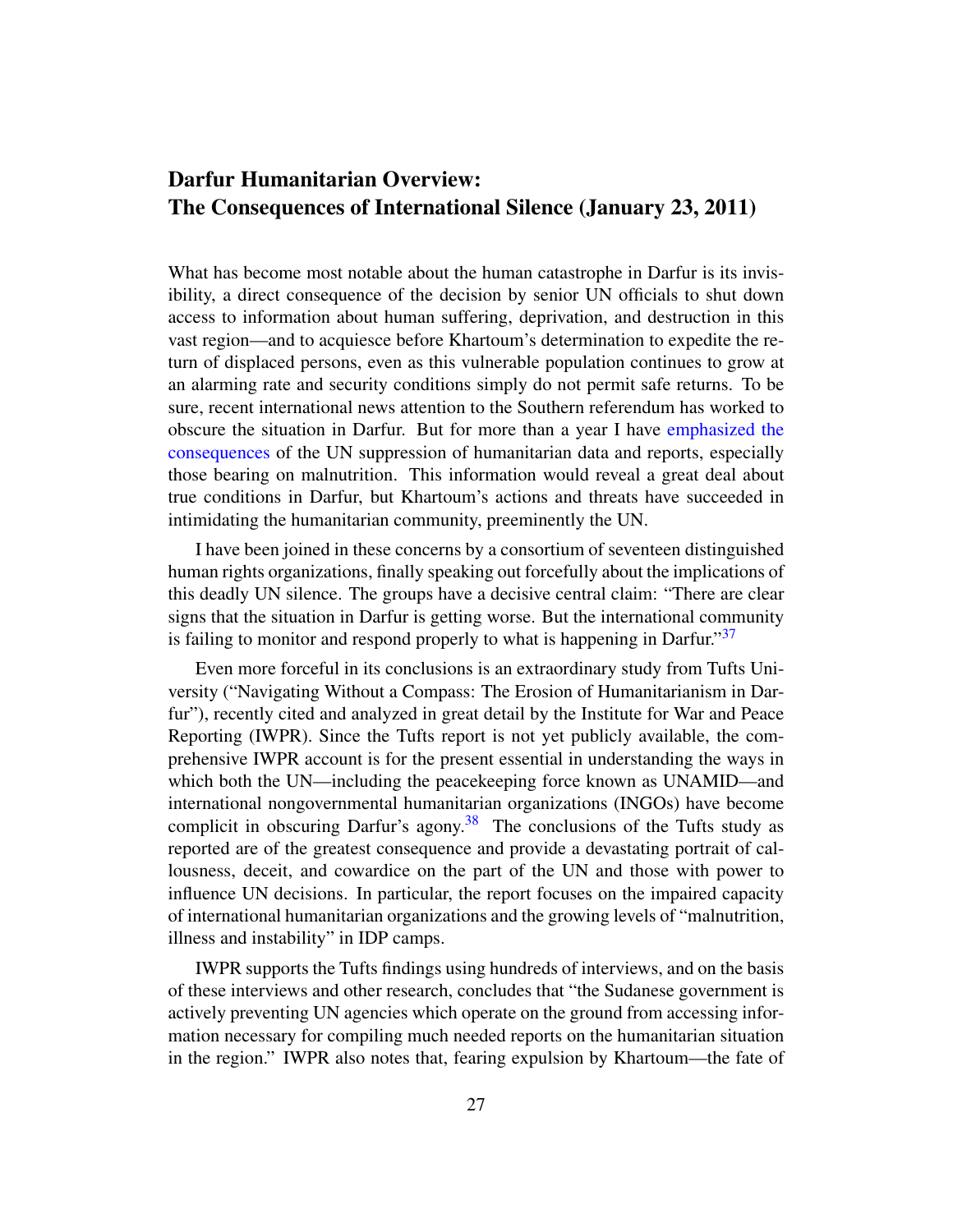13 of the world's finest humanitarian organizations in March 2009—"UN agencies feel they must tread very carefully."<sup>[39](#page-75-15)</sup>

The implications of the National Islamic Front/National Congress (NIF/NCP) regime's deliberate undermining of humanitarian efforts require serious moral and legal assessment. Given the characteristic ethnic profiles of those most in need of humanitarian assistance and the overwhelmingly non-Arab/African character of displaced populations, what is being described is "genocide by other means." These means of destruction may be subtle, given the acute vulnerability of the distressed populations—requiring no more, for example, than compelling aid agencies to struggle in determining where food and other relief supplies are most needed:

UNICEF reported early last year that as many as 21 nutritional surveys were conducted since June 2009, but only seven have been released by the humanitarian affairs commission [HAC]. Six of those showed [Global Acute] malnutrition rates of between 15 and 29 per cent, the report stated.

The threshold for a humanitarian emergency is Global Acute Malnutrition (GAM) at a rate of 15 percent or higher; thus locations with a GAM rate of 29 percent are experiencing double the malnutrition threshold rate for a humanitarian emergency. Yet Khartoum has decided to suppress this data, even as it suggests an extremely serious and widespread malnutrition problem. The deliberate and consequential nature of this suppression has been made explicit by the courageously outspoken Nils Kastberg, head of UNICEF in Darfur:

Nils Kastberg [said in October 2010] that Khartoum is preventing his agency from releasing reports about malnutrition in IDP camps. "Part of the problem has been when we conduct surveys to help us address issues, in collaboration with the ministry of health, very often other parts of the government such as the humanitarian affairs commission [HAC] interferes and delays in the release of reports, making it difficult for us to respond [in a] timely [manner]," he said.

Here it is important to note the rather different view of chief UN aid official for Darfur, Georg Charpentier—Resident and Humanitarian Coordinator for Sudan:

"UN humanitarian agencies are not confronted by pressure or interference from the Government of Sudan," [Charpentier said in a written statement to IWPR].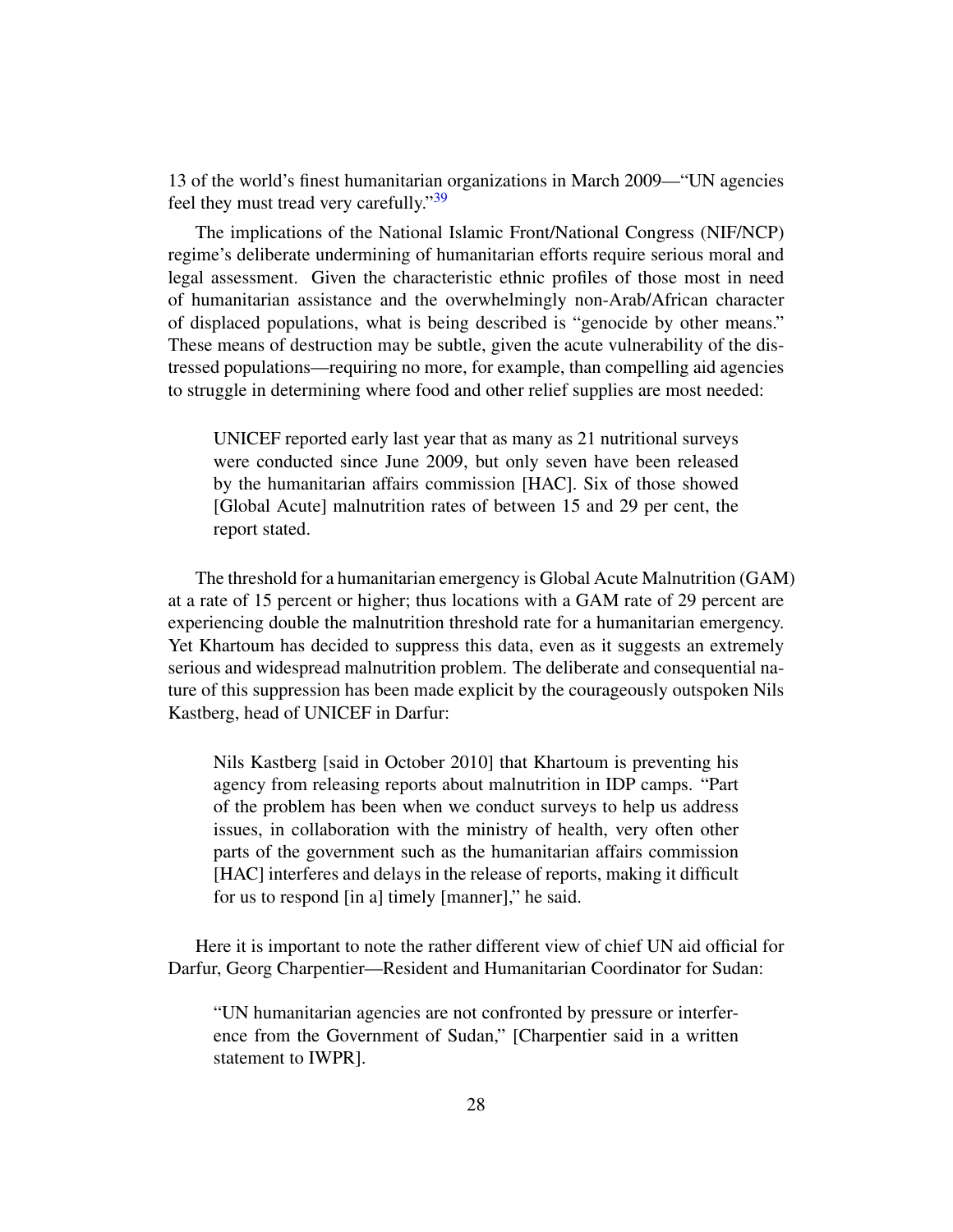This is a distinctly minority opinion; indeed, it is perversely singular, excepting the propaganda coming from the Khartoum regime that is itself responsible for the humanitarian crisis. There is overwhelming evidence of Khartoum's deliberate effort to undermine, obstruct, and compromise humanitarian assistance to a highly distressed population of more than 4 million human beings. This evidence is voluminous, detailed, and widely sourced.

In addition to the broader conclusions reached by human rights organizations and IWPR about UN responses to the Darfur crisis, there is much evidence available either anecdotally or buried within publications often only indirectly concerned with present humanitarian conditions in Darfur. We may also infer a great deal from the accounts of increasing insecurity in Darfur and the growing inability of humanitarians to move and operate freely. Even the UN peacekeeping force in Darfur, UNAMID, has been increasingly disabled by Khartoum through denial of access and flight restrictions; this is so much the case that UNAMID now cannot respond even to the most conspicuous atrocity crimes (e.g., the Tabarat massacre in early September 2010).

On this and other security issues, Charpentier is again the lead UN prevaricator. Beyond his dangerous distortions and misrepresentations, Charpentier is reported by highly reliable sources in the region to insist on the silence of all who are subordinate to him within the UN system. Because INGOs have felt unable to move ahead of the UN in reporting on realities they see and encounter (fearing individual vulnerability to expulsion by Khartoum), Charpentier's assessments—infrequent as they are—stand virtually alone as the voice of the  $UN<sup>40</sup>$  $UN<sup>40</sup>$  $UN<sup>40</sup>$ 

These assessments are echoed chiefly by claims made by Ibrahim Gambari, the incompetent and widely despised head of UNAMID. Gambari told IWPR that "I've continually engaged the government [in Khartoum] at the highest levels to increase access to UNAMID and the humanitarian community, to ensure full freedom of movement. We are making some progress." But access continues to be severely attenuated, fewer international personnel are able to work in country, kidnapping of aid workers has increased sharply in the past two years, and violence against civilians is also increasing: there is simply no evidence for the "progress" Gambari claims. Khartoum regards him with disdain.

Even so, there are humanitarian data and reports that Charpentier and Gambari simply cannot suppress, so massive and sustained are the realities represented. In particular, Radio Dabanga continues on a daily basis to give us glimpses of the character of suffering in the camps and rural areas, and the consequences of a badly faltering humanitarian project. $41$ 

For the sheer scale of what is occurring in Darfur, perhaps our best guide is hu-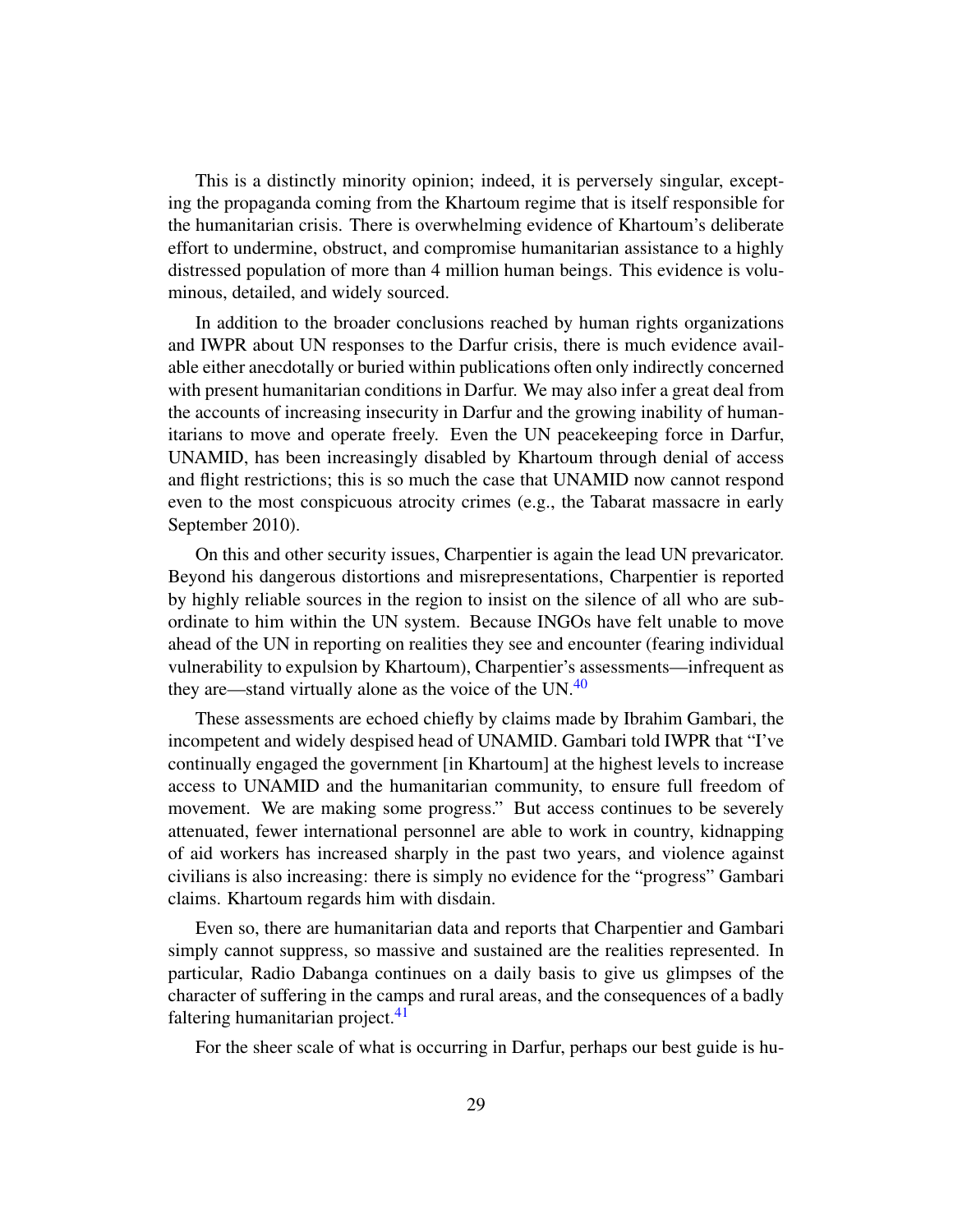man displacement, which has been reported annually in a crude but fairly effective fashion. Displacement, typically the direct consequence of violence, is ongoing and has driven some 3 million Darfuris from their homes and lands over the past eight years; they languish either as Internally Displaced Persons (IDPs), as refugees in Chad and Central African Republic, or as dependents within host families. This large-scale displacement proceeds at a rate that far exceeds returns or resettlements by those who have previously been displaced, despite claims by Charpentier that would suggest otherwise:

(a) The UN Office for the Coordination of Humanitarian Affairs (OCHA) estimates that 317,000 people were newly displaced in 2008 (up from 300,000 in 2007).

(b) The figure for 2009 seems less certain, but the Canadian "Peace Operations Monitor" found evidence that suggested "over 214,000 people were newly displaced between January and June [2009] alone." Given the reports of violent displacement that followed June 2009, a total for the year of 250,000 seems conser-vative.<sup>[42](#page-76-0)</sup>

(c) As of the end of November 2010, the Internal Displacement Monitoring Centre estimated that "268,000 [Darfuris were] newly displaced in 2010." This will surely rise, as the [OCHA Sudan Bulletin](http://reliefweb.int/sites/reliefweb.int/files/resources/8028E8AB5B8375B685257818006E066C-Full_Report.pdf) (January 7-13, 2011) reports that the "overall number of people displaced during the December 2010 fighting in the area of Khor Abeche stands at 43,000."

(d) These figures only partially capture human displacement in Eastern Jebel Marra, which has endured a yearlong humanitarian blockade and relentless military assaults by Khartoum. Estimates of how many have actually been displaced by violence and humanitarian distress run to the many tens of thousands, but Khartoum's denial of humanitarian assessment makes any figure a guess. Human Rights Watch, for example, reports that attacks villages south of Soni [Darfur] on October 25, 2010 caused tens of thousands of civilians to flee their homes.  $43$ 

What this statistical overview of displacement strongly suggests is that since January 1, 2008, when UNAMID officially took over the civilian protection mandate from the African Union Mission in Sudan (AMIS), well over 800,000 civilians have been newly displaced, in many cases for the second or third time. Any assessment of humanitarian conditions in Darfur simply must take account of the extraordinary trauma of violent displacement, as well as the deeply dispiriting and dangerous—lives that most displaced people lead in camps that far too often provide inadequate services.<sup>[44](#page-76-2)</sup>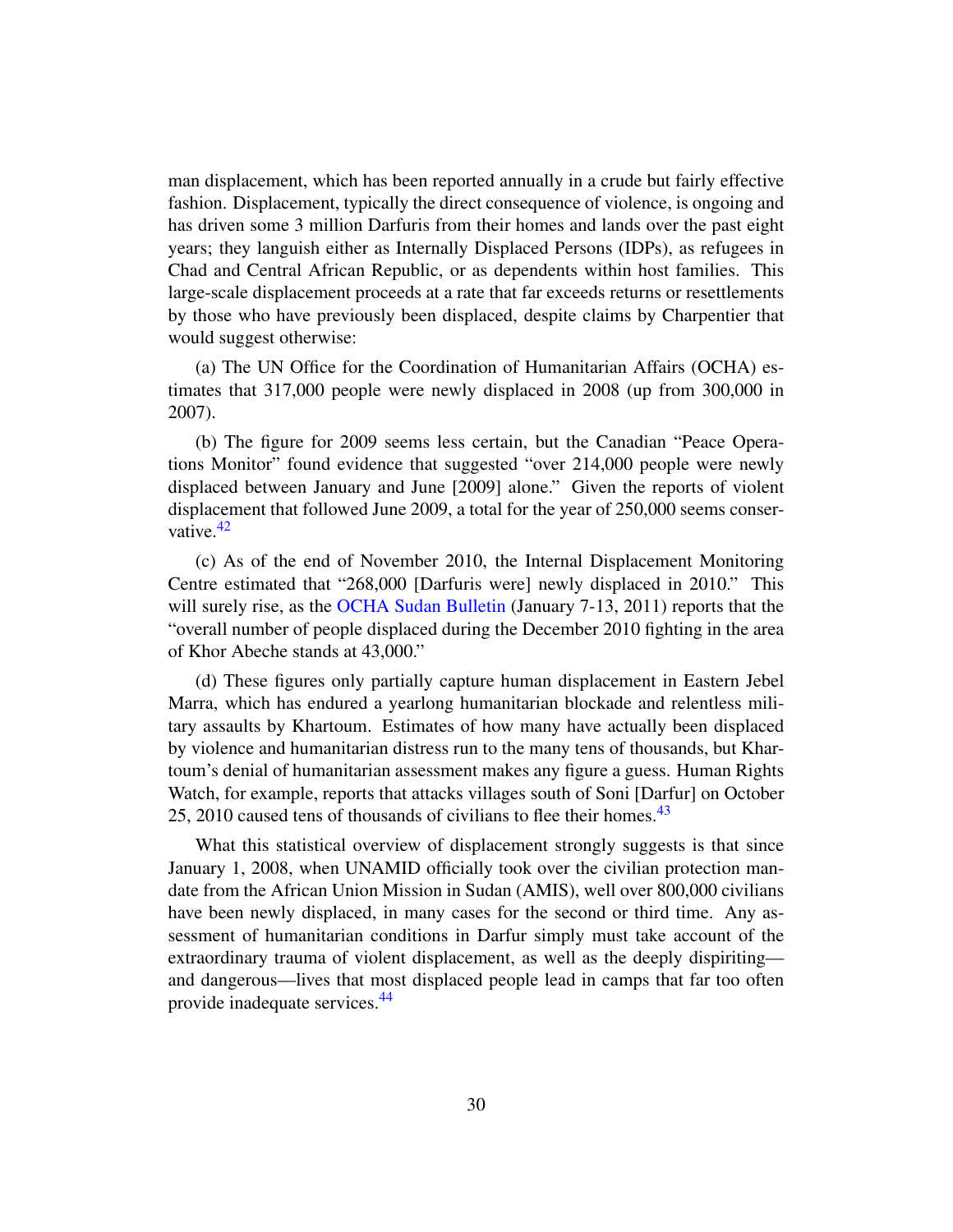#### Security in the camps and rural areas

Predictably, we have no comprehensive UN or other humanitarian survey of the conditions and services within particular camps, or distressed rural areas. Nor do we have any systematic or comprehensive account of violence, civilian deaths, and the specific security conditions obtaining in most areas of Darfur. UN mortality "totals" are nothing more than the violent deaths that UNAMID is able to confirm during its highly circumscribed movements; these say nothing about the deaths that are a function of displacement and inadequate humanitarian assistance, or violent deaths in areas to which UNAMID has no access. Thus the dozens of people killed in early September 2010 at the Tabarat market do not figure in UNAMID's total for that month, since Khartoum prevented investigation of the scene for many days. There is still no public UN report on this notorious massacre.

Most of the delays and denials of access imposed by Khartoum for "security purposes" are nothing more than the regime's determination to keep prying international eyes from observing the regime's actions and the often deadly consequences of antecedent violence. But despite this determination we continue to get snapshots from Radio Dabanga, which tirelessly—and ever more effectively—chronicles the realities of Darfur, in the camps as well as rural and urban areas.<sup>[45](#page-76-3)</sup>

#### Humanitarian realities

Despite the lack of systematic reporting on humanitarian conditions in Darfur, a range of sources, including Radio Dabanga, has also provided countless examples of particular sites of privation and inadequate humanitarian response. Some information is available from the UN and other humanitarian organizations. In its appeal for 2011 funding (January 2011 to December 2011), UNICEF reports that: "The majority of localized surveys in Darfur continue to show global acute malnutrition rates over the emergency threshold of 15%, the range seen in 2010 is 11.1% to 29.8%. The nutrition situation needs to be closely monitored in areas of conflict and food insecure areas to ensure that there is no further deterioration of the situation." <sup>[46](#page-76-4)</sup>

What has been nowhere reported, but comes to me from an especially wellinformed member of the Darfuri diaspora, is Khartoum's new strategy of exacerbating the food crisis in the region as a means of engineering returns of displaced persons and closing down the camps—the latter an ambition of the regime since 2004, when the scale of Darfur's catastrophe first came to be appreciated by the international community: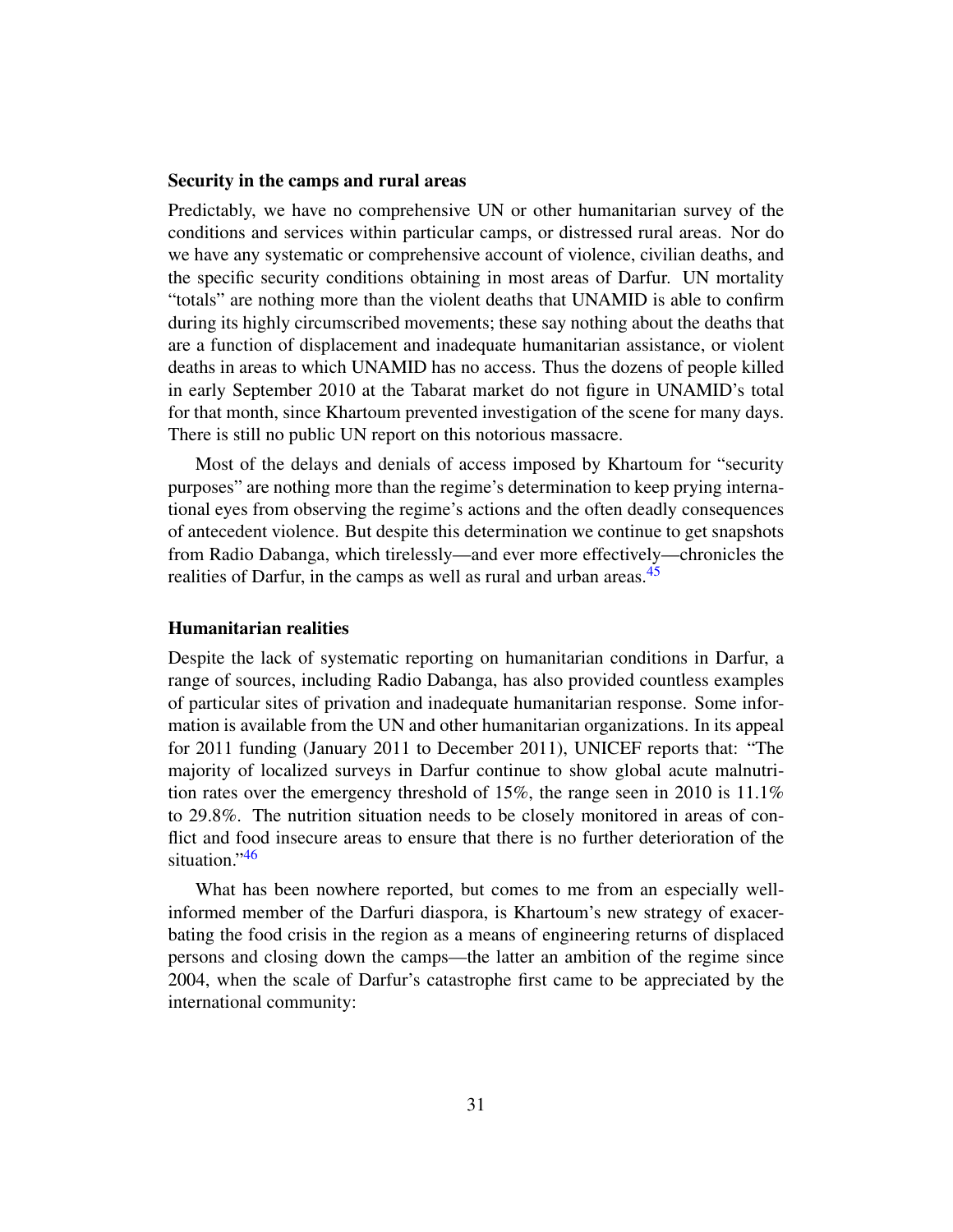The dangerous trend taking place now across the IDP camps in Darfur is the Government of Sudan is using aid (food and medicine) to dismantle some camps, and to silence outspoken Darfuris in other camps. In Kalma camp, IDPs complain that the food ration is drastically reduced and pro-[Khartoum] government NGOs keep telling the IDPs that if they listen to the government officials and relocate, the can get full rations and medical care. These government NGOs have been given contracts and access to the IDP camps following a deal between [U.S. special envoy] Gration and the Government of Sudan after the govern-ment expelled the 13 INGOs in March 2009.<sup>[47](#page-76-5)</sup>

In addition to a deteriorating food situation, displaced Darfuris are experiencing shortages of drinking water, and a dangerous lack of health resources and aid. The food needs of refugees in eastern Chad and Central African Republic have all but disappeared from the humanitarian relief map.<sup>[48](#page-76-6)</sup>

Other humanitarian shortcomings are less visible, but enormously consequential. For example, no international humanitarian organization has sought a presence in Darfur with a mandate to respond to Gender-Based Violence (GBV). There is now virtually no treatment for the trauma of rape anywhere in Darfur, even as there are no prosecutions for rape despite its terrible prevalence; in turn, these realities are denied by Khartoum and rarely mentioned by the UN.

In its meticulously researched study, Physicians for Human Rights chronicled in soul-destroying detail some of the devastation among Darfuri refugee girls and women in eastern Chad:<sup>[49](#page-76-7)</sup>

The study indicated a marked deterioration in self-reported mental health, where the average score in was 4.90. "I am sad every day (since leaving Darfur). I feel not well in my skin," explained one respondent...Women who experienced rape (confirmed or highly probable) were three times more likely to report suicidal thoughts than were women who did not report sexual violence. (page 5)

Mental illness is an issue that is rarely discussed and less often treated. It is a marginalized medical problem in Darfur and eastern Chad, even as the toll of living in the camps has created in many Darfuris a deep and debilitating sense of despair.<sup>[50](#page-76-8)</sup>

#### Forced Returns of Displaced Persons

The greatest threat to Darfuris presently surviving in the displaced persons camps is Khartoum's ambition to "return" them to their villages, or new locations.<sup>[51](#page-76-9)</sup> This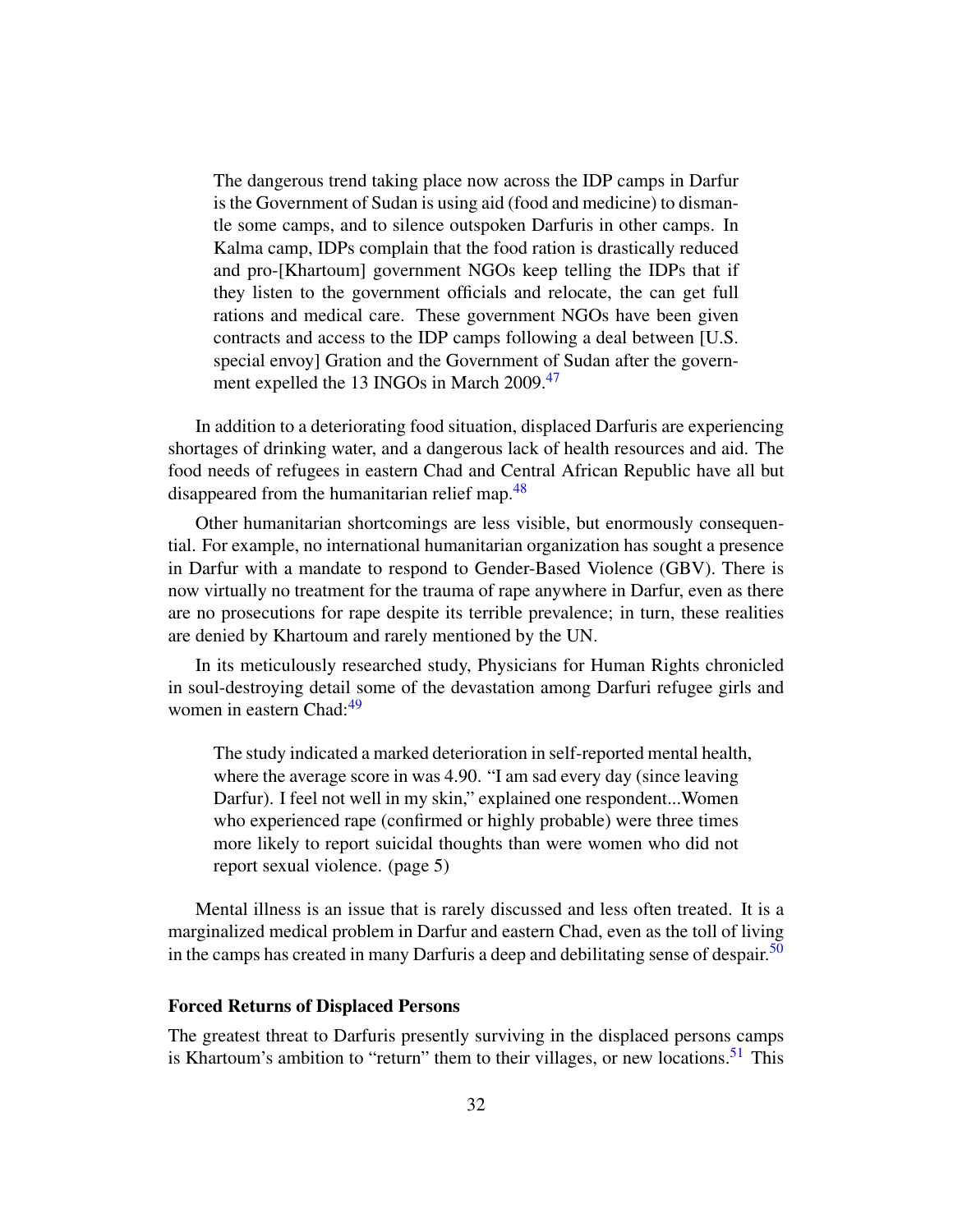ambition is announced clearly in the regime's "New Strategy for Darfur," which emphasizes "development" over humanitarian aid. The reason for a move to "development" is easily discerned: this becomes the key means by which returns of the displaced can be compelled, and international humanitarian workers in turn rendered "unnecessary."[52](#page-76-10)

Last August Ghazi Salah al-Din, the senior regime official responsible for Darfur, declared that "the current priorities of the government's strategy to address the Darfur problem are first security to accelerate the voluntary, safe return of the dis-placed."<sup>[53](#page-76-11)</sup> But Ghazi is merely paying the necessary lip service in using the criteria "voluntary" and "safe"; the operative word here is "accelerate"—and by any means necessary.

All humanitarian and human rights reporting on security in Darfur—excepting those coming from the mendacious Charpentier—makes clear that returns at this point, for the vast majority of Darfuris, would not be safe. In a great many cases their lands have been seized by Arab militias (often from Chad, Niger, and other countries outside Sudan); in most other cases there are simply no adequate security guarantees.[54](#page-76-12)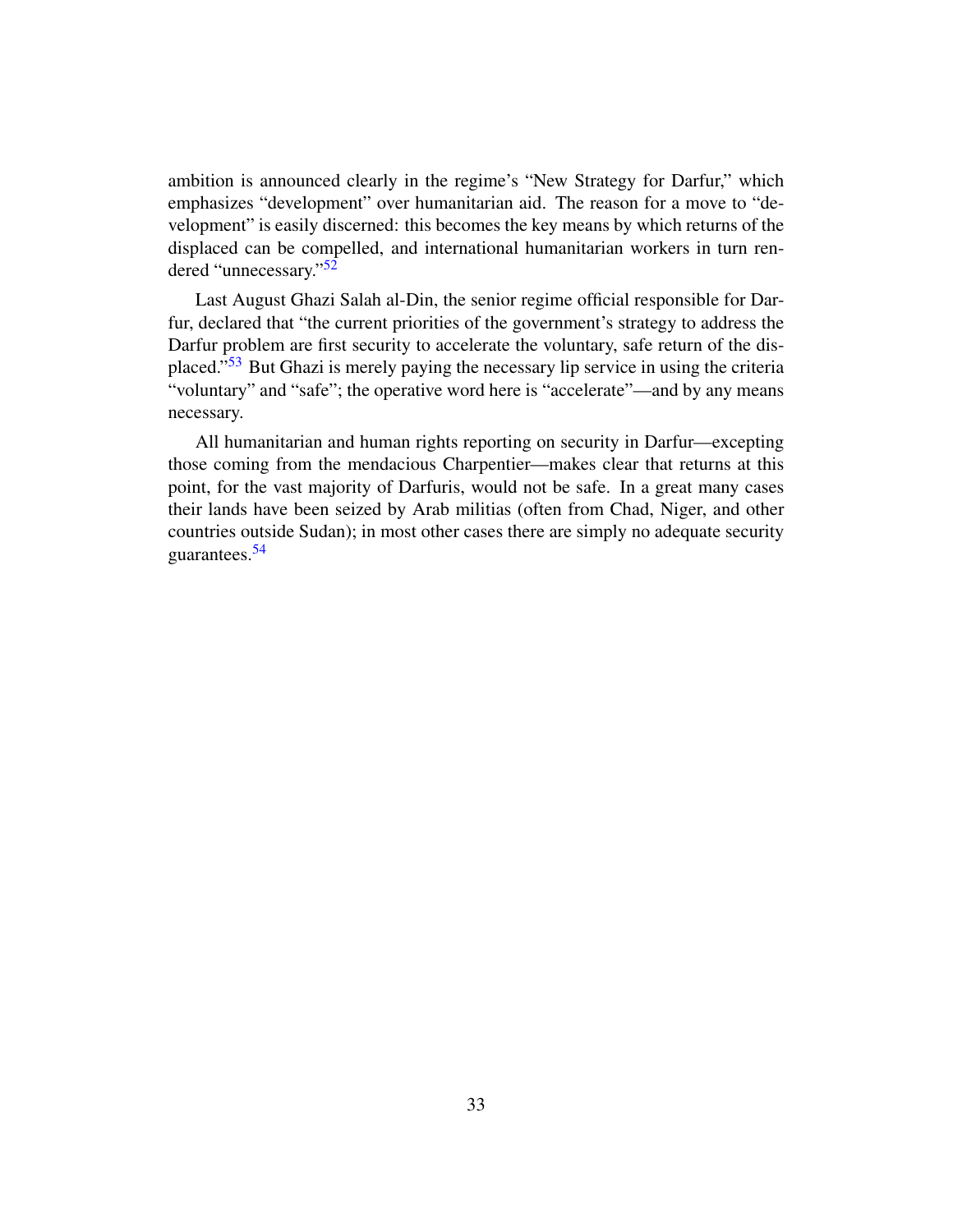### <span id="page-33-0"></span>Darfur Humanitarian Update (August 31, 2010)

The "hunger gap" began unusually early this year following the poor harvests of 2009-10. The fall harvest is still many weeks away, and its success depends on the rains as well as security at the time of harvest. At the time of writing—also the height of the rainy season—food and other humanitarian needs in many camps are acute. Deaths from malnutrition alone are likely in the thousands.

An understanding of the current political and diplomatic context is essential to any examination of the humanitarian shortfalls, rising malnutrition, and longerterm threats to human survival and welfare throughout Darfur. The recent violence at Kalma camp and the ensuing international responses are particularly revealing of this larger context.

Events at Kalma and other politically radicalized camps have spurred Khartoum (pushing plans long in the making) to call for a "New Strategy" for Darfur, one that entails a "domestication" of the peace process.<sup>[55](#page-76-13)</sup> Yet the decision to relocate residents of Kalma camp—announced by the Governor of South Darfur, Abdel Hamid Musa Kasha, on August 9, 2010—has "deepened concern that 'domestication' will proceed in parallel with a range of coercive measures, including continued military action against the armed opposition movements in Darfur and attempts to dismantle the camps that house more than 2.5 million displaced."<sup>[56](#page-76-14)</sup> There has been no significant resistance by the international community to Khartoum's initiative. Indeed, reports suggest that the African Union and Thabo Mbeki, UNAMID, US President Obama's Special Envoy Scott Gration, and others have acquiesced, frustrated by the lack of progress in Doha and unwilling to confront a regime with the power to collapse the southern self-determination referendum (January 2011). Khartoum's patience and refusal to negotiate in good faith have allowed the regime to prevail, and the consequences will be disastrous for Darfur.

The rebel movements, including the Liberation and Justice Movement (LJM, the only group still engaged in Doha), have all warned of the extremely dangerous implications of this new policy. The LJM has said "'domestication' will serve only to silence opposition and weaken the negotiating position of the victims of the war." Civil society representatives, "whose participation in the Doha process was portrayed as a big step forward on the road to peace, have fiercely opposed it."<sup>[57](#page-76-15)</sup> JEM has denounced "domestication" as a "rerun of the 'peace from within' strategy attempted in the Nuba Mountains after the jihad of the early 1990s failed to defeat the insurgency there.<sup> $.58$  $.58$ </sup> This "peace from within" strategy resulted in concentration camps, brutal treatment of camp residents, forced conversion to Islam in order to receive food, appropriation of land from native Nubans, and widespread starva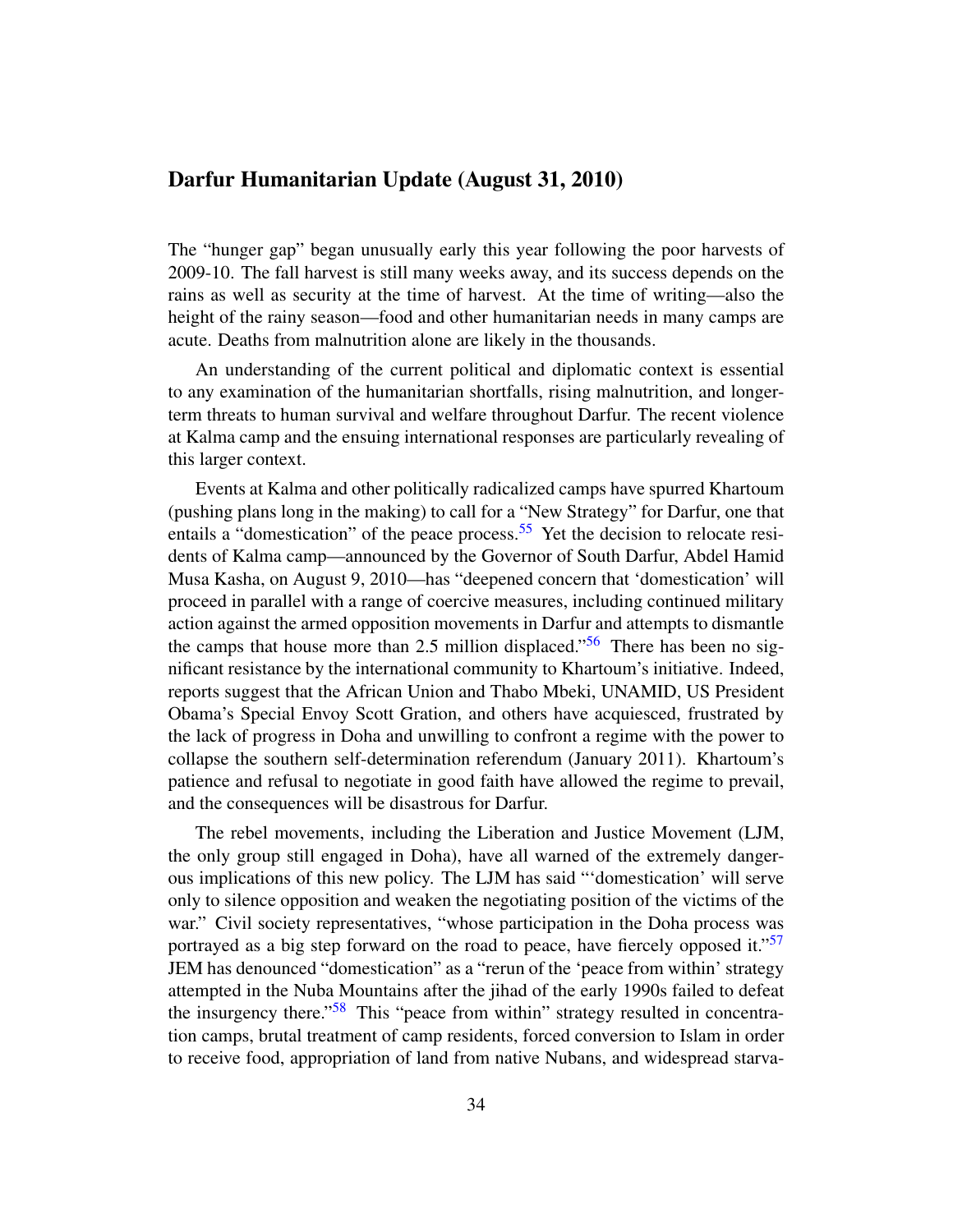tion. Initially supported by some development personnel in Khartoum, the strategy amounted to genocide.<sup>[59](#page-76-17)</sup>

#### U.S. Support for the "New Strategy"

Now, with no resistance from the international community, Khartoum has begun to implement its new strategy. On August 27, 2010, *Sudan Tribune* reported that Chairman of AU Panel on Sudan Thabo Mbeki, Joint Special Representative (JSR) of the AU-UN Mission in Darfur (UNAMID) Ibrahim Gambari, and US Special Envoy to Sudan Scott Gration all "strongly support" the strategy.

Supporting a strategy so transparently threatening to vulnerable Darfuris is unfortunately consistent with US policy as determined by Gration. Recently, Gration "proposed a plan that makes the January referendum a priority, deemphasizes the ongoing crisis in Darfur, and is devoid of any additional pressures on the government in Khartoum." Despite protests by US ambassador to the UN Susan Rice, "Gration's plan was endorsed by almost all the other participants, including Secre-tary of State Hillary Clinton, and will now go to the president for his approval."<sup>[60](#page-76-18)</sup>

This US "de-emphasis" on Darfur policy is a signal to Khartoum to accelerate its "New Strategy" for the region. The regime makes repeated use of the word "development" in its document ("Darfur: Towards New Strategy to Achieve Comprehensive Peace, Security and Development"), and indicates that the international community should support this shift in emphasis from humanitarian relief. Although it is true that Darfur has remained virtually undeveloped during the twenty-one years of National Islamic Front/National Congress party rule, the regime's idea of what constitutes "development" requires substantial glossing. What this word really signifies, in the multiple contexts in which it appears, is unmistakable: "It is a top priority for the government to re-direct the humanitarian efforts towards rehabilitation and shifting from depending on the relief to development and self-reliance." Translation: international humanitarian organizations must leave, Darfuris must return to their villages and become "self-reliant," and the regime will take on all security responsibilities, leaving only a short-term role for UNAMID. "Rehabilitation" and "development" are also the pretext for Khartoum's dismantling of IDP camps, with Kalma first on the hit-list.

#### Implementing the "New Strategy"

Although it acknowledges that the humanitarian "crisis" in Darfur could deepen, the regime also declares that it is "important to continue efforts and direct the humanitarian activity towards resettlement of war-affected persons." Such "resettlement" implies the return of all IDPs to their villages or to new camps, many of which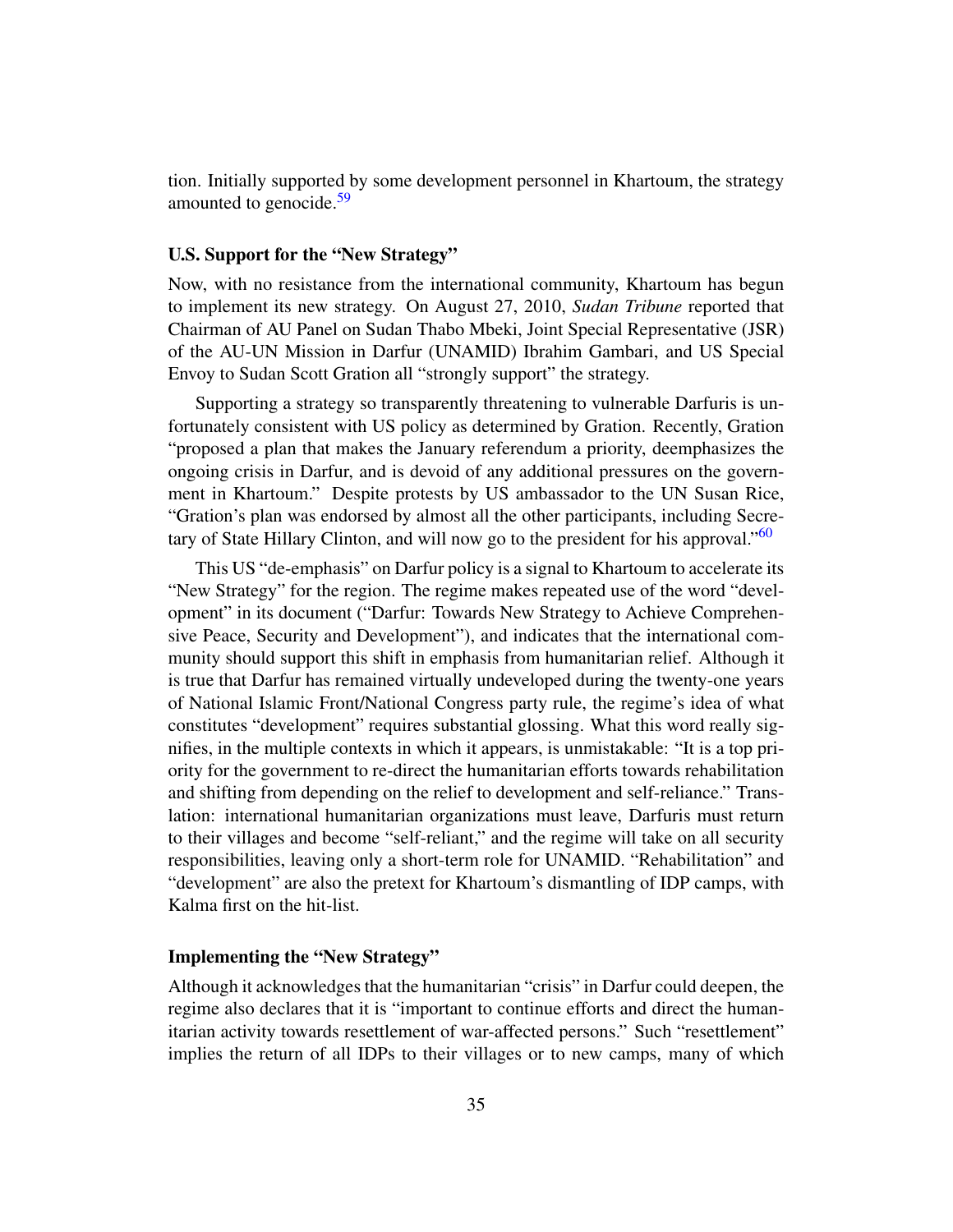remain to be constructed. As the experience of Kalma reveals, resettlement will inevitably be forcefully or violently implemented.

At Kalma, 90,000 IDPs were confronted with violence from within and without that worked to disperse tens of thousands. Using a conservative UN World Food Program (WFP) registration figure of 82,000, the retiring UN Under-Secretary General for Humanitarian affairs, John Holmes, recently estimated that "some 15,000 [Kalma residents] seemed to have fled to Nyala town and another 10,000 to surrounding areas, including nearby Bileil camp." According to Holmes, in his August 23 briefing of the UN Security Council on the events, both Kalma and Bileil were denied all humanitarian access from August 2 through August 18, with the exception of one brief assessment and delivery mission on August 16.

On the subject of returns, Holmes made several ominous observations:

[It is] vital that displaced populations are not threatened with violence or otherwise forcibly moved.

[The tense situation in Kalma] was further aggravated when local authorities denied NGOs and UN agencies access to the camp for 15 day after August 1, amid suggestions that they want to get rid of the camp altogether.

"[T]he situation remains tense and fragile, and there is still government talk of moving the IDPs out of Kalma and dismantling the camp."

And "Government talk" of "moving the IDPs out of Kalma and dismantling the camp" is precisely what is being threatened implicitly in the "New Strategy," if one reads with any care. Since 2004 the regime has been eager to return people to their lands and villages, with or without security. Although declaring that the returns will be "voluntary" and "sustainable," there is no evidence that it has any scruples on the matter of how civilians are removed from the camps in the absence of international observation. A recent press release by the Khartoum regime (from its embassy in Washington, DC) declared:

The governor of south Darfur state, Abdulhamid Musa Kasha, has said that the government is determined to bring Kalma IDP camp under control as from Tuesday [August 24, 2010]. Speaking after talks with UNAMID, Kasha said the government will consider the camp a hostile military base if the government forces faced any resistance within the camp. $61$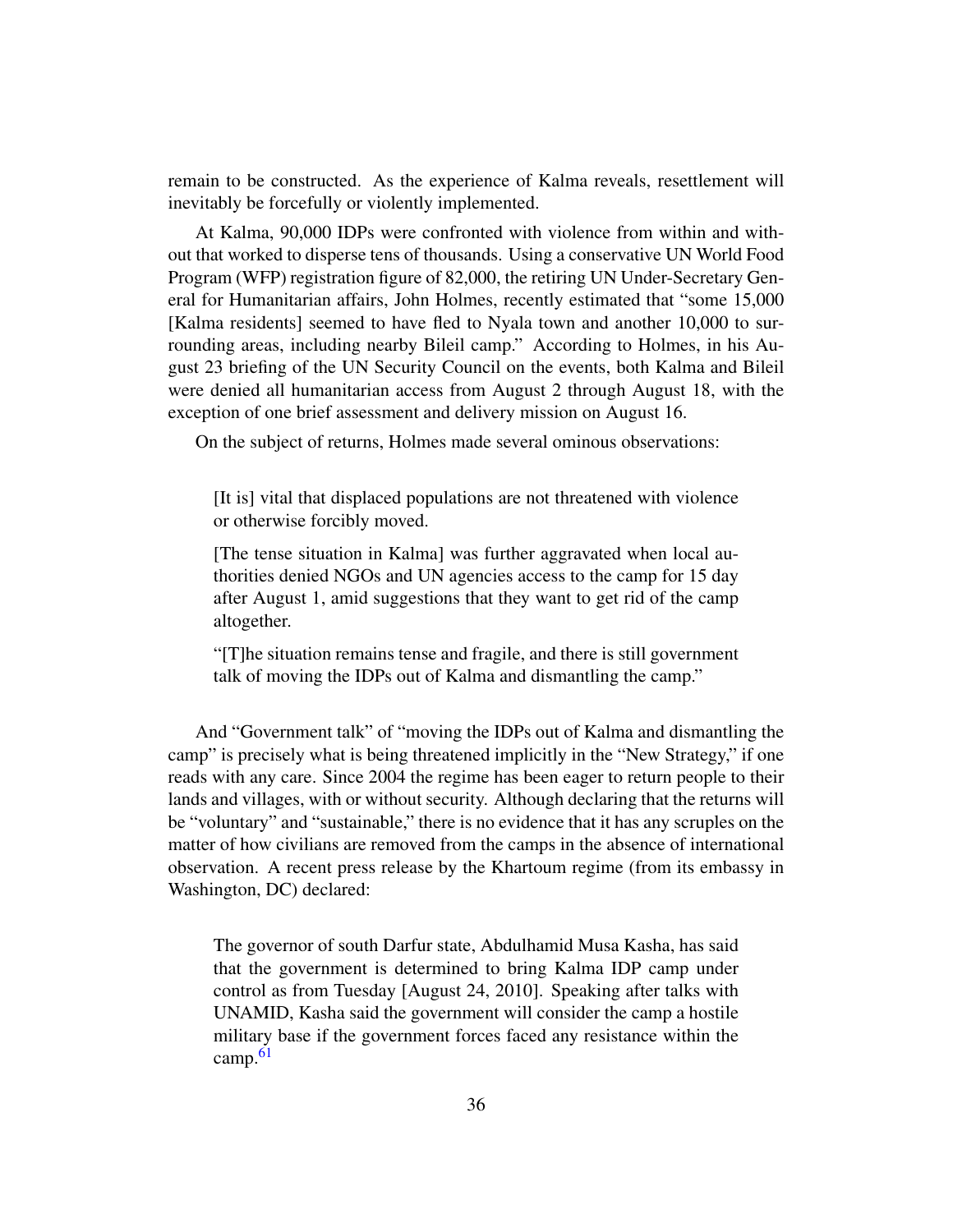The message to UNAMID is clear: control Kalma completely, and turn that control over to our police, armed forces, and Military Intelligence, or you will be viewed as obstructing security.

Yet too few are willing to state publicly the implications of Khartoum's policies. Human Rights Watch is a notable exception in its July 19, 2010 report, "New Deaths, Others Abuses Underscore Need for Better Access, Improved Security":

"While international attention has focused on the Sudanese elections and the referendum on Southern Sudan, Darfur remains in shambles," said Rona Peligal, Africa director at Human Rights Watch. "The new fighting and rights abuses across Darfur show clearly that the war is far from over and that the UN needs to do more to protect civilians."[62](#page-76-0)

To those convinced by Khartoum's propaganda or shallow analyses that the war is over, Human Rights Watch declares:

Government soldiers and allied militias targeted civilians, in violation of international humanitarian law, during clashes with rebel groups in the Jebel Mun and Jebel Mara areas of Darfur, which continued through June in some locations. Witnesses and victims of attacks reported to Human Rights Watch that government forces killed and raped civilians, destroyed homes, and bombed water supplies, forcing the displacement of thousands of civilians. The attacks included government aerial bombing in and around Jebel Mun in late April and early May. Accounts from witnesses suggest the bombs were directed at places near water where civilians gathered. In one incident on April 29, bombs reportedly killed nine civilians in Girgigirgi, a village 15 kilometers east of Jebel Mun. [ ]

"Hundreds of civilians are dying, and peacekeepers in many cases aren't even able to reach the populations at risk," Peligal said. "The Sudanese government needs to end attacks on civilians and take immediate steps to improve the peacekeepers' access to affected areas. The peacekeepers should make access to these areas a top priority."

But access is precisely what Khartoum is denying, both to humanitarians and UNAMID. It does so by intimidation, threats, bureaucratic obstruction, contrived "security issues," and a range of other means. The denial of humanitarian access is particularly consequential, especially for the populous eastern Jebel Marra. It is also increasingly consequential for the civilians caught up in deadly violence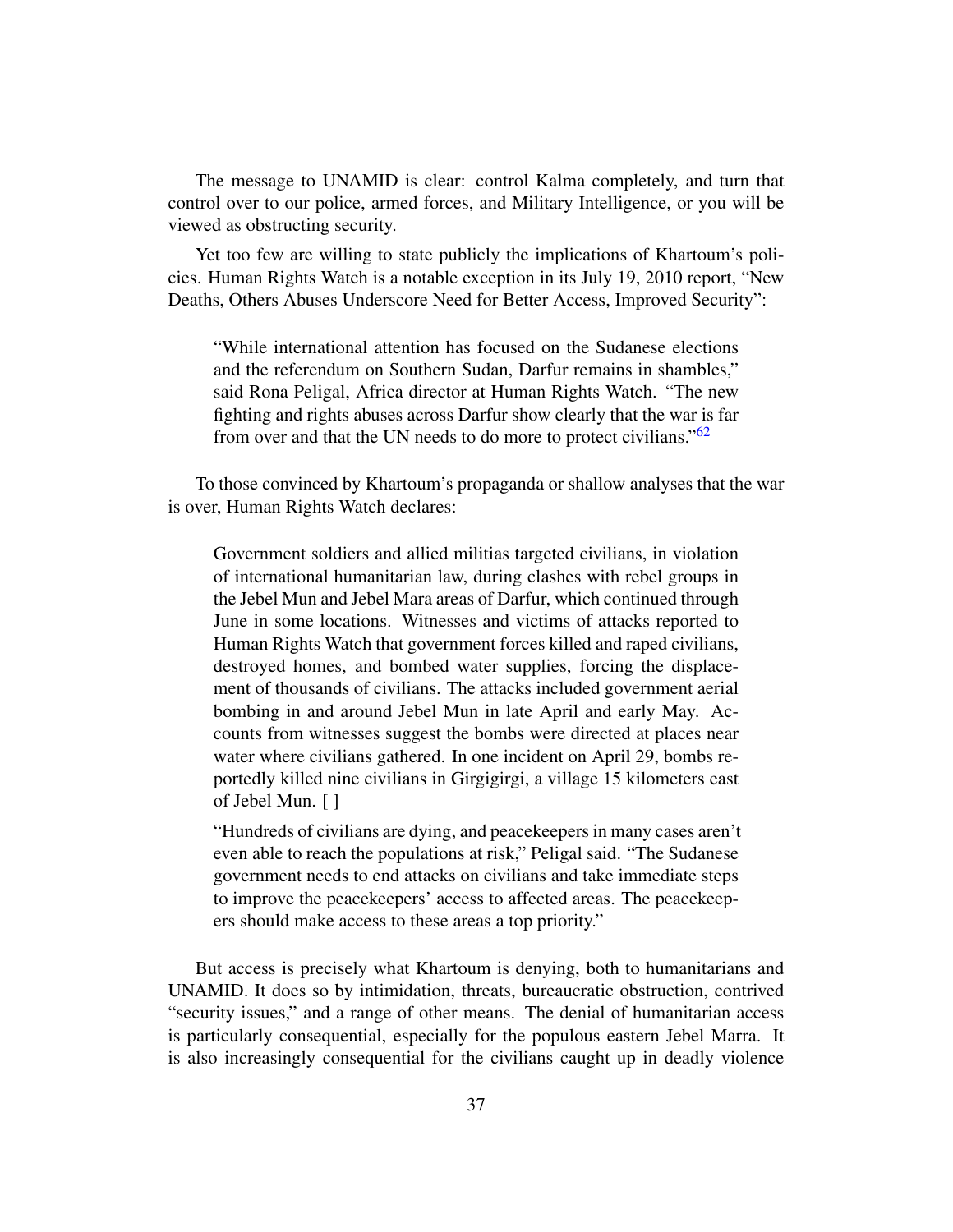between Arab tribal groups. Not only is Khartoum denying both aid organizations and UNAMID access to critical locations, it is expressing an increasingly hostile attitude towards both peacekeeping and humanitarian missions.

In the wake of Khartoum's March 2009 expulsion of thirteen of the world's finest international relief organizations, this further attenuation of humanitarian reach is proving disastrous, even as Darfur becomes increasingly invisible. As a well-placed UN official declared last spring of humanitarian capacity, access, and reporting: following the expulsions "the quality of aid provision dropped precipitously...The drop in regular presence (and therefore some measure of security) and monitoring and evaluation have had serious implications for the most vulnerable."<sup>[63](#page-76-1)</sup> Over the past three months, as we have moved deeper into the rainy season and hunger gap, such shortcomings are all the more telling—and reporting of humanitarian shortfalls and their human consequences is also deteriorating. For one of the most consequential effects of the March 2009 expulsions has been the silencing of those humanitarian organizations that remain in Darfur. Data and reports now rarely appear, and ones that do are not timely. The UN's "Darfur Humanitarian Profiles" no longer appear at all: UN agencies, which should be more open in revealing the conditions of Darfuri IDPs and distressed rural populations, are generally silent. This obstruction of data severely hinders effective distribution of aid by the remaining humanitarian groups in Darfur, further exacerbating poor humanitarian conditions in IDP camps.

USG Holmes declared last week that,

The level of restrictions imposed on humanitarian operations, and of harassment, threats and violence directed at humanitarian personnel, is once again becoming unacceptable. All this renders the civilians we are trying to help even more vulnerable. $64$ 

"Once again"? When in the years since 2004 have security and operating conditions for humanitarians ever been "acceptable"? This disingenuousness should be recognized for what it is: a denial of past realities and a current accommodation of Khartoum's deliberate, ongoing harassment, obstruction, sabotage, and restriction of humanitarian aid, as well as its violent war of attrition against aid workers and peace support personnel. The regime has never abided by the agreements it has signed or committed to, either with humanitarians or with UNAMID. The February 2008 "status of forces agreement" between Khartoum and UNAMID has proved utterly meaningless, and violations have typically been accepted in silence by UN and African Union personnel.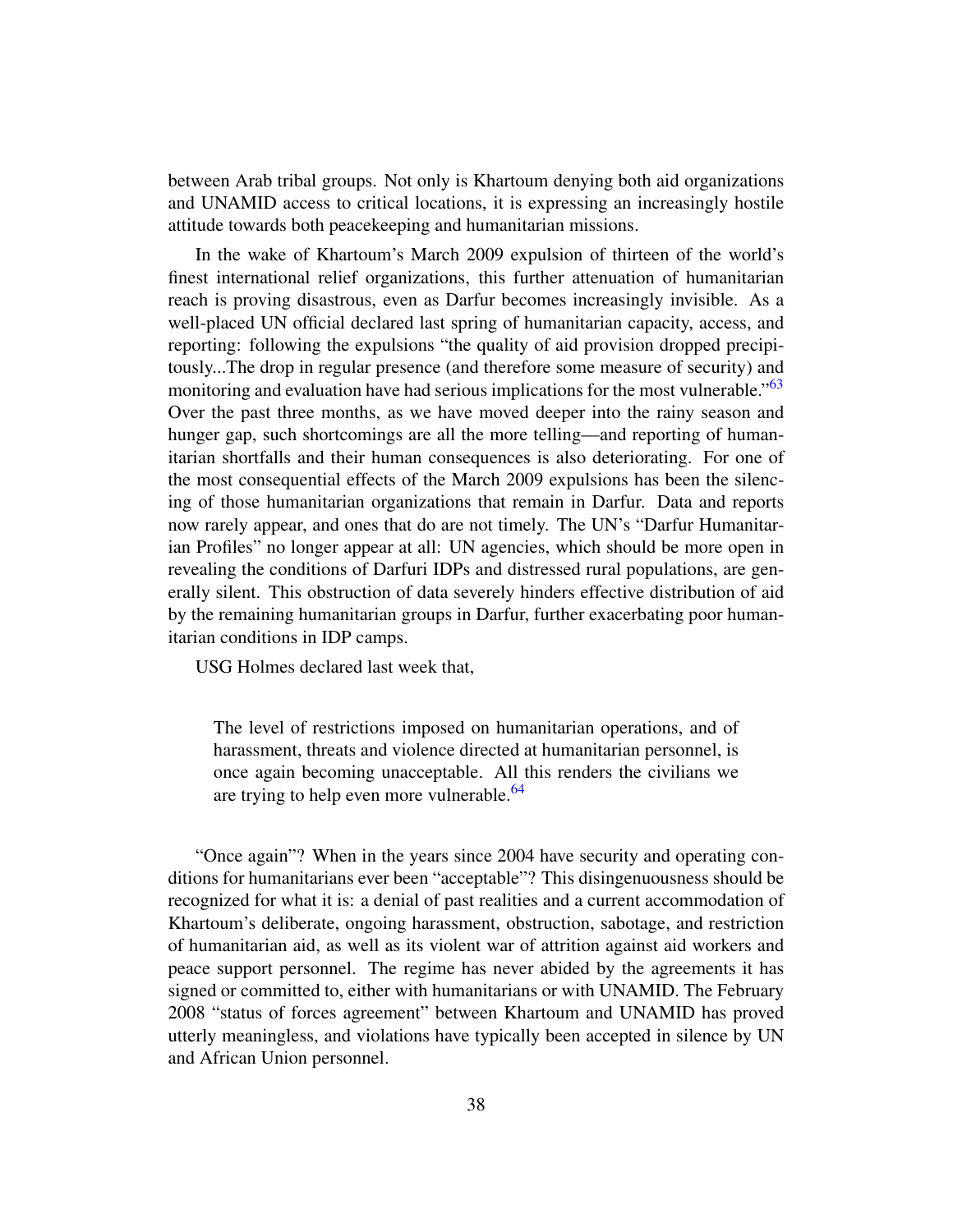The regime that exports huge quantities of agricultural products for profit—even as the World Food Program reports that a third of all Sudanese children are seriously underweight and malnutrition plagues all the marginalized areas in Sudan—insists in its "New Strategy for Darfur" that it be allowed to assume responsibility for humanitarian and security operations in the region.<sup>[65](#page-77-0)</sup> History has already shown how Khartoum conceives of "security" for Darfur. As for humanitarian assistance— "[our goal is to] restructure of humanitarian operation in order to shift the focus from relief to development at the long run"—this is little more than a cover for the expulsion of international aid organizations. For all the reticence of humanitarians and UN political leaders, the truth of Darfur's agony is all too conspicuous. That it remains so largely unspoken is at once testament to the power and evil that rules in Khartoum, and to the weak and selfish character of the international community.

For more on Khartoum's outright hostility to UNAMID and other humanitarian groups, as well as concerns about the wisdom of mixing peacekeeping and development work, see the [full version](http://www.sudanreeves.org/2011/01/29/darfur-humanitarian-update-august-31-2010/) of this report. Also included is a survey of Humanitarian conditions in Darfur as of late August 2010, with special attention paid to health concerns (especially malnutrition and disease), mental illness and the trauma associated with rape and sexual violence, the growing scarcity of water supplies, and the impact of heavy rains on sanitary conditions and camp infrastructure.

The report concludes with an addendum on the extraordinary threat UNAMID currently faces in the form of Rwanda's reaction to a UN investigation and report on the actions of Rwandan military forces in eastern Democratic Republic of Congo. The report argues that these forces may be guilty of genocide, as well as war crimes and crimes against humanity. The Rwandan government has responded that "attempts to take action on this report—either through its release or leaks to the media—will force us to withdraw from Rwanda's various commitments to the United Nations, especially in the area of peacekeeping." Rwanda is the chief contributor of troops to UNAMID; the mission could not possibly survive the withdrawal of troops and personnel, particularly given their high level of training and modern equipment.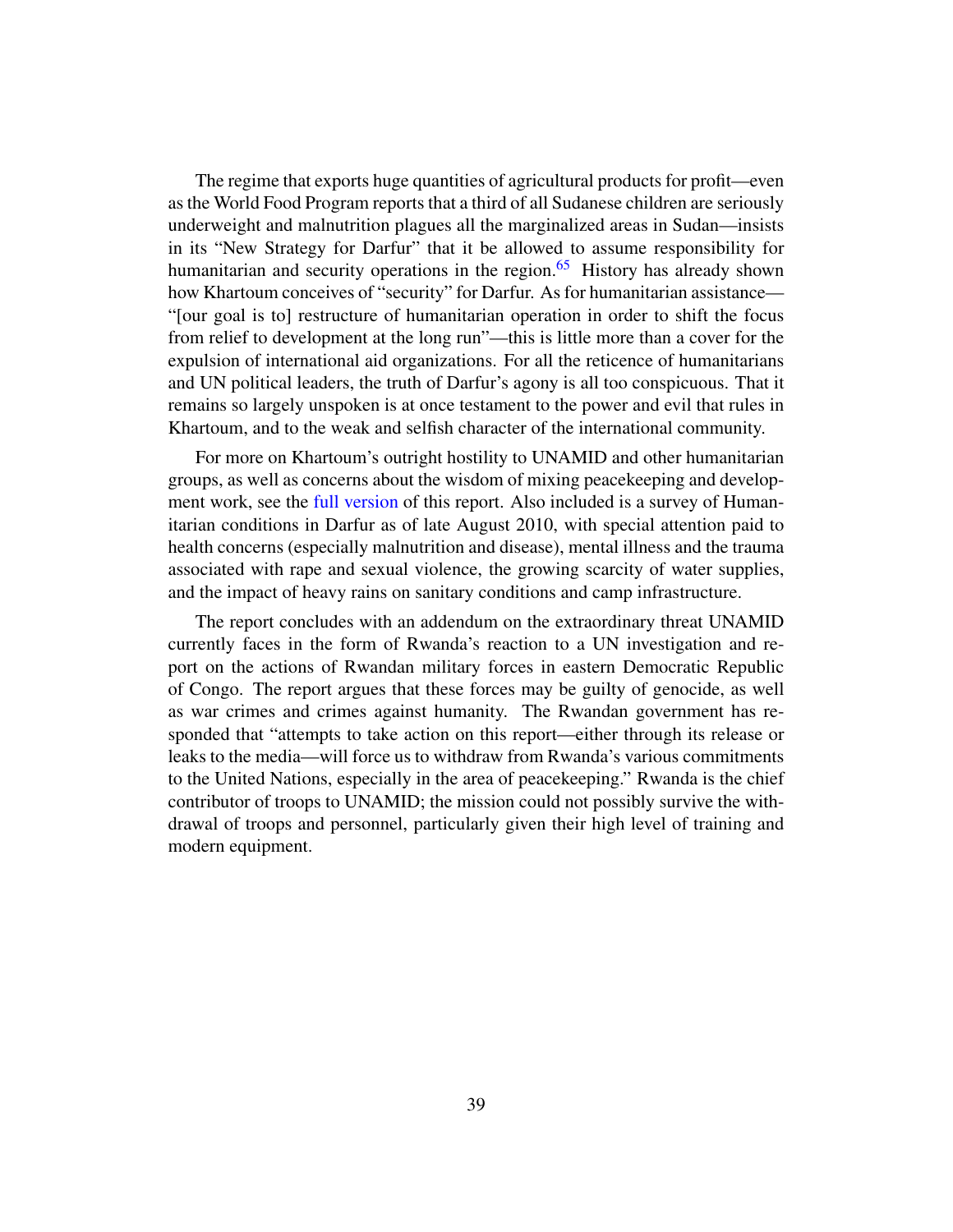# Humanitarian Conditions in Darfur: An Overview (Part 1) (June 18, 2010)

In August 2009, two departing leaders of the current UN/African Union peace support operation in Darfur (UNAMID) claimed that the war in Darfur was over and had devolved into a "low-intensity" security problem. General Martin Agwai, the Nigerian force commander, declared on stepping down that, "as of today, I would not say there is a war going on in Darfur," but rather "very low intensity" engagements. "What you have is security issues more now. Banditry, localised issues." Rodolphe Adada of Congo, the outgoing joint UN/African Union representative to UNAMID, declared: "I have achieved results in Darfur...There is no more fighting proper on the ground...Right now there is no high-intensity conflict in Darfur. Call it what you will but this is what is happening in Darfur—a lot of banditry, carjacking, attacks on houses."

For his part, UN Secretary General Ban Ki-moon recently (April 28, 2010) presented to the Security Council an assessment of humanitarian conditions in Darfur guided by the following generalization: "The humanitarian operation in Darfur has been successful in stabilizing the situation in the food security, health, nutrition, and water sectors."[66](#page-77-1)

The claims of both AU officials and the UN Secretary General are untenable and ultimately politically disingenuous. In the case of Agwai and Adada, their assessments had much more to do with an African Union political need to have "achieved results" in Darfur than with realities on the ground. And in the case of Secretary Ban, he evidently felt an obligation to placate the National Islamic Front/National Congress Party (NIF/NCP) regime in Khartoum, perhaps supposing this would further the peace process for Darfur. These comments reveal that politics have defined the security and humanitarian crisis in Darfur from the beginning, and not simply by the AU and UN Secretariat. Political calculations have informed the diplomatic behavior of the past two US administrations, the EU, and most conspicuously the UN Security Council. Still, the most consequential politicizing of the Darfur crisis derives from the ruthless determination of the NIF/NCP regime to obstruct, attenuate, threaten, and compromise the international humanitarian response to the aftermath of massive genocidal violence. This in turn has led to a commensurate effort by the regime to weaken, intimidate, and prevent deployment of the AU-dominated protection force that Adada and Agwai naively celebrate.

Despite their claims, UNAMID remains largely ineffectual in fulfilling its primary mandate to protect vulnerable civilians and humanitarian operations and personnel. Indeed, UNAMID—as many have observed—seems incapable of defend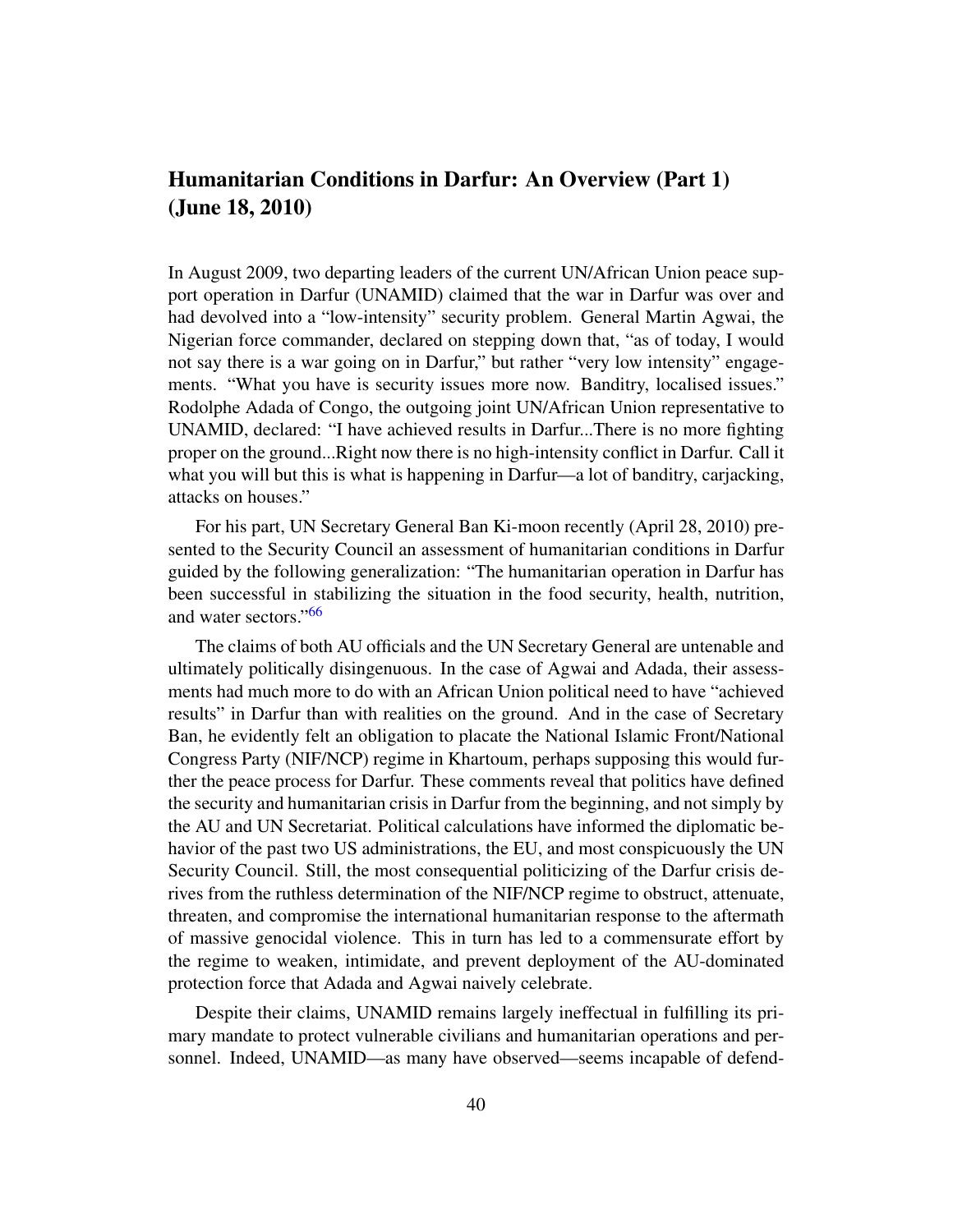ing itself in situations of confrontation. Moreover, it still has not reached the force level authorized by the UN Security Council in July 2007; it lacks coordination and effective leadership at all levels; it is very poorly equipped for this difficult mission; and it confronts in Khartoum's Sudan Armed Forces (SAF), militia proxies, and Military Intelligence a ruthless and determined foe.

On many occasions UNAMID has been prevented by Khartoum from traveling to the sites of reported fighting or humanitarian distress; such actions are all clear violations of the arduously negotiated Status of Forces Agreement (SOFA), to which Khartoum committed itself over two years ago. Moreover, during the past two and half years, the time during which it has functioned as a UN-authorized peace support operation, UNAMID has also seen its personnel abused and arrested by the regime's security forces; and on several notable occasions UNAMID has been seriously attacked by either the SAF or allied *Janjaweed* militia forces.<sup>[67](#page-77-2)</sup>

Khartoum's actions against both humanitarian and protection efforts are politically calculated, and carefully calibrated, to minimize the ability of the international community to observe and monitor what is occurring on the ground, especially where fighting has occurred. The regime is also determined to prevent reporting on human destruction, displacement, and humanitarian needs. Recently, for example, this resulted in a near total ban on travel requests by humanitarian organizations even to areas in which no security threat existed, and where there are strong indications of acute human suffering and privation. To be sure, true physical insecurity remains the primary obstacle to greater humanitarian access; but much of the pre-vailing insecurity is either instigated or quietly countenanced by the regime.<sup>[68](#page-77-3)</sup>

#### UN and INGO Response to Khartoum's Intimidation

The UN humanitarian response to Darfur's massive humanitarian crisis accelerated six years ago with the July 3, 2004 signing of a "memorandum of understanding" (MOU) between President al-Bashir and then-UN Secretary General Kofi Annan. The terms have been consistently violated by Khartoum, with only fitful and largely ineffective responses from the political side of the UN.

Currently the UN operational humanitarian agencies have allowed themselves to be put in a dubious partnership with the major line ministries in Khartoum, including the Ministry of Health, the Ministry of Agriculture, as well as the notorious Humanitarian Affairs Commission—the latter the means by which Khartoum has done so much to obstruct, harass, and compromise humanitarian efforts. Moreover, because of this partnership, UN agencies find it exceedingly difficult to promulgate independent data and reports on key humanitarian issues: malnutrition, mortality and morbidity, water supplies, primary health care. The UN has acquiesced in an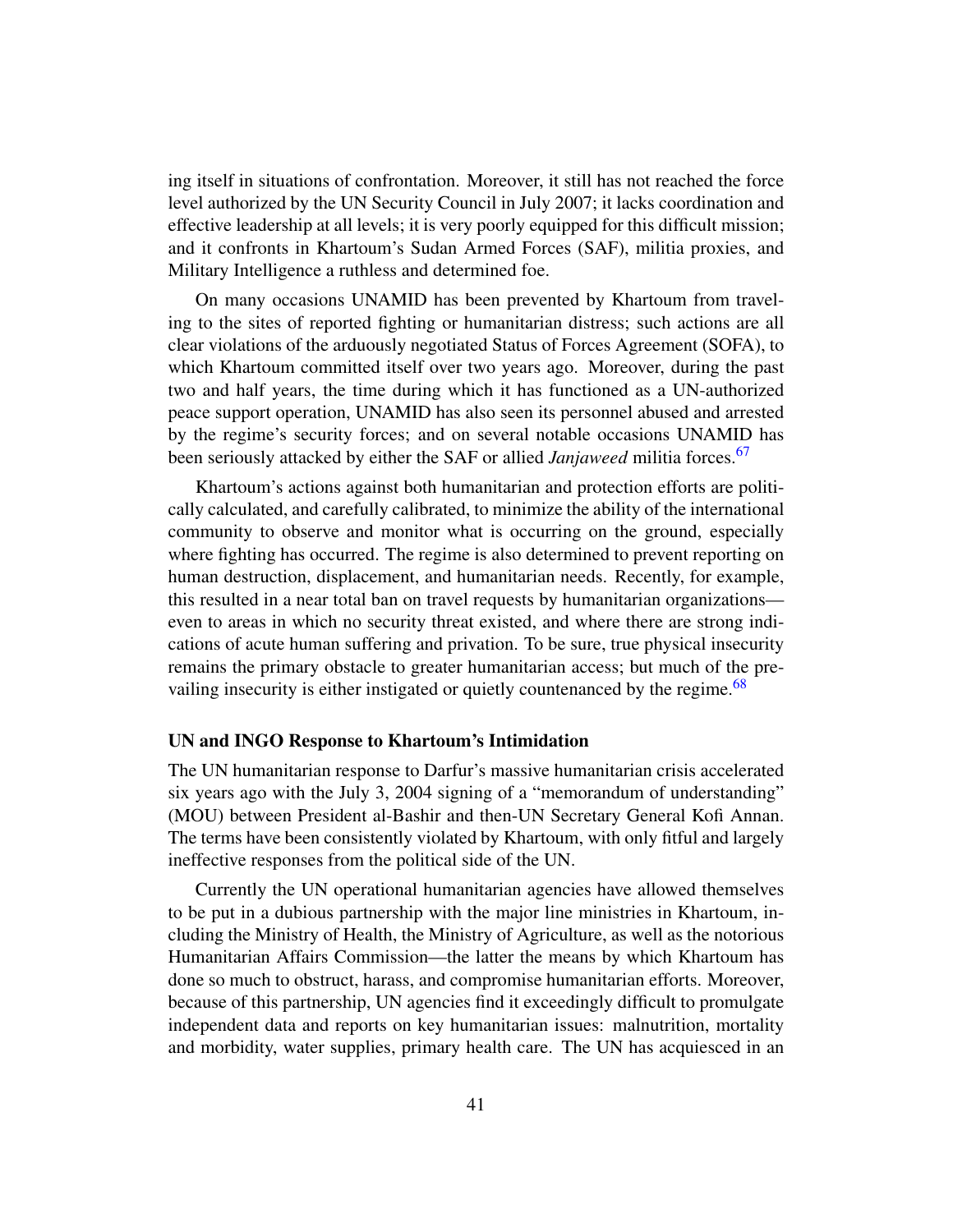arrangement that effectively gives veto-power to the regime over any releases: if "disagreements" arise over data or analysis, these results are suppressed, even if critical to planning and the allocation of humanitarian resources.

The ultimate consequence of this suppression, as well as other efforts to obscure humanitarian realities, is that our understanding of conditions on the ground is much too limited, and permits grossly inaccurate generalizations of the sort offered, as I have noted, by the UN Secretary General in his April 28, 2010 report to the Security Council: "The humanitarian operation in Darfur has been successful in stabilizing the situation in the food security, health, nutrition, and water sectors."

As any examination of the extant evidence will show, this claim is simply untenable and ignores the findings of the Secretary General's own Emergency Humanitarian Coordinator, John Holmes:

The humanitarian situation itself remains with considerable need in many areas both for IDPs and for the rest of the population too. The main gaps left by the expulsion of the NGOs have been [indiscernible] but it is also clear that the quality of response and the capacity to respond in some areas and in remote areas in some sectors is not yet as good as before the expulsion.<sup>[69](#page-77-4)</sup>

Non-UN humanitarian organizations—those remaining after the large-scale expulsions of March 2009—face a different obstacle in speaking honestly about conditions in Darfur. Organizations fear being expelled themselves, and as a result, self-censorship has reached extreme levels as groups feel themselves ever more restricted in what they can say publicly. Moreover, since physical insecurity is so pervasive and Khartoum's obstruction of assessment missions so relentless, humanitarian organizations simply know less than they did previously. Coupled with the continued deterioration of access to endangered civilian populations, organizations increasingly do not know enough of the conditions their assistance is needed to help address.

However, the UN Secretary General, US Special Envoy Scott Gration, Khartoum's Humanitarian Affairs Commission, and other international actors claim that the enormous gaps in humanitarian coverage created by the March 2009 expulsions have been largely filled. Khartoum in particular has encouraged the work of Arab "INGOs," and refers to them frequently in speaking about replacing lost capacity. But these Arab organizations are without significant operational capacity, and instead simply send money to the Khartoum regime, nominally ear-marked for Darfur relief. There is, unsurprisingly, no accountability, no auditing of results, and no reason not to believe that the money is simply appropriated by the regime. Nonetheless,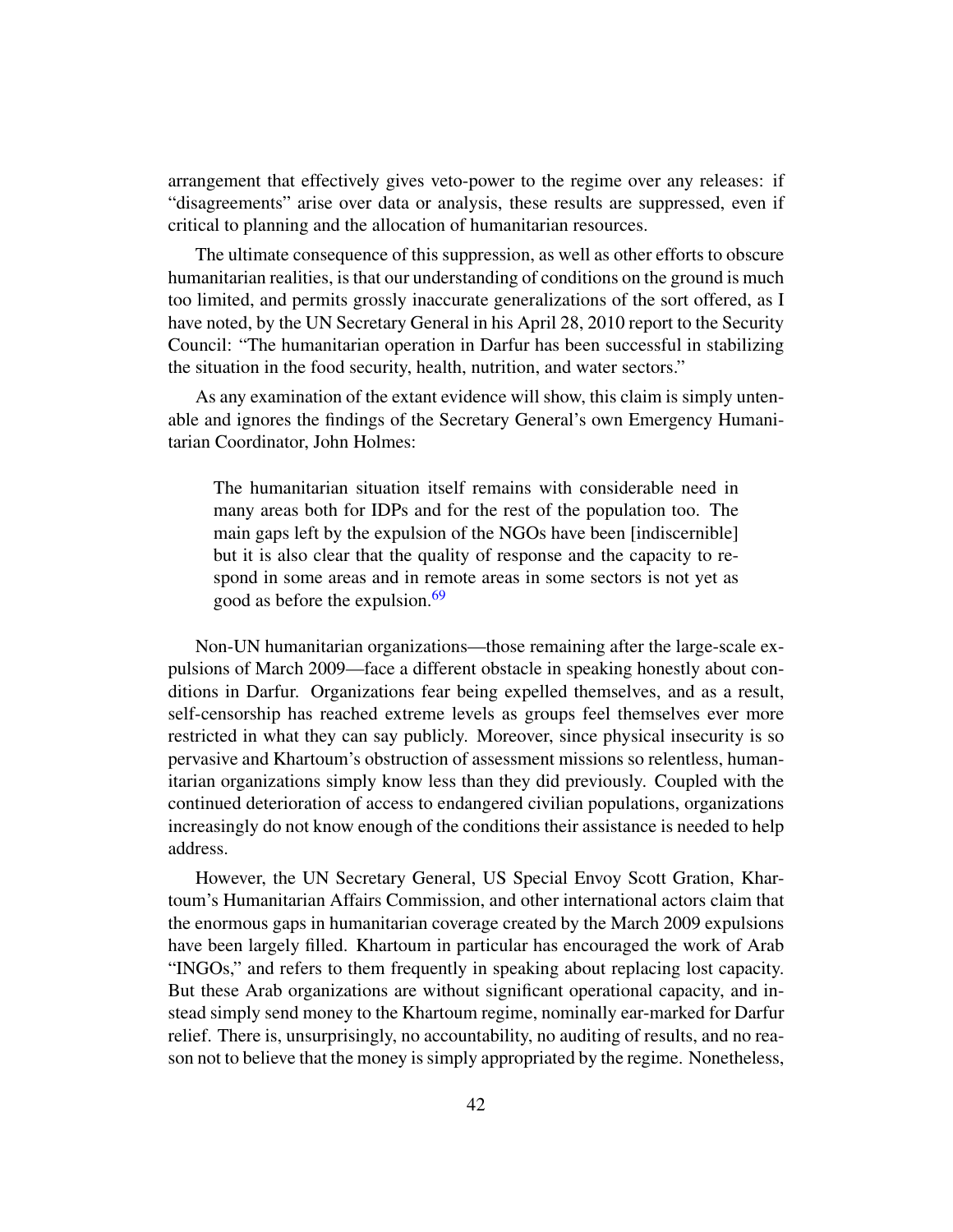these Arab "organizations" are celebrated for any number of development projects in Darfur<sup>[70](#page-77-5)</sup>

Similarly, the international community points to a number of stop-gap measures introduced into Darfur in the wake of the expulsions as actions taken to replace lost capacity. Yet as the Secretary General himself acknowledged in his [November 2009](http://www.un.org/Docs/sc/sgrep09.htm) [report](http://www.un.org/Docs/sc/sgrep09.htm) to the Security Council, both the stop-gap measures introduced into Darfur in the wake of the expulsions as well as critical humanitarian shortages are ultimately unsustainable:

[T]he sustainability of these initial actions remains a critical issue. In remote locations, international presence has been reduced by 50 per cent, as compared to pre-March 2009 levels. The kidnapping of international aid workers has also contributed to this situation, which has led to a serious shortage of residual implementing capacity and a dramatic reduction in monitoring and evaluation capabilities in Darfur. (page 6)

This hardly sounds like a "stabilized situation," and all indicators—especially nutrition and water—have deteriorated since last November. The Secretary General also notes in connection with a lack of implementing capacity that "[t]hese shortages have contributed to an increase in malnutrition levels, particularly in rural areas, where relief assistance is stretched beyond capacity."<sup>[71](#page-77-6)</sup>

#### Humanitarian Presence as Protection

The international humanitarian organizations that remain in Darfur, as well as many of those already expelled, are much more blunt than UN officials in characterizing the present situation in Darfur. Many have insisted to me in confidential communications that more than one year later, the expulsions continue to have a significant impact on people in need, not only in Darfur but in other areas in northern Sudan where there had been an INGO presence (e.g., the deeply impoverished east of Sudan). The scaling up of new operations in Darfur has been slow, bureaucratic obstruction has been relentless, and coordination has been poor. Lack of coordination, which was well-developed prior to the expulsions, has led to duplication of efforts, sharply reduced information sharing, and a badly compromised ability to organize emergency programming. The UN High Commission for Refugees and UNICEF have lost most of their implementing partners with the expulsions, and these losses have not been overcome. Referral mechanisms for victims of sexual assault have largely disappeared.<sup>[72](#page-77-7)</sup> This is so despite the continuing, widespread occurrence of Gender-based Violence (GBV).<sup>[73](#page-77-8)</sup>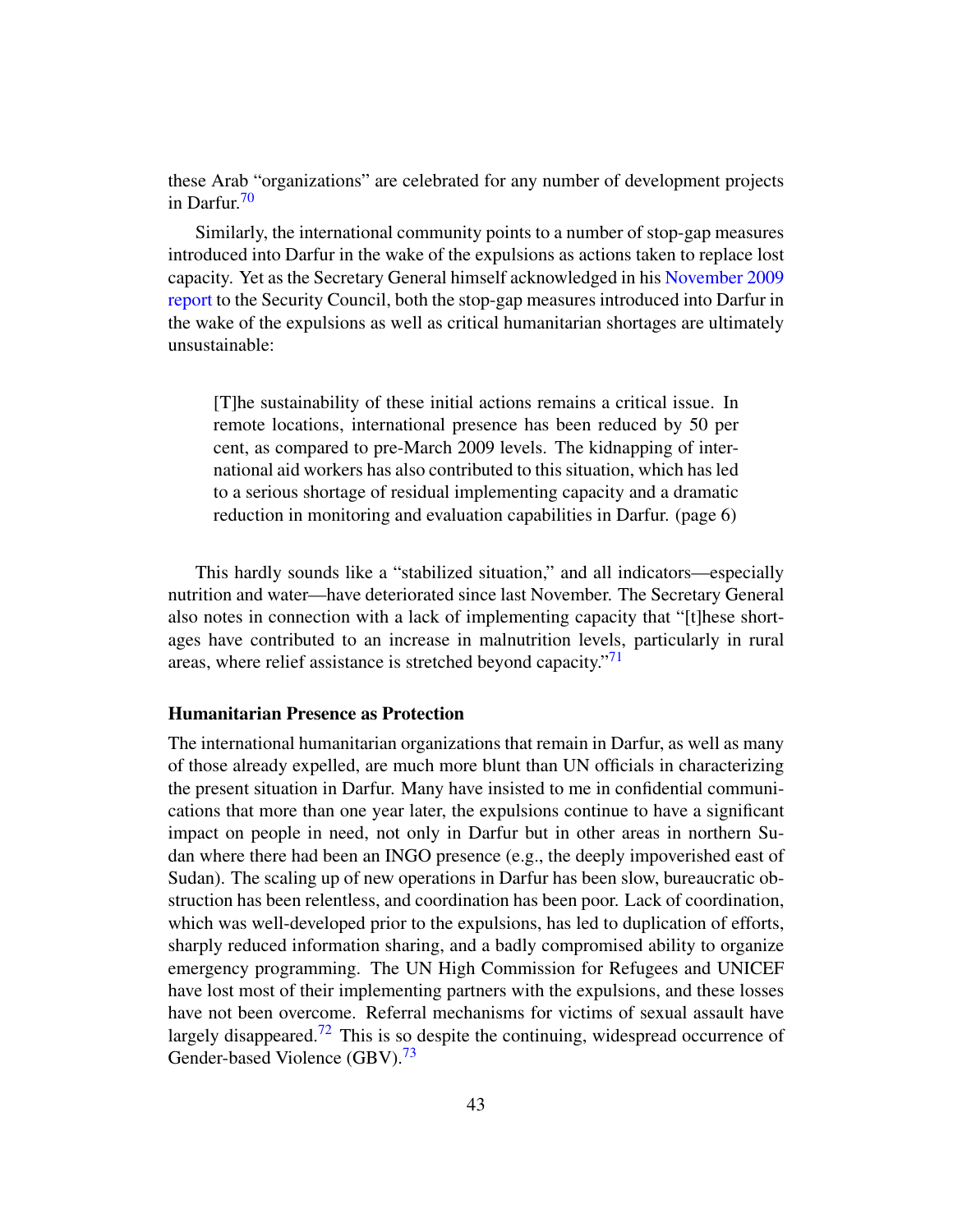#### Food Security and Malnutrition

Several recent reports expose Ban's assertion of a stabilized food situation in Darfur as an unsupportable conclusion. Last November, the UN World Food Program (WFP) issued an [alarming and highly detailed assessment](http://www.reliefweb.int/rw/rwb.nsf/db900SID/VDUX-84NQLM?OpenDocument) of food security in South Darfur, and found that "the food security situation has dramatically deteriorated among IDPs and mixed communities." Although WFP also reported that food consumption has "slightly improved" due to a seasonal increase of food variety, other reports on malnutrition in Darfur indicate that this "variety" did not long remain the case. The WFP report also takes note of October/November increases in food prices—increases that have continued and are now critical in assessing food security.

A [May 2010](http://www.reliefweb.int/rw/rwb.nsf/db900sid/VVOS-85TPNN?OpenDocument) Famine Early Warning Systems Network (FEWS) report also offers a number of deeply ominous data and conclusions. The report finds that most of Darfur currently suffers from "moderate food insecurity," but the " most likely scenario, July-September, 2010" shows that virtually all of Darfur will be "highly food insecure." Last year's poor harvests have produced sharp and uncharacteristic increases in food prices; Figure 3 in the FEWS report suggests that food price inflation will continue indefinitely, putting it beyond the means of many Darfuris. As the FEWS report concludes, "[t]he rainy season (June—September) is expected to disrupt access to markets, further reducing grain supplies, and increase waterborne diseases and rates of malnutrition, which tend to peak in August among children under five."

Preceding the FEWS report, but containing more detailed information about levels of malnutrition, is UNICEF's ["Nutrition: Summary Issue No. 23"](http://www.reliefweb.int/rw/rwb.nsf/db900sid/MYAI-84R9TJ?OpenDocument) (covering October 2009—January 2010). Of most concern is the finding that "Global Acute Malnutrition rates" (GAM) for six out seven surveys released during this period reported GAM above 15 percent [generally regarded as the threshold for a humanitarian emergency], regardless of whether the data collection occurred during or after the hunger gap."<sup>[74](#page-77-9)</sup>

The UNICEF summary also notes that the organization "endeavoured to find sustainable solutions to the [child nutrition] service delivery gaps [caused by the March 2009 decision to expel NGOs] through negotiation with the Ministry of Health and partners, in addition to continued provision of operational costs. As of the end of December 2009, UNICEF was no longer in a position to continue the full-scale financial support, and began the process of transferring financial responsibility to the MOH as part of integration of nutrition services into Primary Health Care services."

This should be seen as deeply ominous, considering that the Ministry of Health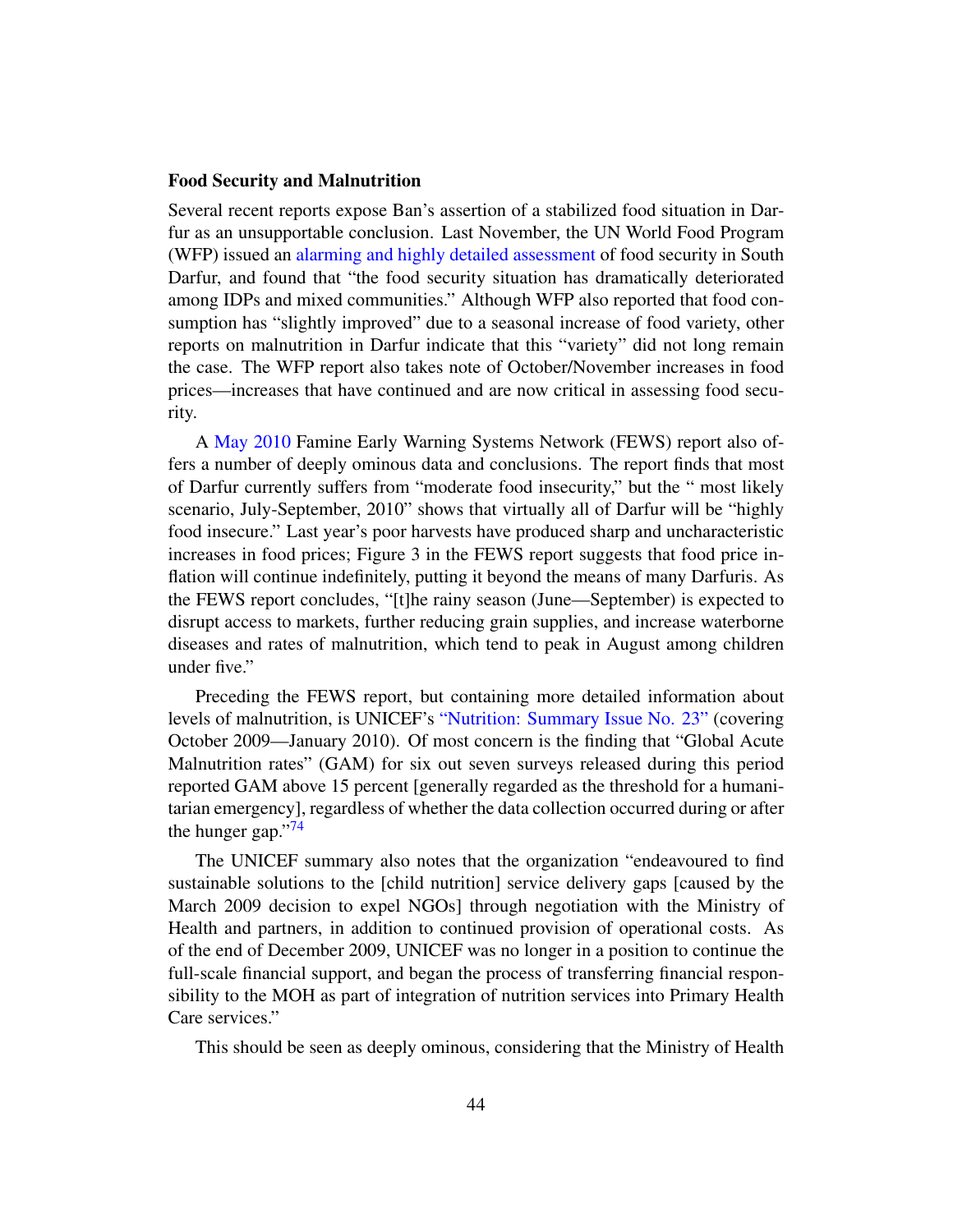(MOH) is one of the line ministries in the NIF/NCP regime. The MOH lacks adequate capacity and is completely dependent upon the regime for funding. We should be deeply troubled by the prospect of turning child nutrition over to the Ministry of Health, to be integrated into "Primary Health Care services." Again and again, Khartoum has short-changed humanitarian efforts in Darfur, and certainly exerts more than enough influence to determine MOH policies and resources. There is other, less discouraging news in various sections of the report; indeed, there is even improvement reported in some areas. But since the document strongly suggests that further malnutrition and food security studies are being obstructed, delayed, or curtailed by Khartoum, we would do well to take note of its most ominous findings, including:

Levels of GAM in New Zam Zam remained higher than those reported from Old Zam Zam camp, and well above the emergency threshold. Similarly, crude mortality (1.18/10,000/day) and under five mortality (2.8/10,000/day) in New Zam Zam [both of these Crude Mortality Rates are above the UN World Health Organization's "emergency threshold"] were higher than crude mortality (0.6/10,000/day) and under five mortality (1.0/10,000/day) reported from Old Zam Zam.

Morbidity—illness, often leading to death—is typically high among malnourished adults and children, and UNICEF reports some striking child morbidity figures for several locations. Other data give a corroborating sense of how significant a problem food security will be going forward. But amidst this deepening crisis it is important to remember that the people of Darfur are Sudanese citizens: they have every right to expect that national resources, including massive oil revenues, will be used to alleviate suffering and respond to their acute food needs.

Instead, the Khartoum regime has engaged in self-serving policies that see grain and other foodstuffs profitably exported, primarily to Arab countries. This includes huge amounts of sorghum, the very grain that is imported at enormous cost to supply the aid operation, and with significant transport challenges. The *New York Times* [reported two years ago](http://www.nytimes.com/2008/08/10/world/africa/10sudan.html) that even as food rations were being cut for the people of Darfur, Khartoum was doubling its sorghum exports. Nothing could be more revealing of the attitude in Khartoum toward the realities of Darfur—what we might well call "the politics of humanitarian aid."

#### Displacement and Consequences for Humanitarian Aid

The recent increase in violent displacement of civilians from Jebel Marra and other locations has brought unanticipated stresses on humanitarian operations in a num-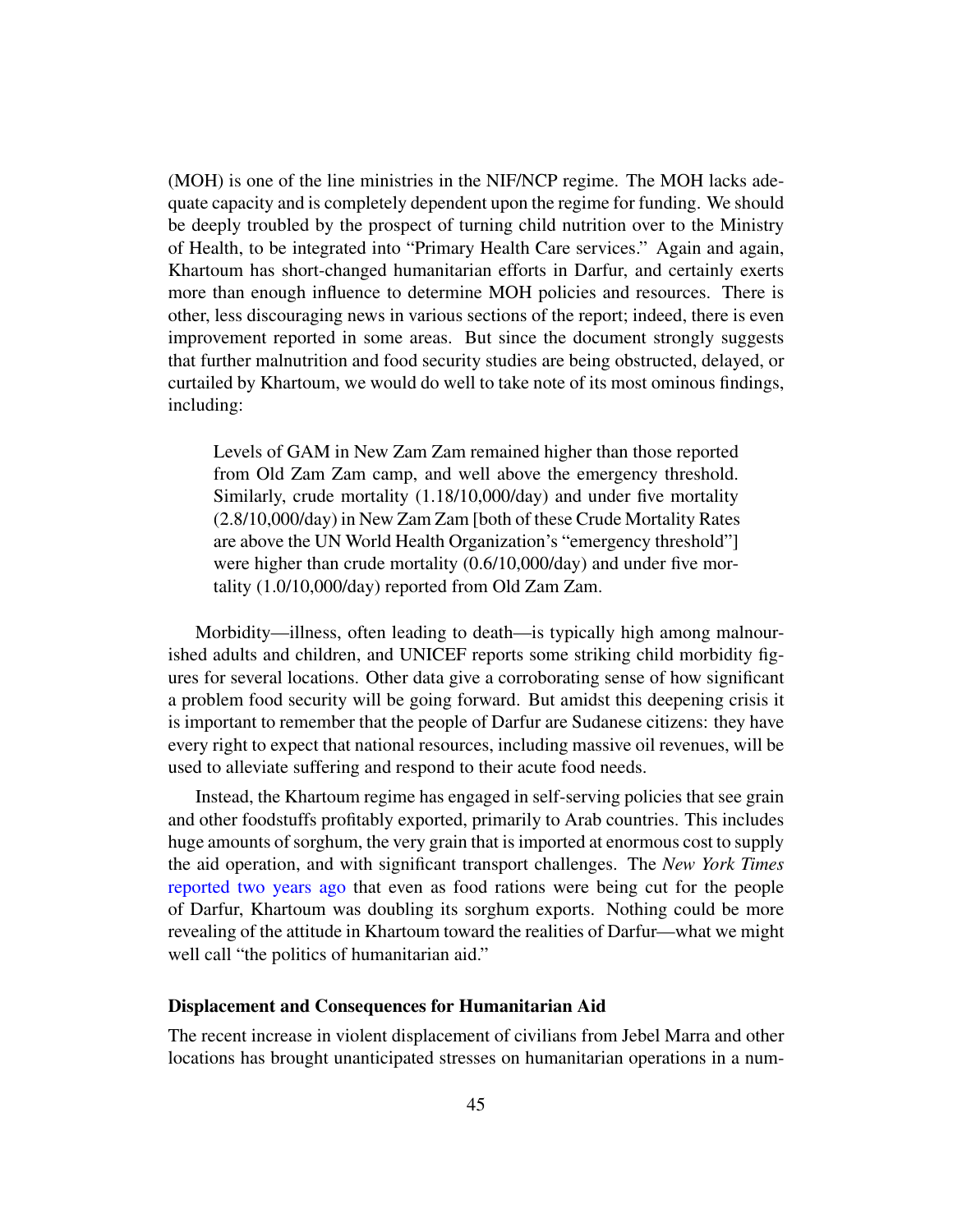ber of camps. Here it is important to remember that since UNAMID took command in Darfur on January 1, 2008, more than half a million people have been newly displaced, a great many of those very recently. As of January 1, 2010, the UN Office for the Coordination of Humanitarian Affairs (OCHA) estimated that there are 2.7 million internally displaced persons in Darfur; OCHA also estimated that as of June 2009 there were 268,000 refugees from Darfur (overwhelmingly in Eastern Chad). Together these two populations are almost half the population of Darfur. For estimates by humanitarian organizations about displacement in the Jebel Marra region, as well as a series of Radio Dabanga reports of widespread human displacement, see the [full version](http://www.sudanreeves.org/2010/06/19/humanitarian-conditions-in-darfur-an-overview-part-1/) of the report. The numbers also make clear that Ban Ki-moon's description of a "stabilized" situation is simply ignorant or disingenuous.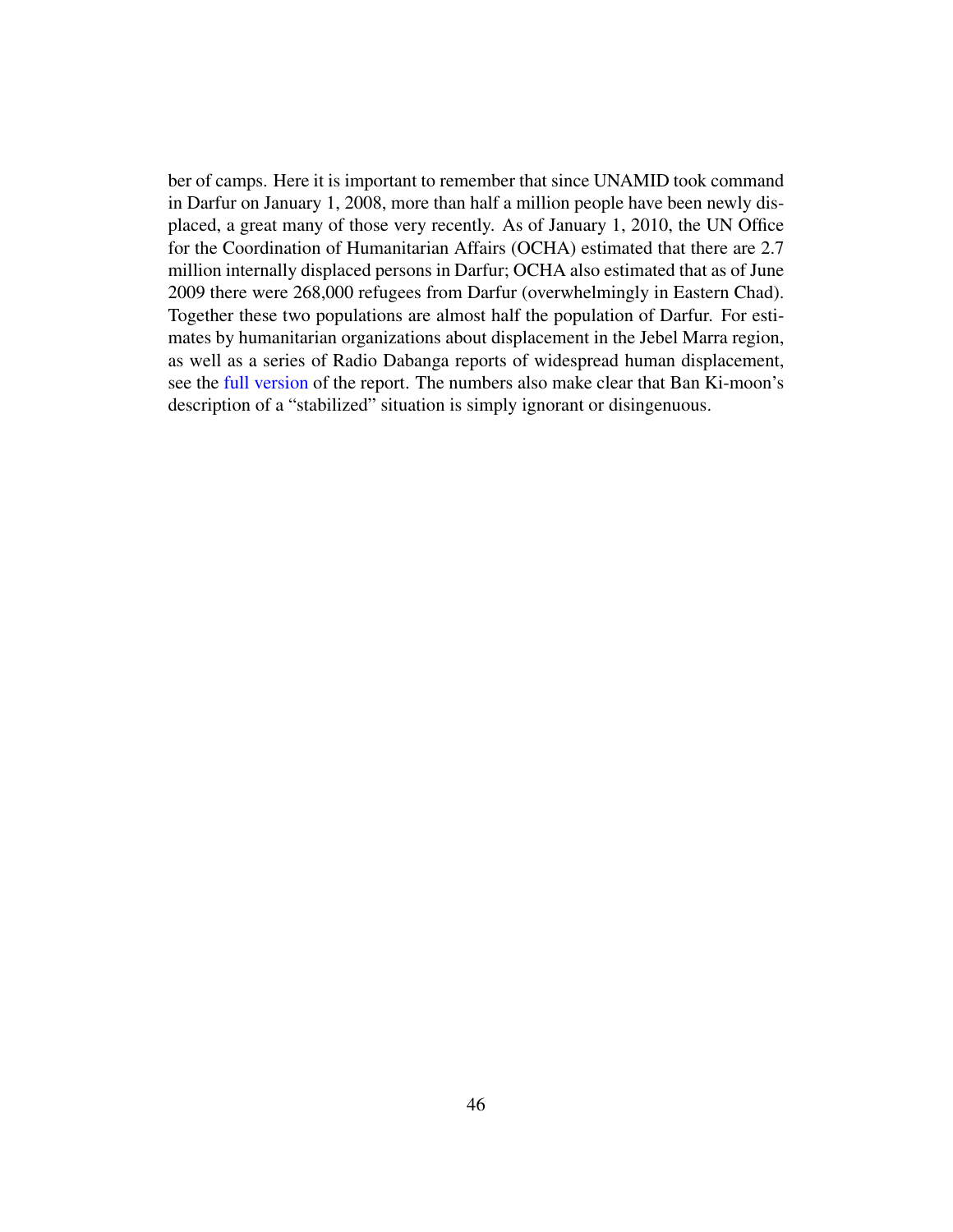## Humanitarian Conditions in Darfur: An Overview (Part 2) (July 3, 2010)

There can be no understanding of humanitarian conditions or humanitarian capacity in Darfur without a clear understanding of the security crisis that has intensified so dramatically over the past several of months. The same is true in eastern Chad, although with differences in the forces at work. What is notable in recent weeks is the growing outcry from humanitarian and human rights organizations in Darfur, as well as unusually strong statements from a few UN humanitarian officials, especially speaking confidentially. As it becomes increasingly obvious that the Khartoum regime is instigating, or at least deliberately tolerating, violence against humanitarians and peacekeepers, a feeling has grown among previously timid actors that there is very little left to lose by speaking out. The UN Humanitarian Coordinator in Sudan, Georg Charpentier, expressed his concern in hedged, but unmistakable language:

"The steady deterioration of security conditions, particularly in the past two months, is not only affecting the population but directly targets the humanitarian community."<sup>[75](#page-77-10)</sup>

Of course "the steady deterioration of security conditions" can't "directly target the humanitarian community": what Charpentier is referring to is the compelling evidence that Khartoum is supporting those who are attacking, kidnapping, and threatening aid workers.<sup>[76](#page-77-11)</sup>

Darfuris themselves have repeatedly declared that the purpose of regime-backed insecurity is to force the evacuation of humanitarian organizations. Khartoum itself has been explicit about its plans to empty the camps.<sup>[77](#page-77-12)</sup> The member organizations of the Human Rights and Advocacy Network for Democracy (HAND) declared in a statement from Geneva (June 22, 2010) that, "Killing and injuring of UNAMID soldiers and personnel as well as the abduction of relief workers in Darfur seem to be a calculated policy to force UNAMID and the humanitarian community to leave Darfur."

Moreover, in addition to the insecurity that Khartoum has strategically ramped up, the regime has also deliberately and unambiguously blocked humanitarian assistance to extremely vulnerable populations near the sites of recent military actions. European Commissioner for International Cooperation, Humanitarian Aid, and Crisis Response, Kristalina Georgieva, following a four-day mission to Sudan, reported that, "Sudanese authorities had turned down 26 of more than 30 recent requests for aid road trips in South Darfur state. Flights were also being blocked, she said."<sup>[78](#page-77-13)</sup>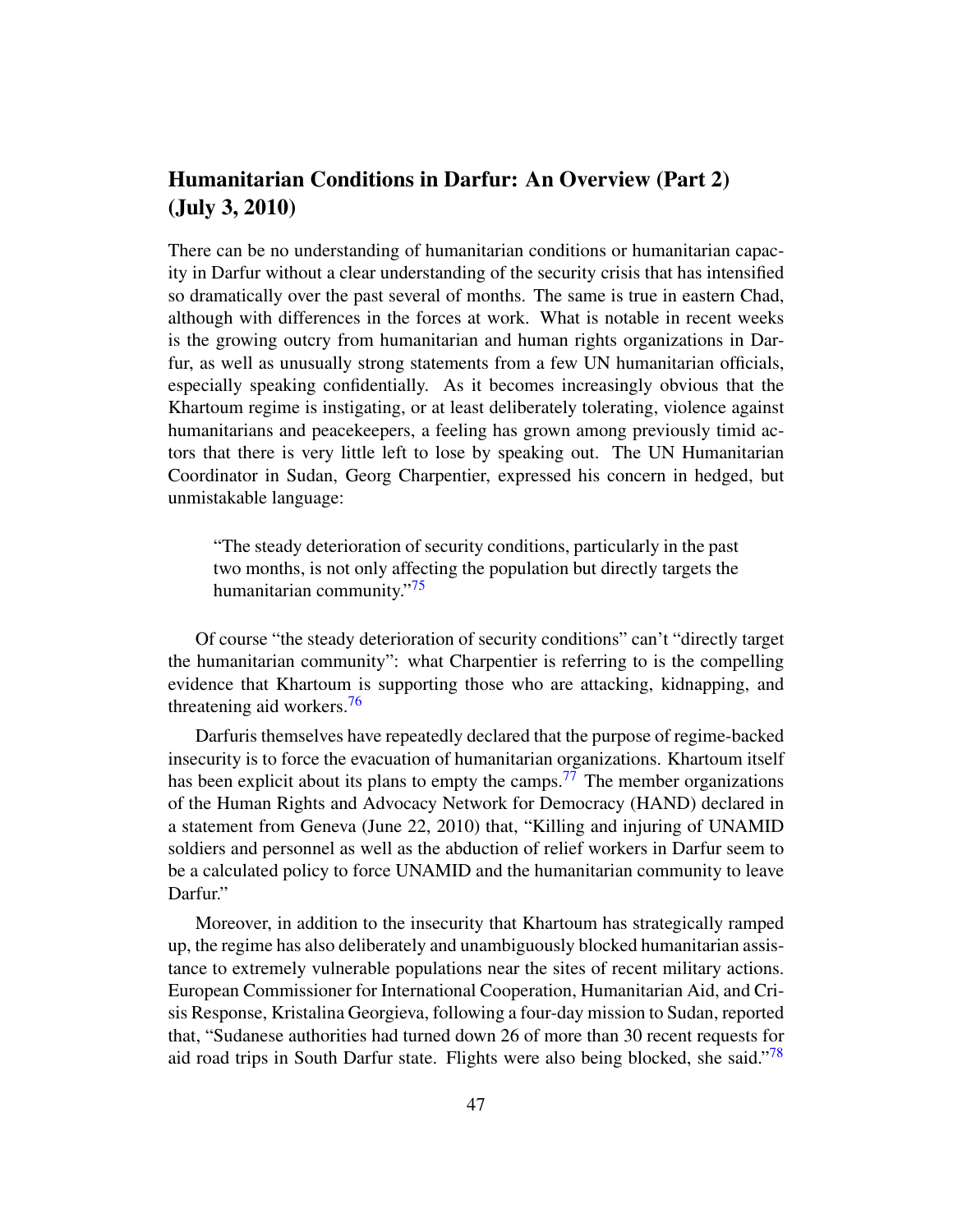She continued: "'[t]he fact is that insecurity is worsening and that the populations in the camps is increasing as a result of more people fleeing more dangerous areas... Darfur must not be forgotten,' said Georgieva. Aid groups said this week Sudanese security forces blocked flights and road trips in Darfur, stranding staff and stopping food deliveries."[79](#page-77-14)

Such insecurity also serves as a means of preventing displaced persons from returning to their homes and land—land that has often been given to or taken by Arab militia members. There are countless reports of land seizure such as those in recent dispatches from Radio Dabanga.<sup>[80](#page-77-15)</sup>

The civilians who have managed to remain in their villages—over the course of more than seven years of war—increasingly find themselves the targets of bombing attacks. $81$  Humanitarian projects are also targeted by bombing attacks, and following the recent military offensives by Khartoum, humanitarians report that their compounds have been thoroughly looted. Additionally, former *Janjaweed*, now recycled into the Central Reserve Police, have been reported attacking villages in North Darfur. Attacks on newly constructed water pumps have also been reported.

Given such massive insecurity, ongoing threats to humanitarian operations and peacekeeping, and escalating military violence, any overview of humanitarian conditions in Darfur must be provisional, accepting that Khartoum's political calculations might result in actions that overwhelm existing aid capacity and further limit already severely attenuated humanitarian reach. Moreover, the same insecurity that inhibits the movement of humanitarian personnel also prevents them from speaking publicly about what they have seen: humanitarian organizations are simply too fearful to publicize data or analyses that Khartoum might find objectionable. As for UN agencies, they have severely compromised their ability to speak out or promulgate data embarrassing to the regime by aligning themselves so closely with the various ministries in Khartoum involved in responding to Darfur.

## Humanitarian Assessments: Provision of Clean Water

Despite the paucity of data and comprehensive sector analyses, there are constant anecdotal reports of water shortages, some acute, in the camp areas of Darfur. Many water tables are or have been at dangerously low levels: without at least an average rainy season this year, some groundwater capacity may become fully depleted after last year's poor rains. At the same time, traditional rainwater storage—primarily the hafir reservoirs—are suffering for lack of maintenance, typically a communal responsibility. Here again, the consequences of extremely high levels of insecurity are taking a toll on the extraordinary coping abilities of Darfuris.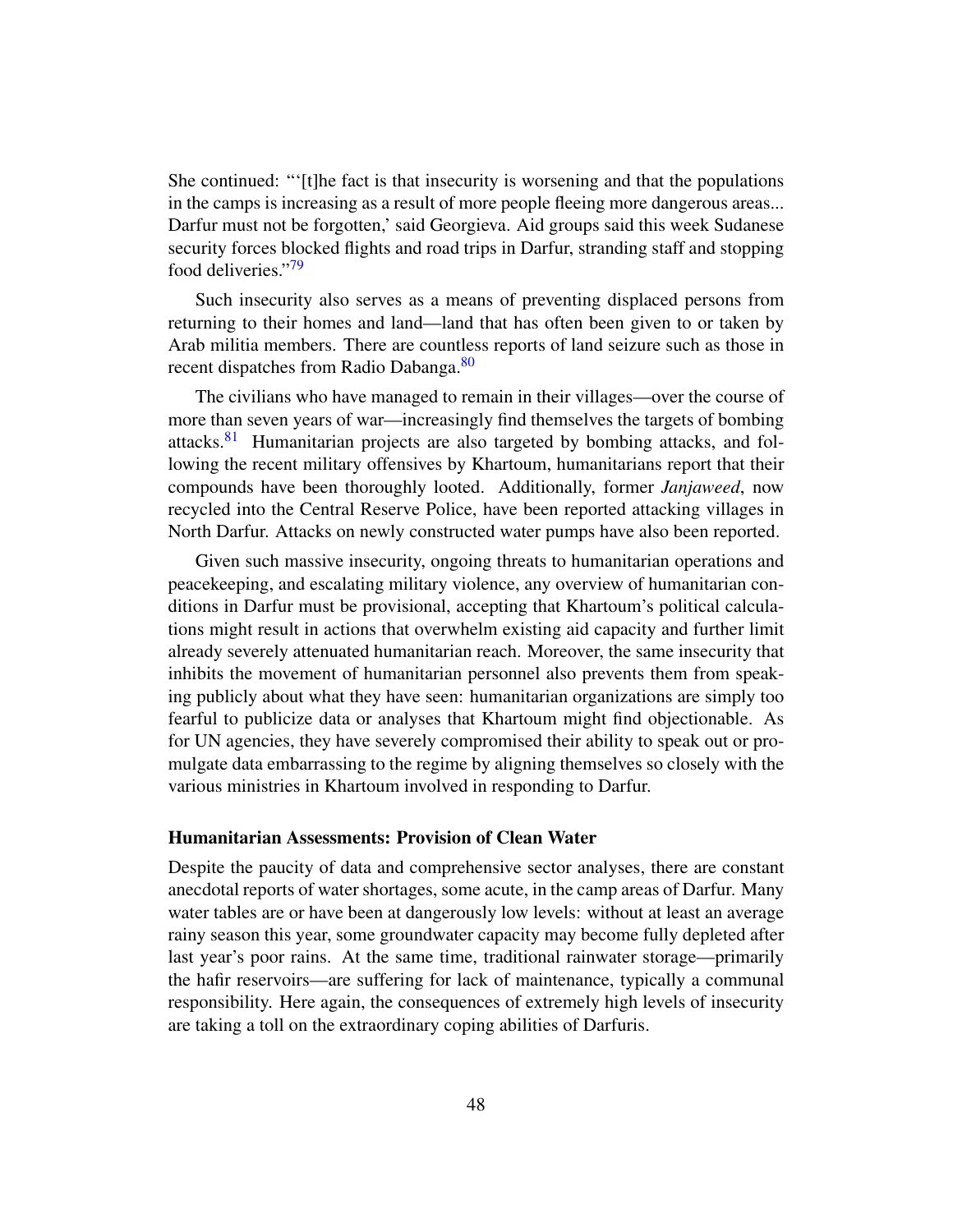We have countless reports from humanitarian organizations, human rights groups, and on-the-ground news reporting of the poisoning of water wells with corpses, animal and human. These acts make it impossible to rehabilitate the affected wells or water sources. Agricultural water systems are also often destroyed in attacks by Khartoum's regular forces and its *Janjaweed* militia allies. And Khartoum has, over the past several years, restricted supplies of fuel to camps where it is necessary for mechanized water-pumping; this has been notoriously the case at Kalma camp outside Nyala. Even if displaced persons could securely return to their villages, many would find there is not enough water for agriculture, feeding livestock, or even human survival. Yet another complicating factor is the immense water requirements for the UNAMID force that continues to deploy into Darfur. In some locations, deployment will require water that is already in short supply.

Additionally, groundwater, severely depleted because of the lack of rain last year, will become entirely depleted if there are poor rains this year. The "hunger gap"—the period between spring planting and fall harvest, largely coinciding with the rainy season—started especially early this year and many malnutrition indicators are already alarming, especially in North Darfur (see Part 1 of this analysis).

#### Sanitation and Hygiene

One of the most significant consequences of the March 4, 2009 humanitarian expulsions of thirteen distinguished international organizations was the loss of oversight and assessment capabilities. This is telling in water quality, where monitoring of bacteriological content has begun to fall through the cracks in some locations.<sup>[82](#page-77-17)</sup> Just as ominous are the many reports of breakdowns in the sanitation and hygiene regimens necessary when so many people are confined so closely together. Latrine maintenance, for example, appears to have fallen seriously behind schedule with the expulsion of humanitarian organizations, which undertook this key task as part of their mandate.

The number and movement of displaced persons adds even greater strains to already overburdened camp resources. More than 500,000 people have been newly displaced in Darfur alone since January 2008; new latrine construction to accommodate these newly displaced also appears to have fallen far behind what is hygienically necessary. $83$  When the rains begin in earnest, the overflow from poorly maintained latrines and human defecation without the benefit of latrines will contribute to both risks of high levels of morbidity and, ultimately, mortality.

We have very little quantitative data on this important sector of humanitarian assistance, particularly data that give a sense of the overall shortcomings. But anecdotal evidence—including from organizations responsible for sanitation and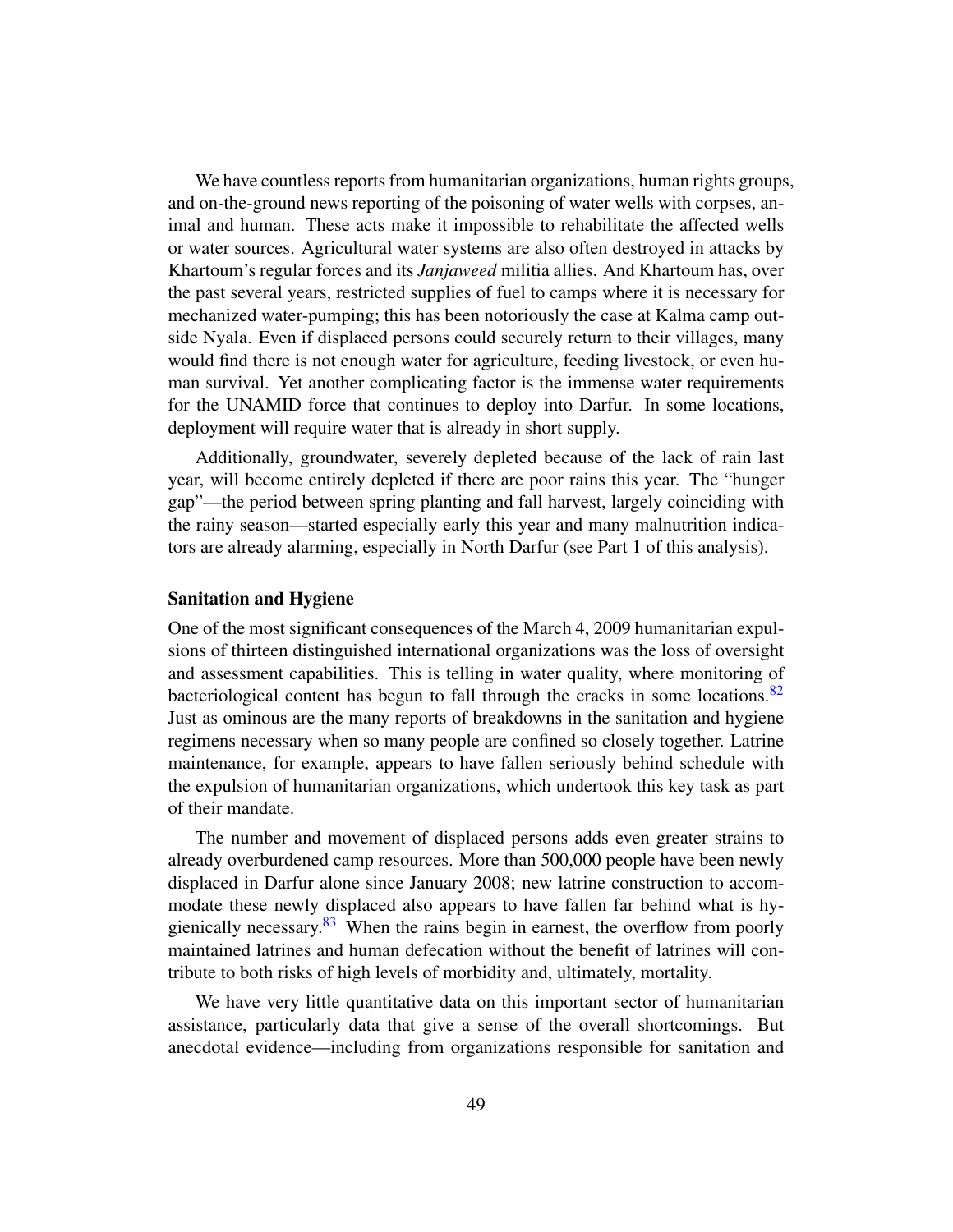hygiene—is alarming. We might formerly have gleaned important information from the quarterly reports of the UN Office for the Coordination of Humanitarian Affairs (OCHA): the "Darfur Humanitarian Profiles." But the last published Profile was Number 34 (representing conditions as of January 1, 2009); the next scheduled Profile was to reflect conditions as of April 1, 2009—only weeks after Khartoum's expulsion of thirteen aid organizations (and the closing of three major Sudanese humanitarian and human rights organizations). We are left to draw the inevitable conclusion: the regime has intimidated the UN sufficiently that it will no longer compile and consolidate critical humanitarian information on food security, nutrition, water needs, health, agriculture, education, and child protection—important categories in the now defunct Profiles.

## Primary Health Care

Many camps report wholly inadequate primary health care, both in the form of trained personnel and suitable medical resources. The expulsion of Doctors Without Borders/MSF sections from France and Holland in particular has left a huge hole in the provision of primary health care. $84$ 

Potable water is in short supply in eastern Jebel Marra and malnutrition is rising very rapidly; most people were forced to flee their villages in February shortly after harvest, but had no ability to carry their food with them. They have entered the "hunger gap" with no food reserves, no humanitarian access, and thus no food deliveries for more than four months. Malnutrition among children under five is rising rapidly and will continue to rise without humanitarian access, making them extremely vulnerable to disease (a number of deaths have already been reported). Limited epidemiological data suggest that a measles epidemic may rapidly unfold and spread to other regions of Darfur. An outbreak of deadly meningitis is also a major concern, according to Médecins du Monde.

The International Rescue Committee—one of the most important organizations expelled in March 2009—provided programs in the areas of primary and reproductive health, environmental health (water and sanitation), and the prevention and response to gender-based violence. Notably, all the organizations that provided medical and psycho-social treatment for victims of rape and gender-based violence were among those expelled. This was no coincidence, but rather a deliberate effort to silence the humanitarian community on one of the most sensitive subjects in the Muslim world.

There are shortages of medical supplies in many areas, and an acute shortage of trained personnel, especially physicians. Hospital and clinic capacity is also dangerously inadequate in a number of camps and communities, and there are continual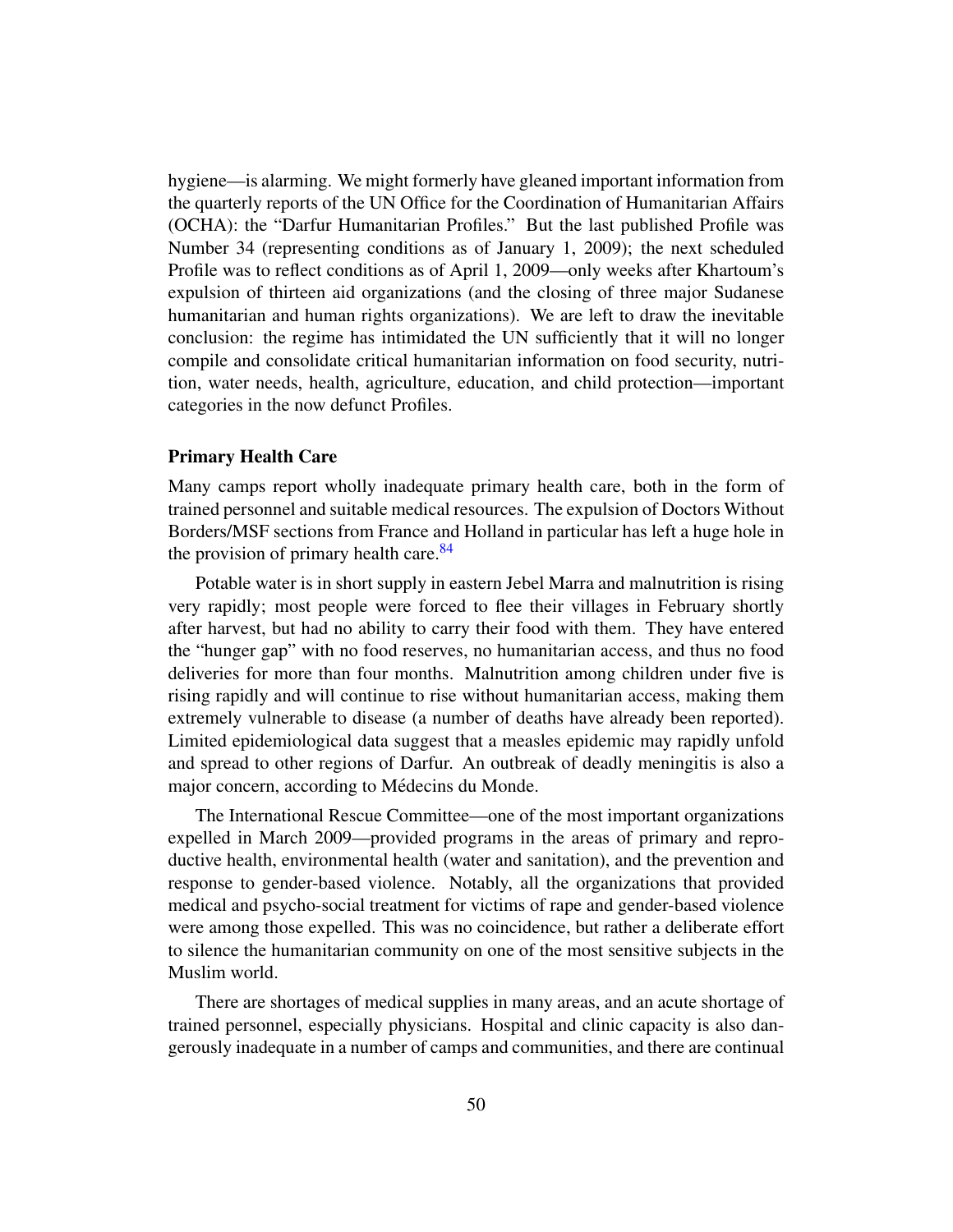reports of essential medical relief capacity that is unable to move beyond the major urban areas. It is worth recalling here that Khartoum has in the past frequently held up the delivery of medical supplies to Darfur. $85$ 

## Eastern Chad

While conflict and violence in eastern Chad and Darfur are ultimately inseparable, the international humanitarian responses have been markedly different in several respects, even if both operations confront levels of insecurity that are deeply threatening. Aid for Darfuri refugees and Chadian Internally Displaced Persons comes from the west; the aid operations for camps along the border move through N'Djamena, with Abeche serving as the eastern hub. At present, most insecurity derives from banditry, which thrives and grows precisely because of the vulnerability and substantial resources of aid workers (who have vehicles, sat phones, money, and convey food and medicine). But despite the high levels of insecurity, there is no equivalent to Khartoum's hostility to humanitarian operations in Darfur—or the deliberate targeting of aid workers and operations. Chad's President Idriss Déby is not enthusiastic about either a large refugee presence in his country or an international aid operation. But he has not engaged in the same systematic efforts to disrupt aid operations as has the regime in Khartoum. His has to date been a policy of callous indifference.

More troublingly, however, Déby refuses to acknowledge the current levels of violence in eastern Chad, and the growing threat posed to humanitarian work and the hundreds of thousands of vulnerable civilians. In June 2010 the UN High Commission for Refugees estimated that almost 270,000 Darfuri refugees remain in Chad; approximately 170,000 Chadians have been internally displaced; and there are over 65,000 refugees from CAR, mainly in the south. This population of some 500,000 vulnerable and needy civilians represents a major humanitarian crisis in its own right, and has received far too little international attention has been too often regarded as a sideshow to Darfur.

To be sure, Chad has not been overlooked by humanitarian organizations. When these organizations are not prevented from doing their work, they have demonstrated remarkable courage, resourcefulness, and success. The work of the International Rescue Committee, for example, at Oure Cassoni and Breidjing camps has been exemplary. Nonetheless, insecurity has forced several organizations to suspend their work—or at least significantly reduce staff presence—and this has left a number of vulnerable populations beyond reach. Déby's recent insistence that the only international protection force in eastern Chad (operating under UN auspices)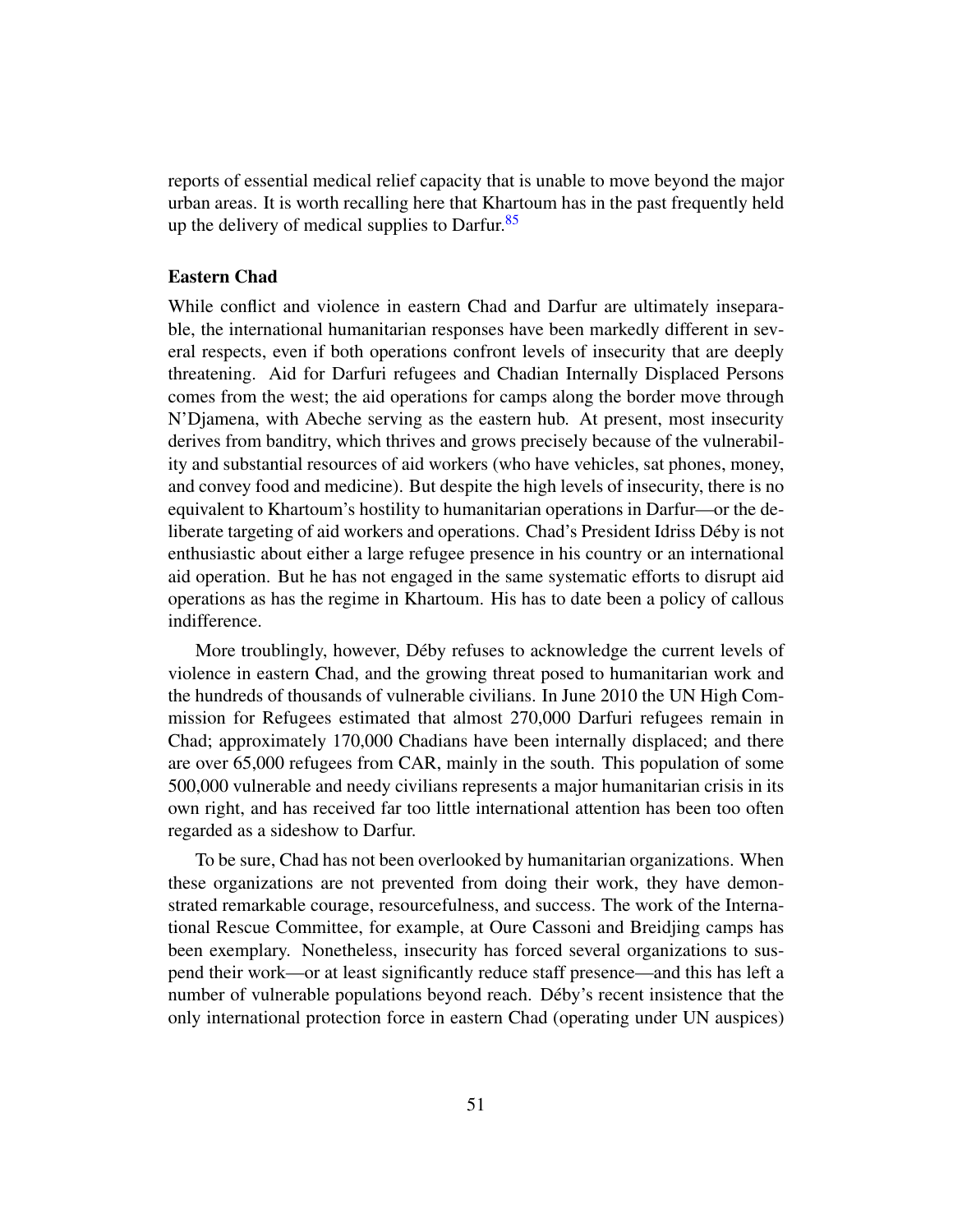withdraw will certainly increase violence and instability in the coming months, and many more civilians will be left without access to humanitarian assistance.

Present forms of violence and insecurity are quite different from what was re-ported earlier in the crisis along the Chad/Darfur border.<sup>[86](#page-78-0)</sup> Throughout 2007, the major threats to Darfuri refugees in Chad came from cross-border violence, village destruction, and looting by *Janjaweed* militias as well as Khartoum's regular ground and air forces. Chadian host communities have done their best to accommodate refugees from Darfur (often people of the same tribal group), but the arid nature of the land, the lack of pasturage, and the perceived favoring of refugees over IDPs in the provision of humanitarian assistance have all led to growing friction, and some of this has turned violent.

Violent banditry, however, remains the most threatening to aid operations for the displaced. Humanitarian organizations are fearful of speaking too bluntly about the security risks, worried that this will increase hostility on the part of the Chadian regime, but we have been given many clear hints of dismay over the UN Security Council decision to accommodate Déby's demand.<sup>[87](#page-78-1)</sup>

### Humanitarian Issues in Chad

Food is the critical humanitarian issue in Chad. Chad and other Sahel nations face the prospect of large-scale food shortages this year with the potential for significant starvation. Yet the UN finds itself vastly under-funded for operations, including those in eastern Chad, warning that a lack of funding is threatening the United Nations Food and Agriculture Organization's emergency operations in Chad.<sup>[88](#page-78-2)</sup>

Because Darfuri refugee and Chadian IDP camps are perceived by unassisted populations as likely to receive adequate food rations, a "pull factor" towards the camps has been created, one that may overwhelm present humanitarian efforts. The viability and sustainability of other sectors of humanitarian relief in eastern Chad are heavily dependent on security as well as funding and organizational capacity. If insecurity forces aid organizations to curtail their activities, current levels of humanitarian provision will not be sustained, and there will be a precipitous drop-off. If large civilian populations move toward refugee and IDP camps, this will compound the problems.

Most conspicuously, such population movements will put enormous stress on water supplies, which are already inadequate in a number of camps. Water is always a scarce commodity in most of eastern Chad, and it requires enormous efforts by organizations like the International Rescue Committee, Oxfam, and the International Committee of the Red Cross to provide sufficient quantities of potable water. The trucking of water has already begun to some areas, and greater shortages of well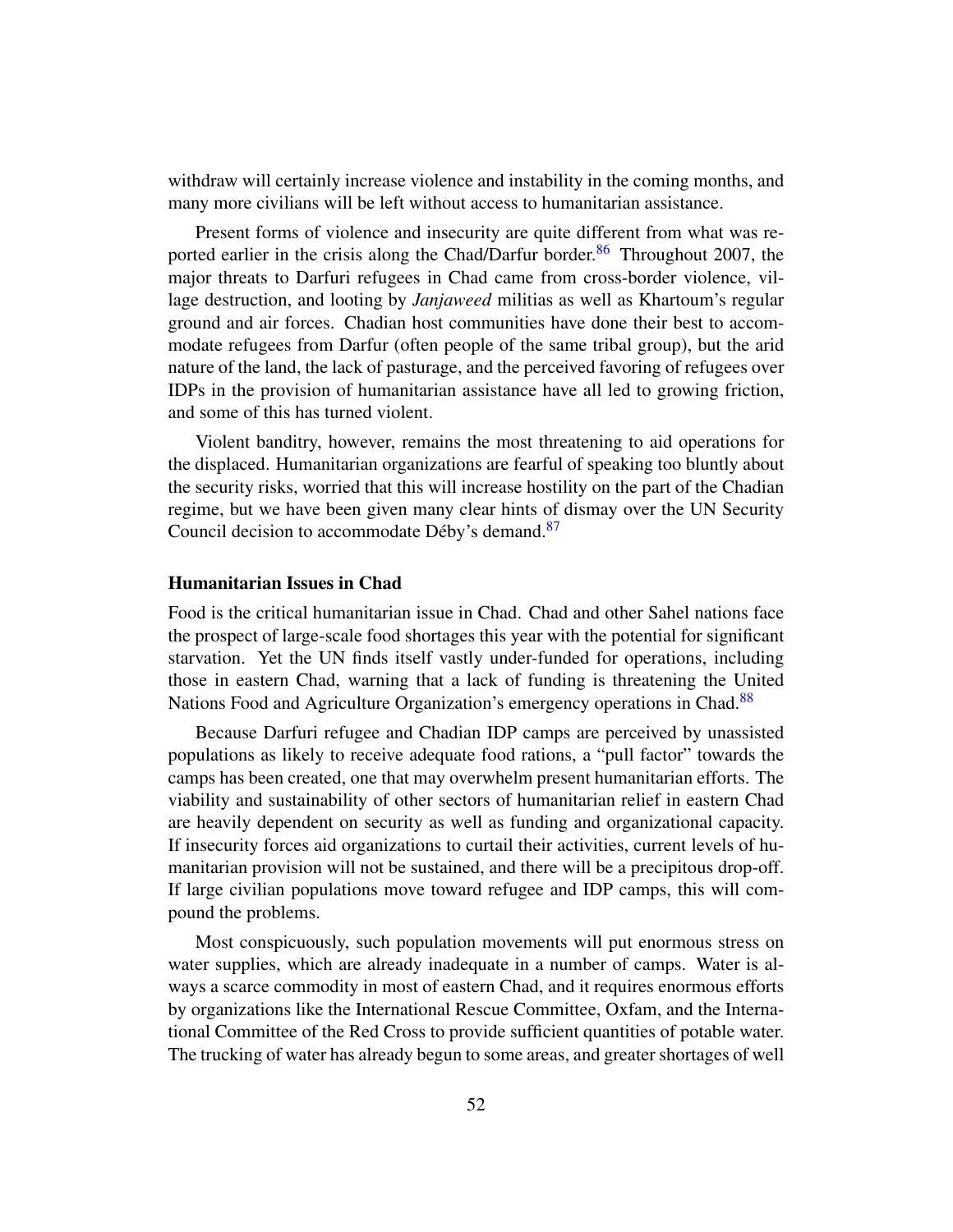water loom large. Drinking surface ground water during the current rainy season is likely to become inevitable, creating huge risks from water-borne diseases.

Although sanitation, medical services and general health conditions in the camps are generally acceptable, there are still significant shortcomings in the quality of primary health care. Additionally, IDP camp quality of life—rarely accounted for even in humanitarian reports—is extremely poor. In a recent report by Physicians for Human Rights, which offers accounts of women living in the Farchana camp, PHR investigators found that these cases,

demonstrate the effects of crimes against these women and their communities in the form of systematic attacks characterized by murder, rape, looting, destruction and burning of property, and forced displacement in Darfur, but also in Chad where sexual assaults are perpetrated with utter impunity. The nightmare therefore continues in refugee camps in Chad through the constant threat of rape (when women forage for firewood to cook their food), chronic hunger, and a lack of essential needs to support their families. Many of the women expressed the feeling that they would be better off anywhere else and even, some said, better off dead.<sup>[89](#page-78-3)</sup>

For more on mental health in Chadian camps, see the [full version](http://www.sudanreeves.org/2010/07/03/humanitarian-conditions-in-darfur-an-overview-part-2/) of this report, which concludes by noting that as the regime senses that the US and other international actors have lost interest in Darfur and have no intention of pressing hard on critical humanitarian issues, the likelihood of humanitarian collapse will continue to grow.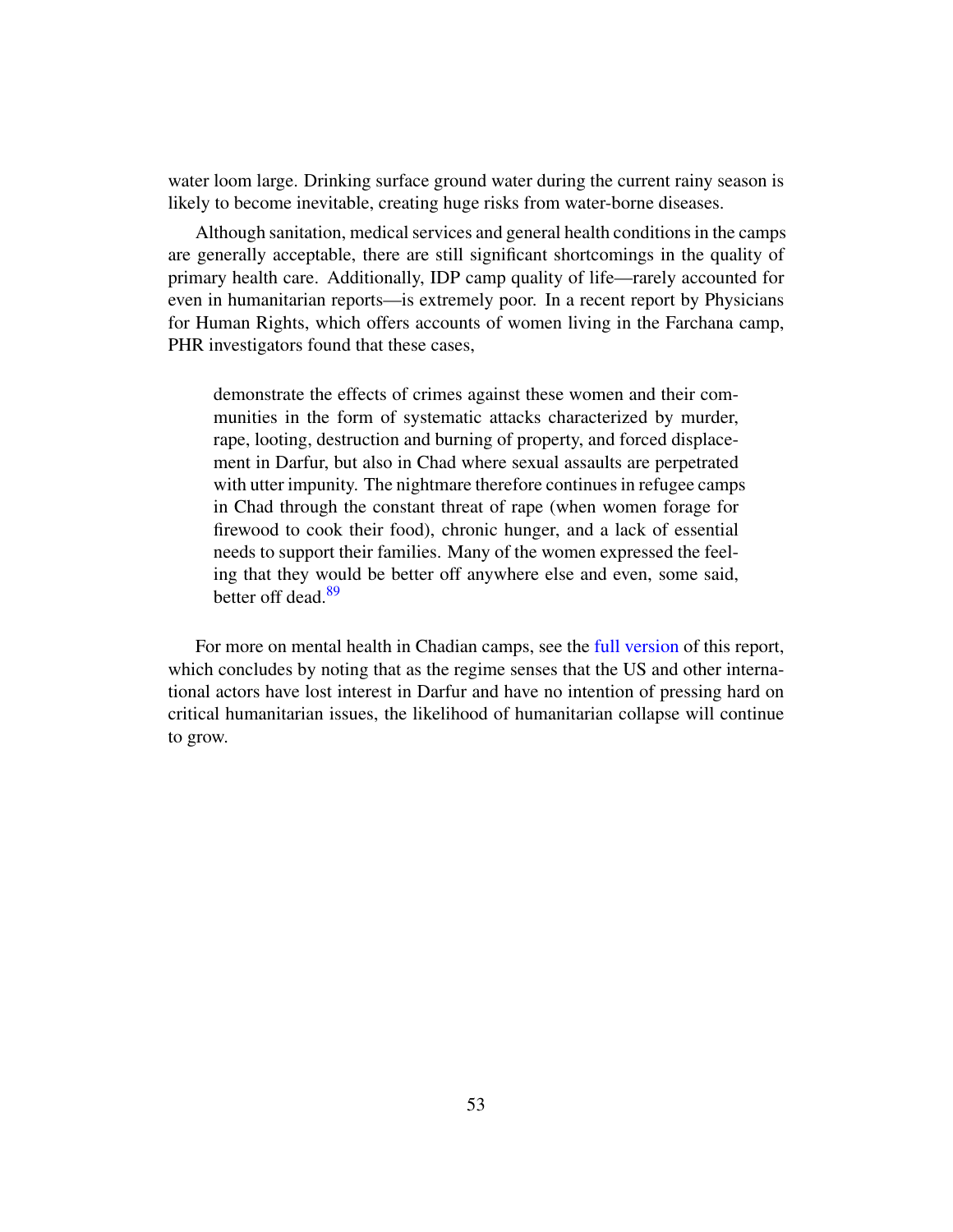# Civilians at Risk: Human Security and Humanitarian Aid in Darfur (January 17, 2010)

In recent months, Darfur has received much less reporting attention. Sudan's place in the news is now dominated by the upcoming April elections for national and regional offices, as well as by accounts of growing violence and instability in various regions of Southern Sudan, a vast and growing humanitarian crisis, and the challenges of ensuring that the 2005 Comprehensive Peace Agreement (CPA) survives. There is belated recognition that unless the Southern self-determination referendum—the linchpin of the CPA—is guaranteed, war will almost certainly resume, unleashing catastrophic violence throughout Sudan and destabilizing the entire region. With less than a year until the scheduled referendum, there are already many signs that the National Islamic Front/National Congress Party regime in Khartoum has no intention of allowing the South to secede peacefully.

The regime's duplicitous behavior in attempting to renege on the recent referendum legislation is only an especially brazen example of bad faith. But we may see another more telling example in the conduct of the April elections, which will certainly be rigged to ensure a majority great enough to engineer changes to abrogate the terms of the CPA. Elections in Darfur are likely to be the most seriously compromised in all of Sudan. Huge areas in Darfur are too insecure for either registration or voting to take place. Moreover, those in both rebel-held territory and many of the larger camps have made clear their hostility to the idea of registration and elections under current circumstances, and some of the largest camps have seen no registration at all. Numerous anecdotal reports of registration fraud have been highlighted by Radio Dabanga and other Darfuri sources.

Darfuris as a whole are divided on the question of whether or not to participate in the elections, but a clear majority among non-Arab/African tribal groups is opposed to participation at the present time. Those in the diaspora are particularly emphatic. This is in part because of a fear that registering to vote for the election may actually make permanent the effects of genocidal destruction and displacement.<sup>[90](#page-78-4)</sup>

### Why are we hearing so much less about Darfur?

There are two primary answers: news organizations either cannot gain access to Darfur or do not make the effort given the extreme restrictions on movement imposed by Khartoum. Secondly, in the wake of the March 2009 expulsions, aid groups have become exceedingly reticent in speaking out about humanitarian conditions and the threats to vulnerable populations in the camps and rural areas. The fear that they may also be expelled for speaking openly and honestly about Dar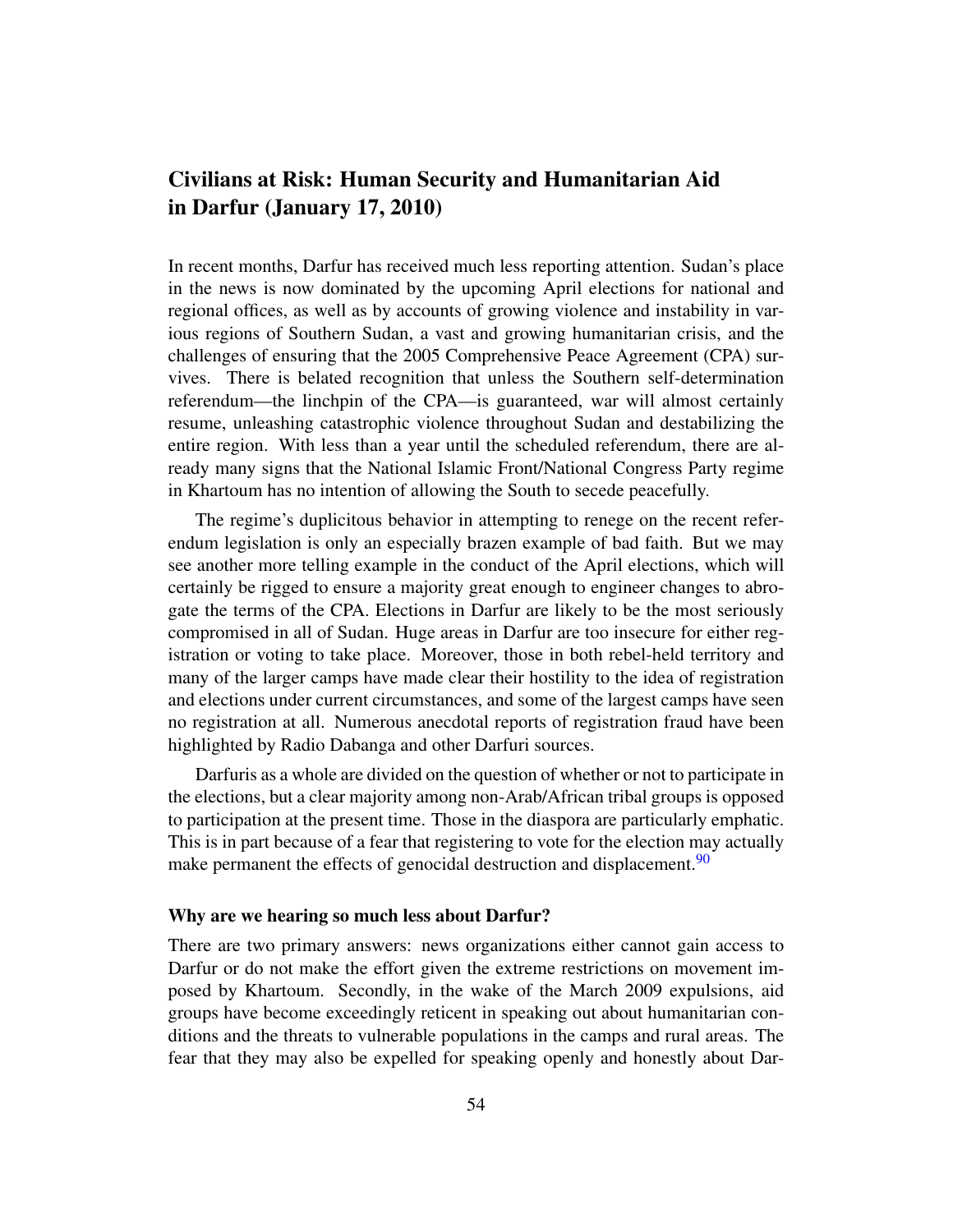fur's grim realities trumps the desire to give the world a compelling picture of those realities. Such self-censorship is one of the most unfortunate consequences of the March expulsions.

But there are other reasons we hear too little about Darfur's realities, including the decision by the African Union, to side with Khartoum in addressing Darfur. This has long been true of the African Union Peace and Security Council, especially under the leadership of Jean Ping. The recent report by the "African Union High-Level Panel on Darfur," chaired by former South African president Thabo Mbeki has also contributed. The report painted a picture of Darfur in which human suffering and destruction, as well as the crimes that produced them, are rhetorically diminished and factually understated. $91$  It ignores almost entirely UNAMID's failings, the current shortcomings in humanitarian aid, and the consequences of Khartoum's continuing flouting of the UN arms embargo on Darfur.

The Panel also recommends a cessation of hostilities and a subsequent ceasefire, but does nothing to explain how a ceasefire could be monitored or enforced with present UNAMID resources. The only recommendation of significance from this High-Level Panel on Darfur concerns the formation of "hybrid courts" in Sudan. As most Darfuris and many Sudan observers see this recommendation, it simply reflects the Panel originating purpose to create an alternative to the International Criminal Court, which has indicted President al-Bashir for war crimes and crimes against humanity.<sup>[92](#page-78-6)</sup>

Darfur's visibility has diminished for other reasons as well: the UN Security Council has in recent months made no meaningful demand of either the Khartoum regime or the rebels. Previous Security Council "demands" of Khartoum are contemptuously ignored. Nor has the Security Council supported chief mediator Bassolé effectively, or provided him with the resources and authority that would allow for greater progress in uniting the rebel groups and Darfuri civil society. As a consequence, instead of a single, well-supported mediation process we have a melange ´ of diplomatic initiatives, venues, and actors. The regime, of course, welcomes this proliferation of diplomacy, which enables Khartoum to play one plan off another, engaging in one process with the option of switching.

At the same time, North American and European civil society efforts on behalf of Darfur have found it increasingly difficult to draw attention to the ongoing crisis—now about to enter its eighth year. Energies have flagged, activists have become discouraged in some quarters, and consensus about what to ask for and what pressures to apply in seeking greater Western commitment has become more elusive. Many who have worked so hard to learn about and help Darfur have little familiarity with the history of the north/south conflict and find the current focus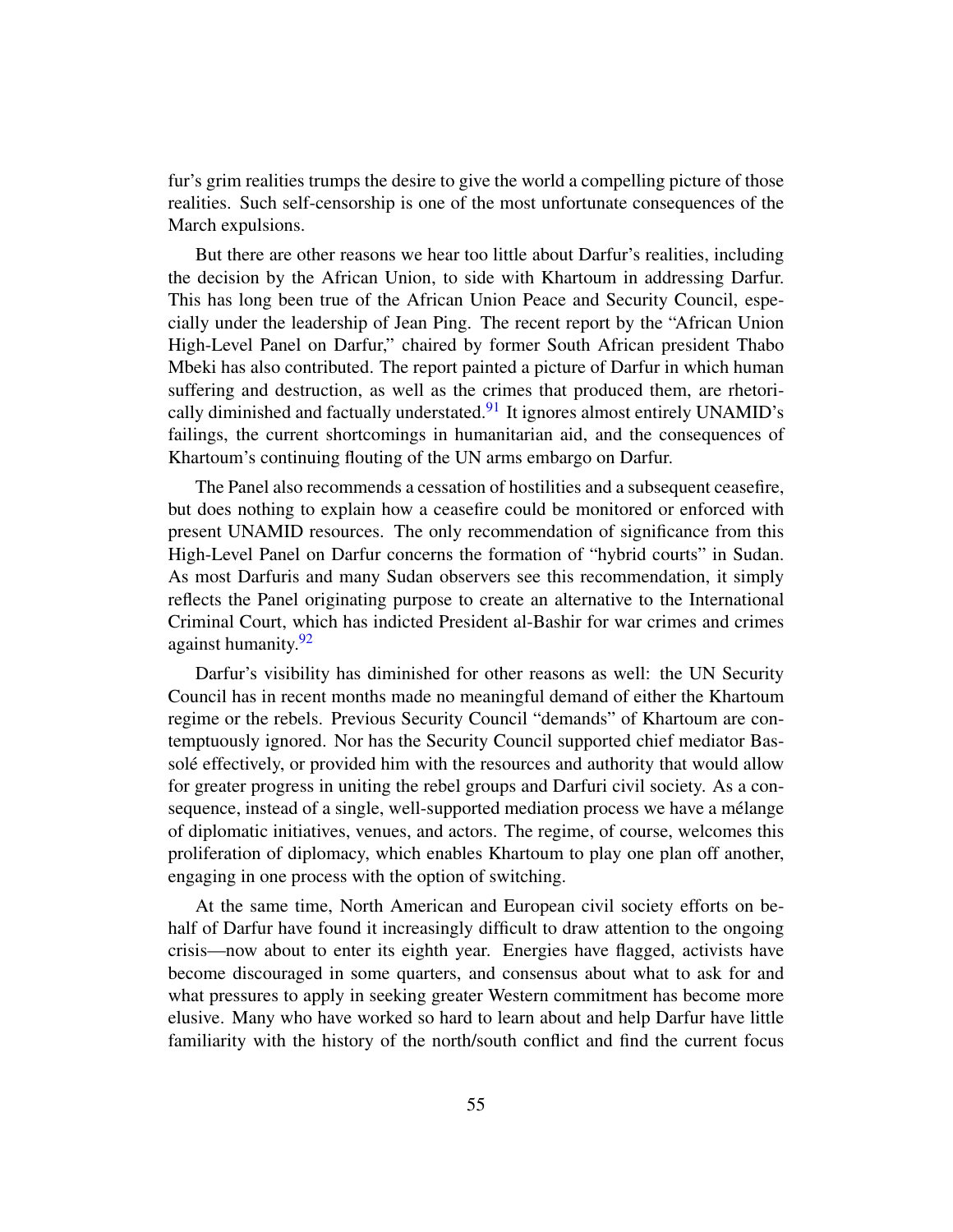on the 2005 Comprehensive Peace Agreement (CPA) a challenge to understand, in particular the threat to Darfur posed by a collapse of the CPA.

Amidst all this Darfur's terrible realities persist, and will continue to do so whatever the limitations and gaps in news reporting, despite the fearfulness of aid groups in speaking out, and whatever disingenuous efforts might be made to obscure, diminish, or ignore the extent of human suffering and ongoing destruction. Suggestions by African Union officials such as Martin Agwai (former UNAMID force commander) and Rodolphe Adada (former joint Special Representative to UNAMID) that the war in Darfur is over, that there is only "very low-level conflict," fail to represent the current situation fully or accurately. The claim by US special envoy Gration that there are only "remnants of genocide" similarly fails to convey the scale of past destruction and the immensity of the present consequences of that destruction.

For a detailed and important picture of what is occurring in Darfur, especially on the part of the Khartoum regime and its militia and paramilitary proxies, refer to the UN Panel of Experts on Darfur's October 6, 2009 report to the Security Council, the critical findings of which are included in the [full version](http://www.sudanreeves.org/2010/01/17/civilians-at-risk-human-security-and-humanitarian-aid-in-darfur/) of this analysis. Particular attention is given to the regime's unwillingness "to account for its efforts to disarm and control its various auxiliary and formerly affiliated forces" such as the *Janjaweed*, as well as the consequences of Khartoum's crackdowns on those opposed to government policy.

Another report from 2009 highlights the threats to UNAMID peacekeepers. The November 16, 2009 report of the UN Secretary General to the Security Council notes that

In the context of this ongoing violence, freedom of movement continues to be a serious concern for UNAMID and many of the agencies in Darfur. Since January 2009, there have been at least 42 incidents in which a UNAMID patrol was denied passage by a Government official, including incidents in which Government officials specifically threatened the safety of UNAMID staff and equipment. (page 3)

In assessing the significance and accuracy of UNAMID reports, whether on civilian mortality or security conditions, it is important to remember how fully Khartoum controls UNAMID movements, despite the freedom of movement guaranteed in the Status of Forces Agreement signed by the regime.

Beyond this, the Secretary General's report details many examples of Khartoum denying UNAMID access to IDP camps. The deliberate threat of military action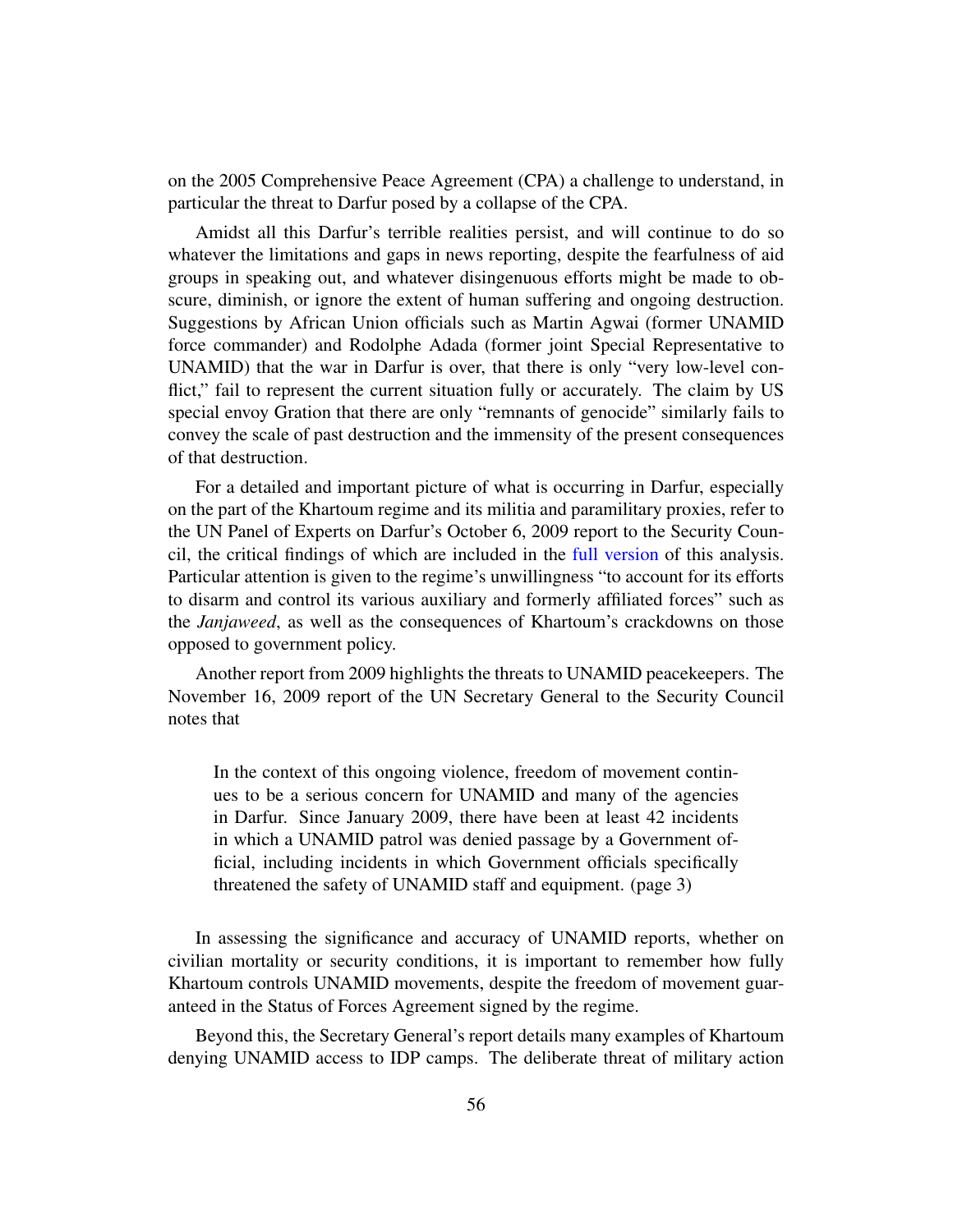against UNAMID peacekeepers and monitors should be a shocking development, and yet is simply ignored by those such as Adada, Agwai, Gration, Mbeki and others in their characterization of the security situation in Darfur. For the threats against UNAMID are not mere words, and at least one of the deadly attacks against UNAMID (July 8, 2008) was clearly orchestrated by Khartoum.<sup>[93](#page-78-7)</sup>

UNAMID as presently constituted cannot address the massive security crisis in Darfur, reliably gain access to huge areas in the region, or adequately protect civilians in camps. The force itself—badly under-equipped and operating at only about half its mandated capacity—continues to be at acute risk of obstruction, intimidation, and attack. By focusing narrowly on the diminishment of large-scale violence in Darfur, those characterizing Darfur as the site of "very low-intensity" conflict, mere "remnants of genocide," and a "stabilized" humanitarian situation are not only contributing to Darfur's growing invisibility but also encouraging Khartoum to believe that it can move forward with its larger ambitions for Darfur.

The most ominous of these is the plan to force IDPs from the camps and back to their lands—without security guarantees, without reparations or compensation, and without long-term solutions to problems arising from competition for land, water, and pasturage. Forced returns amid present insecurity is a formula for renewed violence, and on a large scale. Insecurity would increase beyond its already intolerable levels, further compromising the work of UNAMID and any remaining humanitarian organizations.

## The Threat of Forced Returns

Khartoum has long made clear its plans to shut down the IDP camps, both because they are an embarrassment as the regime faces the world community and because they justify a large-scale international humanitarian presence that observes first hand what is occurring on the ground. In turn, security threats to displaced civilians and aid groups require the presence of a large peacekeeping force under UN auspices. Khartoum wishes all of this to disappear.

As far back as the summer of 2004, plans for returns were being considered by senior NIF/NCP officials. Abdel Rahim Mohamed Hussein, then-Minister of the Interior and the regime's special representative on Darfur, announced on Sudanese government-controlled radio on July 9, 2004"that 86 percent of the Internally Dis-placed Persons had already returned to their villages."<sup>[94](#page-78-8)</sup> Hussein further declared that"it was 'most important' to get people to return to their villages. Each state—the Darfur region has three—had its own plan of return."<sup>[95](#page-78-9)</sup>

Hussein's mendacity is belied by the fact that the displaced population in Darfur, as well as the population of the IDP camps, has more than doubled since summer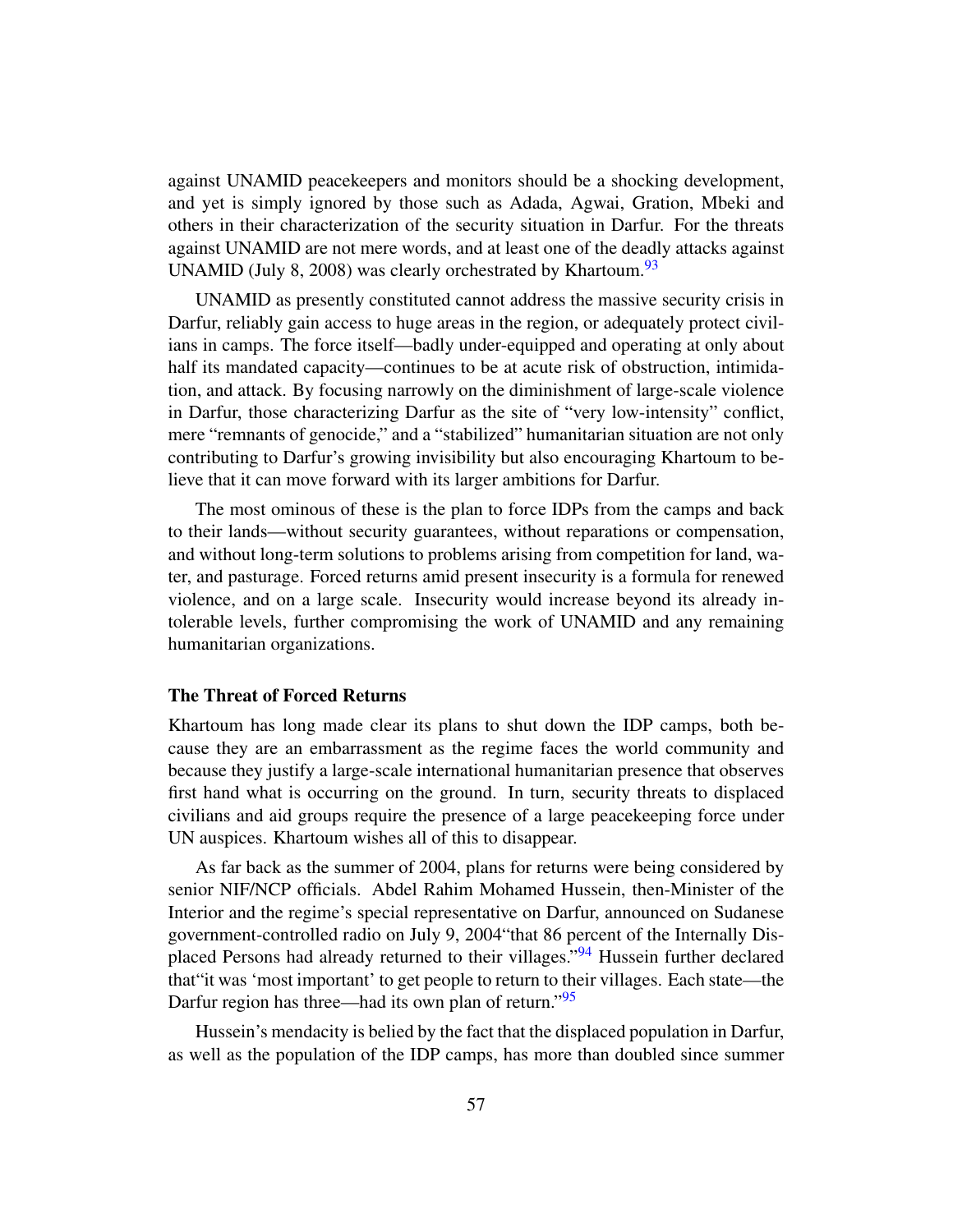2004, when the UN estimated that approximately 1.2 million people had been dis-placed.<sup>[96](#page-78-10)</sup> In the past two years alone (during UNAMID's tenure) almost half a million more civilians have been violently displaced. Khartoum's plan of returns, however it is described or packaged for international consumption, is no less threatening than it was in 2004, when humanitarians were explicit about the consequences of Khartoum's ambitions:

"[Khartoum] wants the internally displaced to go home, the UN wants them to stay," said an aid worker. "There is no food in their villages: they will go back to die."

Humanitarian workers fear that a forcible mass return of some 1.2 million Internally Displaced Persons in Darfur could result in enormous fatalities.[97](#page-78-11)

None of this matters to a regime that is genocidal in character, and clearly saw forced returns as a means of furthering the destruction of non-Arab/African populations—destruction that was still proceeding on a massive scale by direct military means. We should not be surprised that the issue of forced returns has arisen yet again, and should see this as a key challenge in confronting Khartoum over it continued violations of international humanitarian law.

Closing the camps now would obviously compel displaced persons to move, with or without a safe destination or means of conveyance. Resettlement will be an enormous undertaking and require resources that are nowhere in sight; certainly the Khartoum regime has invested virtually nothing in the vast project of providing for safe returns and how these people will resume agriculturally or commercially productive lives. In fact, in order to secure the brutal services of the Arab militia forces, Khartoum promised many of them land that belonged to non-Arab/African populations. A number of these land grabs have now been officially registered, and any effort by the original owners to reclaim their land will spark fierce and likely violent confrontations.<sup>[98](#page-78-12)</sup>

## Humanitarian Security and Capacity

Intolerable insecurity in Darfur has left a tremendous number of locations beyond humanitarian reach. Indeed, the most recent UN humanitarian access map shows virtually all of Darfur as significantly or totally insecure.<sup>[99](#page-78-13)</sup> Even the most intrepid aid workers have been forced to curtail their movements in unprecedented ways. For example, the International Committee of the Red Cross announced in early December 2009 that it was severely reducing its operations in Darfur to "protect its staff from a spate of kidnappings."  $\frac{100}{2}$  $\frac{100}{2}$  $\frac{100}{2}$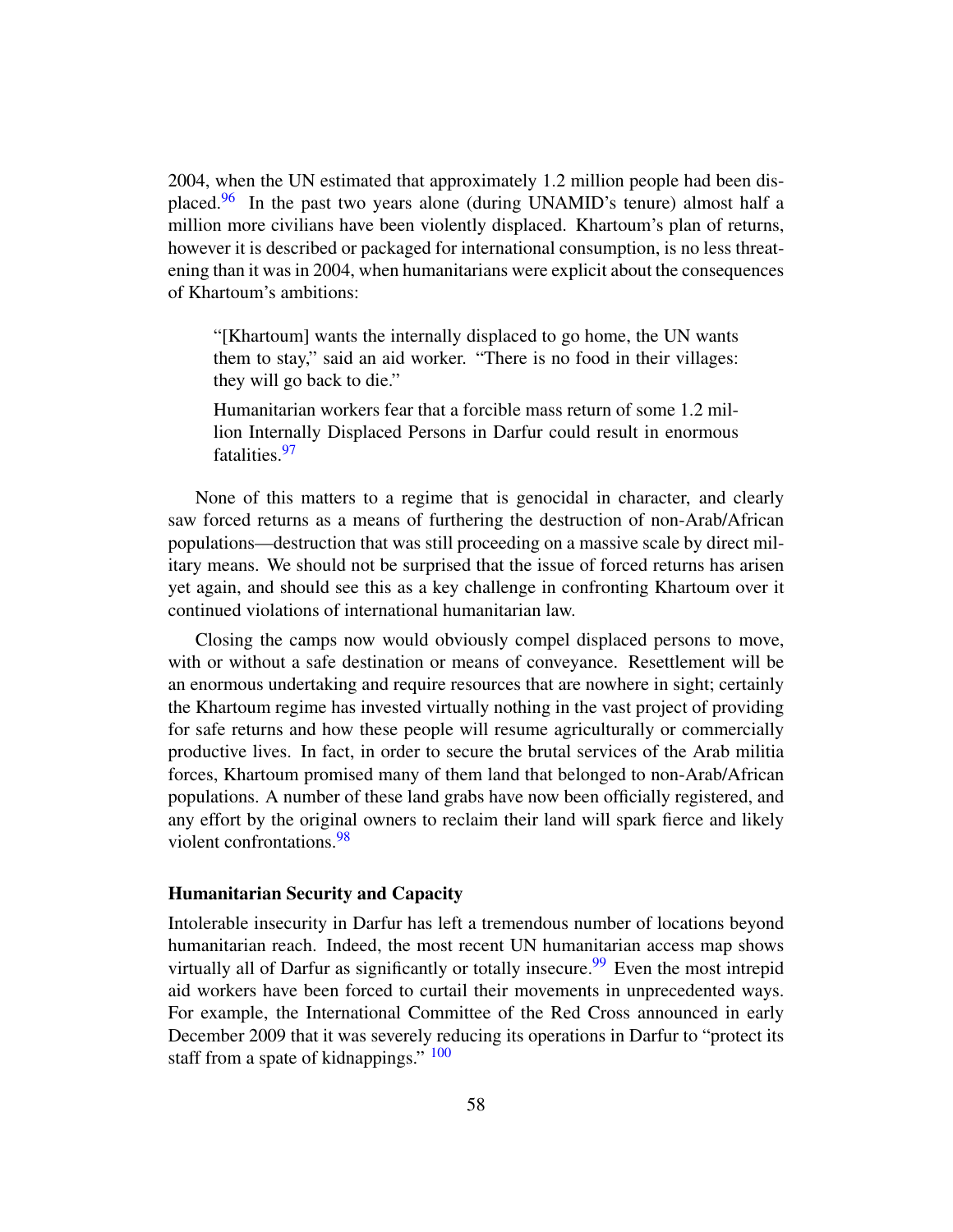In expressing concerns about the sustainability of often ad hoc and provisional humanitarian actions taken in the wake of Khartoum's expulsion of thirteen international aid groups from Darfur, the Secretary General's report asserts that, "the sustainability of these initial actions remains a critical issue," citing the reduction of international presence by 50 percent in remote locations as well as the kidnapping of international aid workers, "which has led to a serious shortage of residual implementing capacity and a dramatic reduction in monitoring and evaluation ca-pabilities in Darfur."<sup>[101](#page-78-15)</sup>

Indeed, we should know much more about humanitarian conditions in Darfur, but the simple fact is that aid organizations, even the UN's Office for the Coordination of Humanitarian Affairs (OCHA), are simply not promulgating data that give us a clear indication of, for example, malnutrition rates, food availability, morbidity levels, and a statistical overview of the conflict-affected population. Any number of anecdotal reports suggest that for given locations, there are acute shortages of food, clean water, sanitation, primary medical care, and educational opportunities. But it is impossible to generalize about a conflict-affected population of 4.7 million on the basis of such reports. Vast human suffering and deprivation will remain invisible so long as Khartoum's implicit and explicit threats against humanitarian efforts in Darfur compel self-censorship by aid groups and UN agencies.

#### Large-Scale Renewed Violence in Darfur

Despite the views of UNAMID Special Representative Adada and UNAMID force commander Agwai, the war in Darfur is far from over, and could burst into largescale violence at any moment. Indeed, the level of fighting between the rebels and Khartoum's Sudan Armed Forces (SAF) has been significant at various points since late summer 2009. Further, Khartoum has regularly deployed its Antonov bombers against both rebel and civilian targets; the Antonovs— retrofitted cargo planes with no real bombing targeting mechanism—are by nature indiscriminate and have killed a number of civilians in recent months. Bombing attacks in which civilians were killed or wounded, or in which livestock were lost, are simply too numerous to catalog, and are too often not investigated by UNAMID.

Fighting has also occurred on the ground in Jebel Marra and North Darfur, prompting more humanitarian withdrawals, and continuing a pattern that goes back to last September, when Khartoum engaged in a coordinated offensive directed at various areas in the proximity of eastern Jebel Marra. As an especially well informed member of the Darfuri diaspora reported at the time:

There are air and ground attacks to various areas in Darfur, mostly all around Jebel Marra...This started on last Thursday [September 17,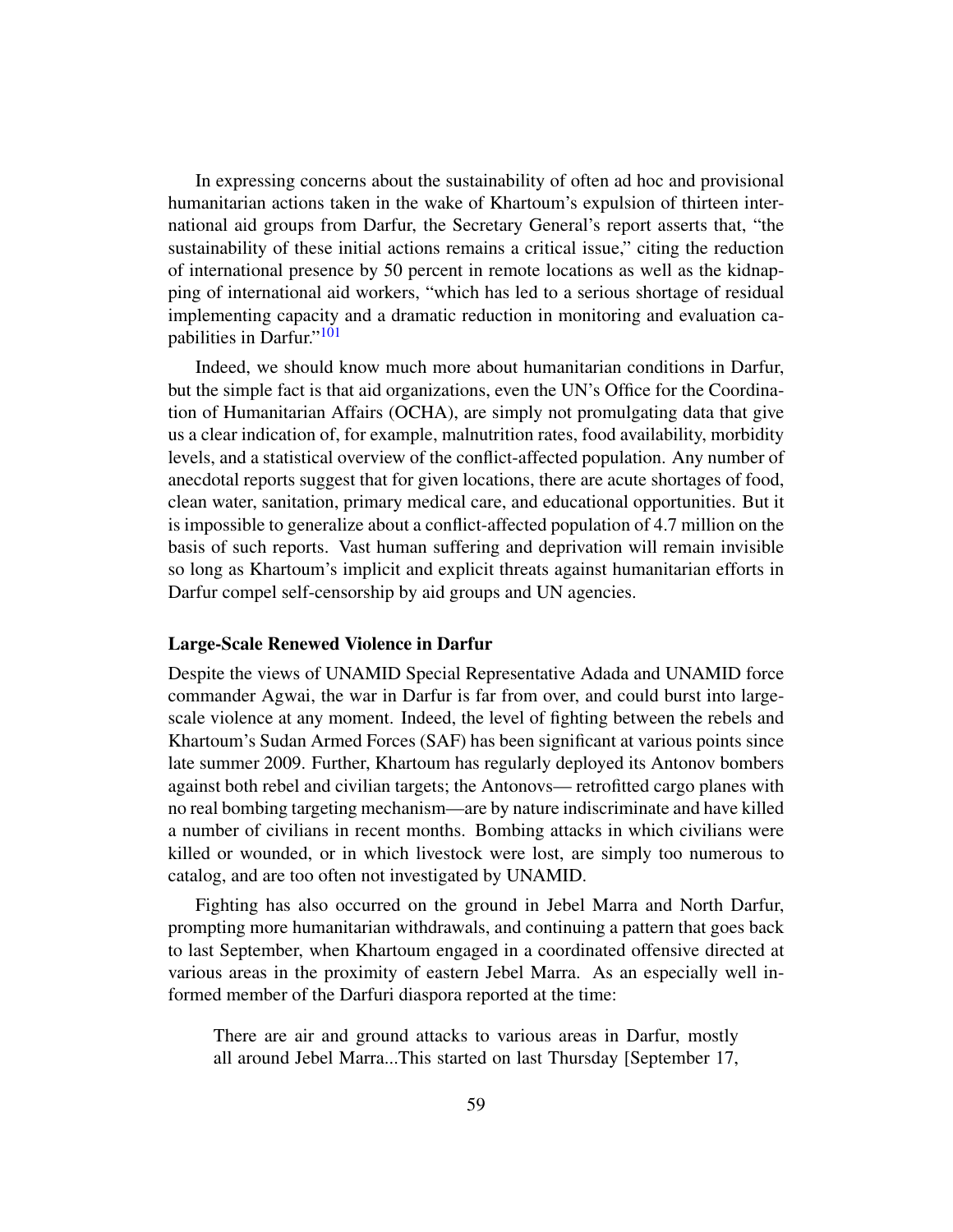2009]. There is an ongoing attack through the axis of eastern Jebel Marra in the area of Kidineir [southeast of Nyertiti]. The second axis is around the southern Jebel Marra: Nyertiti, Kass, Juldo. The third [axis] is eastern Jebel Marra: Korma, Tawila, extending to Ain Siro.

The orchestrated attack is composed from government soldiers [and] janjaweed using different types of weapons. These were calm areas since 2004. The expected result: more civilian killing and displacing, putting into consideration the failure of this rainy season's harvest; more devastating famine, malnutrition, and increase in the death toll. $102$ 

Such clearly calculated and large-scale fighting can easily escalate into fully resumed war. Yet the Darfur peace process—all that can truly end the conflict is disorganized, internally contentious, and now competes with the increasingly urgent efforts to salvage the north/south Comprehensive Peace Agreement (2005). The peace process also remains subject to cynical diplomatic machinations. For examples, including the current US policy of accommodating Khartoum, see the [full version](http://www.sudanreeves.org/2010/01/17/civilians-at-risk-human-security-and-humanitarian-aid-in-darfur/) of this report, which concludes by considering the consequences for Darfur if war resumes in southern Sudan.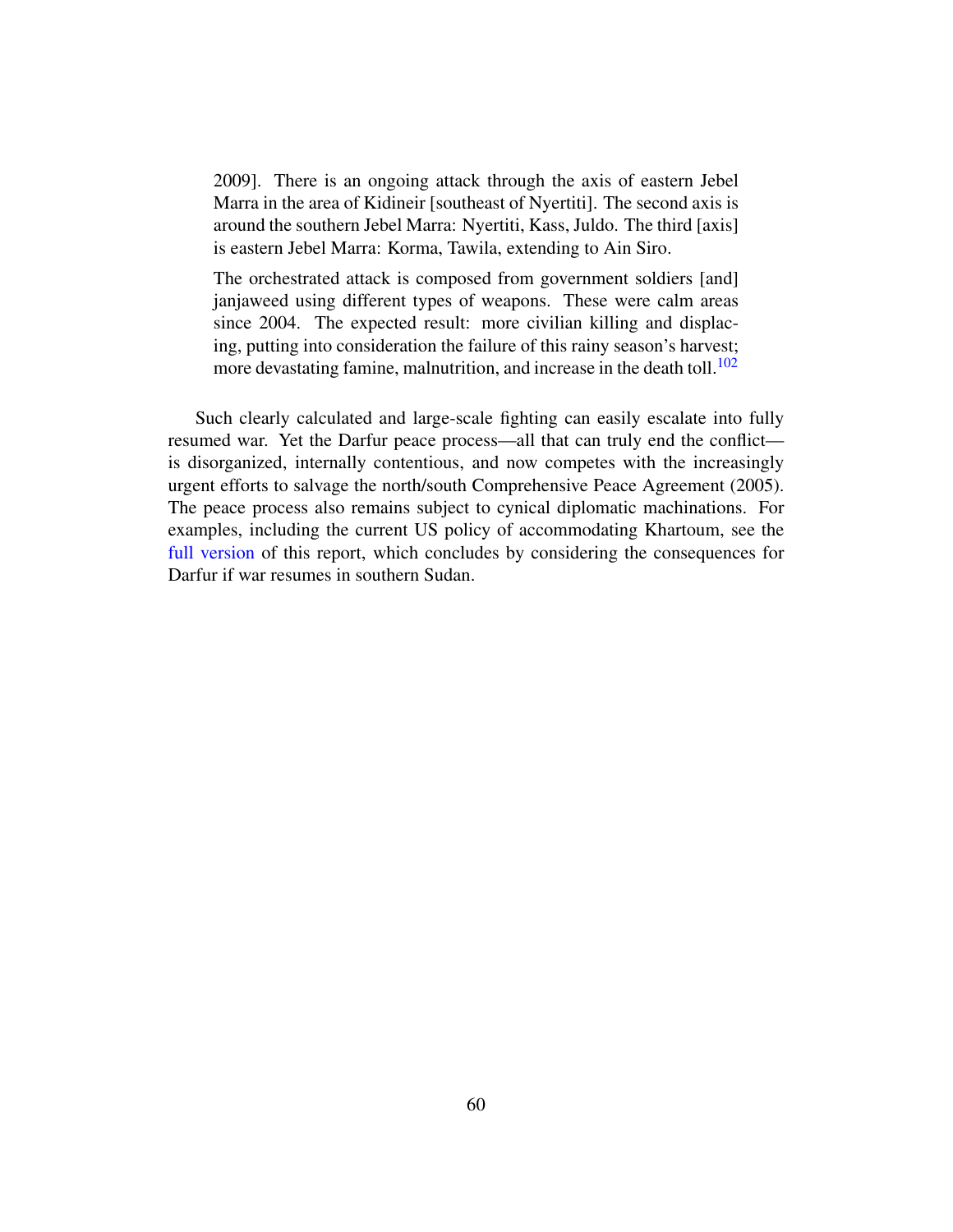## Darfur Humanitarian Expulsions, Two Months On (May 14, 2009)

Views of the Darfur humanitarian crisis continue to diverge sharply, and it is difficult to escape the conclusion that much of what is said—particularly by the US, the UN, the African Union, and of course Khartoum's officials—is driven by broader and ultimately expedient political calculations. Unable to respond effectively to the March 4, 2009 humanitarian shutdowns by the regime, various actors are either contriving self-serving assessments or accommodating Khartoum for fear of further expulsions and reprisals. The contradictions between these humanitarian assessments are so striking that it seems essential to use primarily humanitarian sources, supplemented by news reports with regional datelines, in speaking of current conditions on the ground in Darfur—now some ten weeks after Khartoum expelled thirteen international humanitarian organizations and shut down three important national organizations.

Even within the humanitarian community we find startling contrasts. Following an assessment mission in late March, UN Emergency Relief Coordinator John Holmes declared bluntly of the measures Khartoum had proposed in response to the accelerating crisis:

"These are band-aid solutions, not long-term solutions," [Holmes] told a news conference on the results of an assessment of the situation in Sudan's conflict-torn Darfur region carried out jointly by the United Nations and the Sudanese government.<sup>[103](#page-78-17)</sup>

At the same time humanitarian workers were also speaking out, saying that "the supply of medicine, clean water and food has already been significantly affected, and could worsen in coming weeks." $104$ 

Such blunt assessments no longer seem politic, so Holmes has recently offered a more benign view of the crisis:

Holmes, the UN's senior humanitarian official, was keen to point out that, despite the recent expulsion of key international aid agencies, the humanitarian situation had not deteriorated as dramatically as many had feared. The UN and the Sudanese government have filled many gaps. "I think most of the life-saving gaps have been met but of course some services have been reduced in some places so you can't exclude that there have been extra deaths." $105$ 

As welcome as these words will be in Khartoum, the realities of numerous reports—from the UN, humanitarian organizations, news dispatches from the ground,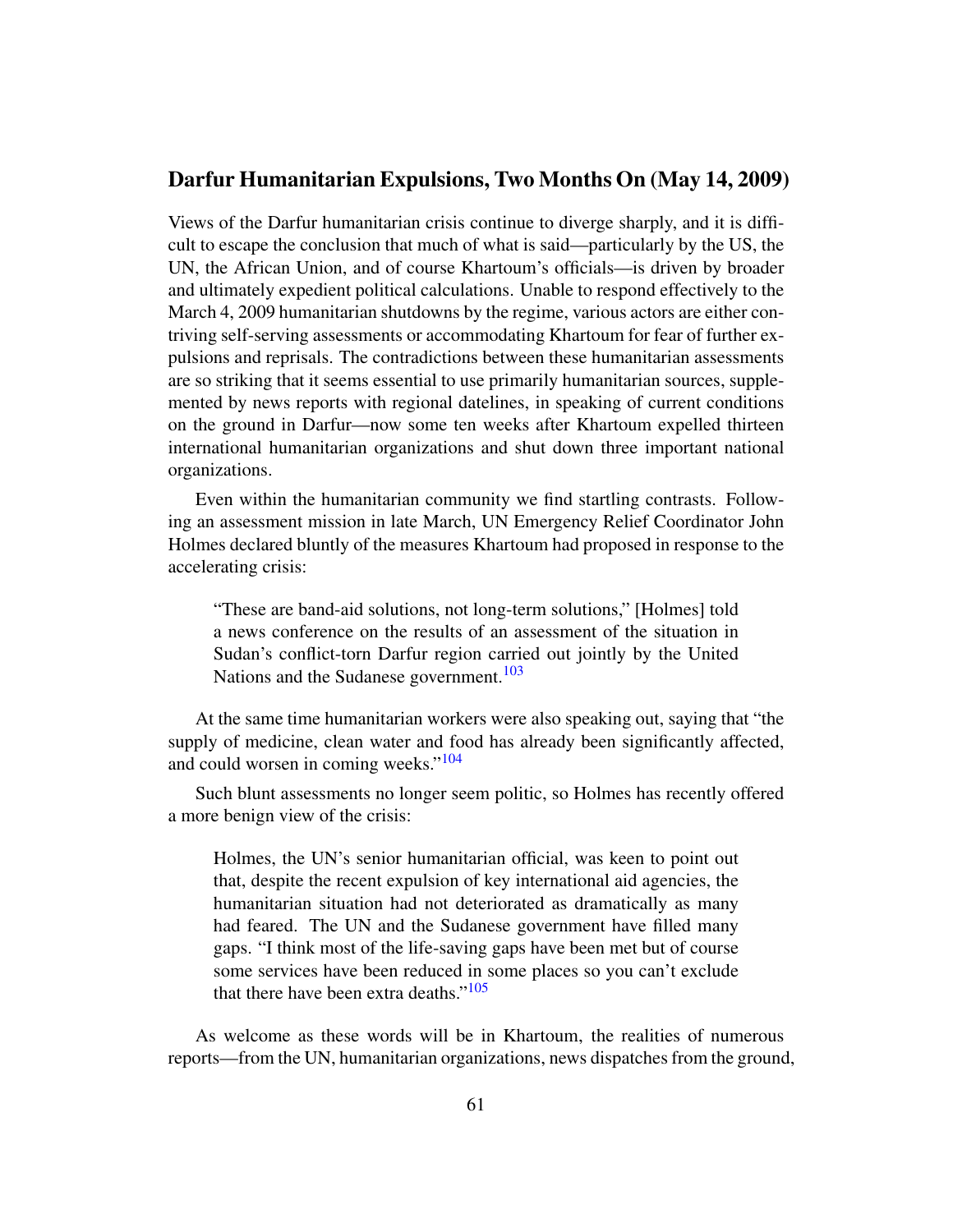and confidential communications with former aid workers and Darfuris—all suggest that there are growing threats to water, sanitation and hygiene, gaps in primary medical care, and longer-term food insecurity. Holmes's assessment represents, instead, deferential recognition of the continuing threats to humanitarian operations posed by Khartoum, and a recognition as well that the international community has no intention of pressing further for the return of the expelled organizations.<sup>[106](#page-78-20)</sup>

Ultimately, Holmes' comments are a signal that in the ten weeks since Khartoum expelled aid organizations representing more than 50 percent of humanitarian capacity in Darfur, the expulsions have gradually come to be accepted by the international community, which has acquiesced in a patching together of ad hoc and stop-gap measures that cannot begin to make up for the capacity lost. The catastrophe has not been realized, but is impending. There is no single gap that must be filled, but myriad: the effects of such massive loss of humanitarian capacity will be cumulative, but that accumulation will accelerate soon.<sup>[107](#page-78-21)</sup>

### Humanitarian Realities

In such a highly politicized context, what can we know of humanitarian conditions in Darfur ten weeks after the Khartoum regime expelled thirteen international aid organizations, representing over 50 percent of overall capacity in Darfur? What can we say of conditions in other marginalized regions of northern Sudan (Eastern Sudan, Southern Blue Nile, Southern Kordofan, and Abyei) where the expelled organizations have played a disproportionately large role?

Despite the characteristically mendacious declarations from Khartoum that the humanitarian situation is fine, a well-placed UN humanitarian official recently estimated that even with various band-aid measures undertaken by the regime and energetic efforts by UN organizations, total humanitarian capacity in early May remained at approximately 50 percent of the pre-March 4 capacity. There has been partial replacement of what was lost; UNICEF in particular has energetically attempted to fill some of the gaps left by the expulsions, but does not possess the capacity to sustain its efforts. Aid organizations from the Arab and Islamic world that had been suggested by Khartoum as resources have failed to materialize in a significant way.

Just as consequentially, two serious security incidents since the expulsions involving the kidnappings of international aid workers—have further reduced humanitarian willingness to serve in outlying or rural areas, dramatically curtailing access. This decline in security is perhaps the least appreciated development bearing on both quantity and quality of humanitarian assistance, and has largely negated any augmenting of capacity from other sources. Organizations are rightly fearful,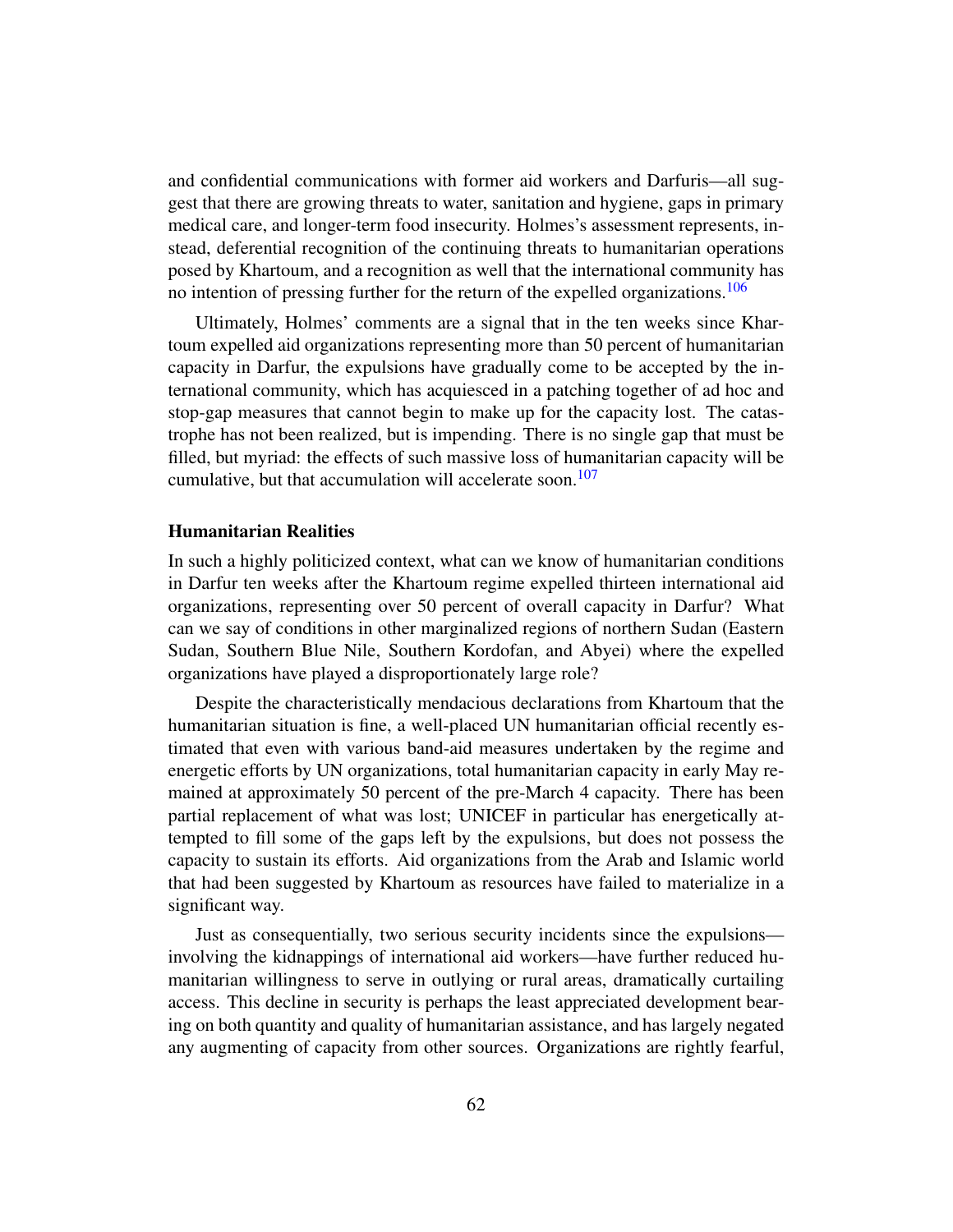and are increasingly inclined to hunker down. If this trend continues, assistance will be available only in urban and larger camp settings; large-scale migrations of populations will occur, creating further problems, both near and longer term.

For example, we know that the UN estimates some 700,000 people will enter the rainy season without shelter.<sup>[108](#page-79-0)</sup> They will be vulnerable to the season's slashing rainfall, frequent floods, and acute temperature variation. We also know that malnutrition among children under five is increasing dramatically—in part because Darfuris have entered the "hunger gap" prior to the fall harvest, in part because the therapeutic treatment of these children has been drastically reduced with the expulsions. The UN Office for the Coordination of Humanitarian Affairs (OCHA) recently found that in March, "5,000 malnourished children under five and pregnant and lactating women did not receive supplementary food due to absence of a partner."<sup>[109](#page-79-1)</sup>

#### Water and Sanitation

The fate of 4.7 million conflict-affected civilians grows daily more uncertain as the consequences of humanitarian expulsions continue to outstrip what are indeed "band-aid" measures. The 2.7 million people who have been internally displaced within Darfur live in camp environments that in some cases have deteriorated seriously since the expulsions, especially in the areas of water, sanitation, and hygiene (WASH).

Health risks such as cholera, dysentery, and malaria will skyrocket if there is no clean water, no primary health care to halt the spread of water-borne diseases, and no adequate shelter from mosquitoes. Drinking ground water or improperly treated water in the cramped conditions of the camps is a formula for medical disaster. Moreover, deadly bacterial meningitis is a serious and ongoing threat in several camps, and perhaps extends more widely. We do not know the full extent of the disease's spread because the remaining humanitarian organizations have been seriously compromised in their ability to assess and monitor morbidity, mortality, and vaccination scheduling.

Sanitation, especially in the area of latrine maintenance, is also becoming abysmally inadequate in several camps, as is water quality. Many camps are also experiencing water shortages.  $\frac{110}{10}$  $\frac{110}{10}$  $\frac{110}{10}$ 

#### Primary Health Care

Primary health care is the sector in which skilled professional training is most important, and which is likely to suffer soonest as a result of Khartoum's expulsions.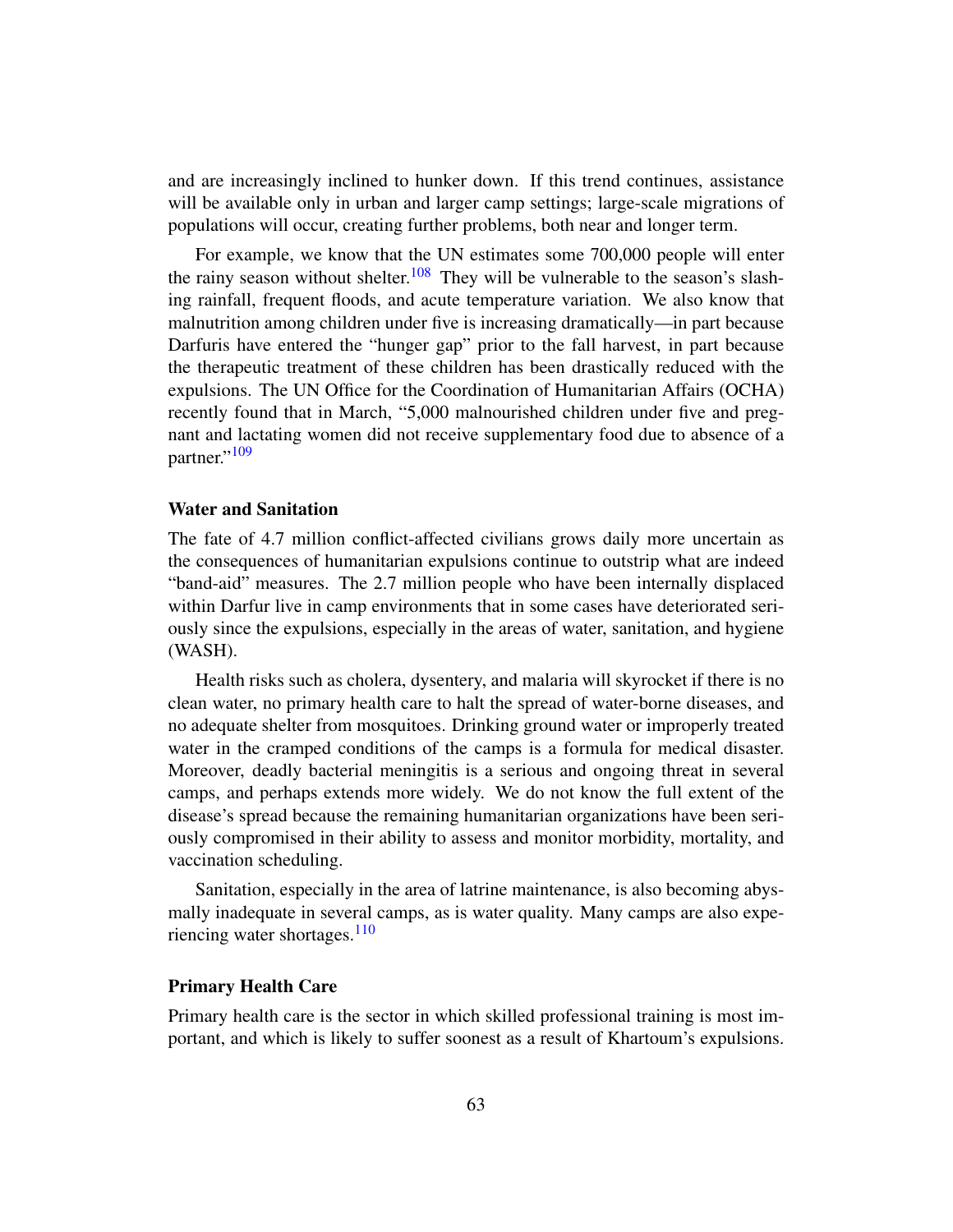Unsurprisingly, this is the area in which "band-aids" are least likely to give even the appearance of closing the enormous gap in capacity. UN OCHA reports in its April 16, 2009 "weekly bulletin" that,

Latest data indicate that less than half of the primary health care centres formerly managed by suspended NGOs are now being operated by the State Ministry of Health, and less than 40 per cent of the former population is being accessed by these centres.

Management of primary health centers by the State Ministry of Health will certainly not be as qualified or as committed as that of the expelled organizations, further attenuating real humanitarian capacity. The humanitarian expulsions have left significant gaps in nutrition, reproductive healthcare, and malnutrition treatment centers.[111](#page-79-3) Also of particular concern is the medical treatment of victims of sexual violence—treatment that is much less likely to occur under the new humanitarian regime:

The expulsion of 13 international and three Sudanese aid agencies from Darfur in March...shut down many programs to train midwives, promote hygiene, and help women suffering from violence. It has also removed many of the experts who were dealing with and tracking sexual assaults. Getting women to report attacks has always been difficult. With trusted experts now gone, it gets even harder, UN officials say. Women may also be less likely to report attacks to government aid agencies, which are taking a larger role in treating refugees.  $112$ 

The protective role of international humanitarian presence is clearly critical.

## Food

A food crisis will not hit in the immediate term, but if people conclude that their prospects for humanitarian relief are greater elsewhere, they will move. The consequence often will be even more intense competition for limited food resources, and very likely violence. As I remarked in a [March 4, 2009](http://www.sudanreeves.org/Article240.html) analysis of the humanitarian expulsions, the threat of population migrations and attendant violence has sizable destabilizing potential. As one aid worker in Darfur remarked, "We are increasingly concerned at the situation. There is a massive humanitarian gap left by the NGO expulsion. Hungry people are desperate people." Given this desperation, it is impossible to predict how many Darfuris will cross the border into Chad, where humanitarian capacity may seem comparatively greater and more stable.<sup>[113](#page-79-5)</sup>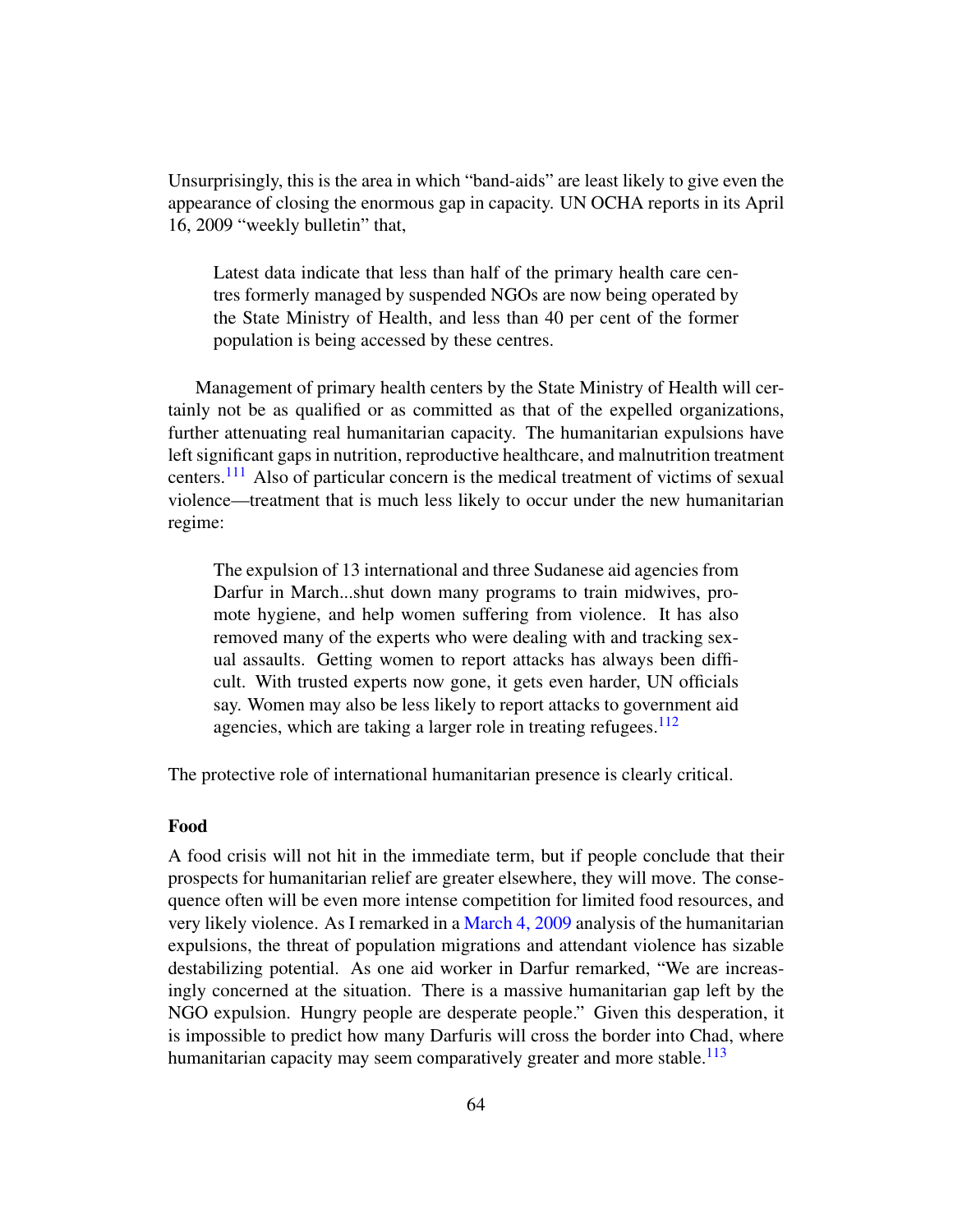Food supplies will certainly vary by region, and it is notable that West Darfur has been disproportionately hard hit by the expulsions. According to one humanitarian survey, the remoteness of West Darfur also makes it especially vulnerable. Eight humanitarian organizations were expelled or shut down in the region (seven international organizations were expelled, one Sudanese organization shut down). Khartoum's WES (Water, Environment, Sanitation) is attempting to take on the many functions served by these organizations, but is excessively dependent on a vastly overstretched UNICEF. Sooner or later food will become an immense part of the growing crisis in Darfur without a very substantial increase in meaningful humanitarian capacity.

#### Obstacles to Meaningful Increases in Humanitarian Capacity

The primary obstacle to increasing humanitarian capacity is the hostility to such efforts by the regime in Khartoum: it has deliberately created the present crisis with its expulsions and shutdowns. With its decision to refuse re-entry to humanitarian organizations, the regime has ensured that no augmenting of capacity will be adequate to the immense needs of the people of Darfur and other regions of Sudan. This pervasive hostility to humanitarian presence in Darfur, as well as elsewhere in Sudan, is the obverse of the regime's refusal to provide significant humanitarian relief to its own acutely threatened marginalized populations.

Further obstructionist tactics undertaken by Khartoum include extortion, seizure of warehouses serving as staging areas for humanitarian distributions, hostagetaking, illegal confiscation of humanitarian assets such as computers with vital data, and the regime's refusal to grant land to accommodate newly displaced persons.

Another major obstacle to increasing humanitarian capacity is insecurity, which more than three years ago had reached intolerable levels. Indeed, it is difficult to stress sufficiently the constraining role of insecurity throughout Darfur, and how much of the region is simply inaccessible. Not only is such insecurity prompting many humanitarian organizations to reconsider the viability of their presence in Darfur, but it acts as a deterrent to the deployment of new personnel and resources by other organizations. The UN Department of Security and Safety has privately warned that "violence toward humanitarian personnel in Darfur is spiraling out of control. The situation is untenable and people will start to leave soon."

It is also insufficiently remarked how difficult it is to begin operations in Darfur, and how dependent humanitarian organizations are upon institutional memory, local knowledge, and an understanding of the ways of getting things done under extraordinarily difficult circumstances. Lack of first-hand knowledge of security concerns and limitations will be a constraining reality for any new international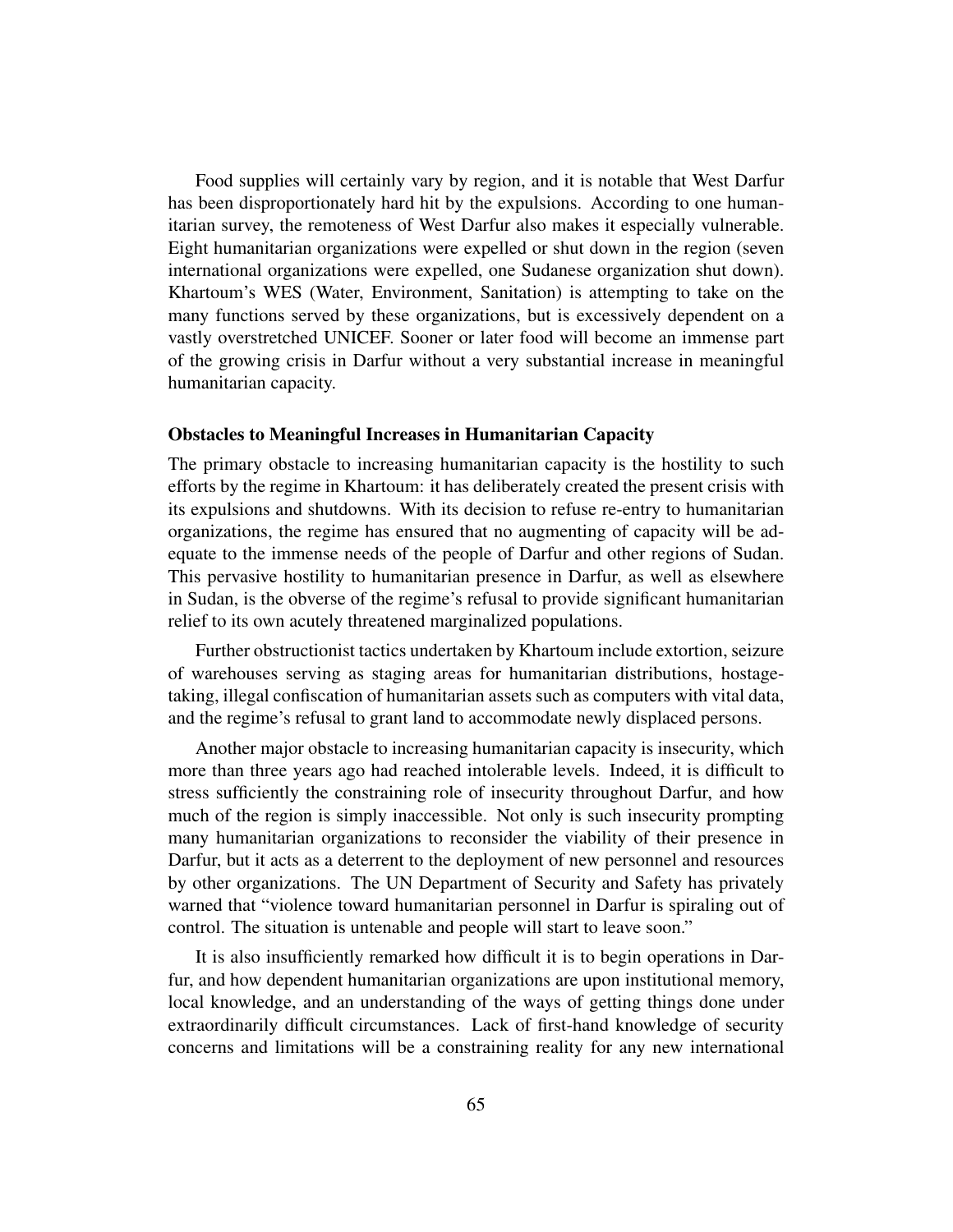organizations. Although national workers of expelled organizations have in some cases been recruited by remaining organizations, many Sudanese fear the consequences of their association with former employers now charged, in effect, with espionage. Some have fled, gone under cover, or simply decided to leave the increasingly dangerous business of aid work.

Certainly, as UN officials privately insist, Khartoum's military and security presence is sufficient in urban areas, and other areas under their control, to prevent a great many of the attacks by hijackers and bandits. Not to engage in such prevention and protection is deliberately to put workers at risk in an attempt to limit their movements. In the current security environment, inaction is an efficient means of achieving cruel goals that are all too clear.

## UNAMID and the Security Crisis

Almost two years after it was unanimously authorized by the UN Security Council, the UN/African Union Mission in Darfur (UNAMID) is failing in many respects, particularly in winning the confidence of the Darfuri people. Moreover, augmenting UNAMID capacity during the coming months will be extremely difficult once the rains begin. In the meantime, Khartoum has imposed restrictions on the mission's freedom of movement and has denied UNAMID access to the regime's detention facilities. Humanitarian organizations are also frequently denied access for trans-parently military reasons.<sup>[114](#page-79-6)</sup> So long as such extreme insecurity prevails (and no region is more insecure than West Darfur), it will be extremely difficult to staff and maintain a humanitarian presence.

Yet there appears a growing willingness to allow Khartoum to dictate the terms of humanitarian presence and movement in Darfur, and to allow for the collapse of significant aid projects in Eastern Sudan and the southern marginalized areas. This represents capitulation before the regime's barbarous acts and continuing defiance. In turn, political expediency has been re-labeled in ways to draw attention away from the outrageous threat of human destruction and suffering.<sup>[115](#page-79-7)</sup>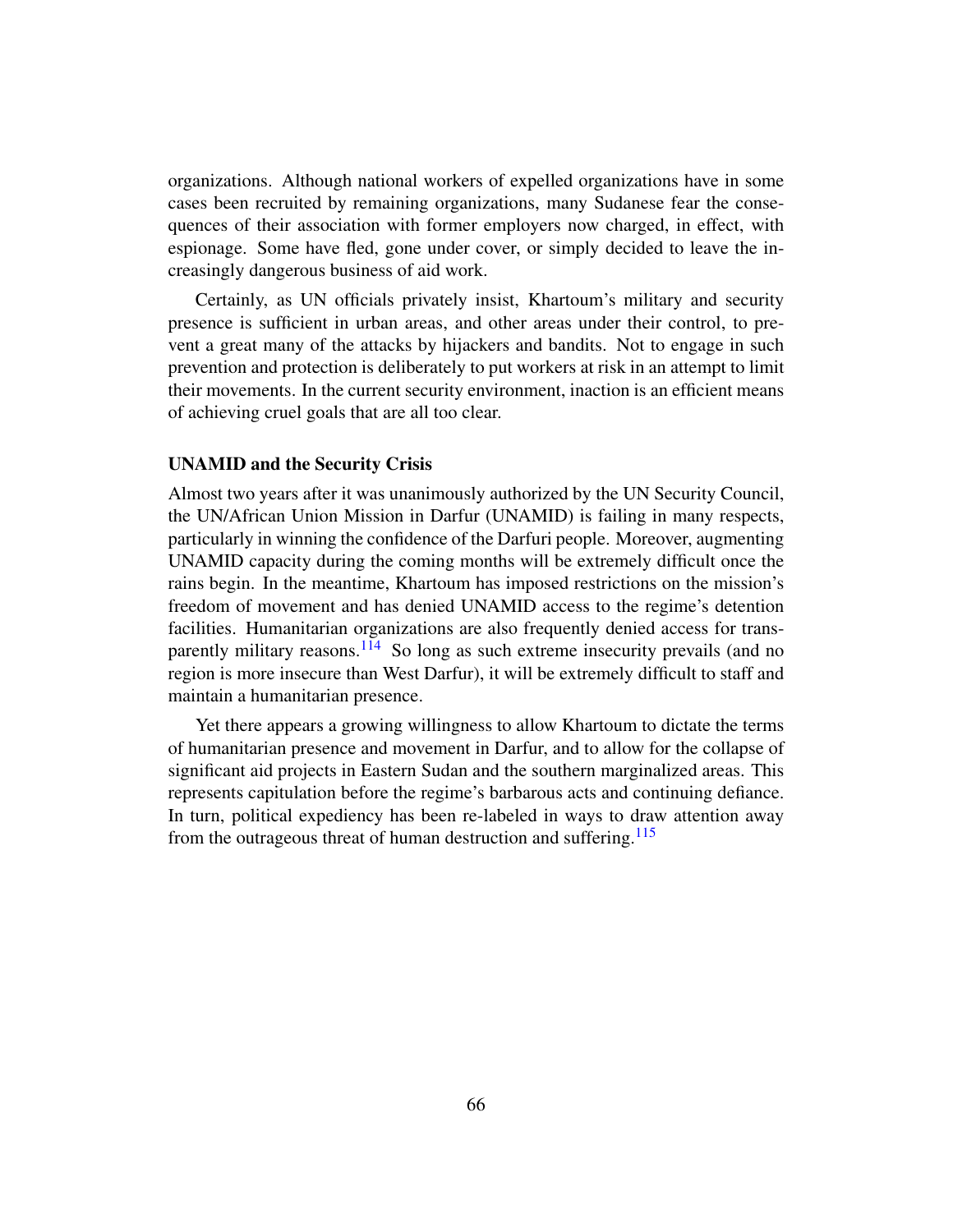## Humanitarian Obstruction as a Crime Against Humanity: The Example of Sudan<sup>[116](#page-79-8)</sup>

Widespread military violence, much of it targeting civilians, accelerated dramatically this past June in the South Kordofan region of Sudan, and as of September 1 it had spread to Blue Nile State. Like much of Sudan, South Kordofan and Blue Nile are a highly combustible mix of ethnic animosities, tortured history, and great numbers of heavily armed men.<sup>[117](#page-79-9)</sup> South Kordofan has the added misfortune of being the Khartoum regime's only oil-producing state following the independence of South Sudan on July 9, 2011. But while geographically in northern Sudan, much of Blue Nile and South Kordofan—and virtually the entire Nuba Mountains area in the center of South Kordofan—identifies with the South culturally, politically, and militarily. Tens of thousands of Sudan People's Liberation Army (SPLA) soldiers are from the Nuba and southern Blue Nile; they refuse to be sent back to the South or disarmed—and if pushed by Khartoum, they will fight to save their lands and cultural heritage. The SPLA-North is now a distinct entity, and considers itself and its political counterpart (the Sudan People's Liberation Movement-North) as fighting an aggressive tyranny in their homelands.

This is not hard to understand, particularly in the case of the Nuba. In the 1990s, during the first military action undertaken by the National Islamic Front/National Congress Party, the African people of the Nuba were nearly annihilated; hundreds of thousands were killed or displaced from their fertile lands. Though not a widely known event, there is almost no dissent among students of Sudan that this episode of ethnically targeted destruction was in fact genocide. One of its most notorious and consequential features was a total embargo on humanitarian aid to the region for much of the 1990s, even as South Sudan was the fitful beneficiary of the U.N. umbrella effort known as "Operation Lifeline Sudan." This embargo is of central concern here, given the horrific human suffering and destruction that followed directly from it.

Khartoum's more recent military offensive in South Kordofan and Blue Nile extends the offensive begun on May 20 in the contested border region of Abyei (which lies immediately to the south of South Kordofan). Only belatedly has the international community acknowledged that the incident cited by Khartoum as *casus belli* was merely a pretext and that the attack was premeditated. The same is true of the regime's assault in South Kordofan, where on June 5 tanks and military equipment began to pour into Kadugli, the state capital. Within days widespread and clearly planned military actions were under way, again pitting Arab militias and Khartoum's regular armed forces against the African populations of the region, in particular those of the Nuba Mountains.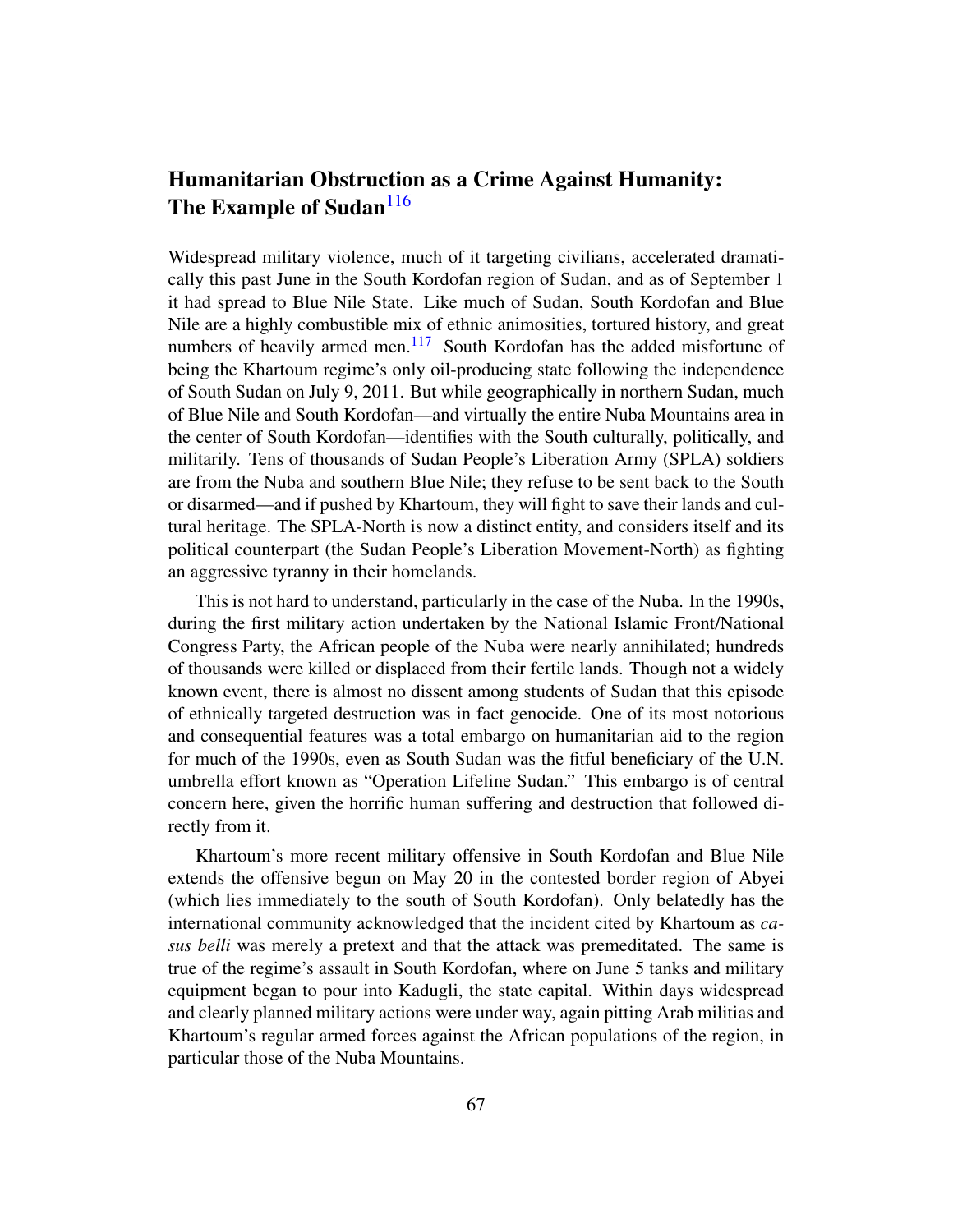In Kadugli there were authoritative reports of house-to-house searches for Nuba, who were then piled into cattle trucks—or summarily executed. Roadblocks reminiscent of Rwanda in April 1994, and serving the same purpose, were also widely observed. Satellite imagery confirmed the existence of mass graves, as did eyewitness accounts from the ground collected by U.N. human rights investigators (who were shortly thereafter expelled by Khartoum). The presence in Kadugli of a U.N. Mission in Sudan (UNMIS) peacekeeping team did nothing to deter violence, or even protect African Nuba people who sought protection within the U.N. Compound.

Moreover, all of South Kordofan is within reach of Khartoum's major military air base at el-Obeid, which is just to the north. This has meant a constant aerial assault on civilian and humanitarian targets, especially in the Nuba Mountains.<sup>[118](#page-79-10)</sup> The aerial offensive in South Kordofan has been extensive and concerted, and the clear goal has been to eliminate the troublesome populations of the Nuba once and for all. Early in the conflict a Sudanese church group reported that many civilians "have fled to the Nuba Mountains, where they are being hunted down like animals by helicopter gunships."<sup>[119](#page-79-11)</sup> The U.N. has pleaded with Khartoum for humanitarian air access, but the world body has been denied on all fronts.

One form of the assault on humanitarian access was made clear in June 15 photographs from the Nuba Mountains sent to a number of journalists and analysts. They all show Kauda, a particularly significant target because it was the location of an airstrip critical to the movement of humanitarian supplies into this remote region; it has now been destroyed following multiple intensive bombing runs. This runway had no military purpose, since the Sudan People's Liberation Army in the Nuba has no aircraft, so its only purpose was humanitarian transport. The attack occurred, moreover, as the World Council of Churches, which has close ties to the people of the Nuba, estimated that three hundred thousand people were already beyond humanitarian reach. Many fled deeper into the hills and mountains without food, water, or shelter.

I wish to argue here that such attacks are not simply war crimes: they are crimes against humanity, and they should be acknowledged by the international community as having reached this grim threshold. Specifically, I am arguing that the systematic and widespread obstruction of humanitarian relief in Darfur, previously in the South and Nuba Mountains and now in South Kordofan and Blue Nile as well, violates international law in ways that come within the ambit of "crimes against humanity" as the meaning of the term has come to be adjudicated since its first use in 1915 to condemn the Armenian genocide and was codified by the Nuremberg Charter (August 1945). The phrase is now a term of art in international law, chiefly as it has been defined by the International Criminal Court (ICC). Although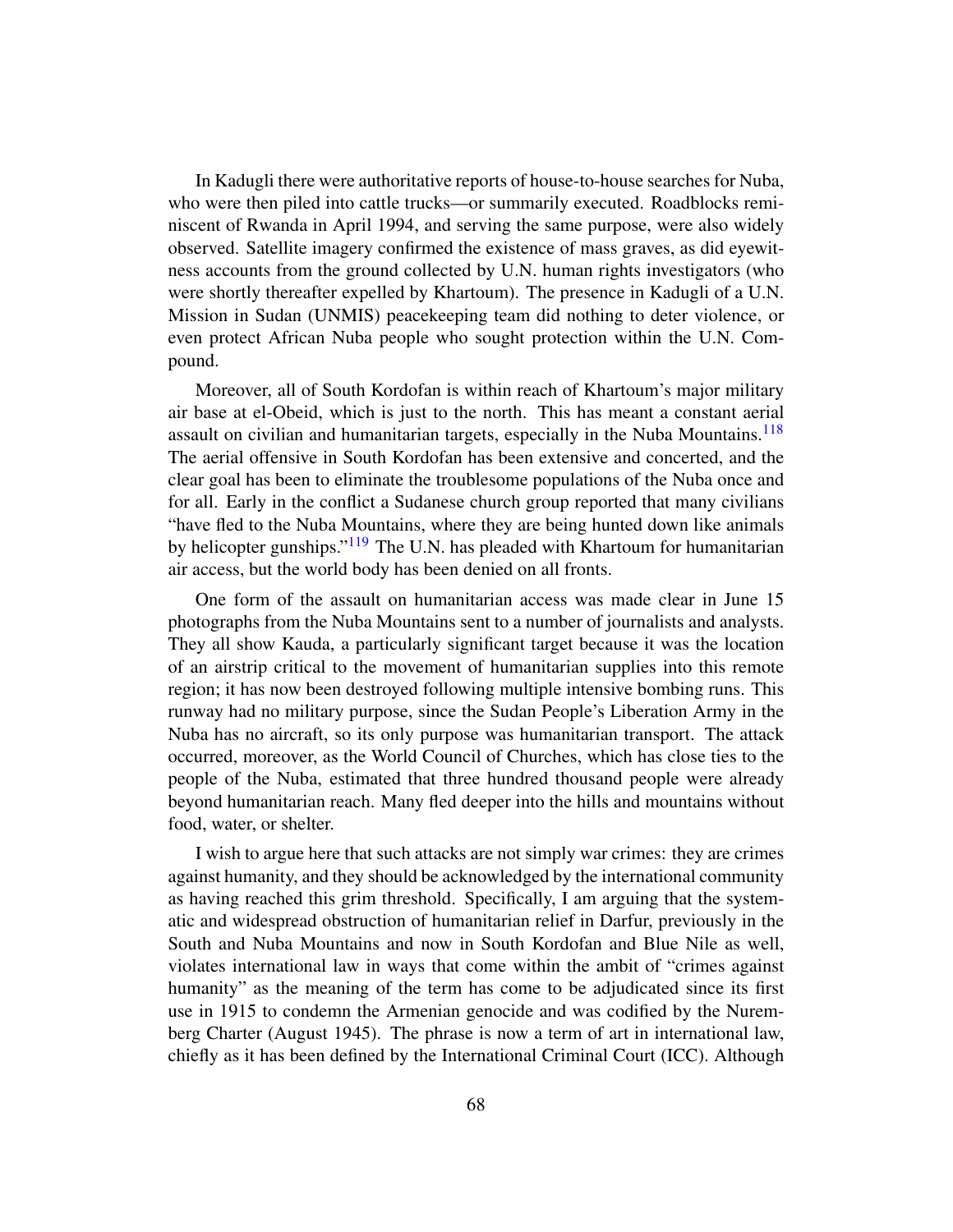its interpreted meaning changed very little during the Cold War years, events of the 1990s—including genocide in Rwanda and the former Yugoslavia— accelerated legal discussion and international action. According to Article 7 of the Rome Statute of 1998, which provides legal authority and key definitions for the ICC, "crimes against humanity" are acts that are "committed as part of a widespread or systematic attack directed against any civilian population, with knowledge of the attack" (United Nations 1998).

Although the specific issue of impeding or obstructing humanitarian relief is not taken up by Article 7 of the statute, a good deal of informed commentary has addressed this question on the basis of the final subheading (7.1[k]), which refers to "other inhumane acts of a similar character [i.e., besides murder, extermination, enslavement, rape and sexual slavery, deportation, torture] intentionally causing great suffering, or serious injury to body or to mental or physical health." The relevance of such language to Khartoum's actions targeting humanitarian relief in Darfur, South Sudan, and South Kordofan has been apparent to many observers, including Christa Rottensteiner (1999), formerly of the International Committee of the Red Cross, who commented, in a nuanced and even generally conservative analysis, that the denial of humanitarian assistance can be considered a crime against humanity:

In order for the denial of humanitarian assistance to become a crime against humanity, it would . . . need to be either systematic or widespread and based on a policy. This excludes random acts of impediment of humanitarian aid that are not committed as part of a broader plan or policy. Examples would be the spontaneous looting of a warehouse containing relief goods by civilians or soldiers, or spontaneous attacks on relief convoys by a group of drunken soldiers.

It is surely the case that the actions of the Khartoum regime in orchestrating the denial of humanitarian assistance meet the standard Rottensteiner lays down. Nine years later, in the British medical journal *The Lancet* (2008), John Kraemer, Dhrubajyoti Bhattacharya, and Lawrence Gostin argued that the Burmese junta's obstruction of humanitarian assistance following the devastating cyclone Nargis (May 2008) was a crime against humanity, as was Robert Mugabe's obstruction of humanitarian efforts in Zimbabwe. The consequences for Burma in particular were noted by J. Benton Heath in 2011:

International humanitarian actors, when they were eventually allowed into the country, were largely confined to the city of Yangon for weeks following the disaster. The government insisted on channeling all relief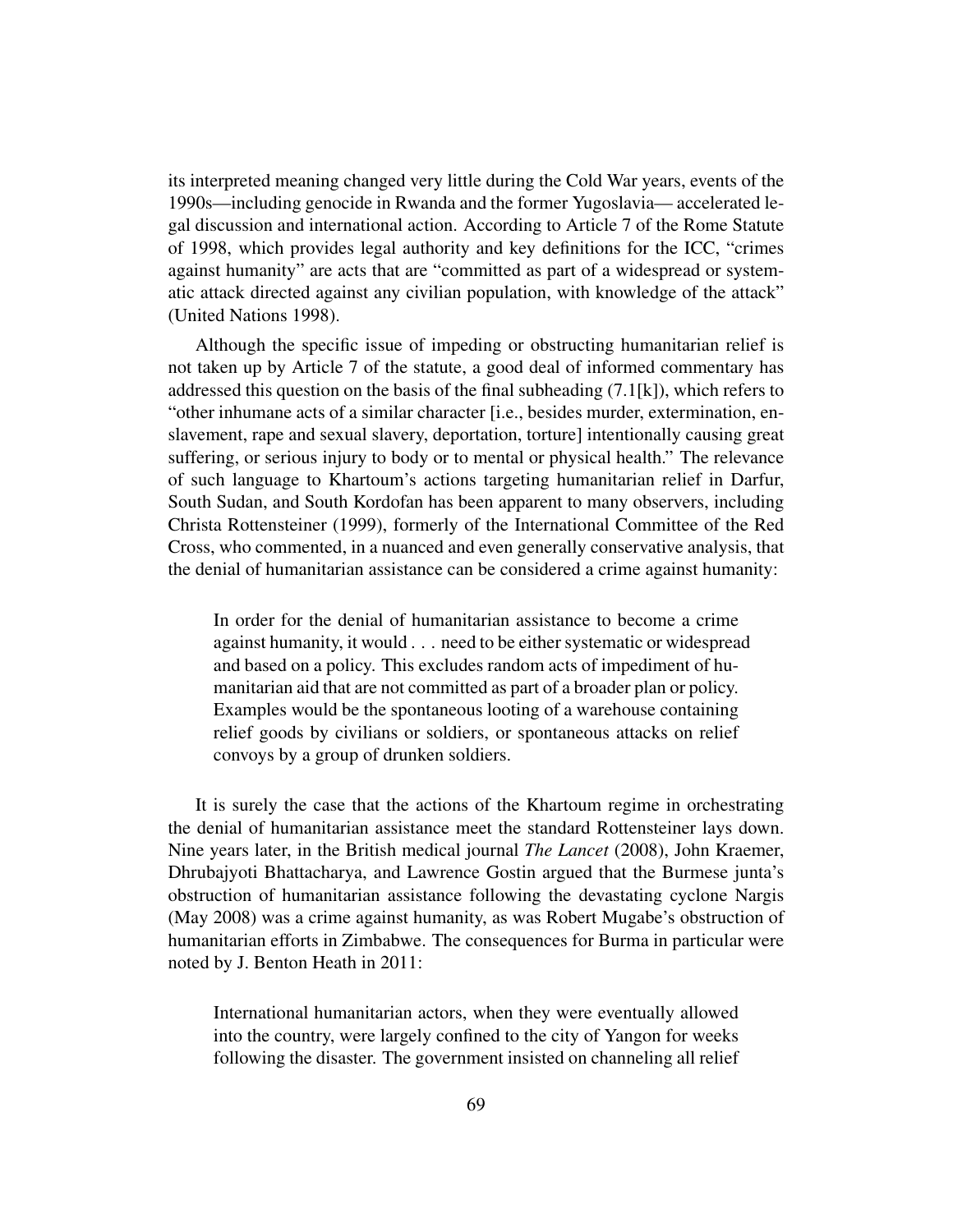through the military, and even seized supplies distributed by residents. A group of French and U.S. naval ships waited off the coast for two weeks with food, medical supplies, water purification systems, small boats, and helicopters, which were necessary to bring aid to isolated rural areas. Eventually, unable to get permission from the government, the ships withdrew without delivering relief. The Myanmar junta also originally impeded the access of international aid personnel from U.N. agencies and nongovernmental organizations, such as World Vision, the Red Cross, and Save the Children.<sup>[120](#page-79-12)</sup>

We will never know how many people died or suffered because of the actions of the Burmese junta, which was not inclined to allow a true mortality study in the wake of Cyclone Nargis. But according to reliable estimates the total number certainly exceeds 150,000, and according to U.S. Secretary of Defense Robert Gates, "criminal neglect" on the part of the junta and "the initial delays [of humanitarian relief] could have cost tens of thousands of lives." $121$ 

Human mortality in Darfur and other regions of Sudan has been similarly exacerbated by the systematic, widespread, and targeted obstruction of humanitarian relief—for more than twenty years. The consequences have been vastly destructive, so it is hardly surprising that Khartoum refuses to allow further mortality studies in Darfur (the last was in 2005); consequently, all assessments of total mortality must make key assumptions, especially about deaths related to violence. But the overall figure is certainly in the hundreds of thousands.<sup>[122](#page-79-14)</sup> By all accounts, the vast majority of deaths in Darfur after the most violent phase of the genocide (2003-early 2005) were not from violence but from disease and malnutrition. This only works to emphasize the significance of Khartoum's criminality.

#### A History of Obstruction

The deliberate obstruction of humanitarian assistance has taken many forms over the past eight years in Darfur, as it had previously in South Sudan and the Nuba Mountains of South Kordofan. It is now again being deployed in Abyei, South Kordofan, and Blue Nile, despite the existence of hundreds of thousands of newly displaced and acutely distressed civilians. The means of obstruction include the denial of visas and travel permits for humanitarian personnel; denial of humanitarian access to key areas for reasons unrelated to security; the halting of essential humanitarian supplies in Port Sudan; the gratuitous and incompetent testing of medical supplies; refusal to accept food deliveries on spurious grounds; the limiting of the transport capacity from Port Sudan and Khartoum to Darfur; contrived insecurity to prevent the movement of humanitarian personnel; arrests of humani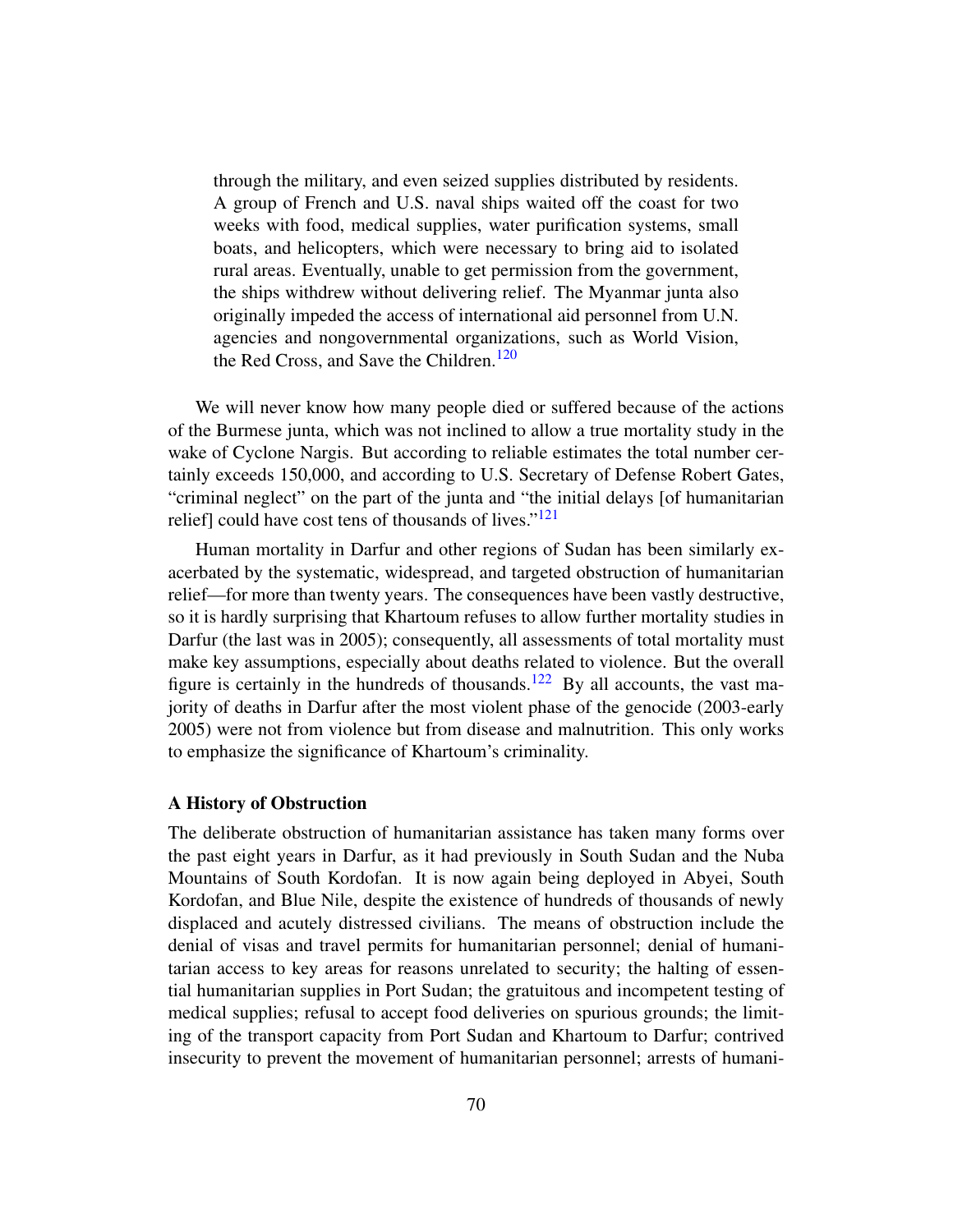tarian personnel as well as beatings and other threats; confiscation of humanitarian assets; and most dramatically, the expulsion from Darfur of thirteen international NGOs and humanitarian organizations, including two national sections of Doctors Without Borders/Médecins Sans Frontières (MSF) in March 2009. These thirteen organizations had represented approximately half of the total humanitarian capacity in Darfur, and the relief effort never recovered from these massive losses, despite the claims of various international actors such as the U.S. special envoy for Sudan, Scott Gration, and U.N. Secretary-General Ban Ki-moon. The expulsions, given their implications for millions of beneficiaries, were all massive violations of international human rights and humanitarian law.

Evidence of the manipulation and withholding of humanitarian assistance was apparent very early in the Darfur counterinsurgency war, which Khartoum mounted in response to rebellion by aggrieved African tribal groups. These non-Arab people had for years suffered discrimination, marginalization, and increasingly violent attacks by armed Arab militia forces. Once under way in earnest (April 2003), the campaign early on revealed an ambition not just to attack rebels, but also to destroy civilians and the civilian agricultural economy perceived by the regime as their essential base of support. Thus in early December 2003, Tom Vraalsen, the U.N. special envoy for humanitarian affairs in Darfur, declared in a confidential memo to Jan Egeland, the U.N. emergency relief coordinator, that "delivery of humanitarian assistance to populations in need is hampered mostly by systematically denied access [emphasis in original]. While [Khartoum's] authorities claim unimpeded access, they greatly restrict access to the areas under their control, while imposing blanket denial to all rebel-held areas"—that is, areas overwhelmingly populated by the African Fur, Zaghawa, and Massalit peoples. So effective was this systematic denial that "present humanitarian operations," according to Vraalson, had "practically come to a standstill."

In the same memo Vraalsen also spoke of "first-hand reports ... from tribal leaders and humanitarian actors on the ground" attesting that Khartoum-backed Arab militias "were launching systematic raids against civilian populations ... [that] included burning and looting of villages, large-scale killings, abductions, and other severe violations of human rights. More recently, humanitarian workers have also been targeted, with staff being abducted and relief trucks looted." Here again, the reference to "systematic" raids against civilians can only be construed as meaning systematized on the basis of race and ethnicity and designed to destroy the livelihoods of the targeted African tribal groups. According to Article 2 [c] of the 1948 U.N. Genocide Convention, genocidal acts are acts that are "deliberately inflicting on the group conditions of life calculated to bring about its physical destruction in whole or in part." But despite the ethnically targeted character of the violence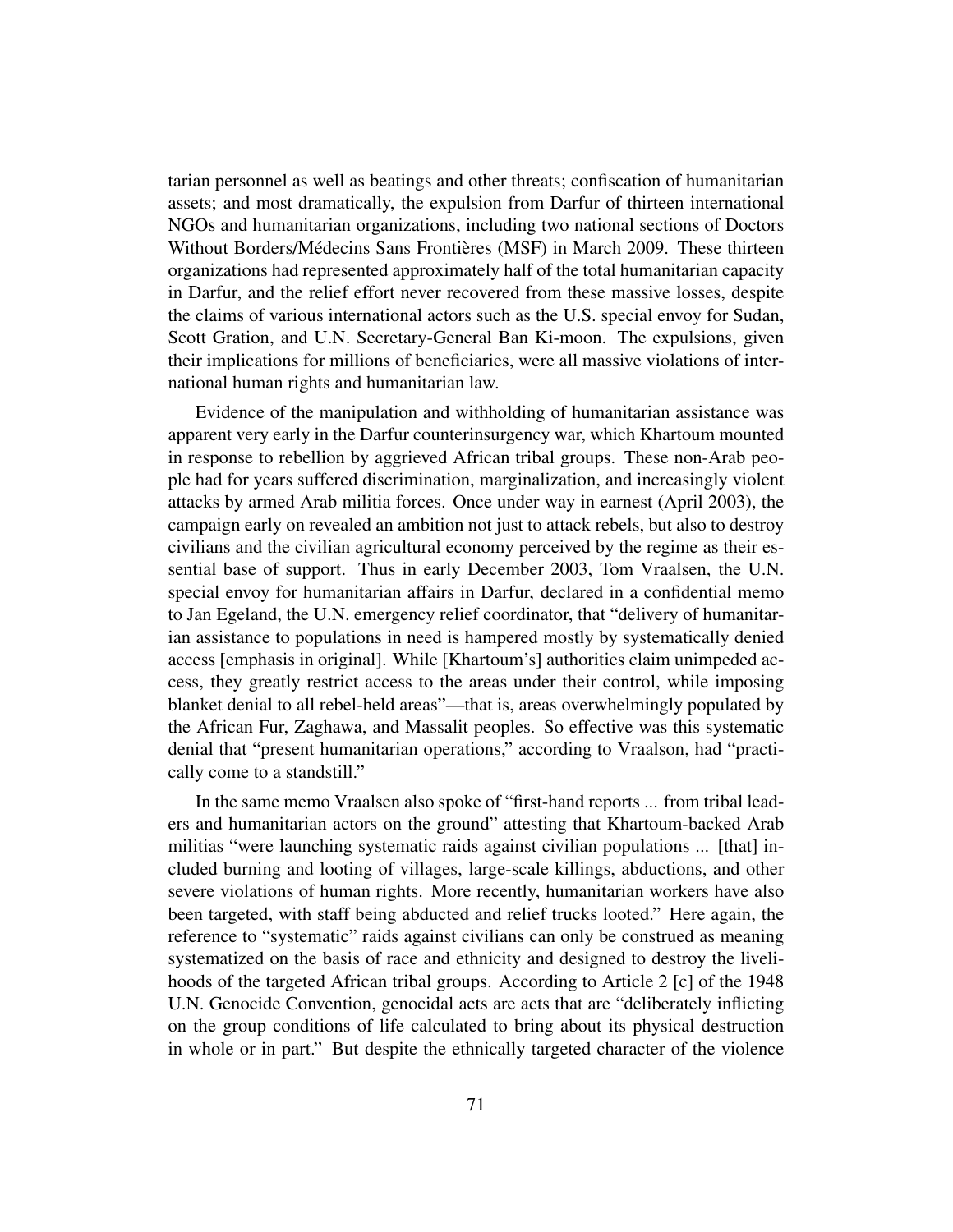against civilians and the deliberate destruction of foodstocks, water supplies, seeds and agricultural tools, crops, and livestock, there was political hesitation in various quarters over use of the "g-word."

Notwithstanding this political cowardice—the fear that labeling genocidal acts for what they are would require active intervention—there was no hesitation on the part of human rights groups, observers on the ground, and ultimately the U.N. Commission of Inquiry in declaring that the actions by Khartoum constituted crimes against humanity. In turn, what is most notable in assessing the regime's counterinsurgency war is that military operations and the denial of humanitarian assistance moved in perfect concert in a campaign of destruction that clearly targeted specific ethnic groups, although the two parts of the war were rarely connected as mutually reinforcing crimes against humanity.

Seven years after Kofi Annan belatedly secured a Memorandum of Understanding from Khartoum (July 2004) that permitted the presence of international relief organizations, there are exceedingly few remaining expatriate workers, and they are confined to the several larger urban centers in Darfur. Even here they are at considerable risk—from opportunistic banditry, kidnapping, and violence, but also from severe physical abuse by Khartoum's forces. These methods have proved effective; several organizations withdrew early on and others (e.g., the important medical relief organization Médecins du Monde) have withdrawn recently. And again, in 2009 there was a massive expulsion of thirteen of the world's most distinguished humanitarian organizations; in 2010 Khartoum expelled essential senior aid officials, including those from the U.N. High Commission for Refugees and the International Organization for Migration—organizations whose presence is critical if displaced persons are to return with safety and dignity.

The physical assault on humanitarian workers is clearly tolerated by the local security forces. While much of Darfur is genuinely beyond the regime's control, banditry and attacks are permitted in many locations where Khartoum has full military power. Since 2004 there have been hundreds of car-jackings, dozens of kidnappings, and more than 150 assaults on aid workers, a number of them deadly (it should also be noted that more than 50 peacekeepers have been killed in Darfur, some clearly at Khartoum's behest). According to one highly experienced U.N. official who worked on Darfur for a number of years, this climate of insecurity and criminality is deliberately maintained by Khartoum as a means of threatening—and thus controlling—humanitarian operations.

### Sabotaging Humanitarian Assessment

Physical intimidation and assault are not the only means by which aid work is ob-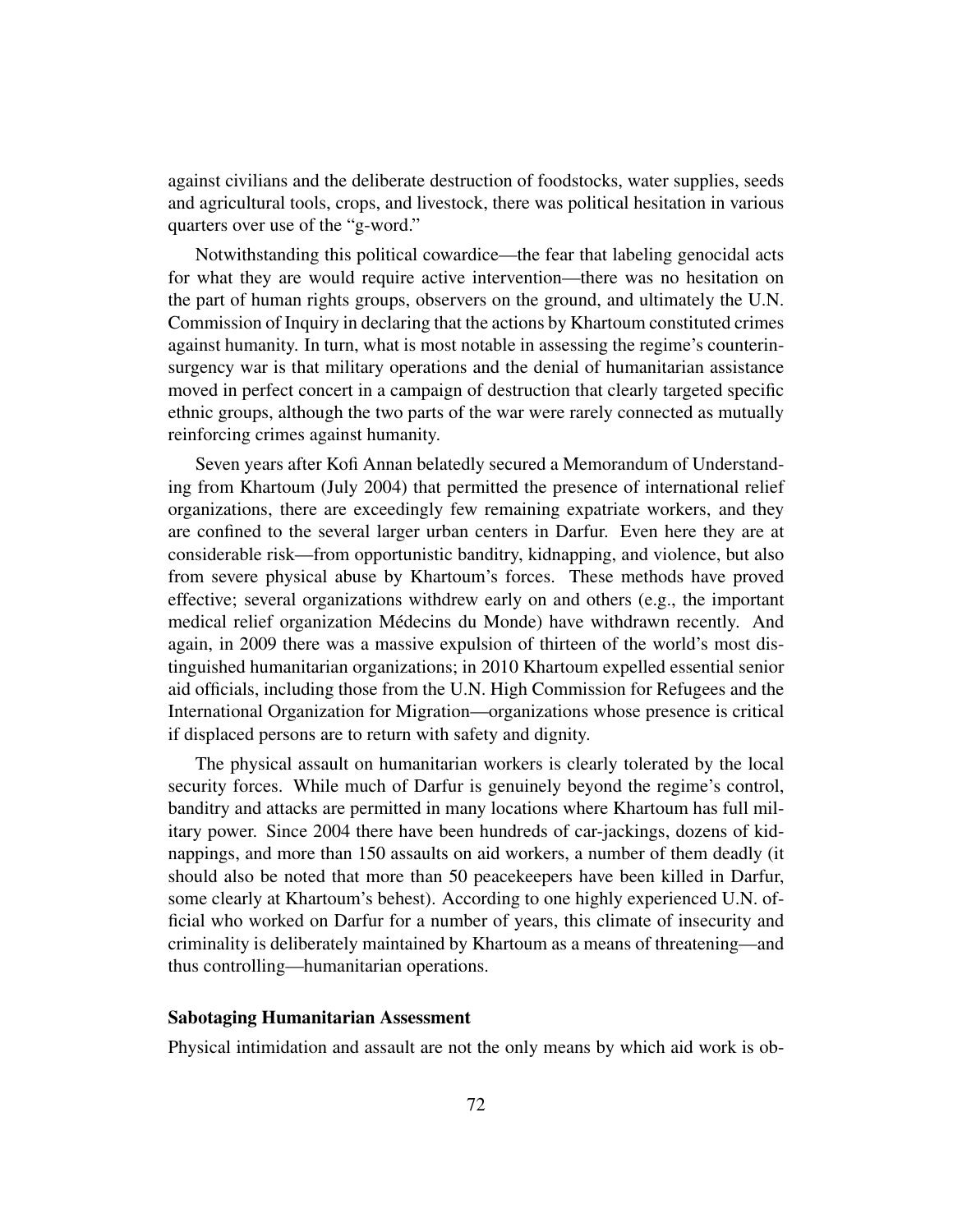structed. In recent years one of Khartoum's most effective weapons against humanitarian programs in Darfur has taken the form of preventing the collection, organization, analysis, and dissemination of information crucial for organizations making life-and-death decisions about how to allocate limited resources. An unreleased Tufts University study noted in January 2011 that:

<span id="page-72-0"></span>Crucial information about the humanitarian situation is lacking...Where humanitarian access has been maintained there have been serious delays and blocking of key information, for example, the failure to release regular nutrition survey reports, which contain the vital humanitarian indicators that enable the severity of the humanitarian crisis to be judged. International humanitarian capacities have been seriously eroded and impaired to a point that leaves Darfuris in a more vulnerable position now than at any other time since the counter-insurgency operations and forced displacements in 2003.<sup>[123](#page-79-0)</sup>

Reports from the deep field, which are increasingly rare and dangerous undertakings for my sources, are adamant about U. N. complicity in this suppression of critical information, pointing particularly to U. N. head of humanitarian operations for Sudan, Georg Charpentier. Charpentier is evidently intimidated by Khartoum; he refuses to speak honestly about conditions in Darfur, including those affecting aid workers, and he has also acquiesced in the suppression of data and reports on malnutrition. Most shamefully, he has lied about humanitarian access in the region.

According to the respected Dutch news research organization Institute for War and Peace Reporting (2011), Charpentier claimed in a written statement that "'UN humanitarian agencies are not confronted by pressure or interference from the Government of Sudan."' This claim has been explicitly repudiated by U. N. officials speaking off the record, and it is also belied by a great many publicly reported instances (many from the U. N. itself) of "pressure" and "interference" of an extreme sort. These include the refusal to grant visas or travel permits; the confiscation of vehicles and fuel; the deliberate exacerbating of violence so as to raise the U. N. security level (and thus preclude travel to a wide range of locations); and point blank denial of road or air access to areas critically in need.

Most of what we know about Khartoum's pressure to suppress data on malnutrition and disease and about the intimidation, obstruction, harassment, and expulsion of international and domestic humanitarian operations comes from Radio Dabanga, an extraordinary grassroots network in Darfur. For its part, the U. N. Office for the Coordination of Humanitarian Affairs (OCHA), following the expulsions of March 2009, simply ceased publishing its "Darfur Humanitarian Profiles," data-rich and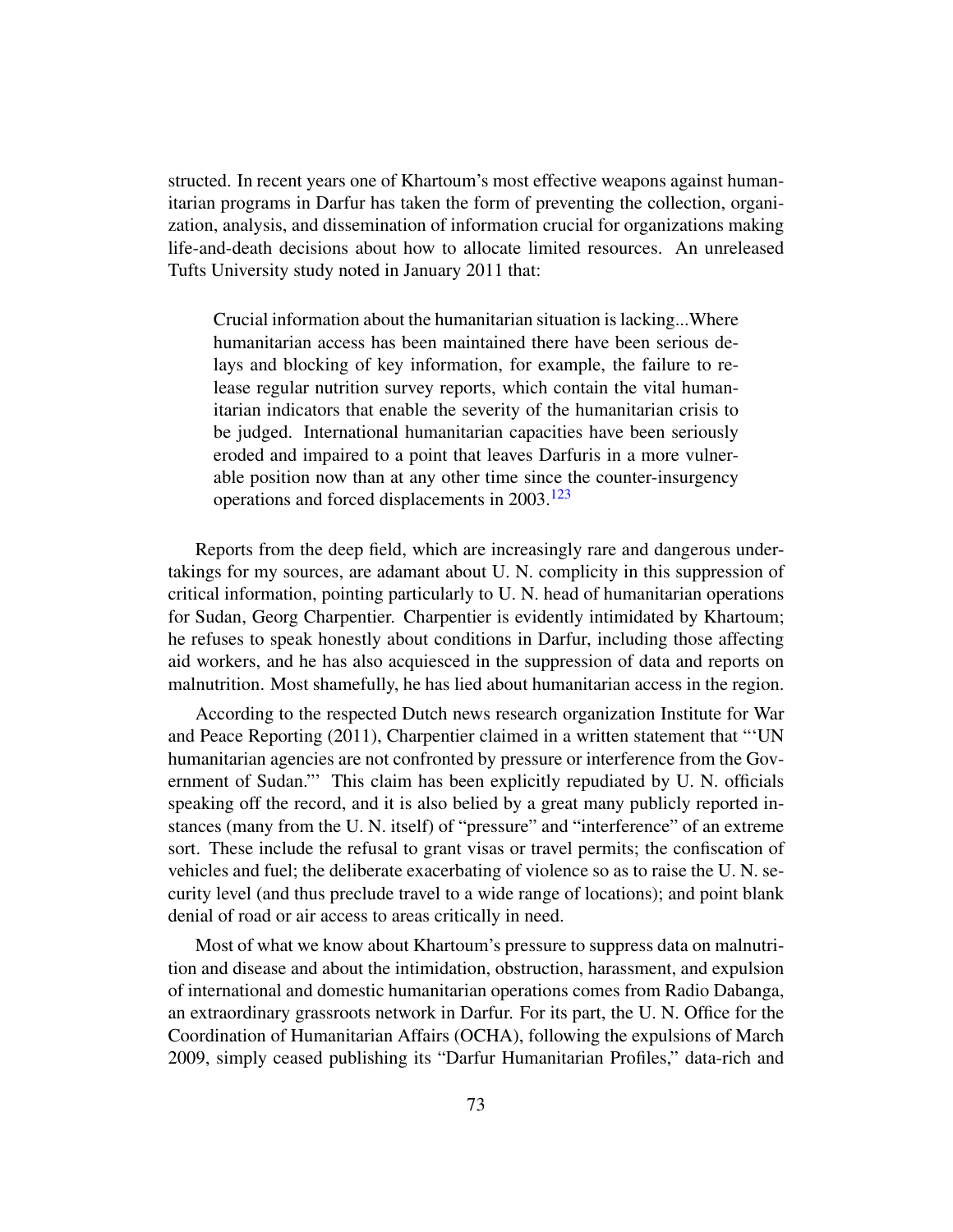comprehensive overviews of humanitarian conditions. The last report presented conditions in Darfur as of the end of 2008.

Despite U. N. silence, we know of the deaths and deprivation in Darfur; and we know that they are not accidental: they are not collateral damage, but rather the face of war as Khartoum has chosen to wage it in Darfur, in southern Sudan, and now in South Kordofan. It is cheap and immensely destructive, and it requires only intimidation of the international humanitarian presence and the failure of nations with possible leverage to compel the regime to grant unfettered access. Failure by the international community to characterize these actions as crimes against humanity has led to expedient and morally corrupt "negotiations" on the ground over humanitarian access, research, and the promulgation of information about human suffering and destruction. In seeking access to acutely needy civilians and the opportunity to assess populations, members of the humanitarian community are obliged by Khartoum's officials to trade away various guarantees contained within the Memorandum of Understanding (Khartoum, July 2003) that established the terms of reference for relief efforts in Darfur.

Why is it important how we refer to these actions by Khartoum? I would argue that it is finally, Sudan—not Burma or Zimbabwe, horrible as they were—that is the test case for how we designate the deliberate denial of humanitarian assistance. For twenty-two years throughout Sudan as a whole, for eight years in Darfur, and for the past months in Abyei, South Kordofan, and Blue Nile, the NIF/NCP regime in Khartoum has deliberately and systematically denied, obstructed, destroyed, or attacked humanitarian facilities and personnel. These are surely crimes against humanity, and the language of the Rome Statute, if not unambiguous, provides a clear legal basis for prosecuting a number of the political and military leaders. The reality of these massive crimes should define for all nations the nature of their bilateral relationship with Khartoum. In fact, the gradual international acceptance of this ruthless cabal of men concerned only with maintaining their monopoly on wealth and power suggests just how far we remain from the ideal of international justice.

<span id="page-73-0"></span>These crimes must be named, and the full legal implications of widespread and systematic denial of humanitarian assistance must be articulated repeatedly, forcefully, and with the clear threat of ultimate prosecution. Otherwise we invite similar tactics on the part of other regimes facing rebellion or civil unrest. In addition to Burma and Zimbabwe, threats exist in a number of other countries, including Syria, Chad, Somalia, Iraq, and Afghanistan. The list will grow longer in a global future that seems defined in many regions by food and water shortages, the massive proliferation of small arms, and declining economic opportunities.<sup>[124](#page-79-1)</sup>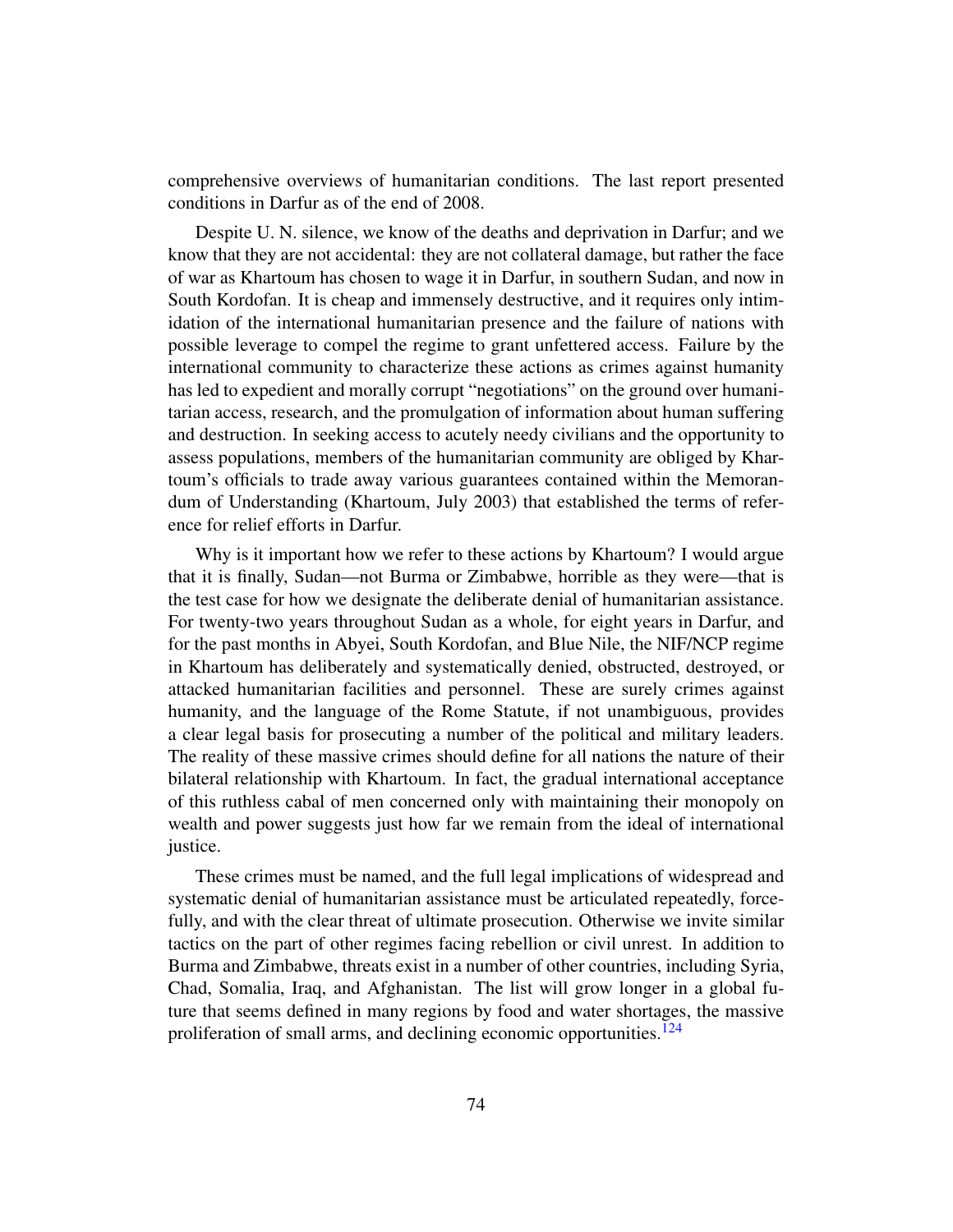## **Notes**

- [Eric Reeves, "Darfur in the Still Deepening Shadow of Lies," July 22, 2012.](http://www.sudanreeves.org/2012/07/22/darfur-moves-yet-deeper-into-the-shadow-of-lies/)
- See ["Forgotten Darfur: Old Tactics and New Players,](http://www.smallarmssurveysudan.org/publications.html)" Small Arms Survey, July 2012.
- Email to the author, received August 5, 2012; this is also the source for following two quotes.
- Radio Dabanga [Kutum] August 2, 2012.
- AFP [Khartoum] August 10, 2012.
- Radio Dabanga [Kutum] August 6, 2012.
- UN News Center, August 6, 2012.
- Radio Dabanga, Kutum, August 3, 2012; the UN figure for registered IDPs in Kassab is 25,000.
- Reuters [Khartoum] January 27, 2011.
- Hussein has also been indicted by the International Criminal Court for crimes against humanity and war crimes in Darfur.
- [Daniel Bekele, Africa director at Human Rights Watch, quoted in HRW, "Sudan: New Attacks](http://www.hrw.org/news/2011/01/28/sudan-new-attacks-civilians-darfur) [on Civilians in Darfur," January 28, 2011.](http://www.hrw.org/news/2011/01/28/sudan-new-attacks-civilians-darfur)
- [Eric Reeves, "Former Members of the UN Panel of Experts Offer a Damning Alternative to the](http://www.sudanreeves.org/2012/04/17/former-members-of-the-un-panel-of-experts-for-darfur-offer-a-damning-alternative-to-the-official-report/) ['Official' Report," April 17, 2012.](http://www.sudanreeves.org/2012/04/17/former-members-of-the-un-panel-of-experts-for-darfur-offer-a-damning-alternative-to-the-official-report/)
- *Africa Confidential*[, "UN clash over Beijing bullets claim," April 13, 2012.](http://www.africa-confidential.com/article-preview/id/4417/UN_clash_over_Beijing_bullets_claim)
- [Institute for War & Peace Reporting, "UN Accused of Caving In to Khartoum," January 7, 2011.](http://iwpr.net/report-news/un-accused-caving-khartoum-over-darfur)
- Email from a highly authoritative source on the ground in Darfur, received by the author on July 28, 2011.
- [Eric Reeves, "Darfur Humanitarian Overview: The Consequences of International Silence,"](http://www.sudanreeves.org/2011/01/23/darfur-humanitarian-overview-the-consequences-of-international-silence/) [January 23, 2011.](http://www.sudanreeves.org/2011/01/23/darfur-humanitarian-overview-the-consequences-of-international-silence/)
- Radio Dabanga, July 26, 2011, "Voluntary Repatriation: 7 families found in a critical state."
- Radio Dabanga, July 26, 2011, "Voluntary Repatriation: 7 families found in a critical state."
- Radio Dabanga, January 27, 2012.
- "Navigating Without a Compass: The Erosion of Humanitarianism in Darfur," January 2011; unreleased, in order to protect the anonymity of researchers.
- ["UN Accused of Caving In to Khartoum Over Darfur," January 7, 2011 \[The Hague\].](http://iwpr.net/report-news/un-accused-caving-khartoum-over-darfur)
- Many former *Janjaweed* militiamen have been recycled into the *Abu Tira*.
- The [full report](http://www.sudanreeves.org/2012/03/02/the-seen-and-the-unseen-in-darfur-recent-reporting-on-violence-insecurity-and-resettlement/) contains a selection of Radio Dabanga reports that illustrate the radical insecurity that presents one of the primary obstacles to large-scale returns.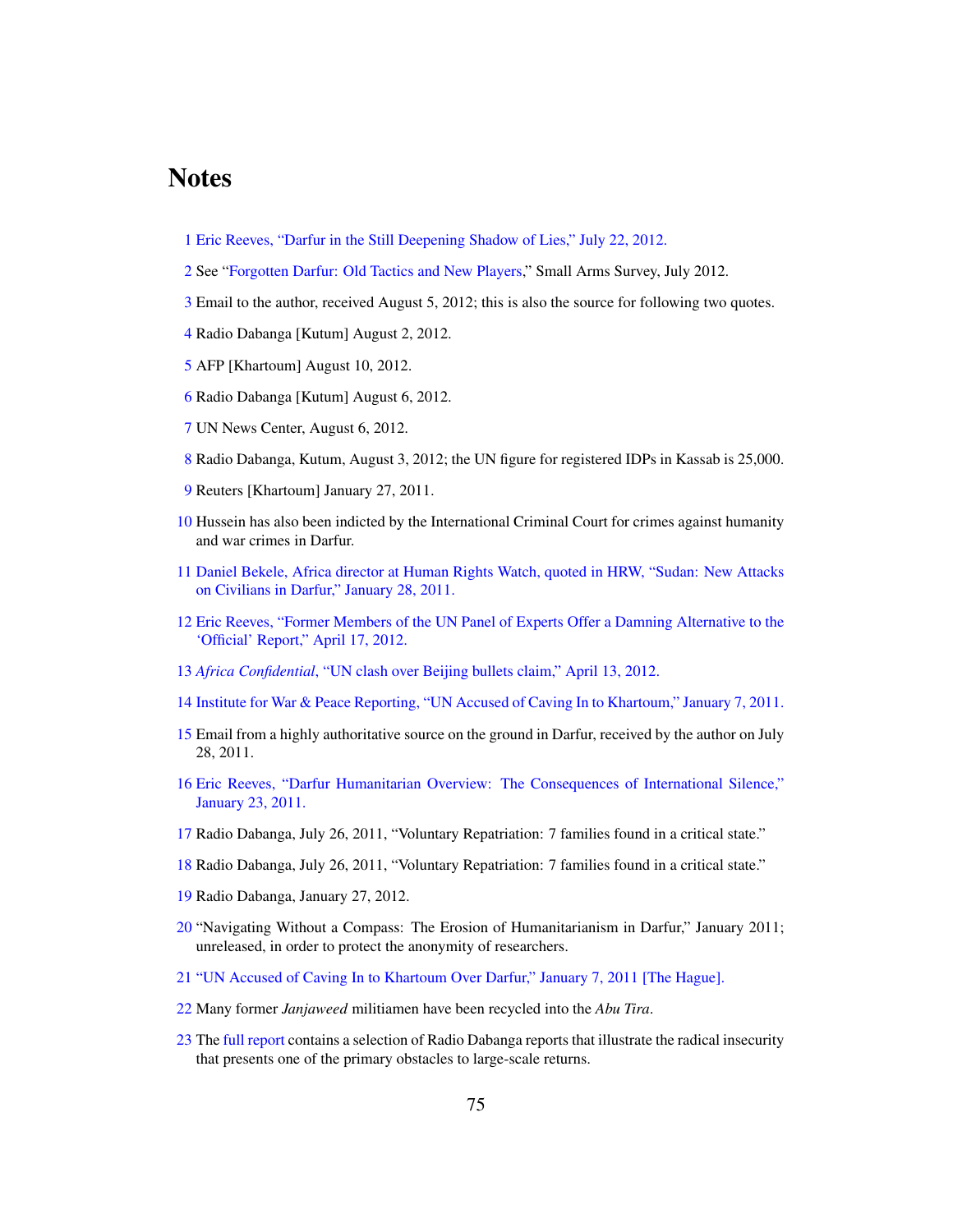- [24](#page-17-2) ["No End to Violence in Darfur: Arms Supplies Continue Despite Ongoing Human Rights Vio](http://www.amnesty.org/en/library/info/AFR54/007/2012)[lations" \(February 2012\).](http://www.amnesty.org/en/library/info/AFR54/007/2012)
- [25](#page-17-3) This is a very conservative estimate of the number of newly displaced persons: sources on the ground and in the camps reported to Radio Dabanga that as of June 1, 2011, 83,000 people had already been newly displaced since the beginning of the year.
- [26](#page-18-0) See ["Darfur Women Take on Hard Labor," IWPR, February 8, 2012.](http://iwpr.net/report-news/darfur-women-take-hard-labour)
- [27](#page-19-0) *New York Times*[, "Over Tea, Sheik Denies Stirring Darfur's Torment," June 12, 2006.](http://www.nytimes.com/2006/06/12/world/africa/12darfur.html?pagewanted=print)
- [28](#page-19-1) The DPA has been overwhelmingly rejected by Darfuri civil society.
- [29](#page-19-2) For a discussion of the terrible toll the war in Darfur has taken on traditional rural agricultural life, as well as relevant Radio Dabanga reports of violence and a further explication of reporting gaps in the *NYT* article, including a discussion of UNAMID's incompetency and unreliability as a source, see the [full report.](http://www.sudanreeves.org/2012/03/02/the-seen-and-the-unseen-in-darfur-recent-reporting-on-violence-insecurity-and-resettlement/)
- [30](#page-20-0) The second, if one counts the disastrous Darfur Peace Agreement of May 2006, signed in Abuja, Nigeria.
- [31](#page-23-0) "Navigating Without a Compass: The Erosion of Humanitarianism in Darfur," January 2011; not publicly released.
- [32](#page-23-1) For more about the food security situation in Darfur, see the [full report.](http://www.sudanreeves.org/2011/08/30/darfur-no-way-forward-from-a-dangerous-and-unsustainable-situation/)
- [33](#page-24-0) Radio Dabanga, citing Ghazi's remarks in a meeting in Nyala, August 4, 2010.
- [34](#page-24-1) See a more detailed account of such threats in the [full report.](http://www.sudanreeves.org/2011/08/30/darfur-no-way-forward-from-a-dangerous-and-unsustainable-situation/)
- [35](#page-25-0) Agence France-Presse [Khartoum] January 20, 2011; I discuss Charpentier's deliberate distortion of the situation in Darfur together with the details of the insecurity engineered by Khartoum in the [full report.](http://www.sudanreeves.org/2011/08/30/darfur-no-way-forward-from-a-dangerous-and-unsustainable-situation/)
- [36](#page-25-1) Refer to the [full report](http://www.sudanreeves.org/2011/08/30/darfur-no-way-forward-from-a-dangerous-and-unsustainable-situation/) for a detailed examination of the UN's IDP figures as well as an overview of the dangers of forced returns, which includes a discussion of the inability to guarantee safety for returnees and Khartoum's use of food and medical aid to dismantle IDP camps. Also included is a compendium of reports from Radio Dabanga issued between July 27-August 30, 2011, many of them bearing directly on issues discussed here, including extreme violence directed against the camps and displaced persons, deteriorating humanitarian conditions in many camps, the high rates of psychiatric disorders experienced by displaced persons, and the loss of land to Arab militia groups.
- [37](#page-26-0) [HRW, January 8, 2011.](http://www.hrw.org/en/news/2011/01/08/sudan-deteriorating-situation-darfur)
- [38](#page-26-1) [IWPR, "UN Accused of Caving In to Khartoum Over Darfur," January 7, 2011.](http://iwpr.net/report-news/un-accused-caving-khartoum-over-darfur)
- [39](#page-27-0) For a more complete account of Khartoum's efforts to thwart the distribution of food, restrict aid access, and control the movements of peacekeepers, see the [full report.](http://www.sudanreeves.org/2011/01/23/darfur-humanitarian-overview-the-consequences-of-international-silence/)
- [40](#page-28-0) Valerie Amos, the new UN Undersecretary for Humanitarian Affairs, has said little of use, offering only boilerplate commentary. See the text of [Amos's November 9, 2010 Press Conference.](http://www.reliefweb.int/rw/rwb.nsf/db900sid/VVOS-8B2MS6?OpenDocument&Click=)
- [41](#page-28-1) See the [full report](http://www.sudanreeves.org/2011/01/23/darfur-humanitarian-overview-the-consequences-of-international-silence/) for a compendium of Radio Dabanga accounts.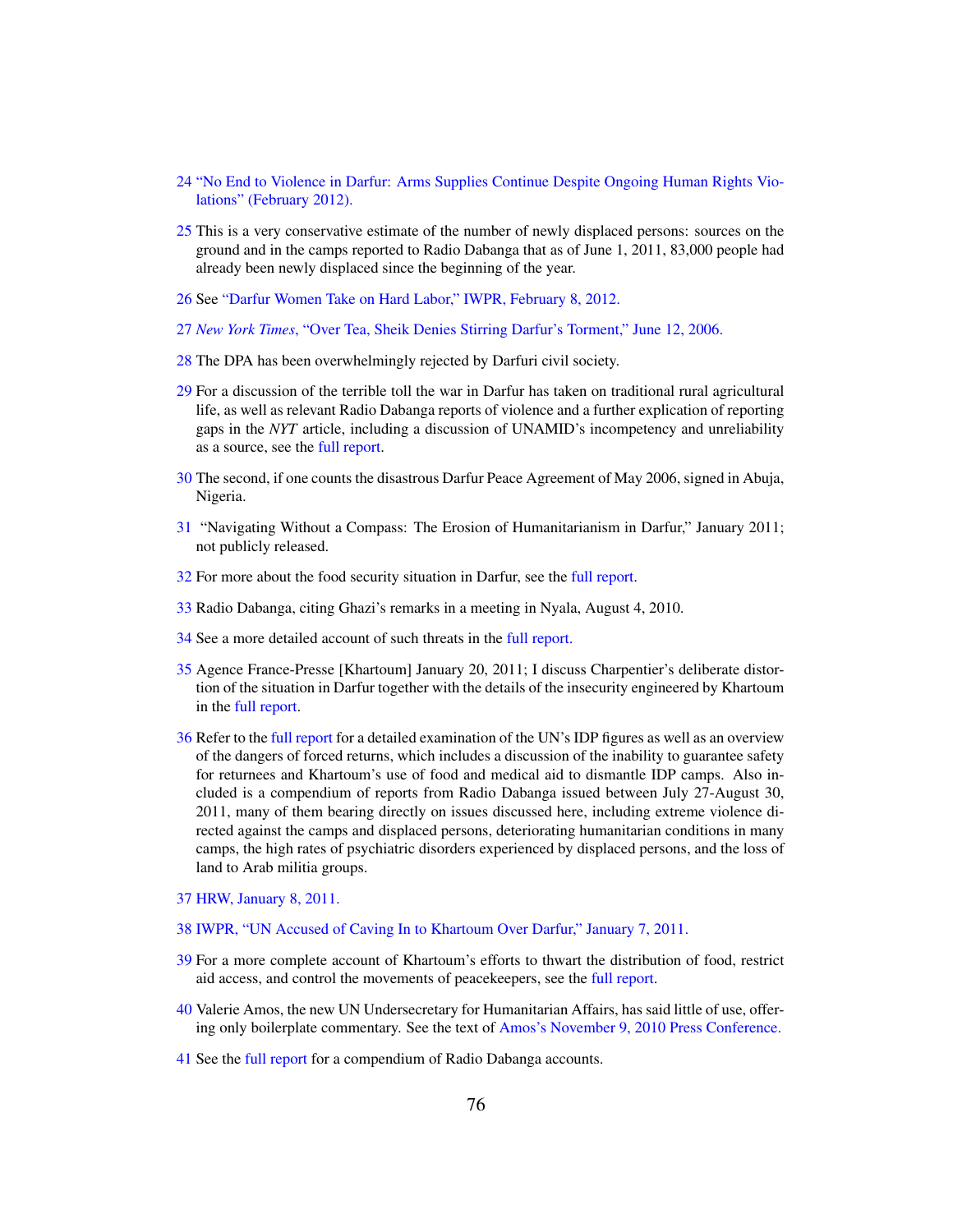- [Peace Operations Monitor, Sudan \(website\).](http://pom.peacebuild.ca/SudanRelief.shtml)
- [HRW, "Halt Waves of Attacks on Civilians in Darfur," November 11, 2010.](http://www.hrw.org/en/news/2010/11/11/sudan-halt-wave-attacks-civilians-darfur)
- The [full report](http://www.sudanreeves.org/2011/01/23/darfur-humanitarian-overview-the-consequences-of-international-silence/) includes an assessment of Charpentier's failure to appreciate the findings of human rights investigators and on-the-ground observers regarding the chances for safe returns of displaced persons.
- Refer to the [full report](http://www.sudanreeves.org/2011/01/23/darfur-humanitarian-overview-the-consequences-of-international-silence/) for a representative selection of headlines and lead sentences from the past few months contrasts starkly with Charpentier's account of how "the security situation in Darfur is improving."
- [UN OCHA, CAP Project Sheet Sudan 2011.](http://www.sudanreeves.org/2011/01/23/darfur-humanitarian-overview-the-consequences-of-international-silence/)
- Email to the author, received January 17, 2011; lightly edited for clarity.
- See the [full report](http://www.sudanreeves.org/2011/01/23/darfur-humanitarian-overview-the-consequences-of-international-silence/) for accounts of the humanitarian situation in these two under-reported areas.
- May 2009 report from Physicians for Human Rights: ["Nowhere to Turn: Failure to Protect,](http://darfuriwomen.phrblog.org/nowhere-to-turn/) [Support and Assure Justice for Darfuri Women."](http://darfuriwomen.phrblog.org/nowhere-to-turn/)
- I provide examples and a more extended discussion in the [full report.](http://www.sudanreeves.org/2011/01/23/darfur-humanitarian-overview-the-consequences-of-international-silence/)
- Villages have in thousands of cases been burned to the ground, with all that might sustain agricultural life destroyed.
- See [my analysis](http://www.sudanreeves.org/Article281.html) of the "New Strategy for Darfur" published in *Dissent Magazine* (online) October 8, 2010.
- Radio Dabanga, citing Ghazi's remarks in a meeting in Nyala, August 4, 2010.
- Refer to the [full report](http://www.sudanreeves.org/2011/01/23/darfur-humanitarian-overview-the-consequences-of-international-silence/) for a closer examination of the dangerous implications of international endorsement of the "New Strategy" as well as a concluding statement on the lack of focused international attention that is certain to sustain ongoing human suffering and destruction in Darfur.
- [SAS, "Darfur Peace Process & Chronology" January 18, 2012.](http://www.smallarmssurveysudan.org/facts-figures-darfur-peace-process.php)
- SAS August 2010 update.
- SAS August 2010 update.
- SAS August 2010update.
- See the [full report](http://www.sudanreeves.org/2011/01/29/darfur-humanitarian-update-august-31-2010/) for further commentary on Khartoum's negotiations in Doha.
- Josh Rogin, *Foreign Policy* [\(online\) "As tensions boil, Obama's Sudan envoy contemplates](http://thecable.foreignpolicy.com/posts/2010/08/13/as_tensions_boil_obama_s_sudan_envoy_contemplates_kenya_post_0 ) [Kenya post," August 13, 2010.](http://thecable.foreignpolicy.com/posts/2010/08/13/as_tensions_boil_obama_s_sudan_envoy_contemplates_kenya_post_0 )
- Sudan Embassy Press Release, [August 25, 2010.](http://www.sudanembassy.org/index.php?mact=News,cntnt01,detail,0&cntnt01articleid=1203&cntnt01returnid=15 )
- [HRW, July 19, 2010.](http://www.hrw.org/en/news/2010/07/19/un-strengthen-civilian-protection-darfur)
- Email to the author, received June 1, 2010.
- Statement of August 23, 2010.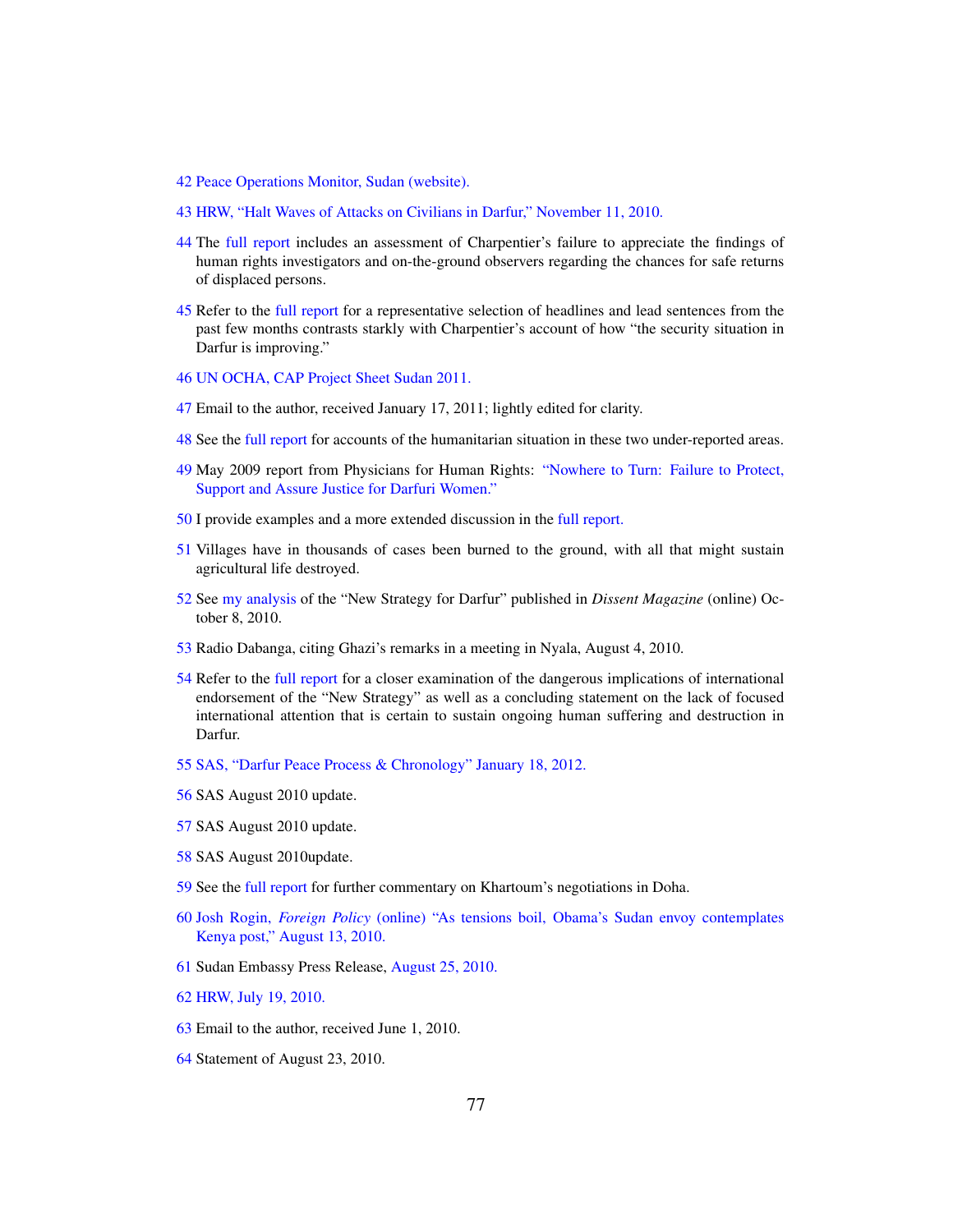Jeffrey Gettleman, *New York Times*[, "Darfur Withers as Sudan Sells Food," August 9, 2008.](http://www.nytimes.com/2008/08/10/world/africa/10sudan.html?_r=2)

- [Report of the Secretary-General on the African Union-United Nations Hybrid Operation in](http://www.reliefweb.int/rw/rwb.nsf/db900SID/EGUA-856QD6?OpenDocument) [Darfur \(S/2010/213\) page 16.](http://www.reliefweb.int/rw/rwb.nsf/db900SID/EGUA-856QD6?OpenDocument)
- See [Eric Reeves, "Attack on UNAMID Forces in Darfur: The Khartoum Regime is Responsi](http://www.sudanreeves.org/Article219.html)[ble," July 12, 2008.](http://www.sudanreeves.org/Article219.html)
- For a more detailed account of Khartoum's deliberate, politically and militarily calculated obstruction of humanitarian aid delivery to civilians in need, see the [full report.](http://www.sudanreeves.org/2010/06/19/humanitarian-conditions-in-darfur-an-overview-part-1/)
- Press release, UN OCHA, May 31, 2010.
- *Sudan Vision*[, "Hassabo: The AL Provides Support to Citizens in Darfur Region," February 6,](http://www.sudanvisiondaily.com/modules.php?name=News&file=article&sid=53739) [2010.](http://www.sudanvisiondaily.com/modules.php?name=News&file=article&sid=53739)
- Secretary General's Report to the UN Security Council, November 2009, page 6.
- It is no accident that all organizations that had significant medical response capability in this area were expelled, including Doctors Without Borders/MSF/Holland, MSF/France, and the International Rescue Committee.
- See the [full report](http://www.sudanreeves.org/2010/06/19/humanitarian-conditions-in-darfur-an-overview-part-1/) for more on the security consequences of these expulsions.
- See the [full report](http://www.sudanreeves.org/2010/06/19/humanitarian-conditions-in-darfur-an-overview-part-1/) for a more detailed assessment of UNICEF's malnutrition and food security findings.
- UN News Center, June 24, 2010.
- For more on this topic, see the [full report.](http://www.sudanreeves.org/2010/07/03/humanitarian-conditions-in-darfur-an-overview-part-2/)
- *Sudan Tribune* [\[Khartoum\] "Sudan to close down Darfur IDP camps in early 2010: official,"](http://www.sudantribune.com/spip.php?article33084) [November 10, 2009.](http://www.sudantribune.com/spip.php?article33084)
- These figures are for South Darfur alone.
- Reuters [Khartoum] June 13, 2010.
- See the [full report.](http://www.sudanreeves.org/2010/07/03/humanitarian-conditions-in-darfur-an-overview-part-2/)
- For examples of aerial attacks on civilians, see the [full report.](http://www.sudanreeves.org/2010/07/03/humanitarian-conditions-in-darfur-an-overview-part-2/)
- See [Amira Ahmed Abdelrahman and Yassir Mohammed Eltahir, "Bacteriological quality of](http://www springerlink.com/content/nq1327x76k773512/) [drinking water in Nyala, South Darfur, Sudan"](http://www springerlink.com/content/nq1327x76k773512/) *Environmental Monitoring and Assessment*, [2011, Volume 175, Nos. 1–4, pp. 37–43.](http://www springerlink.com/content/nq1327x76k773512/)
- [The Internal Displacement Monitoring Centre found that as of May 2010, "at least 4. 9 million](http://www.internal-displacement.org/countries/sudan) [people are displaced in Darfur, Greater Khartoum, and the ten States of southern Sudan"—](http://www.internal-displacement.org/countries/sudan) [Sudan's is the greatest number in the world today.](http://www.internal-displacement.org/countries/sudan)
- See the [full report](http://www.sudanreeves.org/2010/07/03/humanitarian-conditions-in-darfur-an-overview-part-2/) for accounts of other medical relief organizations forced to leave or pushed to withdraw due to insecurity.
- For an overview of the health implications of the expulsions as analyzed by *The Lancet*, a distinguished British medical journal, see the [full report.](http://www.sudanreeves.org/2010/07/03/humanitarian-conditions-in-darfur-an-overview-part-2/)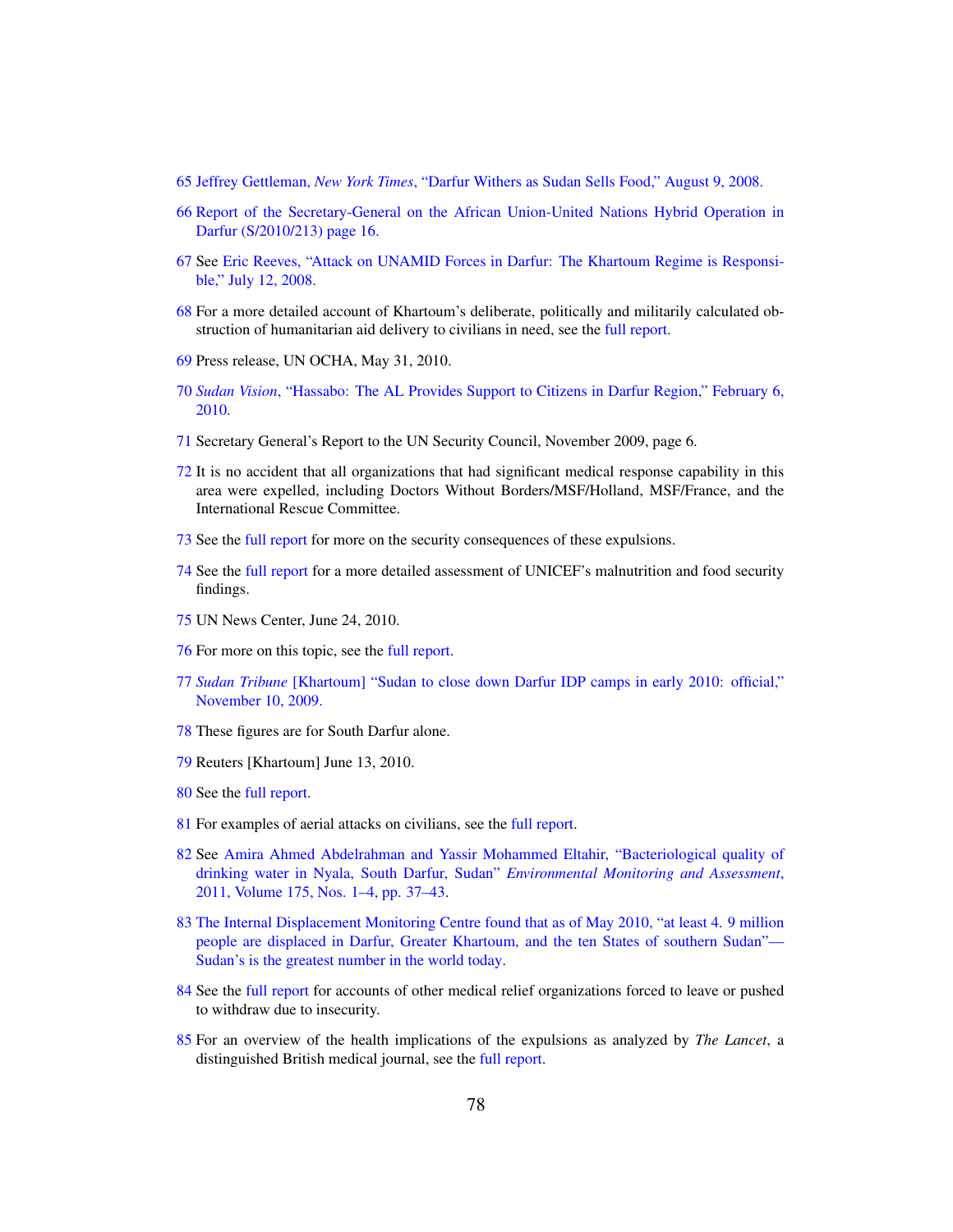- It is important to remember, as Human Rights Watch notes, that this has long been an impoverished region on both sides of the border.
- See the [full report](http://www.sudanreeves.org/2010/07/03/humanitarian-conditions-in-darfur-an-overview-part-2/) for detailed comments on the decision to draw down MINURCAT, the United Nations Mission in the Central African Republic and Chad.
- UN News Center, May 25, 2010; For a specific account of the current rise in malnutrition in Chad as well as a further examination of the challenges faced by food aid organizations, see the [full report.](http://www.sudanreeves.org/2010/07/03/humanitarian-conditions-in-darfur-an-overview-part-2/)
- [PHR, "Nowhere to Turn: Failure to Protect, Support, and Assure Justice for Darfuri Women,"](http://physiciansforhumanrights.org/library/report-2009-05-31.html) [May 2009.](http://physiciansforhumanrights.org/library/report-2009-05-31.html)
- See the [full report](http://www.sudanreeves.org/2010/01/17/civilians-at-risk-human-security-and-humanitarian-aid-in-darfur/) fora more detailed assessment of the elections process in Sudan as well as examples of Khartoum's willingness to use violence to prevent peaceful expressions of opposing views.
- The document of more than 125 pages has no references, no footnotes, no citations—even when treating controversial subjects such as human mortality in Darfur.
- The ICC has also indicted a senior NIF/NCP official, Ahmed Haroun; a *Janjaweed* leader, Ali Kushayb; and a rebel commander.
- For a detailed account of this attack, see the [full report.](http://www.sudanreeves.org/2010/01/17/civilians-at-risk-human-security-and-humanitarian-aid-in-darfur/)
- UN Integrated Regional Information Networks, July 12, 2004.
- UN Integrated Regional Information Networks, July 12, 2004.
- As well as 200,000 refugees in Eastern Chad.
- UN Integrated Regional Information Networks, July 12, 2004; UN Integrated Regional Information Networks, July 13, 2004.
- For examples of the threats posed by the *Janjaweed* and other paramilitary elements to returnees and those still in the camps, see the [full report.](http://www.sudanreeves.org/2010/01/17/civilians-at-risk-human-security-and-humanitarian-aid-in-darfur/)
- Search "darfur humanitarian access map"+july+2009 at [http://www.unsudanig.org/.](http://www.unsudanig.org/)
- Reuters [Khartoum] December 3, 2009.
- Secretary General's Report to the UN Security Council, November 2009, page 6.
- Email to the author, received September 21, 2009.
- Reuters [UN/New York] March 24, 2009.
- *The Guardian* [Nairobi] March 24, 2009).
- BBC [Darfur] May 10, 2009.
- To his credit, Holmes himself offers some notable qualifications to his upbeat account; refer to the [full report.](http://www.sudanreeves.org/2009/05/14/darfur-humanitarian-expulsions-two-months-on/)
- For further detail on the politicization of the Darfur humanitarian crisis, as well as a compendium of recent public statements that provide further context for understanding diplomatic response to Kharotum's actions, refer to the [full report.](http://www.sudanreeves.org/2009/05/14/darfur-humanitarian-expulsions-two-months-on/)